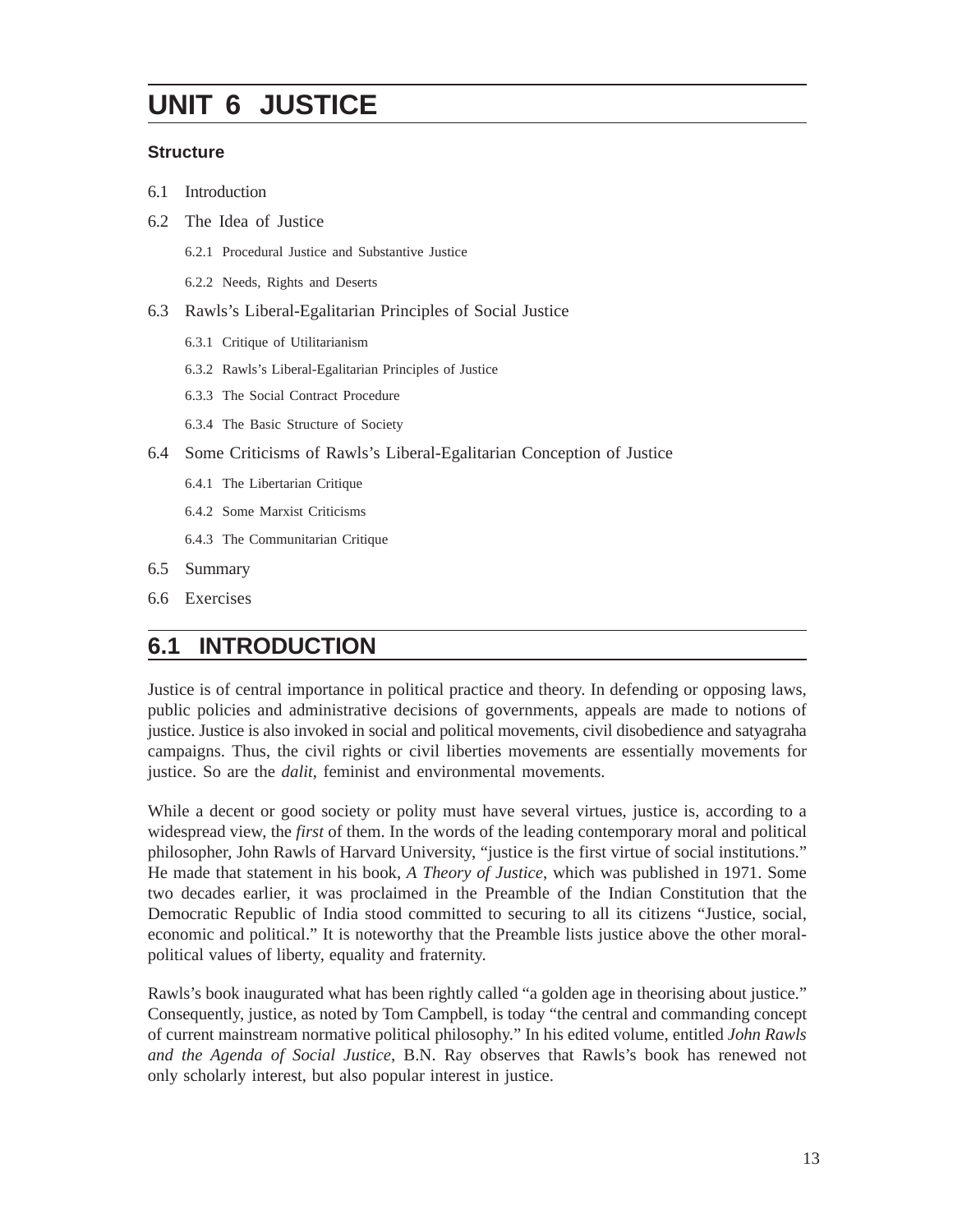While there is a widespread agreement among ordinary peoples, politicians and philosophers about the centrality of justice as a moral-political value, there is no such agreement among them on its meaning and scope. On these, there are very major differences in the views of the liberalutilitarian, liberal-egalitarian (i.e., Rawlsian), libertarian, communitarian, Marxist and feminist theorists. Of them, the liberal-egalitarian theory of social justice propounded by Rawls has come to occupy a deservedly central position. Those who advanced alternative or competing theories of justice feel compelled to present their worth or merit in comparison and contrast with Rawls's theory.

## **6.2 THE IDEA OF JUSTICE**

The word "justice" is derived from the Latin words *jungere* (to bind, to tie together) and *jus* (a bond or tie). As a bonding or joining idea, justice serves to organise people together into a *right* or *fair* order of relationships by distributing to each person his or her *due* share of rights and duties, rewards and punishments. The Roman Emperor, Justinian, stated some of the precepts of justice (in Latin) as *alterum non laedere (*not to harm or injure others); and *suum cuique tribuere* (to allocate to each what is due to him or her). Justinian's precepts of justice were derived from the Greek philosopher, Aristotle, who had defined justice as the treating of equals equally and of unequals unequally in proportion to their inequalities. He had also distinguished three types of justice, namely, distributive justice, corrective justice and commutative justice (i.e. the justice of equivalence in the exchange of different kinds of goods).

As a moral-political value, justice is inter-linked with such other moral-political values as liberty, equality and fraternity. What makes a society or state just in a basic sense is its *right* or *fair* ordering of human relations by giving to each person her or his *due* rights and duties as well as *due* rewards and punishments. Justice does this by bringing about adjustments between the principles of liberty, equality, co-operation, etc. Traditionally, then, the principle of justice was taken to be a principle which *balances* or *reconciles* the principles of liberty, equality, etc. Such a balancing or reconciling is done with reference to some ultimate value, e.g., the value of the greatest happiness of the greatest number or the value of the freedom and equality of *all* the members of a society. In this context, it may be noted in passing that it is the balancing or reconciling nature of justice, which is represented in the figure of personified justice, who holds a balance in her hands.

#### **6.2.1 Procedural Justice and Substantive Justice**

In discussions of justice, a distinction is drawn between procedural justice and substantive justice. The former refers to justice or fairness or impartiality of the processes and procedures through which a law or policy or decision is arrived at and applied. Substantive justice refers to justice or fairness of the content or outcome of laws, policies, decisions, etc.

Principles of procedural justice have traditionally been based on the idea of *formal* equality of persons, i.e., their equality as human beings or as subjects of the rule of law, *irrespective of* their differences in gender, religion, race, caste, wealth, etc. Often, rights-based justice is seen as procedural justice, whereas needs-based justice is seen as substantive justice.

John Rawls, whose principles of just distribution of social primary goods we shall consider below, claims that his is a theory of "pure procedural justice." By *pure* procedural justice, he means that the justice of his distributive principles is founded on justice-as-fairness of the procedure through which they have been arrived at and that they have no independent or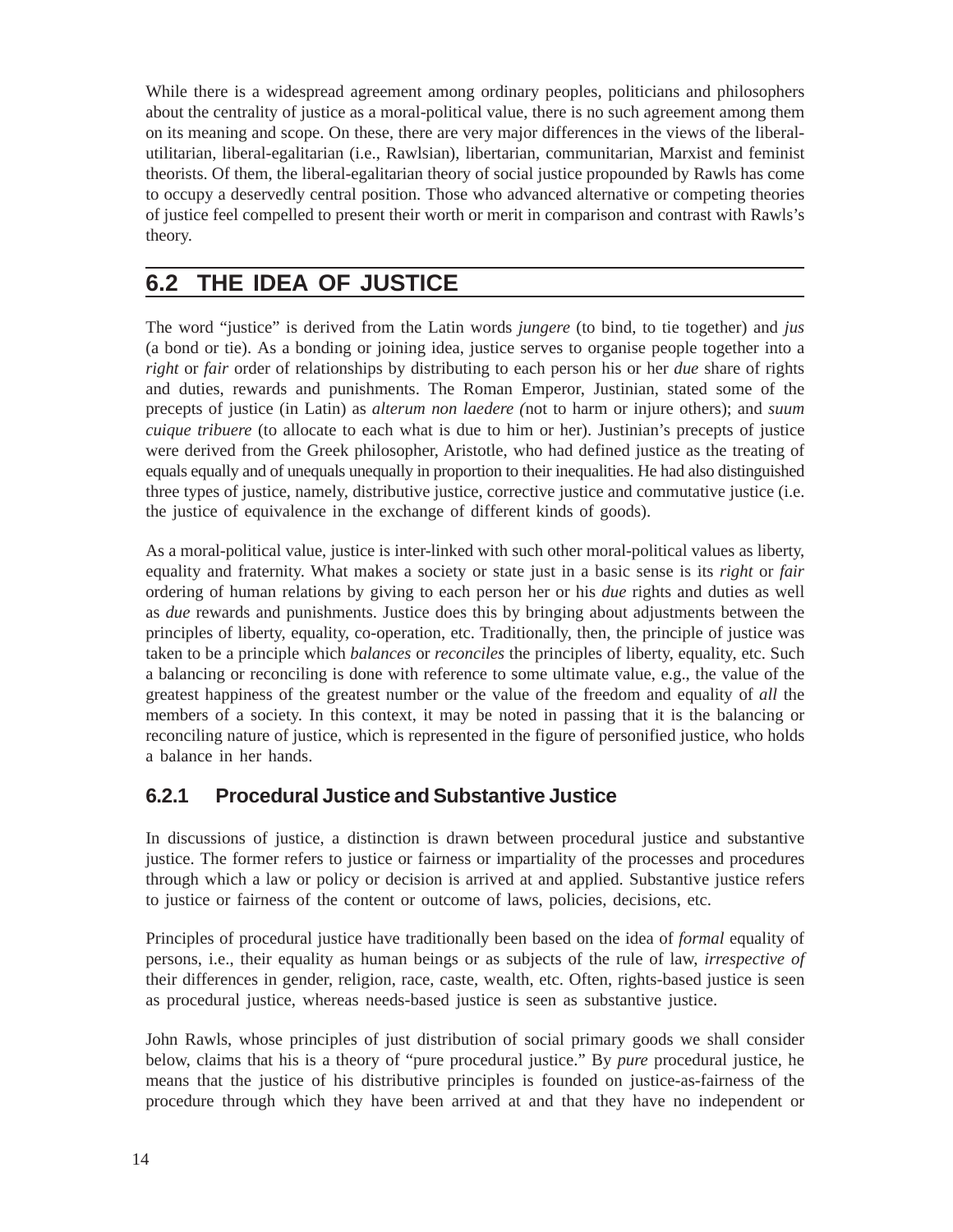antecedent criteria of justice or fairness. If those principles had such independent or antecedent criteria of justice or fairness but were lacking procedural justice or fairness, they would have been principles of *imperfect* procedural justice. As we shall see below, Rawls's libertarian critic, Robert Nozick, maintains that the former's theory is actually not a procedural theory, but a set of principles of "end-state" or "patterned" justice.

#### **6.2.2 Needs, Rights and Deserts**

A passing reference has been made above to rights-based and needs-based conceptions of justice. What they mean and how they differ from deserts-based justice is indicated below.

The most famous formulation of a needs-based justice is Marx's principle of communism: "From each according to his ability, to each according to his needs." Generally, socialists subscribe to one or another version of needs-based, egalitarian justice. They differentiate needs, especially basic material needs, from wants, preferences or desires. The former are taken to be objective and universal, whereas the latter are seen to be culture-related and market-related. According to Abraham Maslow, there is a hierarchy of human needs, ranging from our most basic needs for fresh air, water, food, shelter to our needs for safety, love, self-esteem and self-realisation. Obviously, needs-based justice calls for egalitarian distribution of resources within and across countries.

Rights-based conceptions of justice differ from egalitarian, needs-based justice. According to classical liberalism (Locke and Hume), the main function of the state was to protect the negative liberty rights of the individuals. The welfare-state or egalitarian liberals stress the positive freedom or welfare rights of the citizens. The present-day libertarians (e.g. Nozick), who are heirs to classical liberalism, espouse an entitlement-centred, non-egalitarian conception of social justice.

Deserts-based conceptions of justice are occasionally referred to as "natural justice." It is a tough and non-egalitarian version of rights-based justice. It emphasises the idea of the natural deserts or innate worth of the individuals, which are assumed to constitute the basis of a Godgiven, natural, unalterable order of things. Edmund Burke and Herbert Spencer upheld these ideas. Spencer maintained that each individual should get "the benefits and the evils of his own nature and consequent conduct." These ideas serve to give a conservative, social-darwinian defense of free- market capitalism.

# **6.3 RAWLS'S LIBERAL-EGALITARIAN PRINCIPLES OF SOCIAL JUSTICE**

## **6.3.1 Critique of Utilitarianism**

Rawls's principles of social justice are a corrective to the liberal-utilitarian principle of the greatest happiness of the greatest number. What then are his objections to utilitarianism?

Rawls recognises that liberal utilitarianism marked a progressive, welfare-oriented departure from classical liberalism's preoccupation with individualistic rights. Yet, utilitarianism is, in Rawls's view, a morally flawed theory of justice. Its moral flaw is that it justifies or condones the sacrificing of the good of some individuals for the sake of the happiness of the greatest number. For the utilitarians, the criterion of justice in a society is the aggregate sum of utility or happiness or welfare it produces, and not the well-being or welfare of *each* member of the society.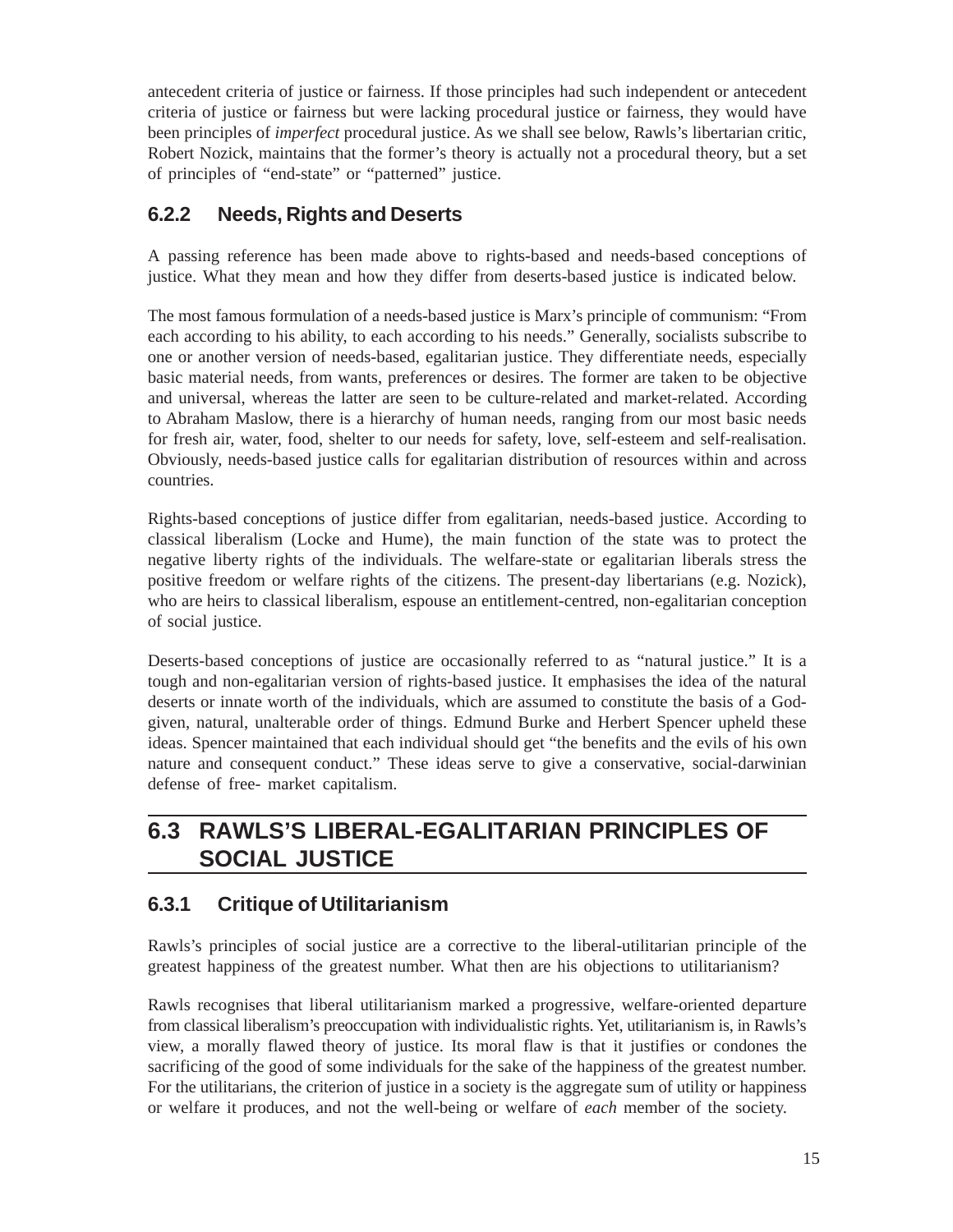In his critique of, and alternative to utilitarianism, Rawls derives inspiration from Immanuel Kant's moral idea of the freedom and equality of every human being. According to Kant, every human being is to be treated as an end in himself or herself and not as means to the ends of others. It is this *liberal-egalitarian* moral principle, which is violated by utilitarianism and which Rawls reinstates in his theory of social justice. Both in his method or procedure of arriving at the principles of distributive or social justice and, *consequently*, in the content or substance of those principles, Rawls tries to give centrality to the moral principle of the freedom and equality of every person.

#### **6.3.2 Rawls's Liberal-Egalitarian Principles of Justice**

According to Rawls, a stable, reasonably well-off society is "a cooperative venture for mutual advantage." Along with cooperation, there is also conflict among its members regarding their share of the burdens and benefits of social living. The purpose of principles of social justice is to ensure that the distribution of the benefits and burdens of society is just or fair to all its members. The basic institutions of society should, according to Rawls, be so constructed as to ensure the continuous distribution of "social primary goods" to all the members of society in a *fair or just* manner. "Social primary goods" are goods, which are distributed by the *basic structure* of a society. They include rights and liberties, powers and opportunities, and income and wealth. Rawls argues that the distribution of these social primary goods among the members of a society is just, if that distribution is made in accordance with the following principles of justice:

#### **Principle 1 (Principle of Equal Basic Liberties)**

Each person has the same indefeasible claim to a fully adequate scheme of equal basic liberties, scheme which is compatible with the same scheme of liberties for all.

#### **Principle 2**

(2-i: Fair Equality of Opportunity; 2-ii: Difference Principle)

Social and economic inequalities are to satisfy two conditions : first, they are to be attached to offices and positions open to all under conditions of fair equality of opportunity; and second, they are to be to the greatest benefit of the least-advantaged members of society

These principles are listed here in the order of their lexical priority. By "lexical priority", Rawls means that the first principle must be fully satisfied before the next principle is applied. It means, for instance, that "liberty can be restricted only for the sake of liberty", and not, say, for the sake of income or wealth. It must, however, be noted in this context that Rawls assumes that society (his own society, in fact) to which his principles of social justice are to be applied is one which is reasonably well-off and in which the basic material needs of all are provided for.

The main purpose of the rule of priority is to assign greater importance to equal basic liberties than to other primary social goods. In "basic liberties," Rawls includes freedom of conscience, freedom of thought, freedom of the person along with the right to hold personal property, freedom from arbitrary arrest and detention or, in other words, the freedom of the rule of law, freedom of speech and assembly and political freedoms.

According to Rawls, these basic rights and liberties enable us to exercise and realise our "two highest-order moral powers," namely, (i) the capacity to understand, apply and act according to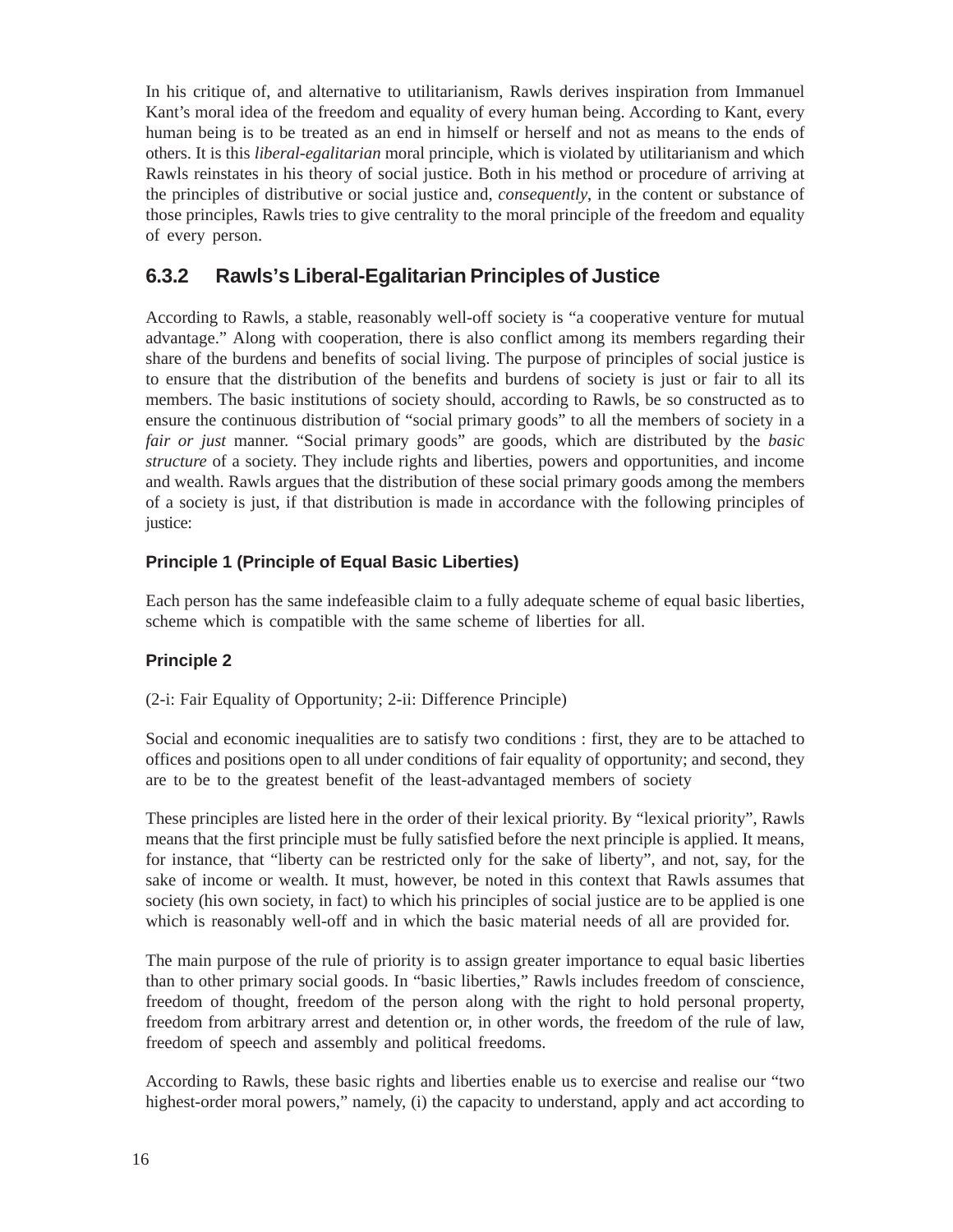the principles of justice and (ii) the capacity to form, revise and pursue conceptions of the good.

In Rawls's view, every member of a just society must be viewed as having these two moral capacities. These make them *free and equal* citizens. The moral equality of citizens means that "they each have, and view themselves as having, a right to equal respect and consideration in determining the principles by which the basic arrangements of their society are to be regulated". The freedom of the citizens includes their freedom to realise their capacity to pursue their own conception of the good life.

Since the distribution of social primary goods will have to respect the equality *and* freedom *and* "fraternity" *and* welfare, etc. of all the members of society, it cannot strictly be an *equal* distribution across the board. According to Rawls, once the basic material needs of the people are met, their right to basic liberties is to be accorded priority over their right to the other social primary goods, which are covered by the principle of equal opportunities and the difference principle. While he is opposed to any unequal distribution of basic liberties, he assumes that some inequalities in income and wealth are inevitable and perhaps not undesirable. Accordingly, the main purpose of his second principle of social justice is to keep inequalities within the bounds of *justice-as-fairness.* Obviously, the distinction between just or fair inequalities and unjust or unfair inequalities is of crucial importance in Rawls's theory of social justice.

Rawls thinks that excessive equality in income and wealth would destroy the economic incentives required for greater creativity and productivity. This would be harmful to both the rich and the poor. From the standpoint of the poor (as well as of the rich), justice does not require the complete elimination of economic inequality. Rawls believes that certain inequalities, which serve as incentives for the greater creativity and productivity of the talented and the gifted, are not unjust if that greater creativity and productivity are integrated into a social-structural or institutional arrangement for distribution to the benefit of all, *especially* the least advantaged members of the society. He also thinks that giving advantage to the least advantaged would invariably entail giving benefits to everyone else.

Rawls maintains that a society can so structure or re-structure its basic institutions as to make inequalities in income and wealth yield maximum benefits to the least advantaged – maximum in comparison to any reasonable, alternative social re-structuring. His Difference Principle is meant not to replace inequality with equality in income and wealth, but to transform unfair or unjust degrees or kinds of economic inequalities into a fair or just kind or degree by maximising the benefits of the least advantaged. According to the Difference Principle, inequalities which are advantageous to the better off but not to the least advantaged are unjust.

Rawls's principle of fair equality of opportunity stipulates that the state should ensure fair equality of opportunity in the educational, cultural and economic spheres as well as provide unemployment and sickness benefits. These require an interventionist, welfare state to run or aid schools, to regulate the economy, etc.

The principles of justice, which we have discussed so far, have been described by Rawls as "special" formulations of a "general" conception of justice. This general conception is stated as:

All social primary goods – liberty and opportunity, income and wealth and the bases of selfrespect – are to be distributed equally, unless an unequal distribution of any or all of these goods is to the advantage of the least favoured.

What Rawls means by this general conception of justice is that only those inequalities are unjust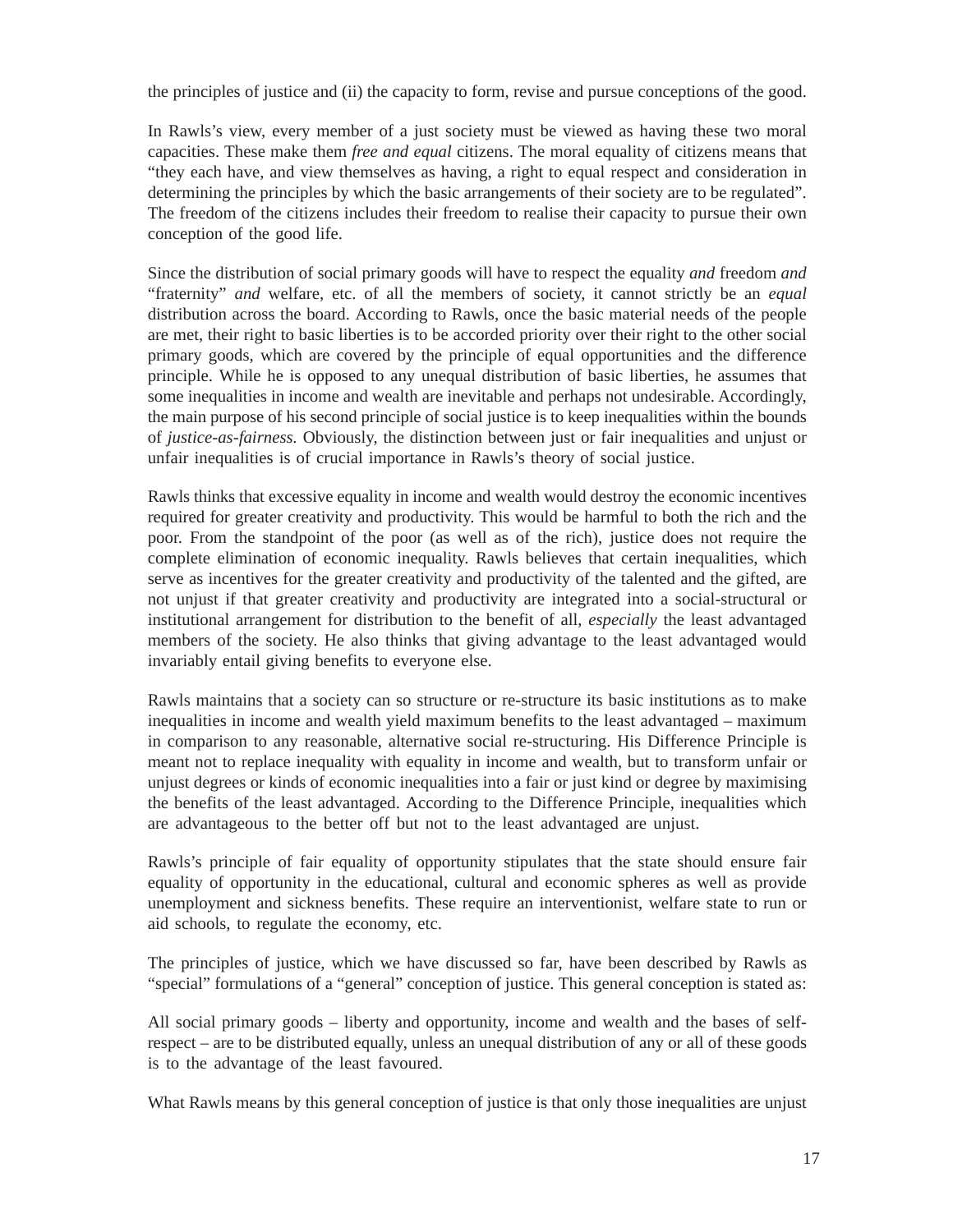which, as in the case of utilitarianism, put some members or the society at a disadvantage.

This "general" conception of justice, however, does not differentiate between the different social primary goods. It does not say, for instance, how to resolve the conflict, if any, between the distribution of income and the distribution of liberty. It is to meet this difficulty that Rawls divides the general conception into a "special conception" of the two principles, which we have discussed above.

#### **6.3.3 The Social Contract Procedure**

So far, our focus has been on the content or substance of Rawls's principles of social/distributive justice. Let us now turn briefly to his method or procedure of argumentation in defense of those principles. Why, according to Rawls, should we accept his principles, rather than some other principles (say, the utilitarian or libertarian principles), as principles of *just or fair* distribution?

Briefly stated, Rawls's response is that a social contract method or procedure of political deliberation respects the Kantian liberal-egalitarian moral idea of the freedom and equality of *all* persons and that an agreement or contract arrived at through such a method or procedure is just or fair to *all* the parties to that contract. He, in fact, adopts such a procedure and argues that all the contractors would agree to the above-mentioned *general* and *special* formulations of the principles of distributive justice – principles, which he espouses and defends as the liberaldemocratic-egalitarian principles of social justice.

His social contract is hypothetical and not historical or actual. It is only meant to be a hypothetical assembly or "original position" of "heads of families." They hypothetically assemble (before the formation or organisation of their society) in order to enter into an agreement or social contract on the general principles of distributive justice, on the basis of which the institutions of their society are to be constructed.

In order to ensure impartiality and fairness in their agreement or social contract and to incorporate the moral idea of the freedom and equality of persons, Rawls postulates that the contractors in his "original position" are under a "veil of ignorance" about their attributes, class, social status or their own conceptions of the good. They, however, do have knowledge of the general circumstances of justice such as the limited benevolence of people and the conflict of interests over the limited amount of social primary goods. They also know that in the actual society in which they would have to live, they may perhaps end up as the least advantaged members of the society. Given the uncertainty about the actual position, which a contractor may come to occupy in the actual society, it is rational for him or her (in the contracting situation, i.e. the "original position") to assume that he or she may end up in the least-advantaged position and, accordingly, to choose a general principle of distribution that would give the best deal to the least advantaged members of the society. Each contractor would, in other words, follow the "maximin rule" of choice, which says that in an uncertain situation, one should choose so as to maximise one's minimum prospects.

Taken together, Rawls's principles of social justice, ranked in the order of their lexical priority, embody the liberal-egalitarian moral injunction of Kant; namely, that human beings are always to be treated as ends in themselves and never as mere means to the ends of others. From this perspective, it would be unjust to sacrifice the basic rights and liberties of some persons for the sake of any majoritarian or utilitarian conceptions of the good. Unlike liberal-utilitarian justice, Rawls's liberal-egalitarian justice is marked by its concern for the equality and welfare of *everyone*, including, especially, the least advantaged members of the society.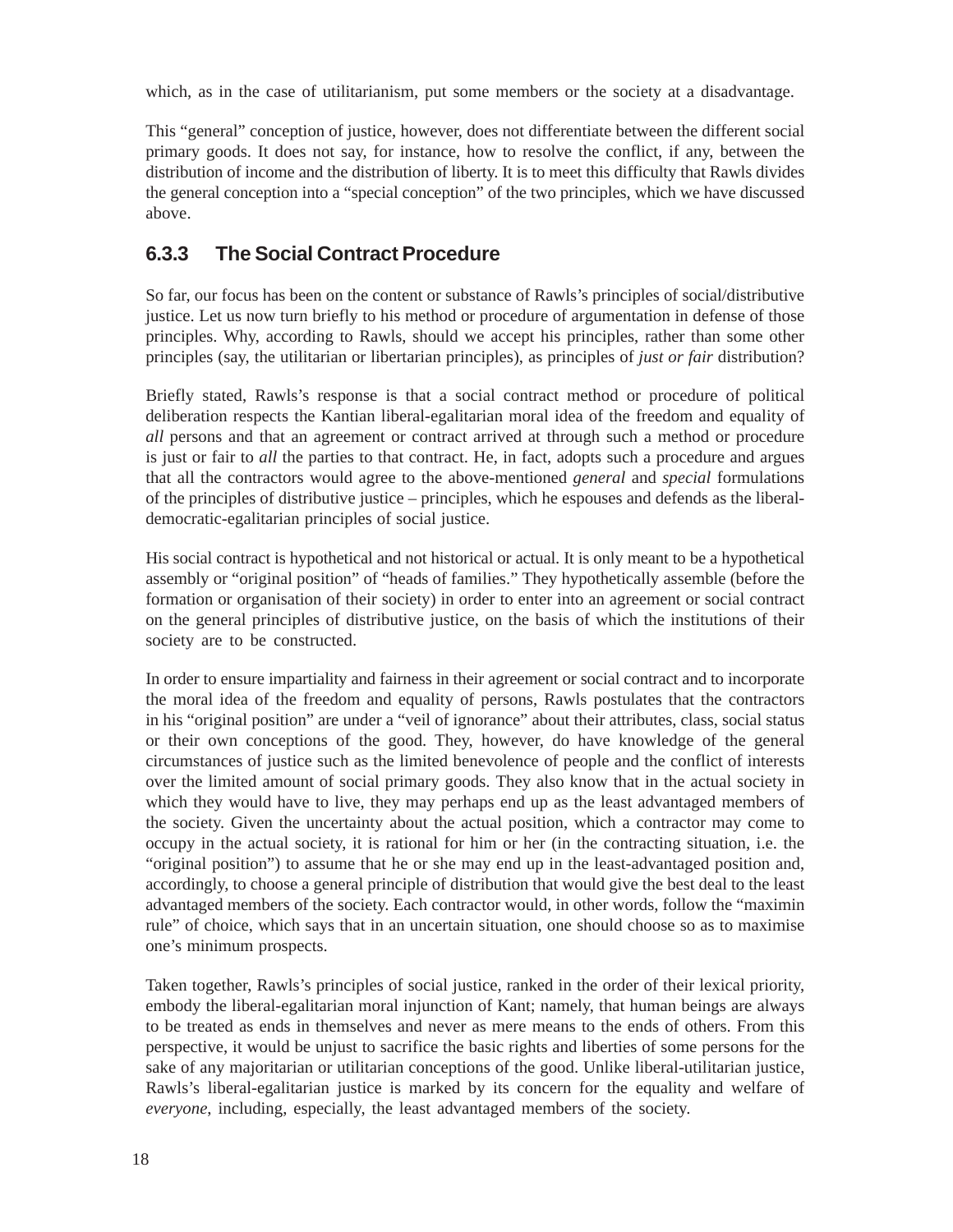## **6.3.4 The Basic Structure of Society**

Rawls has persuasively shown that social justice is of crucial importance to social life and that it should inform constitutions, laws, policies, legal processes, etc. In fact, according to him, the primary subject of justice is the basic structure of society. His principles of social justice justifies, and is justified by, liberal democracy, a regulated market economy and the liberal-egalitarian welfare state. He states that for translating his Difference Principle into practice, the government should have four branches, viz., i) an allocation branch "to keep the price system workably competitive and to prevent the formation of unreasonable market power" ii) a stabilisation branch to bring about "reasonably full employment" and, jointly with the allocation branch, to maintain the efficiency of the market economy iii) a transfer branch to attend to "the claims of need and an appropriate standard of life" and iv) a distribution branch "to preserve an appropriate justice in distributive shares" by taxation measures and adjustments in propertyrights.

# **6. 4 SOME CRITICISMS OF THE RAWLSIAN CONCEPTION OF JUSTICE**

## **6.4.1 The Libertarian Critique**

As mentioned above, Rawls's liberal-egalitarian conception of social justice occupies a central position within contemporary political philosophy. But it is not an unchallenged or unopposed conception. Many political philosophers have criticised it and have advanced alternative conceptions of justice. Some of these criticisms and alternatives are indicated below.

Rawls's liberal-egalitarian conception of justice has been subjected to a rigorous libertarian critique by his late colleague, Robert Nozick. In his book, *Anarchy, State and Utopia* (1974), Nozick draws a distinction between "end-state" and "patterning" conceptions of justice on the one hand and "historical" and entitlement-based conceptions of justice on the other. The former types of justice call for social reconstruction or patterning by the state in the name of some endstage goal. Rawls's conception of justice is, according to Nozick, such an end-state and patterning conception, which by undermining the liberty rights of the individuals is unfair or unjust to them. Instead of prescribing any end-state or patterning principles of distribution, Nozick looks for justice or injustice in the *history* of the acquisition of the *titles* to our property holdings.

According to him, the individual has absolute liberty rights, including the right to own property and exchange it in the market, regardless of the end-state or pattern of distribution it may lead to. This entitlement theory of justice, however, includes a principle of rectificatory justice, which is meant to correct past injustices, if any, in the acquisition or transfer of property. It can be seen that Nozick's libertarian conception of justice is a defense of free-market capitalism. While it is eloquent on the defense of individual rights from state interference, it is silent on the undermining of individual freedom and equality by very rich people or corporations.

## **6.4.2 Some Marxist Criticisms**

Many Marxists criticise liberal egalitarians for their preoccupation with just or fair distributions *within* the capitalist system and their failure to address its underlying or inherent exploitative or alienating inequalities between the capitalists and the workers. The ideal communist society, which Marxism seeks to bring about through the destruction of the system of private ownership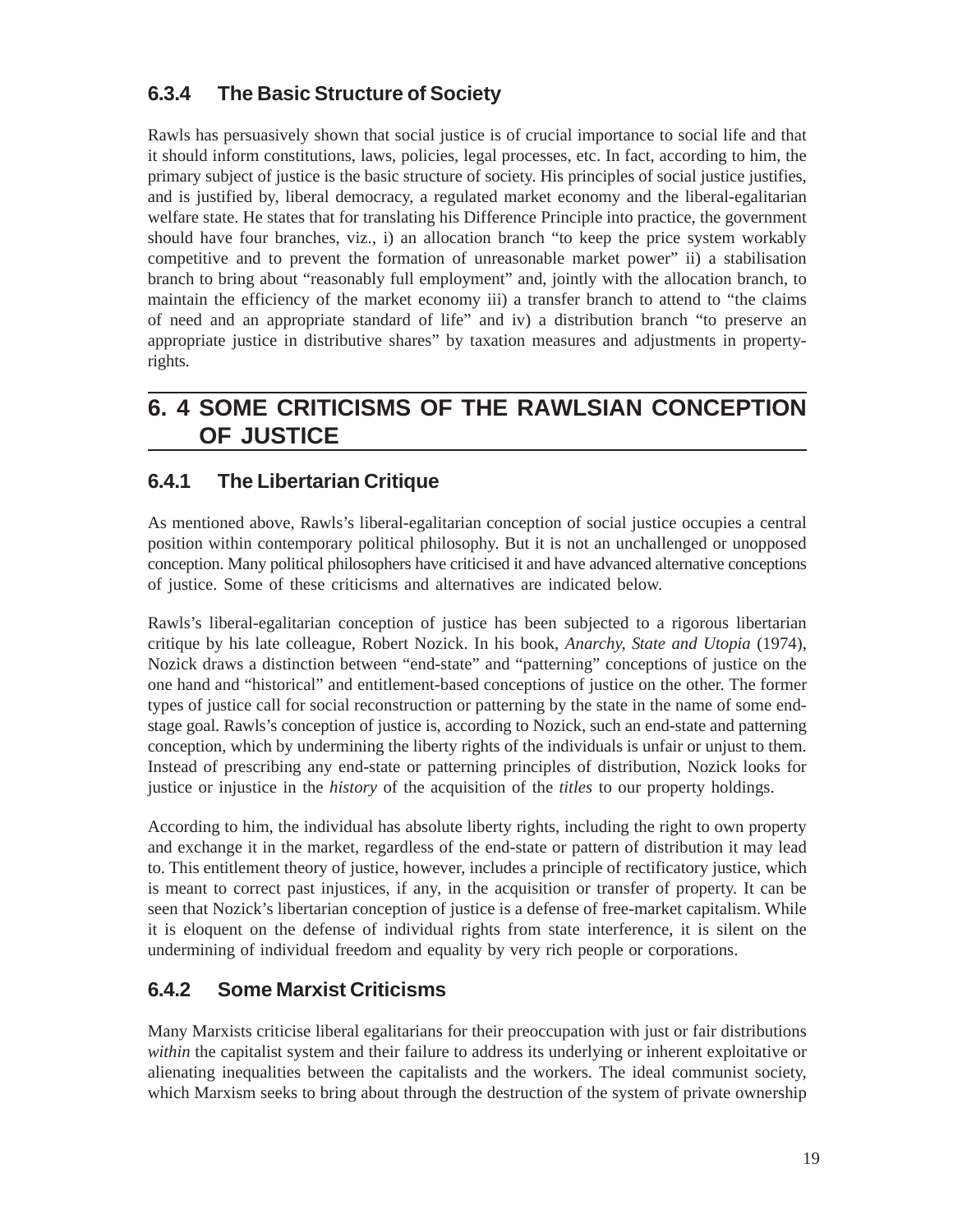of the means of production, is envisaged as a society in which there will be no scarcity, no limits to human benevolence and no state. Since the scarcity of social primary goods and the limited nature of human benevolence are the "circumstances of justice" for Rawls's theory, their (presumed) absence in the communist society makes any principles of fair or just distribution irrelevant to such a society. Instead of any such juridical, superstructural distributive principle, the higher form of community envisaged by communism will function according to the principle: "From each according to his ability, to each according to his needs." In the socialist phase, which precedes and gives birth to the higher and final communist phase, a work-based or contribution-based principle of distribution will prevail.

The collapse of Soviet communism and the growing pace of "liberalisation" in country after country, each with its own pattern of inequalities, have served to cast doubts on the "realism" of the traditional Marxist hope for the elimination of the "circumstances" of injustice and for ushering in a society in which social or distributive justice is irrelevant. In fact, departing from traditional Marxism, some contemporary Marxists interpret the extraction of surplus value from the workers by the capitalists as a *derived form of injustice*, which, according to them, rests on a *prior and larger injustice* in access to the means of production. In this way, the agenda of liberal-egalitarian social justice that has been launched by Rawls seems to be having some impact on Marxism.

### **6.4.3 The Communitarian Critique**

The communitarian theorists criticise Rawls's liberal-egalitarian conception of justice for its emphasis on individual rights at the expense of the good of the community. In his book, *Liberalism and the Limits of Justice* ( 1982), Michael Sandel, also of Harvard University, criticises what he calls Rawls's notion of disembodied or unencumbered self or subject, in opposition to which he advances the notion of the *situated self*, i.e. the self or subject, who is invariably a member of a community. While, for Rawls, the right is prior to the good and justice is the first virtue of a society, for Sandel, justice is only a remedial virtue that is needed in an individualistic society. For Sandel, moreover, the common good of the community is prior to the rights of the individuals. Charles Taylor, who too is a leading communitarian political philosopher, bemoans liberalism's "atomistic" conception of the self. According to him, the well-being of the individual depends on the good of his community and therefore, the recognition and protection of the group or cultural rights of the community is not less important than the just distribution of the freedom and equality rights to the individuals.

## **6.5 SUMMARY**

In this unit, you have read about the idea and concept of justice. It is one of the important concepts in Political Science as well as other social sciences. There are different types of justice viz., procedural and substantive. One of the most pathbreaking works in the domain of justice has been done by Jawn Rawls. It's liberal – egalitarian conception of justice is basically a critique of the utilitarian conception of justice. Of course, Rawls too has had his critics. Thus, the marxists, libertarians and the communitarians have criticised the Rawlsian framework on different grounds. Be that as it may, Rawls's theory has its non-standing contemporary political discourse.

## **6.6 EXERCISES**

1. Briefly explain the concept and idea of Justice.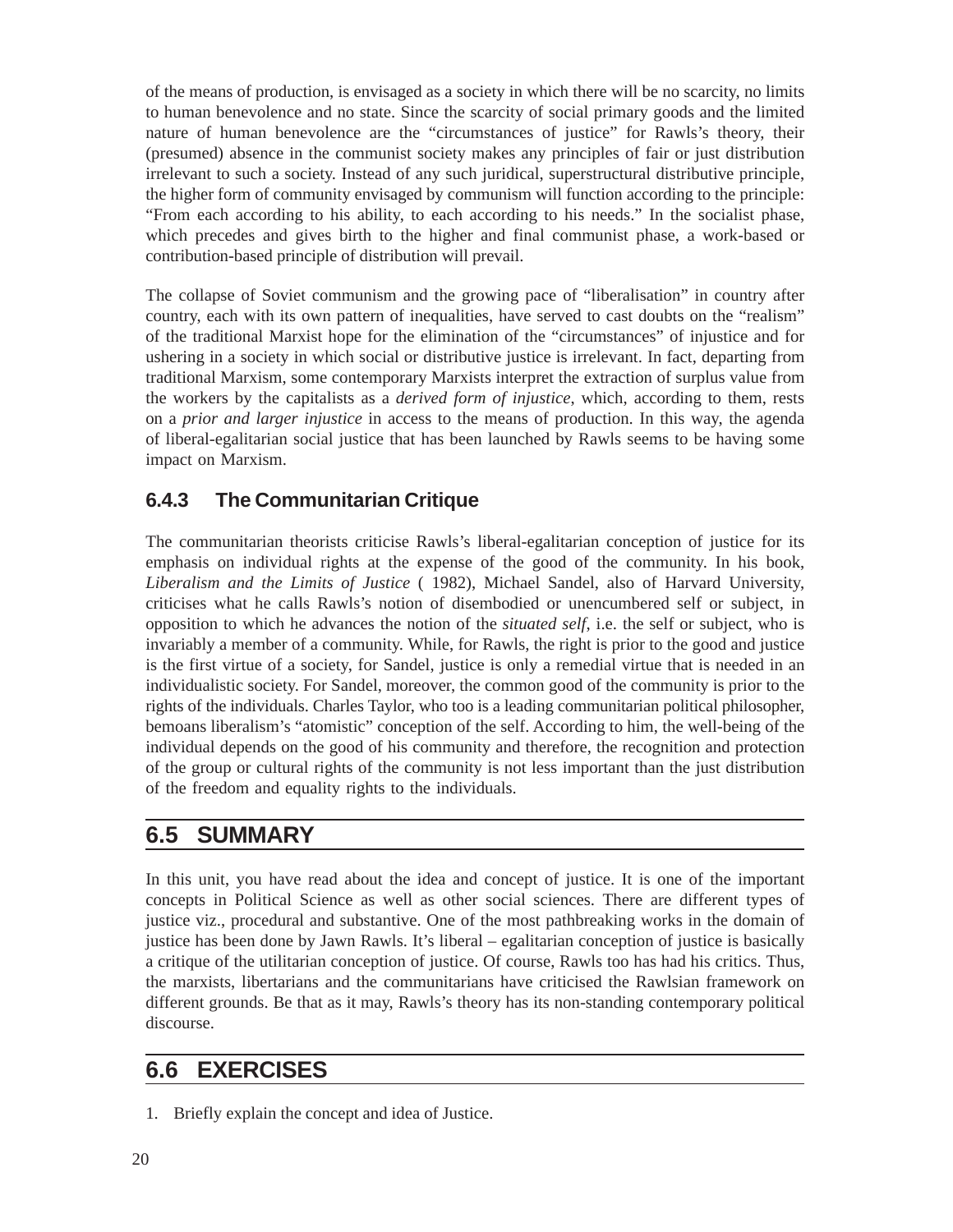- 2. Critically examine Rawls's egalitarian conception of social justice.
- 3. Write a note on the Rawlsian conception of justice.
- 4. Ciriically examine the Marxist views on justice.
- 5. Write a note on the communitarian critique of the Rawlsian notion of justice.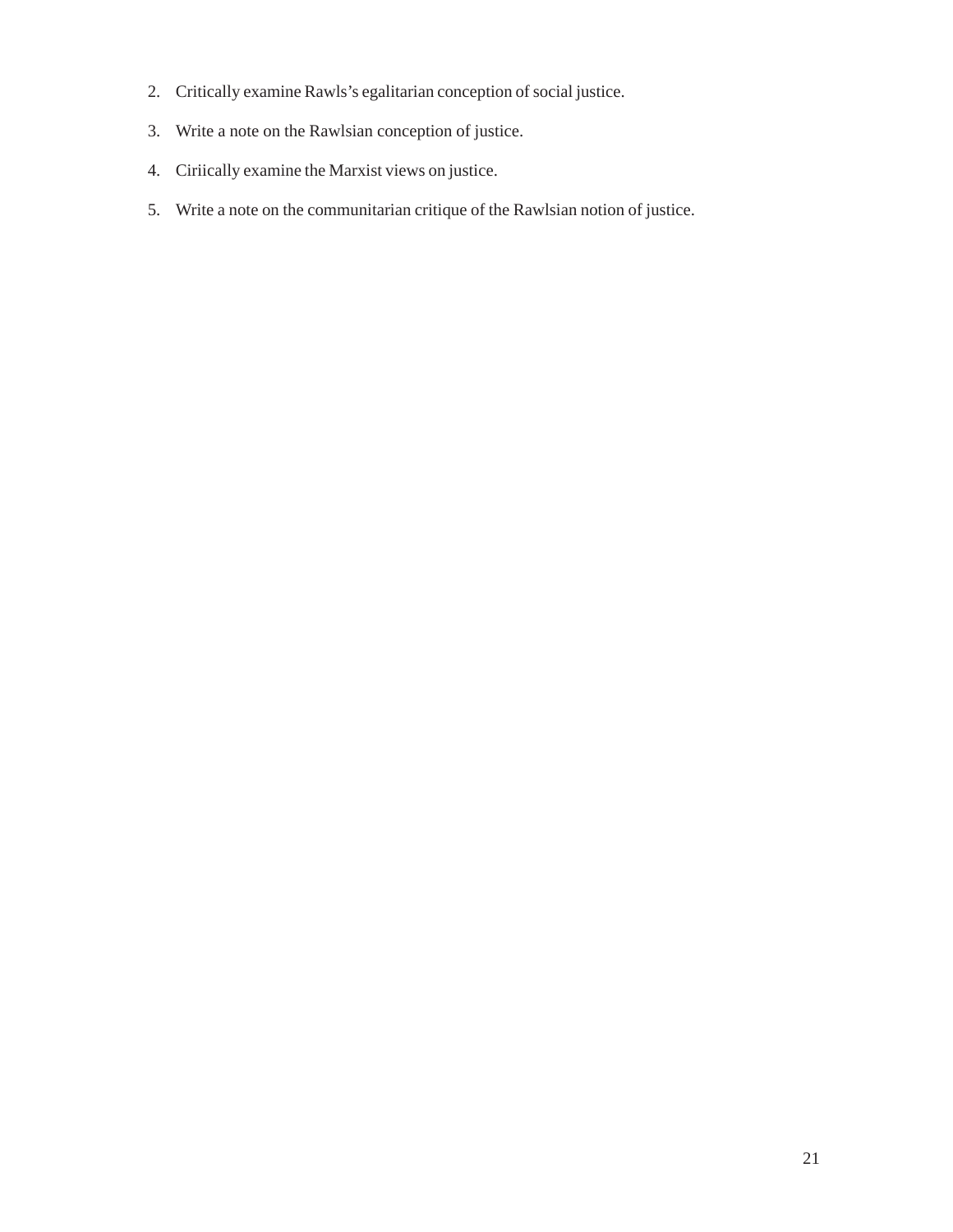# **UNIT 7 IDEA OF DUTY**

#### **Structure**

- 7.1 Introduction
- 7.2 Significance of Duty
- 7.3 Meaning
- 7.4 Duties and Rights
	- 7.4.1 Distinct Spaces of Duties and Rights within Liberal Thought
		- (i) Interest Theory
		- (ii) Choice Theory
		- (iii) Autonomy
		- (iv) Justice
	- 7.4.2 Duties and Rights in the Conservative Perspective
	- 7.4.3 Duties and Rights in the Communitarian Perspective
	- 7.4.4 Duties and Rights in the Gandhian Perspective
- 7.5 Types of Duties
- 7.6 Summary
- 7.7 Exercises

## **7.1 INTRODUCTION**

Rights discourse has been one of the most prominent features of contemporary political philosophy and political agendas. It argues that persons, mainly as individuals, are the bearers of a body of claims, liberties and powers which the rest of the society has to acknowledge and public life should be based on such acknowledgement and support. Such an exaltation of rights has led to a deep unease regarding duties and obligations that are called for the maintenance and reproduction of a just and sane social order or for fostering and promoting an ideal society. The criticisms regarding privileging of rights in the constitution of a good society has brought to the fore the role of duties, denoting a shift in perspective, which, while seeing duties as complementary to rights, also construes duties as marking a space of their own. Such an endeavour has led to spelling out the role of duties much more clearly in recent literature.

# **7.2 SIGNIFICANCE OF DUTY**

It has been argued by several scholars that the rights discourse focuses much more and often exclusively, on individuals without drawing attention to cultures and communities which enable people to be claimants and bearers of such rights. This stream of thought stresses on duties and obligations to sustain culture and communities without which it would be impossible for people to make claims on and sustain a regime of rights.

Sometimes, denial of certain rights may make people rise in revolt against a system which is by and large fair. Discourse on duty has drawn attention to the need to preserve a system which is overall fair and one cannot rebel against such an order.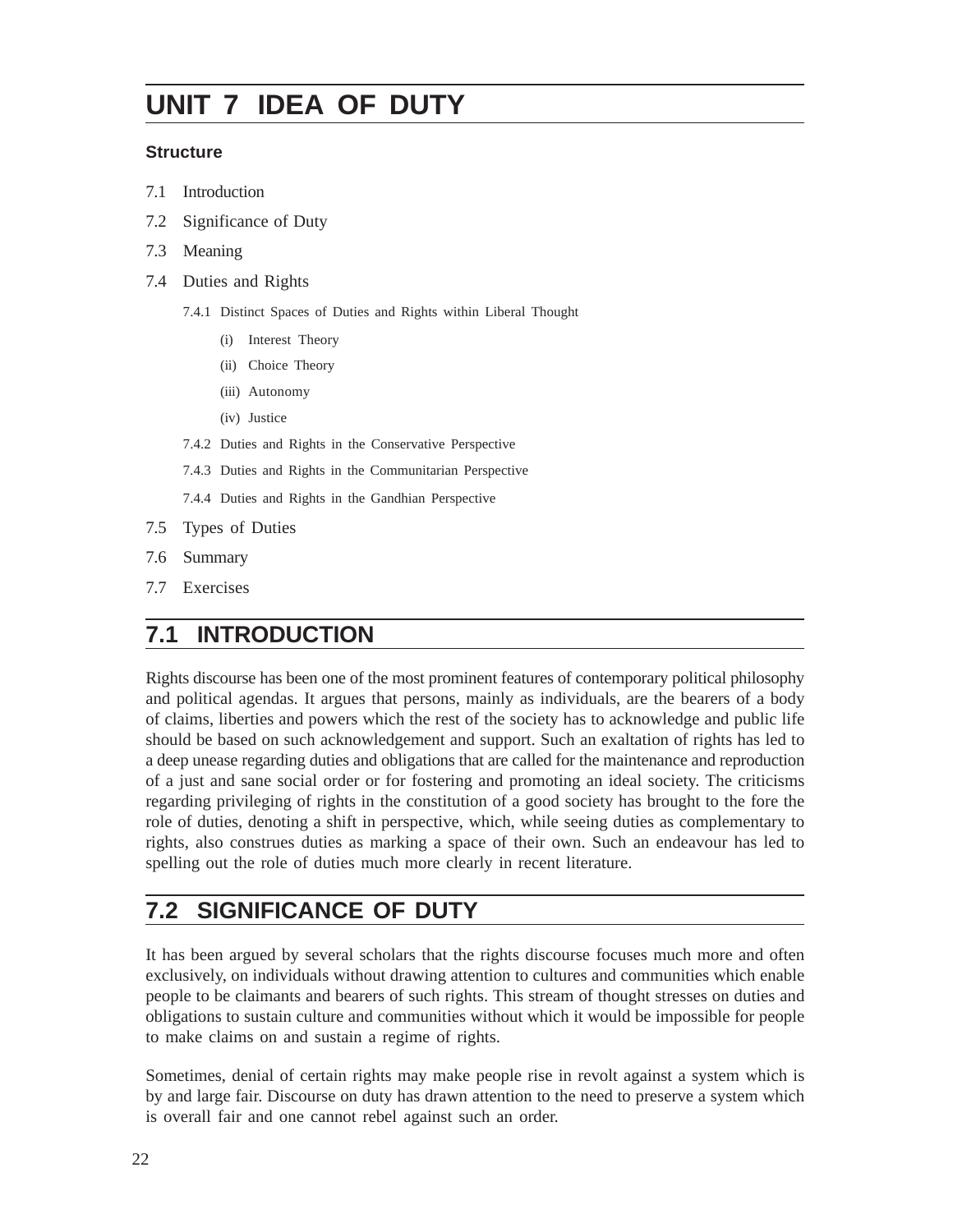While rights discourse has seen itself as universally holding good, there have been currents of thought upholding the significance of reasonable, yet diverse, ways of life and ideals which qualify such a universal claim to different degrees. They have sought from their followers commitment and duties to uphold ways of life and ideals distinctive to themselves. Given the deep pluralism in which societies are being caught today, we cannot ignore such duty based evocations present in our public life.

Thinkers, like Mahatma Gandhi, have felt that the rights discourse has been fed into the service of an unending chain of satisfactions and gratifications and this discourse has not been sensitive to authentically human pursuits, i.e., pursuits characteristic of human beings qua human. It has led to wanton exploitation of earth's resources, breeding conflicts and violence closely bound up with such an endeavour. They have drawn attention to the need to foreground a conception of the human person and moral duties if we have to sustain civilised ways of life.

At the same time, we cannot ignore that fascist and authoritarian orders have stressed on the duty to contend against liberal stress on rights and the Marxist pursuit of a non-exploitative and just social order. By stressing on duty they have attempted to instal their interpretation on several cherished values and strivings, such as self-respect and culture.

Given such a deployment of the understanding of duty, it necessarily makes this idea a deeply contested one susceptible to different pulls and pressures. It is also deeply caught in the contexts of analysis and frameworks and deployed to subserve different ends and purposes. It is, therefore, important to understand concepts and values that foreground duty. The concept of duty has to be understood in relation to other values and strivings. This is particularly important for us in India as duty is often associated with *dharma* and the latter is related to duties associated with *varna* and caste orders. Foregrounding duty without being sensitive to its associations may lead us to endorse uncritically social grading and ranking and the deep inequalities and subordination they endorse.

## **7.3 MEANING**

A duty generally prescribes what we ought to do and what we ought not do. It is a reason for action. Duty specifies the terms that are binding on individuals and groups in their social practices. It has been suggested that our conscious practices can be seen as motivated by rightbased, duty-based or goal-based perspectives (Dworkin, 1978 and Weldron, 1984). While our practices might be governed by all these perspectives, one of them might be fundamental. A duty-based perspective appeals to duty and the reasons embedded therein to uphold and justify our practices. Duty-based propositions need not deny rights or satisfactions that the other two perspectives suggest, but they necessarily assert the priority of the former over the latter as in an argument of the kind below: "A citizen should vote and participate in shaping and forming public life. His civic and political rights must depend upon the extent to which he participates in public life. He cannot demand rewards and benefits from public life unless he has extended such support and participation".

# **7.4 DUTIES AND RIGHTS**

Duties are closely associated with rights in liberal thought. The nature and degree of this association, however, has greatly differed. In pre-liberal societies where persons were caught in social roles, and people were not free to pursue their choices, duties ordered their lives.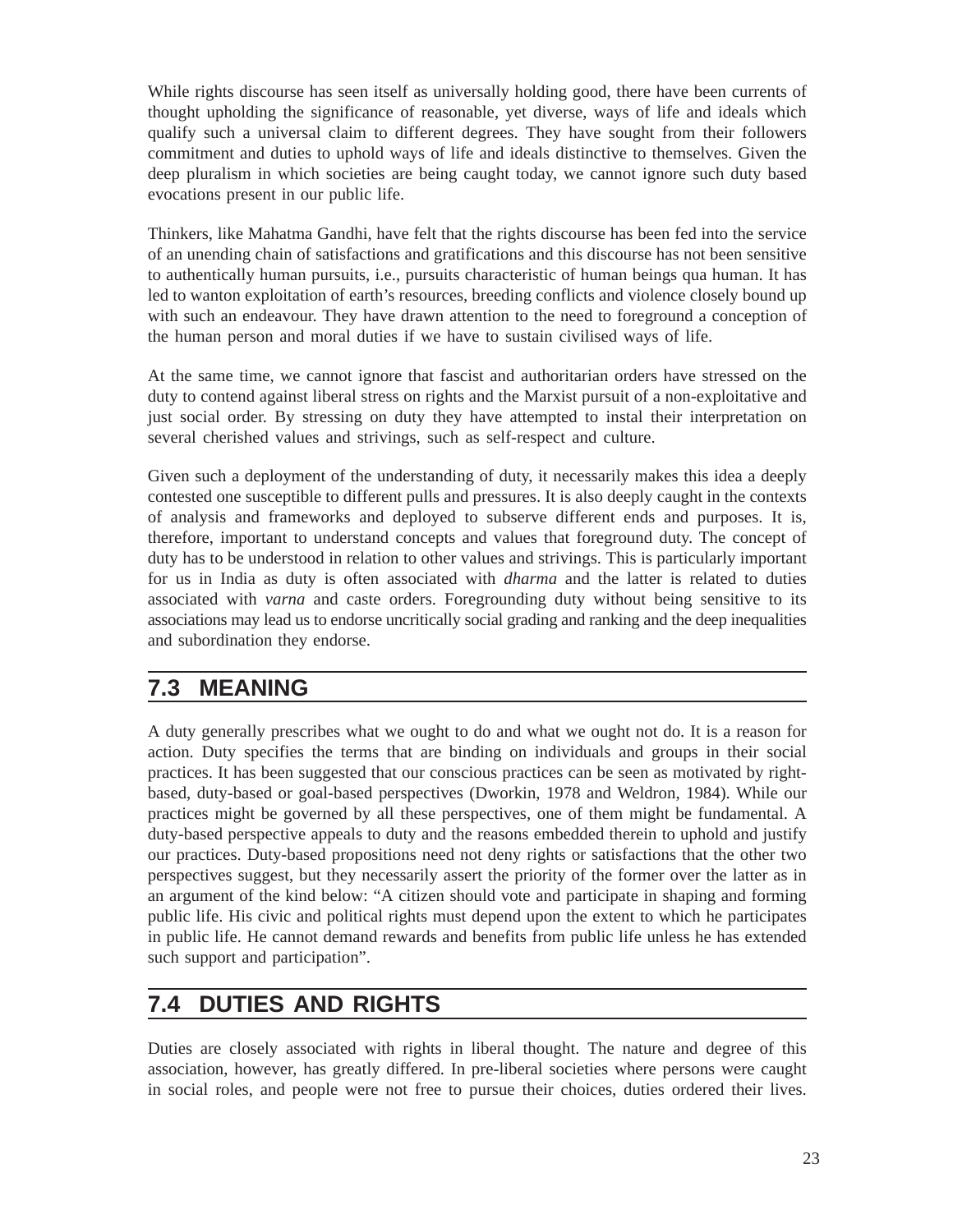Liberal transportation led to stress on rights and duties were seen as correlated to rights. If a person possessed rights, then others – be it individuals, groups or the state as the case may be, were invested with a determinate set of duties to protect and promote those rights. If I have a right to physical security, others have a duty not to violate or assault such security and if it was violated or assaulted, the state is duty bound to come to my protection. This correspondence between rights and duties which led to the effective collapsing of duties within rights has been challenged from within liberal thought as well as from outside its framework.

#### **7.4.1 Distinct Spaces of Duties and Rights within Liberal Thought**

Within the liberal tradition, broadly defined as invoking centrality of rights, we can identify five distinct positions with respect to the relation of duties and rights.

#### i) **Interest Theory**

This theory was initially stated by Jeremy Bentham who saw rights not as natural or moral, but as products of law. He argued that the law by creating duties stipulates rights. He said, "It makes me liable to punishment in case of my doing any of those acts which would have the effects of disturbing you in the exercise of that right (Hart, 1978)." There is no right if there is no corresponding duty sanctioned by law. This understanding of the relation is sometimes called as 'sanction theory'. It makes possession of a right as another's legal duty and it becomes a legal duty only if it is liable for punishment. This way of constructing duties need not preclude social sanctions of a kind. Individuals as members of non-state organisations may be subject to rules and to the imposition of sanctions, if they break those rules. Being subject to sanctions means having duties and those who benefit from those duties can be said to have rights.

However, legal provisions on one hand and social disapproval on the other, may beget an impasse in the framework of interest theory unless there is a natural or moral grounding to this relation. But interest theory does not subscribe to the priority rights as natural or moral principles. A case in point is when the law states that its citizens have the right to preach and practice its religious beliefs and whenever it does so, it is restrained by threats and actual use of force by a well organised gang and society does not establish conditions where such practices are met with approval. In such a case we can scarcely say that the minority has a legal right to practice its religion. A duty which has to be constantly shored up by force and coercion has little reason in built into it why an action ought to be performed or to be avoided. Therefore, J.S. Mill was to say, "To have a right is to have something which society ought to defend one in the possession of. (Mill, 1910)" Even if we conceive duty as corresponding to rights, it cannot be borne on the back of force and sanctions.

#### **ii) Choice Theory**

The choice or will theory counter poses itself against the interest theory stipulating the relation between rights and duties. One of the important proponents of this theory is H.L.A. Hart. He suggested that a right is a form of choice. The essential feature of a right is that the person to whom the duty is owed is able to control the performance of that duty. The duty-right relation is a chain which binds one individual, the bearer of the duty, and whose other end is in the hands of another individual, the bearer of the right to use it according to his will. It could beget the following relations:

(a) The right holder may waive or extinguish the duty or leave it in existence.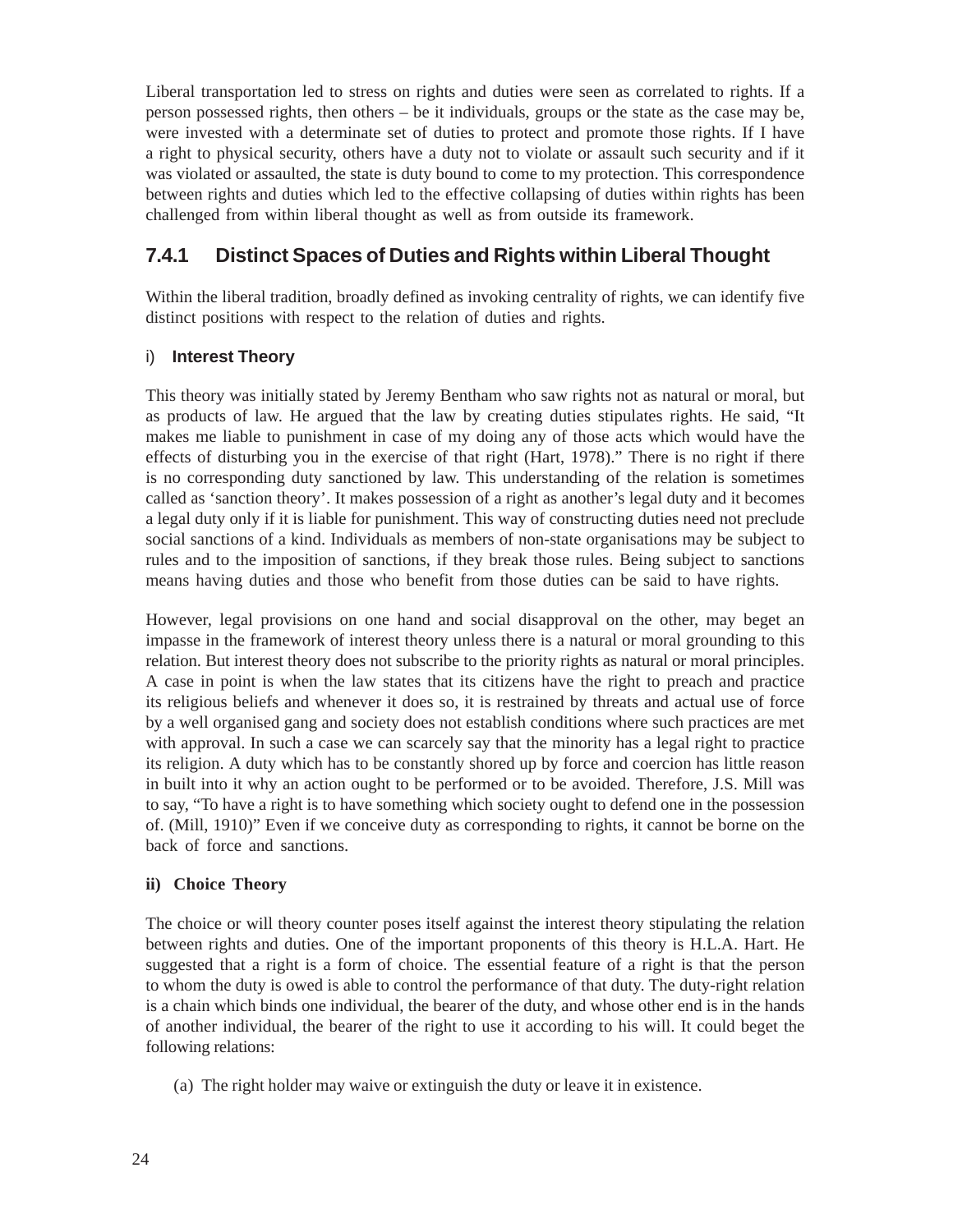- (b) After a breach or threatened breach of a duty, the right holder may leave the duty unforced or may reinforce it by suing for compensation.
- (c) The right holder may waive or extinguish the obligation to pay compensation resulting from the breach of duty.

The choice theory invokes duties primarily with reference to rights. But the space of duty need not be marked by reference to rights only. Duty-acts need not always correlate to right-acts. Further several rights may not have corresponding duties.

#### iii) **Autonomy**

Autonomy is the capacity for reflection and to formulate and revise our preferences, desires, values and ideas. The philosopher Immanuel Kant advanced a theoretical formulation of this notion and put forward a specific conception of duty in relation to this capacity. He suggested that the behaviour of the non-human world is governed by nature. Non-human beings did not will to act, but acted subject to natural forces and instinct. To the extent human beings acted on the basis of their appetites and emotions, they too acted heteronomously, i.e. according to laws and dictates given externally and not by themselves. The characteristic mark of human beings is their reason, which enabled them to deliberate the way they should act and will to act accordingly. In following this reason, they acted autonomously; they acted in accordance with their duty. The morality prescribed by reason was a matter of 'practical necessity'. Moral agents understood this necessity and acted accordingly. Through his capacity for autonomy, an individual acted according to a law that he had prescribed for himself rather than on external dictates.

For Kant, human beings have a duty to cultivate this autonomy and to act towards others as beings possessing this capacity. The rights that people possess are expressions of this autonomy as well as means to nourish the same. Persons possess intrinsic value and should not be used as the instruments of others' purposes. He defends right on the grounds of duty which comes not from nature, but "is apriori, regardless of all empirical ends."

His famous formulation in this regard was "Act in such a way that you always treat humanity, whether in your own person or in the person of any other, never simply as a means, but always at the same time as an end."

The Kantian notion of autonomy can be seen as cherishing a valued end and constructing a preference scheme of values based on it for duties to be pursued. Mainstream contemporary liberalism, however, does not propose any such valued ends and purposes and remains neutral to them. The ends and purposes are the products of choices rather than given. It is stated in a principle, interestingly, drawn from Kant himself: Right is before Good.

One of the recent scholars who upholds the valued end of autonomy on liberal grounds is Joseph Raz. According to him, not merely the abilities of autonomous conduct needs be considered, but also the desirability of the autonomous life they beget. Personal autonomy consists in appropriate mental abilities, availability of adequate range of options to choose from and freedom from coercion and manipulation. Personal autonomy makes people to control, to some degree, their own destiny expressed through successive decisions throughout their lives. But the good of autonomy lies not in these abilities and conditions as such, but in the autonomous life they promote. It does not lie merely in the act of choosing. Autonomy is valuable only if exercised in the pursuit of good. He thinks that there are multiplicity of good forms of life and it is choice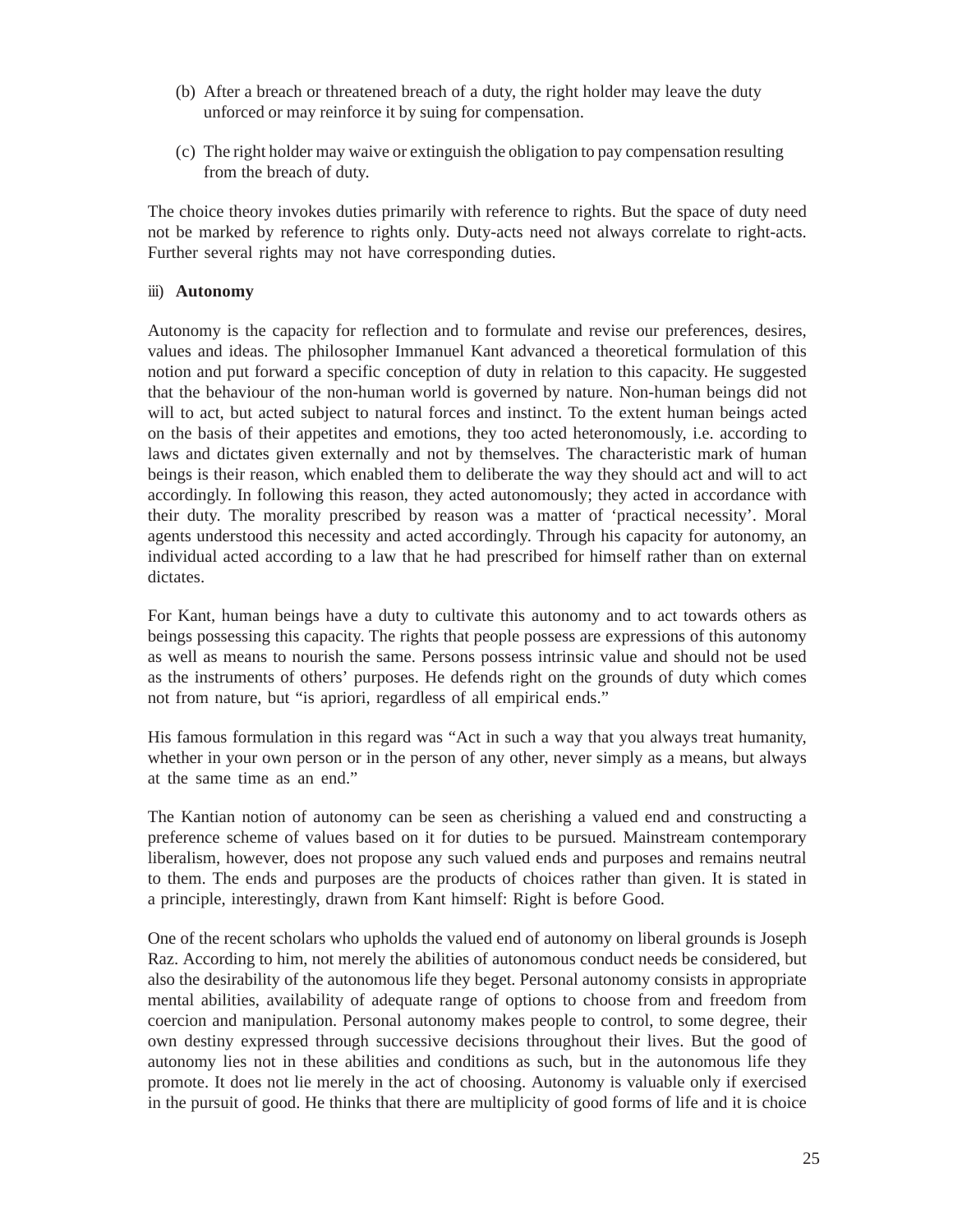among those many good forms that makes autonomy both meaningful and valuable. Freedom understood both as the absence of coercion and manipulation and as the presence of worthwhile options has value because it promotes autonomous lives. Rights to freedom are justified to the extent they contribute to such an ideal.

Raz sketches the following relation between rights and duties:

- (i) An individual X has a right if and only if X can have rights and other things being equal, an aspect of X's well-being is a sufficient reason for holding some other person to be under a duty.
- (ii) Rights do not entail duties which merely correlate with or correspond to those rights. Rights are grounds of duties. Rights are the reasons for the duties to which they give rise. This does not mean that only rights give rise to duties. Duties might be invoked by other considerations as well.
- (iii) One has a right not merely if one is an intended beneficiary, but only if one's interest is a sufficient reason for holding another to be under a duty.

In this consideration, the value of autonomy is qualified by rights and rights invoke a specific set of duties although there are types of duties other than invoked in terms of rights.

Raz insists upon the importance of the general structure and culture of a society for the possibility and viability of personal autonomy. According to him, an autonomous life can be lived only in the context of shared institutions, values and opportunities.

It requires such things as a culture of tolerance and a range of career options. He insists upon duties to cherish such a cultural ambience. Raz also argues that the state should be committed to promote the good of autonomous life and its constitution and laws and policies should seek to promote that good. In promoting such a good, the state may avow many individual rights, although many of the goods that the state promotes may be collective goods bound up with the performance of specific duties.

#### iv) **Justice**

John Rawls proposes a set of principles to inform a just society which, he argues, all reasonable people will concur. These principles establish a fair and equal basis for collective life expressed in terms of rights. These principles of justice lead to two sorts of principles: Principles for institutions which apply to the basic structure of society, and principles for individuals which set the duties and obligations of persons with respect to institutions and one another. Citizens are duty-bound to support just institutions as they themselves concur to them.

For Rawls, persons are bound to abide by social practices upholding a just society on the basis of natural duty or obligation. He, therefore, makes the distinction between duty and obligations. Persons may be bound by natural duty or obligation. Natural duties are those moral claims that apply to persons irrespective of their consent such as to help others in distress, not to be cruel etc. Such duties are not tied to particular institutions or social arrangements, but are owed to persons as persons. They are prior to social agreement or choice. Obligations, unlike duties, describe those moral ties we voluntarily incur whether by contract, promise or other expressions of consent. The latter by themselves are not enough to create obligations. They should be just too.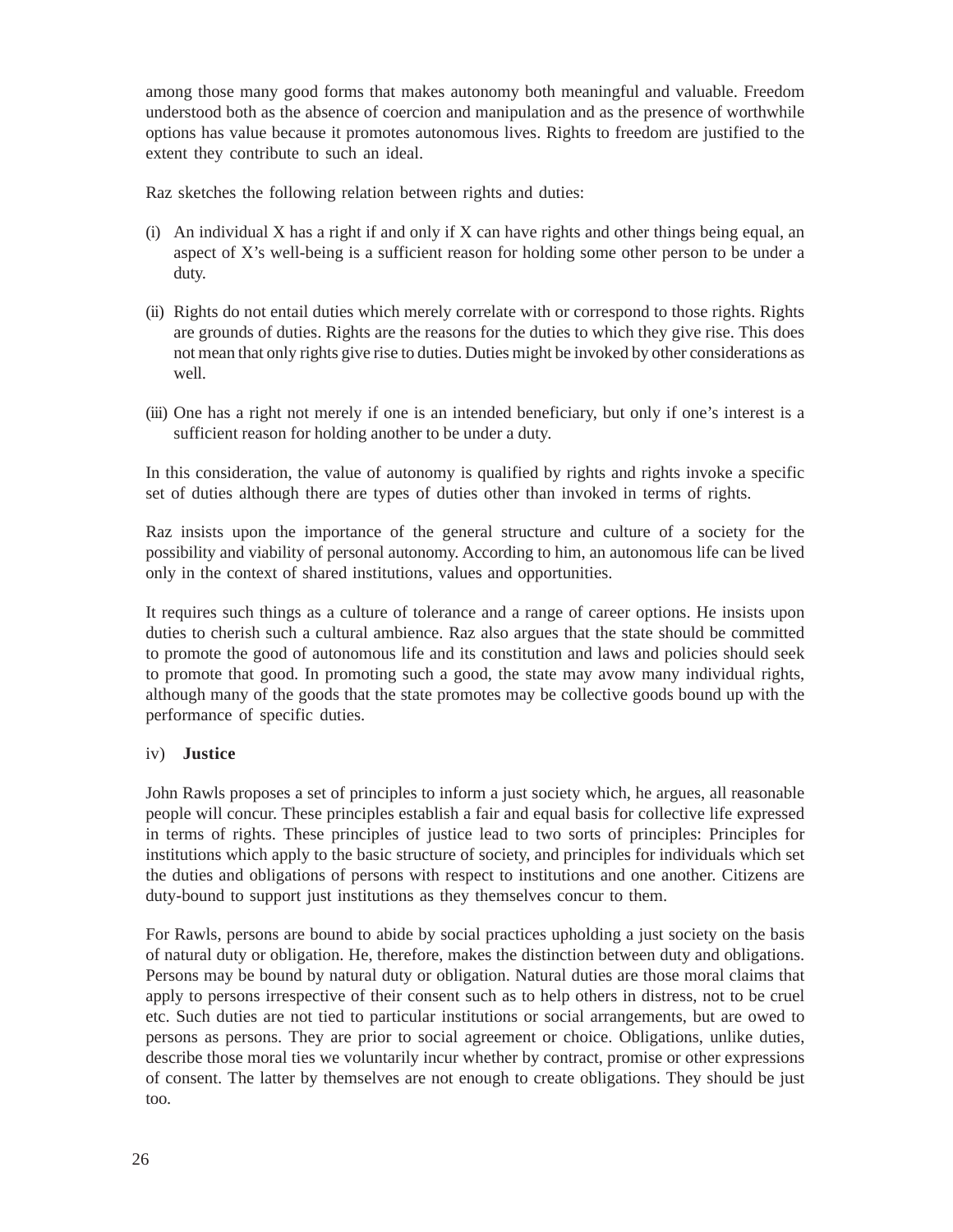The liberal tradition on the relation between rights and duties remains profoundly complex. A great part of this complexity has to do with the kind of values prioritised under different tradition of liberalism. Those perspectives which give priority to rights tend to make duties supportive to rights. Those traditions which insist on certain perfectionist values that a society should promote tend to be more emphatic on duties.

This emphasis on duties becomes significant when we move out of liberal tradition and begin to focus on other traditions of thought. Three of them will be considered here on account of their emphasis on duty.

#### **7.4.2 Duties and Rights in the Conservative Perspective**

Conservatives stress on duties and the grounds they adduce for the same vary markedly. Their mainstream arguments, however, are clear. Social institutions and mores are formed through the efforts of several preceding generations. The thoughts and efforts of generations have gone into the making of these institutions and mores. Such endeavours have often resulted in separating the chaff from the grain retaining only those elements which can be retained. Weight of generations lie behind efforts which have furthered certain institutions and led to the decay of others.

It is important that every generation be inserted into the culture, mores and institutions of society rather than every individual think that he has the right to choose culture, mores and institutions of his choice. Traditions and legacies assign to people definite tasks and responsibilities to be fulfilled. By performing such tasks and responsibilities, one furthers the purposes of institutions enabling new generations to be inserted into the collective life of societies. It is by performing such duties that everyone comes to fulfil himself or herself. Such a fulfilment contributes to further the purposes of society and reinforce its mores and institutions. On the other hand, insistence on rights undermines age-old and cherished institutions and hallowed ways of life. It breeds deep insecurity and uncertainty in life prompting and promoting widespread dissatisfactions.

Conservatives argue that the arrogance of the rights-bearing individual suggests that he has access to all the knowledge that has gone into the making of social life and that he has access to absolutely certain knowledge to change and transform such social life. They believe that both these claims are unfounded and hold the prospects of a far worse kind of life than the one embodied in the ways of life they strove to alter.

Conservative perspectives often urge members of society to look at its institutions and ways of life with awe and respect rather than through critical scrutiny. The performance of one's duty acquires greater purposefulness and satisfaction, if such a perspective is internalised by the concerned social agent.

Conservatives link duty with a set of values such as trust, loyalty, dedication, cooperation, obedience and satisfaction with one's station in life. They stress the limitedness of human understanding and the reach of human reason and scrutiny. Maintenance of the existing social order and its preservation often remains their battle cry. They may not be against certain reforms, but such reforms need to be firmly based upon existing order and its continuation.

Conservatives, by focussing on centrality of duty, have decried the stress on rights in liberal and radical thought-currents.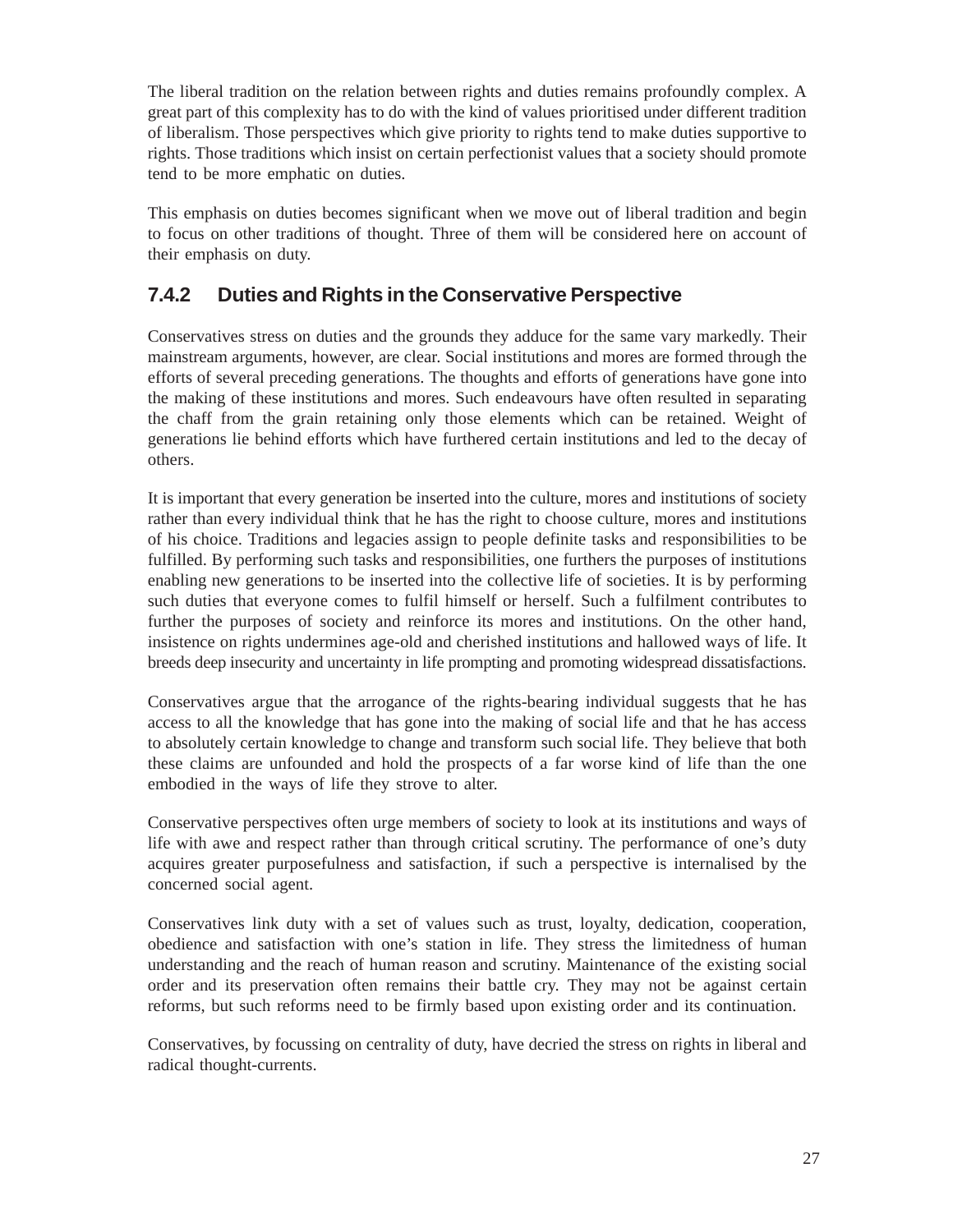### **7.4.3 Duties and Rights in the Communitarian Perspective**

While the idea of autonomy is deeply influenced by Kant, communitarians are influenced by certain ideas underscored by Aristotle and Hegel. Communitarians argue that right-based theories ignored the fact that our capacity to conceive and exercise rights and pursue autonomy can only develop in society, in and through relations and interactions with others. They argue that prioritisation of rights neglects the social conditions that enable us to exercise choices. They accuse those who accord priority to rights as subscribing to atomism, wherein individuals are seen as self-sufficient agents outside the society.

The communitarians, therefore, reject the notion of primacy of rights, i.e., the moral stand that individual rights have primacy over duties, virtue or collective good. They stress on duties and duty to sustain institutions which can promote virtue and collective good.

Communitarians reject the notion of neutral political concern, central to right-based perspectives wherein the state remains neutral to different conceptions of good life that may prevail in a society whether such conceptions are held by the majority or by a minority. Communitarians feel that neutral political concern vetoes collective pursuit of aims shared by the majority. They argue that the promotion of a society sharing common values must be prior to the rights of individuals within that society. Promotion of culture and shared values necessarily insists upon duties to be performed rather than rights to be enjoyed. Scholars like Charles Taylor have argued that given our dependence on the culture of freedom for our individual liberty, we must have 'not only negative duties of non-interference', but also 'positive duties to sustain such a culture'.

Such a culture of freedom requires public support which can come forth only from public institutions, which are stable and effective. This requires that such institutions enjoy legitimacy in the eyes of its citizens. Such legitimacy can come forth only if society is organised around shared concerns.

Communitarians argue that even if rights are upheld, they will not enjoy respect if people are not bound together by shared conceptions and ways of life sustained by duty. It is through duties that we not merely reach out to others, but also sustain an appropriate milieu for the exercise of rights.

There are different types of communitarians. All of them do not necessarily reject the significance of rights. However, they all argue that duties are significant not merely in relation to rights, but in protecting and promoting common good.

#### **7.4.4 Duties and Rights in the Gandian Perspective**

M.K. Gandhi is well known for his stress on duties and his identification of dharma as the path of duty. He also upheld the values of 'swaraj', i.e. self-rule. Such a fusion of dharma and swaraj, or duty and freedom, is a characteristic mark of Gandhian thought.

Gandhi argues that all men and women are equal. The doctrine of *advaita* upholds it. "If I am That and besides That there is none else", being characteristic of advaita, every being has to be regarded as supreme. The same principle dwells in each and every one of us. By realising this principle in us, we will be able to wholly determine our lives. This belief in equality, he says has led him to fight "against the Brahmins themselves whenever they have claimed any superiority to themselves either by reason of birth or by reason of their subsequently acquired knowledge." (Iyer, 1979)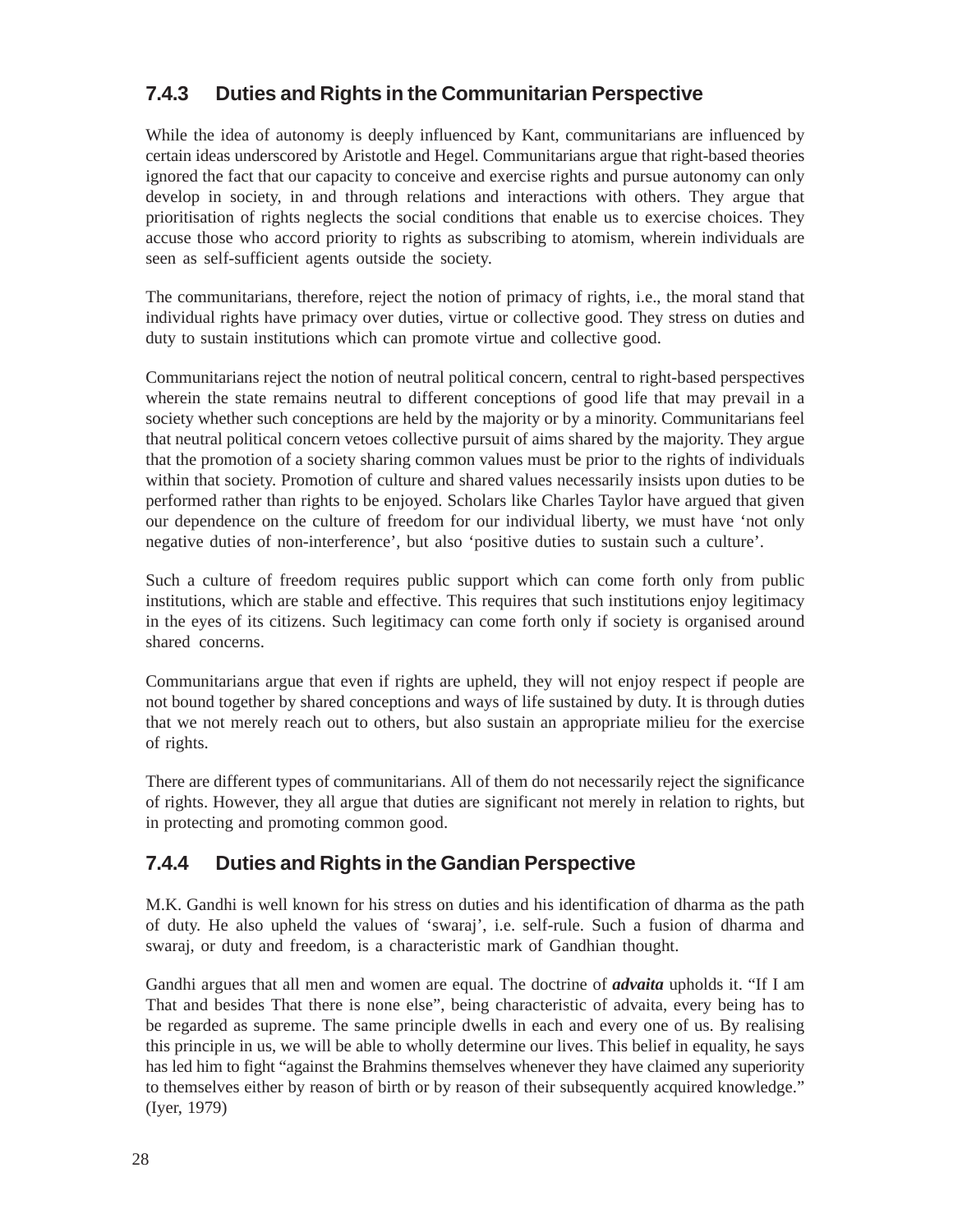Swaraj for Gandhi is a pursuit within the reach of everyone. It involves the duty of self-discipline and a transformation on that basis. It is the rule of the mind over passions. Self-rule enables one to pursue *Artha* and *Kama* within the bounds of *dharma*.

The notion of self-rule for Gandhi implied the voluntary internalisation of our obligation to others which will be obstructed by our placing ourselves at the mercy of our selfish desires. Our civil duties flow from such self-cultivation. For Gandhi, real rights were the results of the performance of duty.

At the same time, Gandhi opposed domination. He held that freedom is necessary for moral growth. He said, "no society can possibly be built on the denial of individual freedom; it is contrary to the very nature of men."

For Gandhi, equality is one of the greatest good to be cherished. Other goods like dignity and integrity were closely interwoven with it. Gandhi rejected considerations such as gender, birth, class, caste, education and nationality as justifying unequal treatment.

At the same time, Gandhi upheld the path of *dharma* and he considered the *Varnashrama* dharma as the appropriate path of duty. But unlike the prevailing belief, he argued that the *varna* system upholds, "absolute equality; although the way it is presently expressed it is a monstrous parody of the original." For him *varna* is not the ranking of status based on inherited division of labour, nor is it the division of labour in accordance with innate abilities. For him, "*Varna* is nothing more than an indication of a duty that has been handed down to each one of us by our forefathers." He argued that the law of *varna* meant that everyone followed as a matter of *dharma*, duty, the hereditary callings of his forefathers in so far as it was not inconsistent with fundamental ethics. The authentic culture for man was to free himself to spiritual pursuits. *Varna* helped one to conserve one's energy by making him expand little in the cultivation and pursuit of his occupation of his livelihood as it is passed on from generation to generation, thereby freeing men for higher pursuits.

He argued that *varna* set human-beings free for extending the field of spiritual research and spiritual evolution. It also curbed material ambitions.

Gandhi argued that *varna* is binding as far as the mode of acquiring one's livelihood is concerned. It does not prevent any one from acquiring knowledge and skills one might wish to pursue. Therefore, he said, "A *Sudhra* has as much right to knowledge as a Brahman, but he falls from his estate if he tries to earn his livelihood through teaching."

Gandhi related the concept of *Swaraj* and *dharma* to his other concepts such as non-attachment and non-violence. One sets oneself free towards self-realisation and self-rule through nonattachment to material possessions and belongings and by being free from the entanglements of desires and passions. Non-violence rests upon extending the principle of respect and equality towards others. The autonomy that Gandhi envisaged was not on the basis of the availability of abundant material resources, but on the basis of conscious control, regulation and denial of such resources. The latter set people free to make truly authentic choices while entanglement in material possessions vitiates such choices.

## **7.5 TYPES OF DUTIES**

Often a distinction is made between negative duties and positive duties. While the former requires other people to merely refrain from acting in certain ways, to do nothing that violates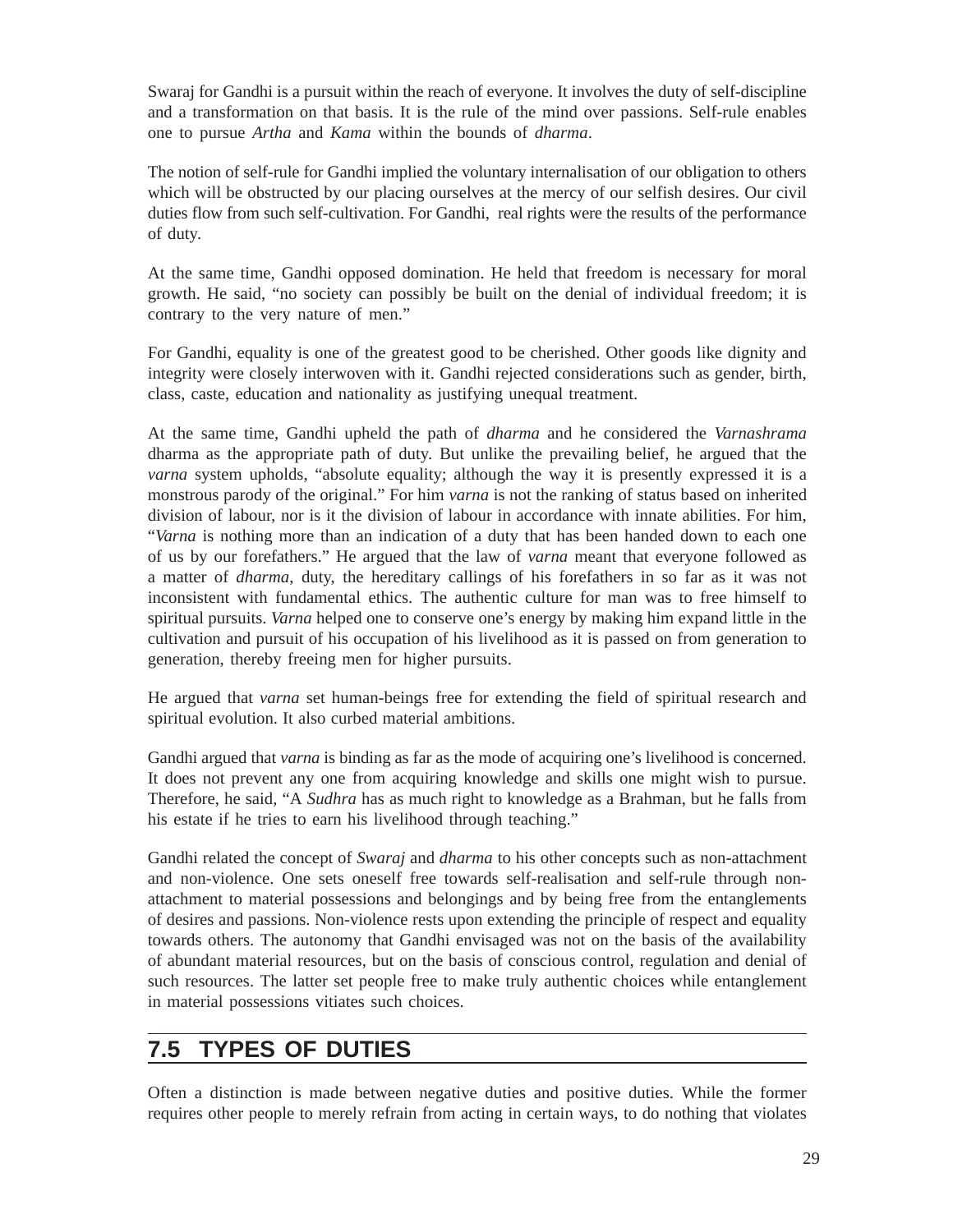the related rights, the second requires that people act positively to do something. The first calls for refraining from action or non-interference, while the latter calls for action or intervention. However, such a distinction is far too naïve. Often the so-called negative duties call for extensive positive action. For instance the right to security does not merely call for abstinence from injury or assault, but involves contributions in terms of taxes and public supports to maintain an extensive system of public security. Sometimes, the so-called positive duties might be embroiled in a complex set of abstentions and interventions. Subsistence rights, for instance, involve the duty to support the deprived as well as extending the enabling support to the deprived to be selfsupporting on the basis of their own work. The latter may call forth a series of interventions and non-interventions.

We have to distinguish between the duty not to violate a right and the duty to prevent violation of rights. For instance, duty not to assault others is not the same as the duty to prevent a third person from assaulting someone when one could protect the victim from such an attack. The first is of greater import than the second.

There is no one to one pairing between kinds of duties and kinds of rights. The fulfilment of rights may call for multiple kinds of duties. For every basic right, three types of duties are suggested:

- i) Duties to avoid depriving
- ii) Duties to protect from deprivation
- iii) Duties to aid the deprived.

For example, with regard to personal security everyone has the duty:

- i) Not to endanger a person's security
- ii) To protect people against deprivation of their security by other people
- iii) To provide for the security of those unable to provide for their own.

It is impossible for any right to be fully guaranteed unless all three types of duties are fulfilled, although different types of duties have differential binding force. Duties to avoid depriving demand that one refrains from making an unnecessary gain for oneself by means detrimental to the claims of others. Such duties bind us not to undertake a course of action that deprives others of a means which, without such action, would have provided a satisfaction. Further, such an action was not called for to meet one's basic rights as the only realistic option in the context.

The duty to protect arises when the duty to avoid is not fulfilled. It is a secondary duty enforcing the primary duty of avoiding deprivation to others. It calls upon, sometimes individuals and at other times groups or institutions, to enforce this duty. In many societies, the governments acting on behalf of common interest enforce such duty.

There are three sub-categories of duties to aid which beget transfer of resources to those who cannot provide for their own survival:

i) There are duties to aid attached to certain roles or relationships. Such duties are the concern of only those who are in a particular relationship and are directed towards specific persons.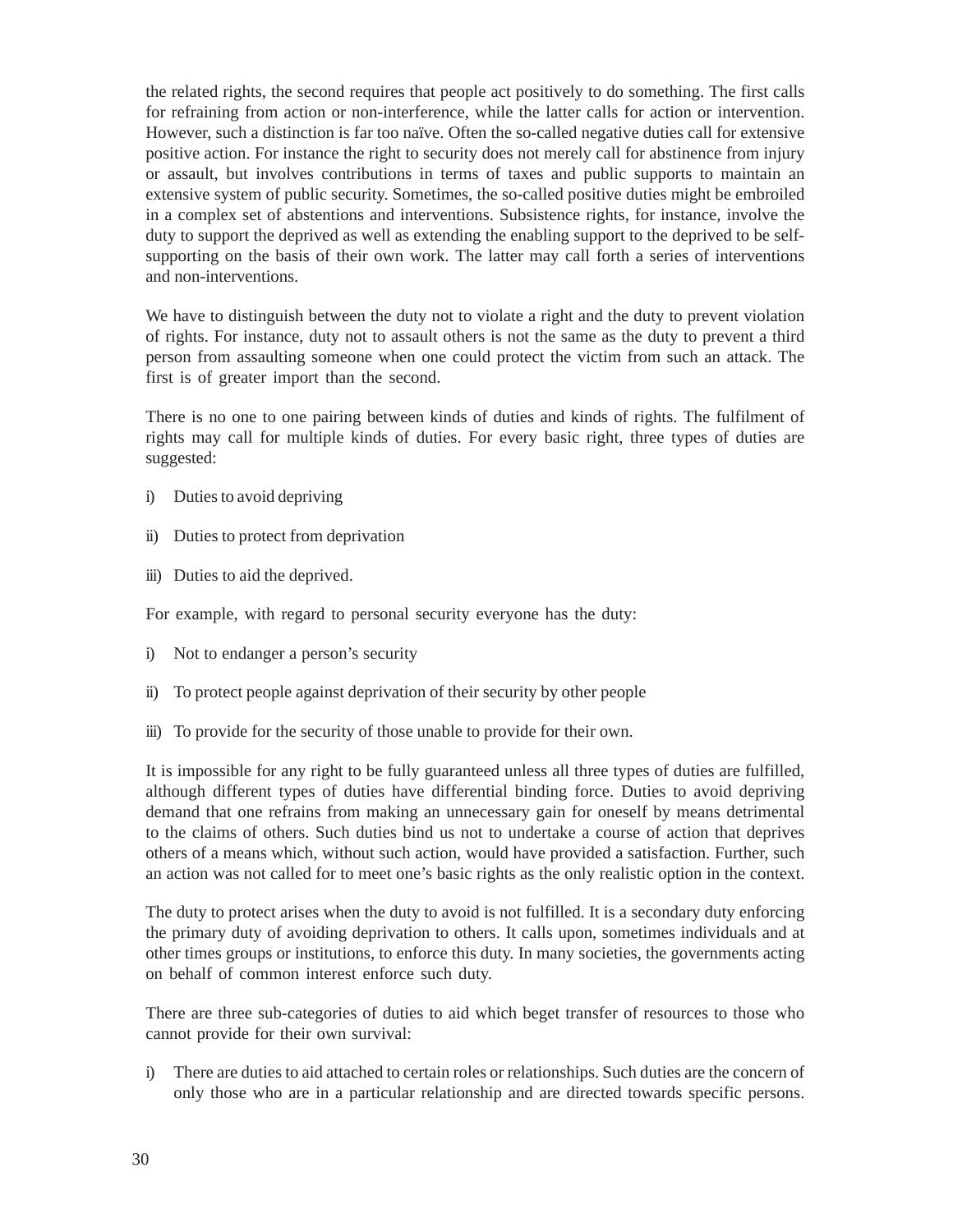Duties of parents towards their young children and duties of grown up children towards their aged parents come under this category.

- ii) Suppose some people have acted in such a way as to eliminate the last available means of subsistence and the responsible government has failed to protect the victims, the duty to aid the latter falls on those responsible for the deprivation. In such cases, there is failure to perform duties and the victims were harmed by both actions and omission of actions by other people.
- iii) A third kind of deprivation is not on account of failure in duty but is, in a sense, natural such as in situations of hurricane or earthquake. The victims in this instance are helpless in the face of truly great obstacles to their existence. They are, however, able to maintain themselves if they are provided with protection and if they are left alone, they will die due to lack of the means of subsistence.

One of the major expressions of duty to aid is the duty to design social institutions that do not exceed the capacity of individuals and groups. If duties to avoid and to protect are fulfilled, duties to assist may not be urgently called for, but in the event of failure to avoid deprivation and to extend protection, duty to aid could assume a great deal of importance.

The above explanation goes to suggest that the scope of duty is significantly different from that of right, although one cannot speak of duties without eventually relating them to rights.

As the scope of duty gets markedly varied as we move beyond their immediate correspondence to rights, there are rights which are not immediately tied up with duties:

There are four kinds of rights that are generally spoken of:

- I. **Claim Rights:** They are the demands that one party has upon another. In such instances, while 'A' has a right, 'B' has a reciprocal duty. Those who argue for the mutualities of rights and duties often restrict rights to claim rights. For example, workers have claim rights on their wages; their employers have a duty to pay them wages mutually agreed upon.
- II. **Liberty Rights:** Often they are simply called as liberties. They do not immediately suggest duties, for e.g., my right to wear a dress does not invoke a corresponding duty from others in an immediate sense.
- III. **Powers:** Laws and customs invest certain distinct capacities on people which might be possessed by all, such as the right to vote, or confined to a select few, such as the power to adjudicate invested in the judges. Such powers do not necessarily have corresponding duties.
- IV. **Immunities:** Immunities are counter-posed to powers and, therefore, are protections against the reach of powers. For instance, the power of conscription may be vested in some authorities in a state, but immunity provides safety valves against such powers. Again, they are not correlated with a set of duties.

Liberties, powers and immunities do not have correlated duties marking an enlarged space for rights.

## **7.6 SUMMARY**

Although rights and duties are often correlated, different theories and perspectives may apportion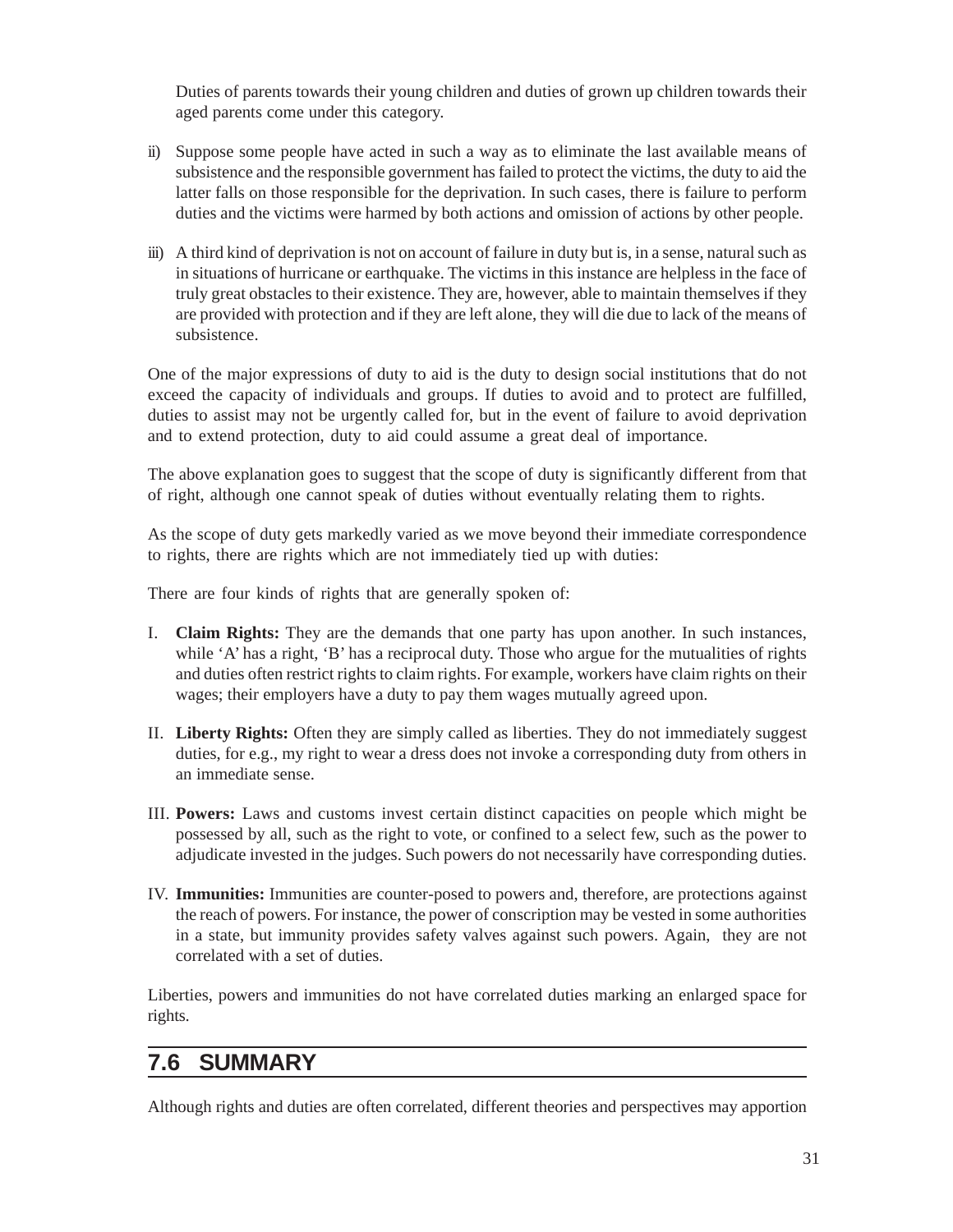different weights to rights and duties. Duties are prioritised in perspectives which valorise substantive conception of what is good and what is bad. Within liberal tradition itself, there might be distinct perspectives on rights and duties. While dictatorships, authoritarian regimes and fascist leaders have underscored duties and decried rights, there are other perspectives which have argued that rights can be honoured only if an ambience for the same is sustained through duties. Mahatma Gandhi prioritised duties and argued that only those have claims on rights who have performed their duties. Even if there is a correlation between duties and rights, they cannot be paired with each other one to one. Although rights and duties often invoke each other, their ambits markedly vary. There are rights which have no immediate correlated duties. There are duties which, as they distance themselves from their immediate correlation with rights, lead to sustenance of common good.

## **7.7 EXERCISES**

- 1. Highlight the reasons for the growth in concerns associated with duty.
- 2. Formulate an argument or present a narrative that reflects a duty based perspective.
- 3. Distinguish between understanding of duty in interest and choice theory.
- 4. Give two reasons why Conservatives stress on duties over rights.
- 5. Relate the notion of Swaraj to the notion of Dharma.
- 6. Outline different types of duties and suggest their implications.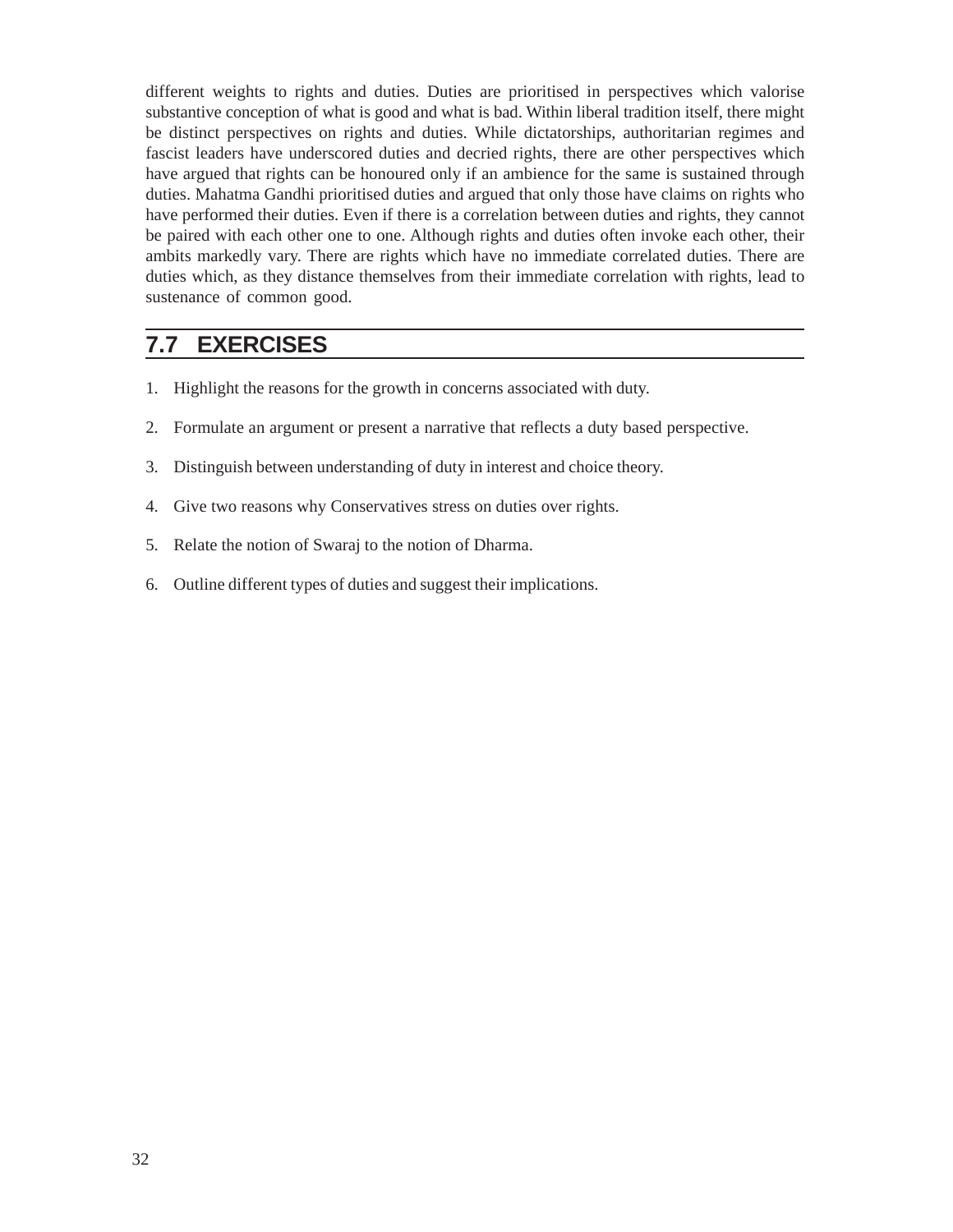# **UNIT 8 CITIZENSHIP**

#### **Structure**

- 8.1 Introduction
- 8.2 Significance
- 8.3 Nature of Citizenship
- 8.4 Liberal Democracy, Citizenship and Civic Culture
- 8.5 Marxism and Citizenship
- 8.6 Persons and Citizens
- 8.7 Group-Differentiated Citizenship
	- 8.7.1 Citizenship as an Attribute Independent of Cultural Identity
	- 8.7.2 Citizenship as a Group Differentiated Identity
		- i) Citizenship based on Polyethnic Rights
		- ii) Special Representation Rights
		- iii) Self-Government Rights
- 8.8 Summary
- 8.9 Exercises

## **8.1 INTRODUCTION**

A distinctive relation that people share in common among relative equals in public life and the rights and privileges it confers and the duties and obligations that arise therefrom, has been noted and given expression to in several societies in the past. Citizenship denotes membership of a political community expressing such a relation. Such a relation often deeply marks other social relations in general and public life in particular. Some societies such as the Greeks, the Romans and the city-states of Medieval Europe gave definitive legal and political expression to this relation. With the rise of modern liberal states citizenship which was confined to a small fraction of the permanent residents of a polity came to be demanded and progressively extended to larger and larger segments of the population within such states. The demand for equality came to be mainly expressed as equal citizenship. Further citizenship became the normative tool for socio-political inclusion of groups struggling against prevalent forms of inequality, discrimination and exclusion.

Today, everyone is the citizen of one or another state and even where citizenship is in dispute, several international and domestic provisions ensure a modicum of basic rights and obligations. While citizenship entitlement has become universal, there are unresolved contestations regarding the criteria that should inform inclusion and exclusion of claimants to citizenship; the rights and resources that should accompany it and duties and obligations expected of the citizen; the relation of the citizen to the state on one hand and to the community on the other; the relationship of citizenship to other cherished values such as freedom and equality and the civic and civilisational values and practices that should inform citizenship. Further, an activated citizenship is seen by many as offering solution to several ailments of the polity in our times. Given these complex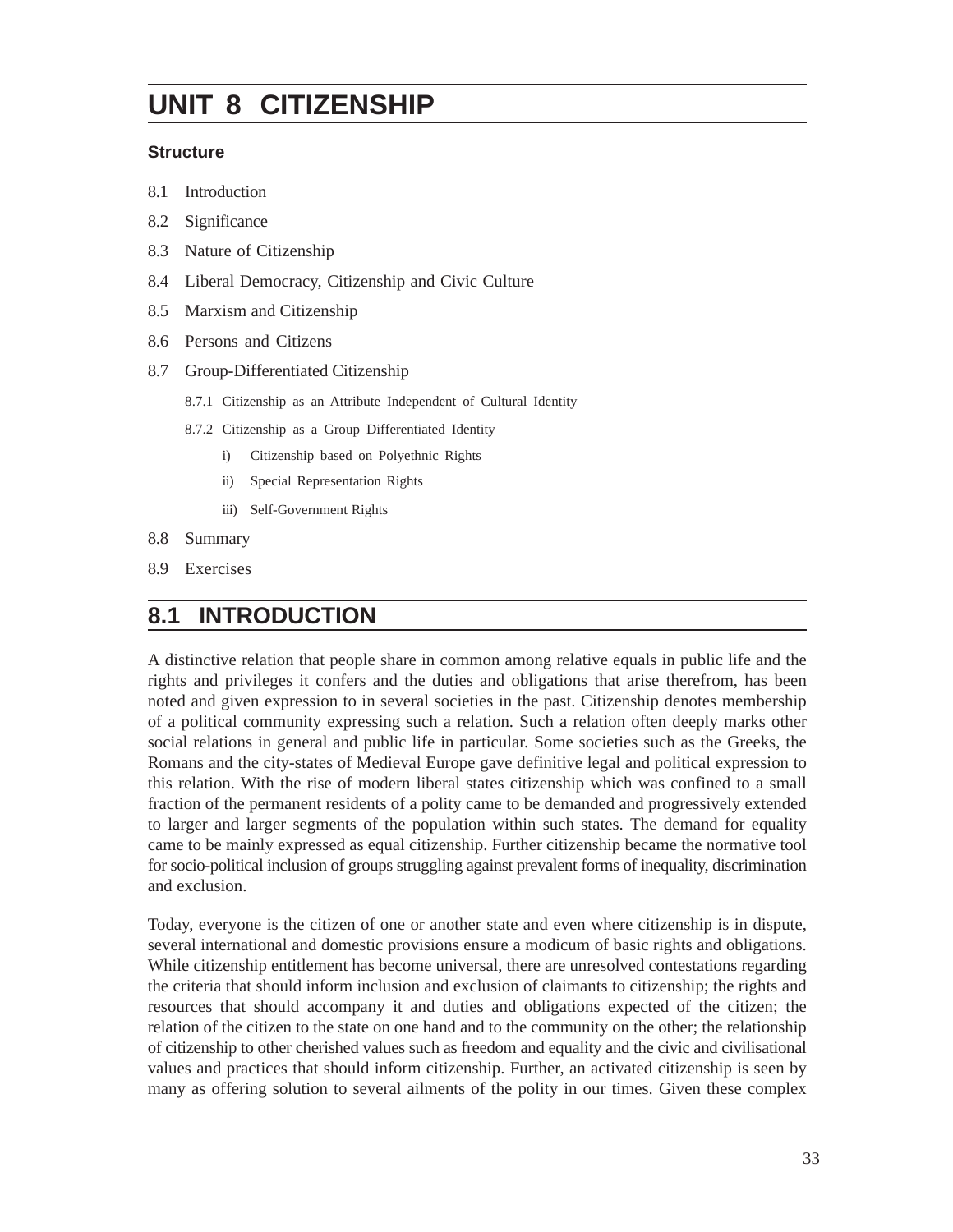demands, pulls and pressures the understanding of this notion remains deeply contested in the prevailing literature on the subject.

## **8.2 SIGNIFICANCE**

The growing significance of citizenship has not put to rest the theoretical ambiguity associated with this notion. The importance of the concept of citizenship to engage with a series of political processes and values and therefore, as a major normative and explanatory variable has undergone significant changes over time. T.H. Marshal employed it initially to explain the striving for legal, political and social rights among the excluded social groups with particular reference to the working class. He traced the development of citizen rights and connected this development to the situation of the bourgeois on one hand, and the working classes on the other. Citizenship concerns, however, are much larger and ethnic groups and minorities of all sorts have resorted to it as a sheet-anchor. Bryan Turner explores the link between social movements and conflicts and citizenship identity. There are some writers who argue that citizenship rights in their origin are closely linked to elite structures. Antony Giddens and Ramesh Misra draw our attention to the deep ambiguity surrounding citizenship rights. Janoski regrets the missing link between citizenship rights and obligations and the absence of micro studies relating the two. In recent years, there have been major attempts to link citizenship with group identity and to defend a group differentiated conception of citizenship against a conception of citizenship based on individual rights. Sociologically, there are few studies to demonstrate how marginalised people are brought within the vortex of citizenship rights and how nations integrate strangers from other countries and cultures. Further, we know little about the causes that drive people towards the ideals of citizenship. There are wide differences in this regard from Marshall's attribution of the same to *class* to Maslow's *hierarchy of needs*. Further ideological predilections deeply qualify understanding and significance of citizenship. These are just a few highlights and concerns of the growing literature on citizenship in our times.

There was no significant discussion on citizenship in social science literature in the recent past. However, in the last decade and a half, citizenship has suddenly emerged as a central theme in social science literature, both as a normative consideration and social phenomenon.

Certain recent trends in the world and in India have increasingly suggested citizenship as a nodal concern. Increasing voter apathy and long-term welfare dependency in the Western World; the nationalist and mass movements which brought down bureaucratic socialist regions in Eastern Europe and the Soviet Union; the backlash against welfare regimes in the West and centralized, often, one-party regimes in the Third World and the demographic shift in the Western World towards multicultural and multiracial social composition have increasingly drawn attention to the significance of citizenship. While the decline of authoritarian regimes which curbed citizenagency greatly highlighted the importance of the latter, governmental attack on welfare state brought to the fore threats to social rights so central to the inclusionary practices of citizenship. Critics of the welfare, socialist and authoritarian regimes have brought to the fore the importance of the non-state arena constituted of citizenship-agency. Philosophically the decline of positivism, which provided little scope for the free-play of citizenship-agency, has greatly heightened the significance of the choices that citizens make discretely and collectively. In India, an active citizenship is suggested as the need of the hour for the prevalent authoritarianism, lack of accountability of public offices, widespread corruption, intolerance of dissent, violation of fundamental rights, lack of citizens' grievance ventilation and redressal, lack of public spiritedness and work culture, transparency in administration and intolerance towards other citizens.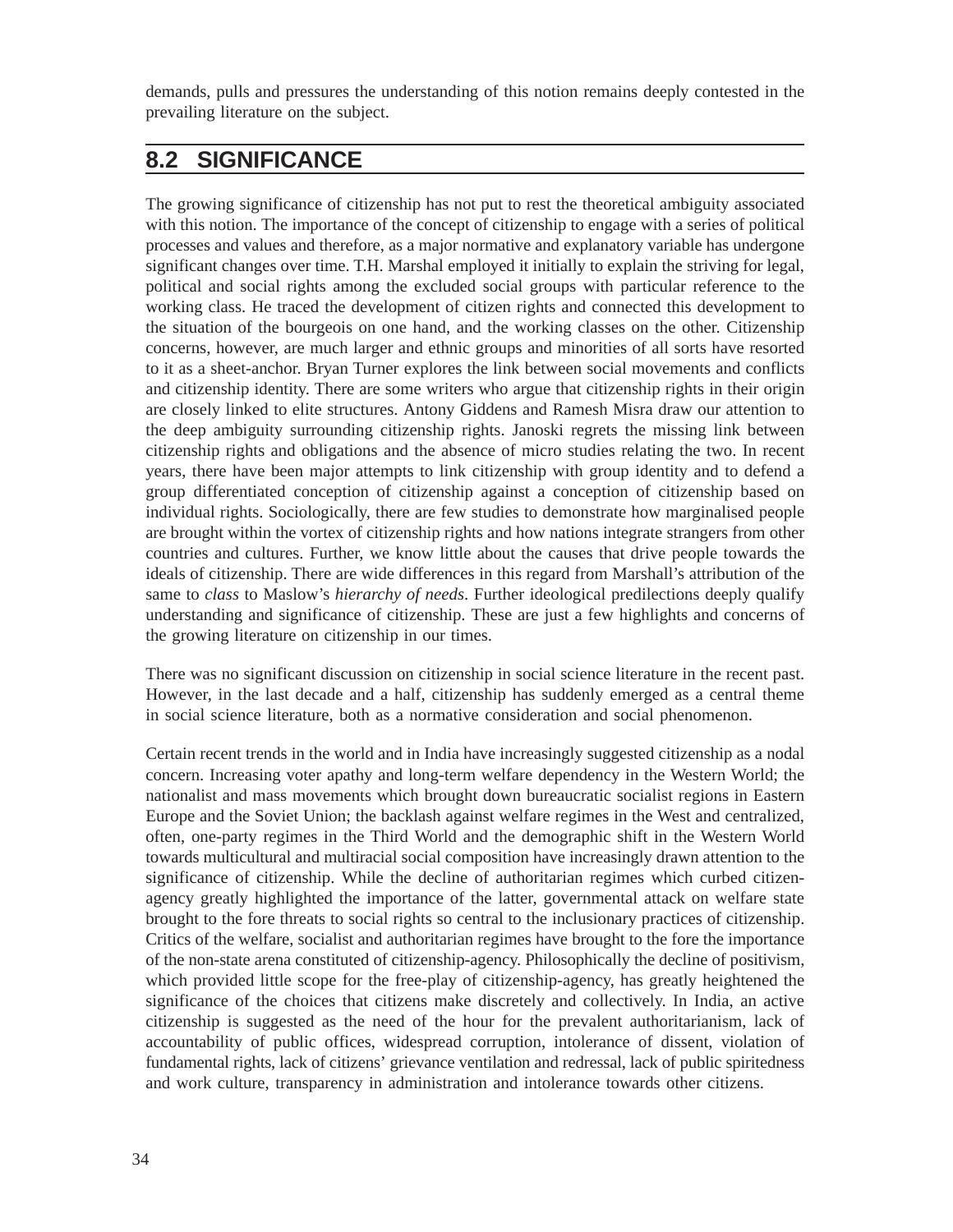Overall, there is greater appreciation today of the qualities and attitudes of citizens for the health and stability of modern democracy. Their sense of identity and their relationship to regional, ethnic, religious and national identities is very important to ensure political stability in complex and plural democracies. Certain qualities like the ability to tolerate and work together with others who are different are important ingredients of successful democracy. Galston suggests that together with these qualities, the desire of the citizens to participate in the political process in order to promote the public good and hold political authorities accountable; their willingness to show self restraint and exercise personal responsibility in their economic demands and in personal choices which affect their health and their environment and their sense of justice and commitment to a fair distribution of resources are called for in any healthy democracy. He says that in their absence "the ability of liberal societies to function successfully progressively diminishes".

Today, there is a greater consensus than ever before that mere institutional and procedural devices such as separation of powers, a bicameral legislature and federalism will not ensure the health and probity of a polity. Civic virtue and public spiritedness which are integral to citizenship are required for the purpose.

## **8.3 NATURE OF CITIZENSHIP**

Definitions of citizenship are galore. It has also been approached from different perspectives. Tentatively, we can consider citizenship as membership of a political community with certain rights and obligations broadly acknowledged and shared in common. The membership that citizens enjoy is both passive and active. Considered passively, citizens are entitled to certain rights and obligations without their conscious involvement in shaping them. But citizenship also involves active engagement in the civic and political life of communities and this is reflected in the rights and obligations related to it.

While increasingly certain rights are conceded to all human beings in normal times by states, citizens have certain specific rights which non-citizens do not possess. Most states do not grant the right to vote and to stand for public office to aliens. The same can be said about obligations too. What we regard as rights of citizens today were initially a preserve of the elite. However, eventually the great democratising processes led the large masses of residents – the marginalised, the ethnic groups, minorities, women and the disabled persons to the benefits and burdens of citizenship.

Just the fact that one is a citizen gives access to many rights which aliens do not enjoy. Aliens become naturalised as citizens with attendant rights and obligations. Passive membership often is associated with limited legal rights and extensive social rights expressing redistributive arrangements. The state plays a major role in devising and sustaining them. Active membership highlights citizen-agency and is closely linked with democracy and citizen participation. Most political communities of which citizens are members today are nation-states. Therefore, when we talk about membership of political communities, we primarily refer to membership of nation states.

Citizenship rights are universal in the sense that they pertain to all citizens and in all relevant respects. They are sought to be implemented accordingly. Universality of rights need not preclude enjoyment of group-related rights and to the extent that citizens belong to relevant groups, they are increasingly conceded such rights. Minorities and disadvantaged groups in many societies do enjoy certain special rights. However, often equal rights of citizens are seen as running into conflict with group-rights and cultural belonging of subgroups.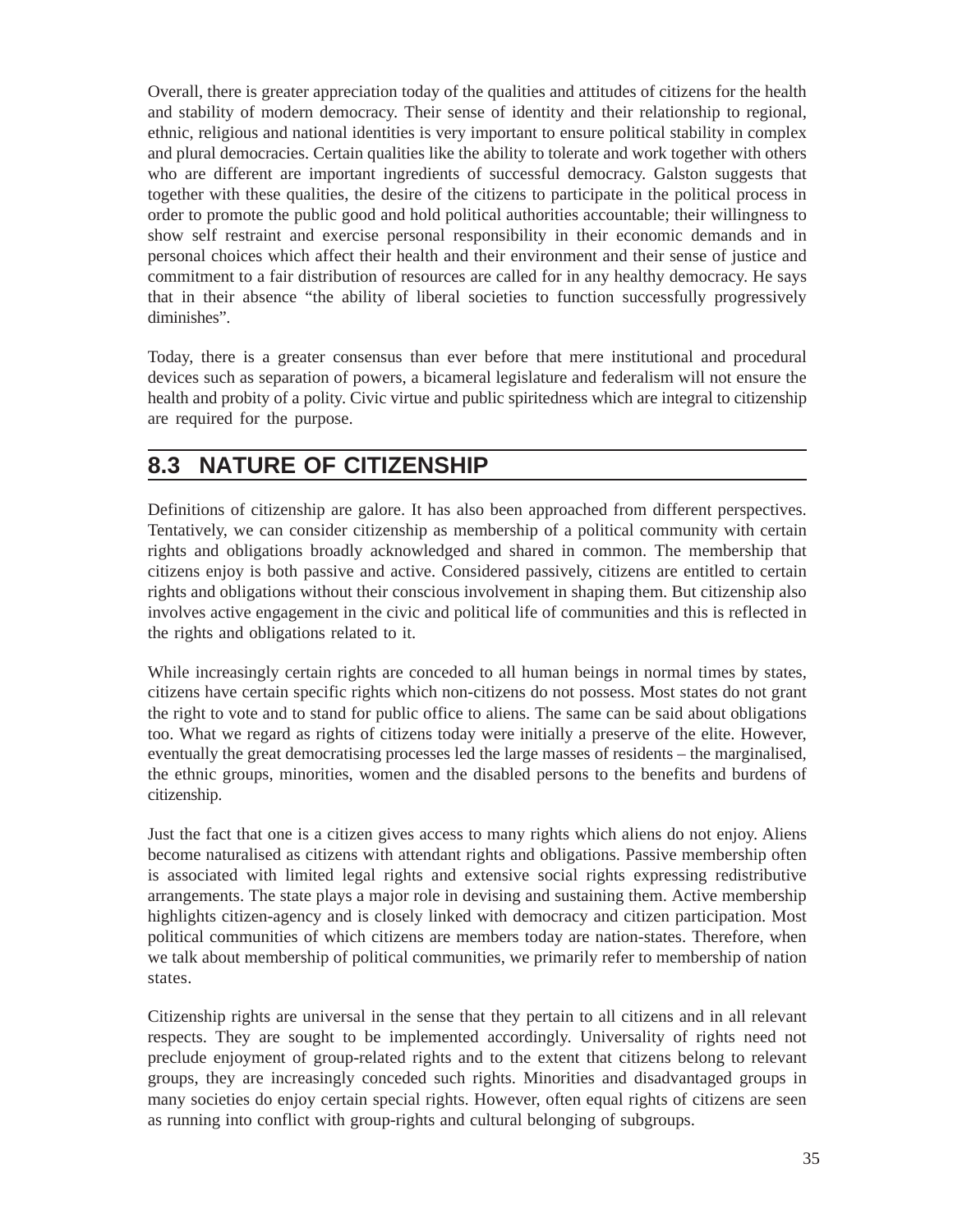Citizenship invokes a specific equality. It may admit a wide range of quantitative or economic inequalities and cultural differences, but does not admit qualitative inequality wherein one man or woman is marked off from another with respect to their basic claims and obligations. If they are marked off for special consideration, it is on account of the disadvantages they suffer relative to others or due to their distinct collective identity. Citizenship invites persons to a share in the social heritage, which in turn means a claim to be accepted as full members of the society in which they have a claim. Therefore, it provides for equal access to and participation in the public fora and institutions which arbitrate on social heritage. Citizenship is supposed to be insulated from class and status considerations. However, to the extent that citizens have equal access and participation in public life, they collectively decide to a great extent the framework and criteria that determines public life. Therefore, undoubtedly it has a levelling impact. In this context, one of the most important questions that comes to the fore is whether basic equality can be created and preserved without invading the freedom of the competitive market. However, in spite of the role of the market there has been an undeniable sociological tendency wherein citizenship in recent years has been inevitably striving towards social equality and it has been a significant social tendency for over 300 years now.

There is a profound subjective dimension to citizenship. It involves a conscious agency, reflective and deliberative, qualifying his or her pursuits with public interests. It is a way of life growing within a person and not something given from outside. Legal perspectives on citizenship, therefore, have their necessary limitations.

Citizenship involves duties as well as rights. Over the years, an array of rights have been associated with it. The same cannot be said about the duties associated with citizenship. It has had long term consequences in terms of increasing the role of the state and shrinking citizeninitiative.

Citizenship can be divided into three dimensions:

- (i) Civil
- (ii) Political and
- (iii) Social
- i) The civil dimension is composed of the rights necessary for individual freedom such as liberty of the person, freedom of speech, thought and faith, the right to own personal property and to conclude valid contracts and the right to strive for a just order. The last are the rights to defend and assert all one's claims in terms of equality with others under rule of law. Courts of justice are primarily associated with civil rights. In the economic field, the basic civil right is the right to work i.e., the right to follow the occupation of one's choice and in the place of one's choice subject to limits posed by other rights.
- ii) The political dimension consists of the rights to participate in the exercise of political power as a member of the body that embodies political authority; to vote; to seek and support political leadership; to marshal support to political authority upholding justice and equality and to struggle against an unfair political authority.
- iii) The social dimension consists of a whole range of claims involving a degree of economic welfare and security; the right to share in full the social heritage and to live the life due to one as per the standards prevailing in one's society. The social dimension also involves the right to culture which entitles one to pursue a way of life distinctive to oneself.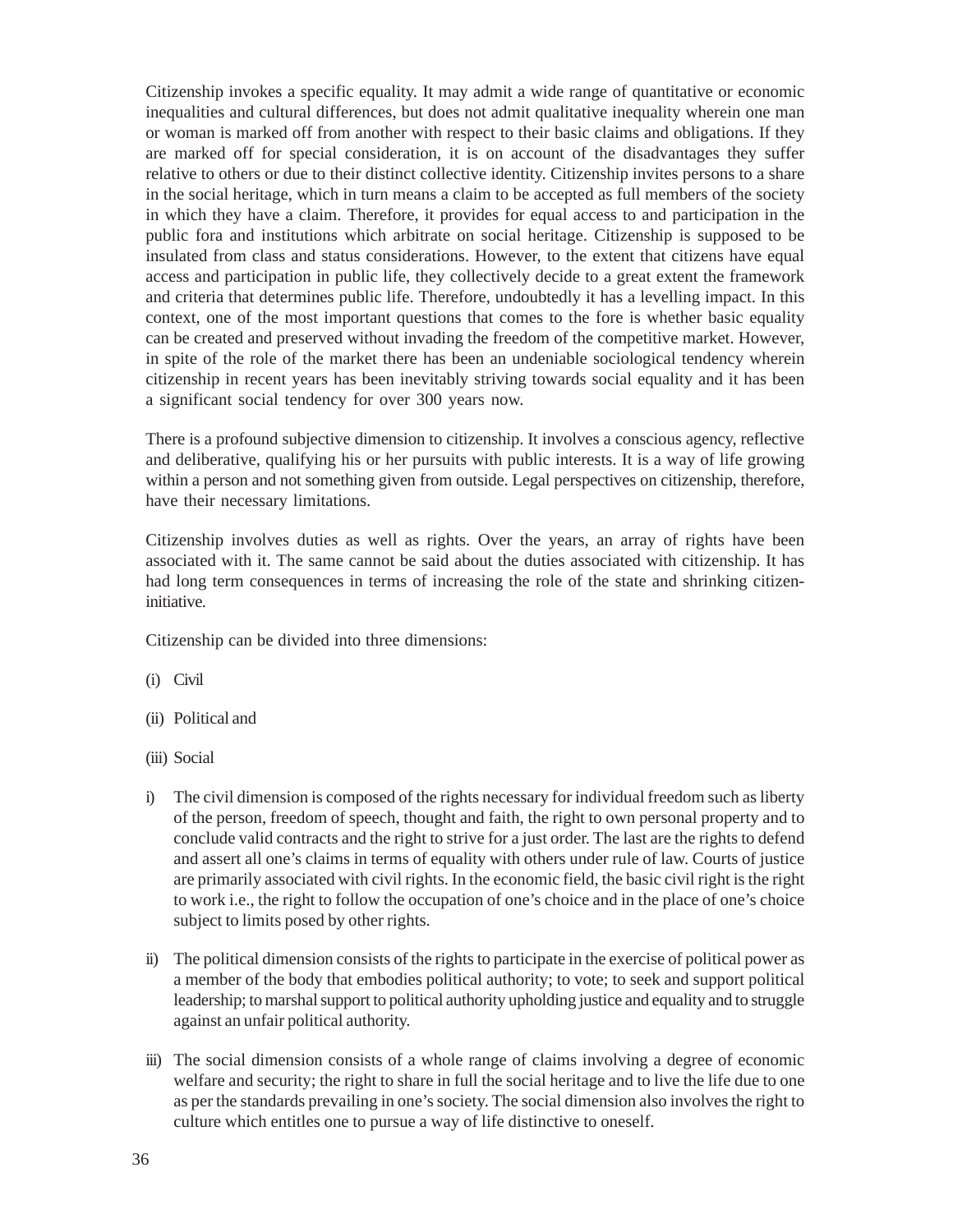In feudal society that prevailed in large parts of the world prior to the onset of modernity, status was the mark of class and was embedded in inequality. There were no uniform standards of rights and duties with which men and women were endowed by virtue of their membership of society. Equality of citizens did not qualify inequality of classes. The caste system in India too ranked castes unequally in terms of rights and obligations, although the nature of inequality prevalent here differed in significant respects from that of the feudal society. These ineqalitarian orders were progressively displaced by a system based on the civil rights of the individual, not on the basis of local custom, but the common law of the land. The evolution of different institutions representing and embodying different dimensions of rights was uneven. In Europe, the trajectory of the evolution of these rights can be marked as civil rights in the eighteenth century, political rights in the  $19<sup>th</sup>$  century and social rights in the  $20<sup>th</sup>$  century. However, in the colonies, particularly in India, we find the national movement and the independent regime that followed it invoked all these threefold dimensions together.

# **8.4 LIBERAL DEMOCRACY, CITIZENSHIP AND CIVIC CULTURE**

In liberal democracy, public authority is exercised in the name of free and equal citizens. The free and equal citizens who are ruled are ruled in their own name, or in other words, they rule themselves. At the same time, the state is expected to play some role in the making of free and equal citizens in whose name it rules. Public education and other fora of culture supported by the state help form and sustain such an identity.

The mode of education and other cultural institutions of liberal democratic society define its citizens as free and equal individuals who are incidentally members of particular ethnic, class and religious communities. Ethnic class and religious relations often beget hierarchical relations. Liberal democracy suggests that the hierarchies generated by such communities are irrelevant to the state in its treatment of citizens. Marxists and in recent years, the communitarians have found that such an understanding of citizenship is idealistic and narrow and does not take seriously the embedded nature of citizens.

However, public education in a liberal democracy till recently had the effect of relativising the hierarchies and ranking systems generated by particularistic cultural communities. It suggested that the identities of citizens should not be wholly or exclusively governed by the principles and values underlying those hierarchies. Civic education which was integral to the building up of citizenship attempted to inculcate certain normative standards such as the ideal attitudes, dispositions and values proper to citizens. Such a civic culture was seen as supportive of citizenship. However, it has to be noted that public education, in turn, created hierarchies distinctive of its own where institutions and disciplines came to be ranked according to the valorisation they enjoyed in the market. Therefore, the civic culture that liberal democracy threw up was profoundly ambivalent.

Civic culture as a specific form of culture pertaining to public life proposes world-views, ways of life, ideas of nature and standards of excellence that shape human behaviour and selfunderstanding. It is created, transformed and reproduced by processes of persuasion. The norms proper to civic life are expected to be internalised by citizens in their interface with civic culture. However, while offering a normative order, ranking and directing citizen activity, a civic culture permits significant spaces for contestation and to propose alternative ways of life. It may, therefore, beget a widely plural understanding of citizenship. Therefore, civic culture itself needs to be wetted by the rule of law.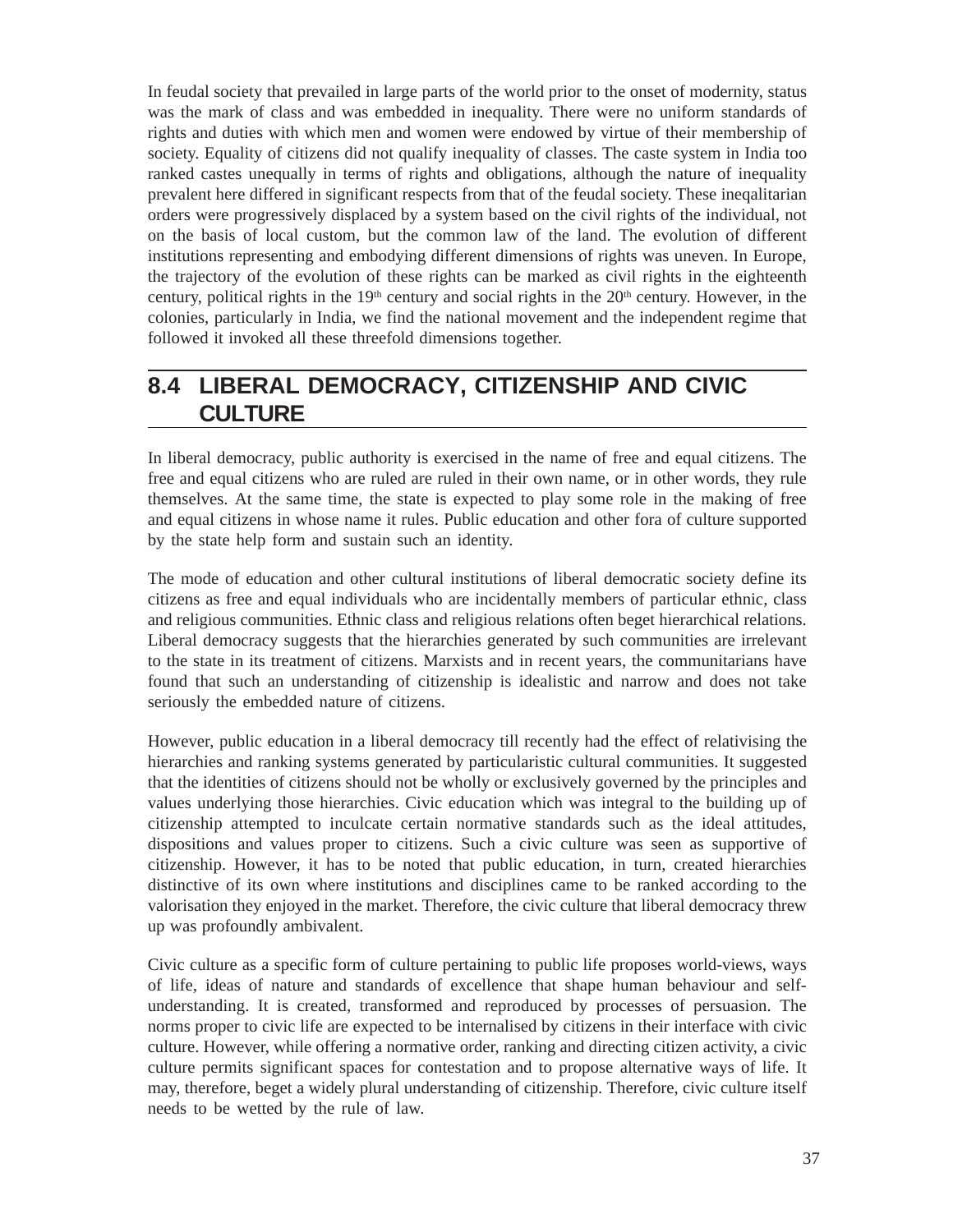However, civic culture has with it certain resources by which the pluralism that it begets remains, normally, within certain limits. Civic culture lays down a civic moral ideal before its members based on the stand point of free and equal individuality. Further, given the fact that the self-understanding of members of a society are shaped by the moral standards of the particularistic cultural communities to which they belong, civic culture has a strong 'contravailing edge'. The impact of the former begins to tell strongly from birth itself, through the rituals and practices of the community while civic educational processes have their impact relatively late.

## **8.5 MARXISM AND CITIZENSHIP**

The Marxist tradition has not engaged with the citizenship issue consistently but to the extent it does there is a deep ambivalence about it. Marxism feels that the ideology of the capitalist state, by and large, recasts social relations as relations between citizens, putting a gloss on them as class relations. At the same time the human agency that citizenship furthers is appreciated as it sharpens the contradictions within capitalism itself. Marxism has not adequately reflected on how an older notion such as citizenship has been deployed under capitalism and made to play a role which is central in capitalist ideology. Such a perspective, therefore, makes certain notions closely bound with citizenship such as rights, justice and freedom ambivalent.

For Marxism the basic social relations in all class divided societies are class relations. It is the relation between the peasantry and landlords under feudalism and between the working class and the bourgeoisie that decisively shape the social relations under feudalism and capitalism respectively. If class relations project themselves as basic, then social relations would be mired in class-struggle endangering social unity that is worth relying on, and bringing to the fore, the coercive character of the state to the full to hold classes and class-struggle at bay.

The ideology of the state plays a major role in containing class-struggle and in reconstituting social relations on a basis other than class relations. Under capitalism, Marxists argue, social relations are formulated by this ideology as relations between citizens. The citizens are declared as free and equal and sometimes, as rooted in a cultural ethos and civilisational bond. The freedom and equality of citizens has its counterpart in the exchange relations of the market where from a one-sided view, equals gets exchanged for equals and the agents of such a system of exchange are free to exchange the products they have. However, such an ideology formulated by the state can be seen as superficial and partial when understanding and analysis is not confined to the surface. In such an exercise, social relations are marked as class-relations that are caught in an irreversible struggle between basic classes.

For Marxists, however, state ideology has a real basis in all societies including capitalism, although that real basis lies in an exclusive and one sided projection of social reality. It is not mere chimera. Social agents irrespective of the classes they belong to come to locate their role and place in society in and through this ideology. In capitalist society, the force of this ideology remains persuasive and pervasive due to the massive institutional and ideological complexes of the state through which it is disseminated such as public education, the media, civic associations, political parties, trade unions, legal and juridical organisations and sometimes, religious organisations as well. The French philosopher, Louis Althusser, called them the ideological apparatuses of the state. The consciousness of social agents, routinely and prominently, under conditions of this ideology remains consciousness of citizens, unless and as long as it is not challenged by the contradictions of capitalism and class struggle to overcome them.

Marxism, therefore, calls for a double critique of the notion of free and equal citizenship avowed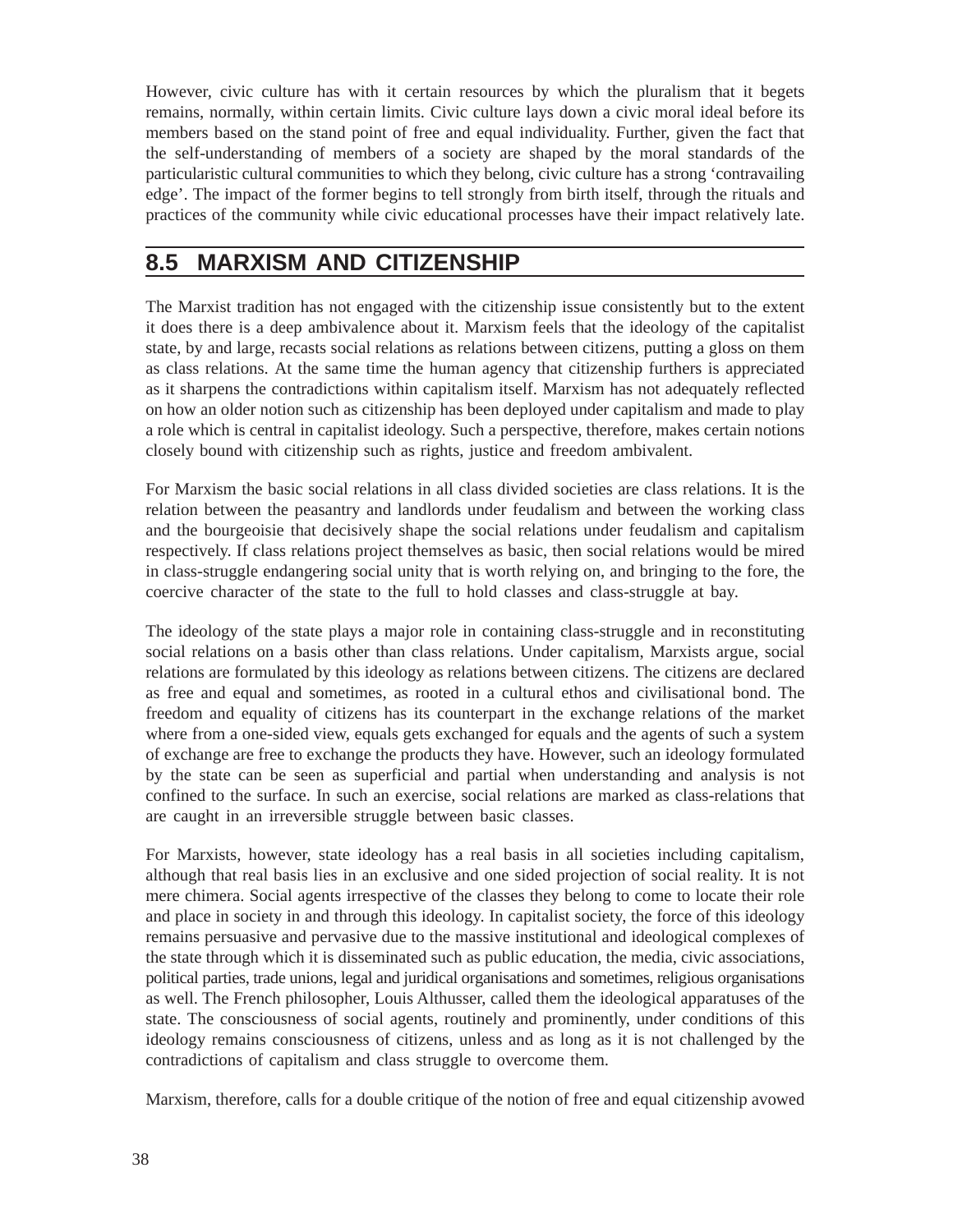by liberal democracy without denying the worth of the notion itself. First, it expresses only the superficial face of the market related freedoms of the bourgeois society and hides the profound contradictions in which social relations under capitalism are caught. An entire array of public institutions rest on this notion and in their turn reinforce it. Secondly, rights and duties associated with citizenship are important and necessary to lay bare the contradictions of capitalist relations and mount struggles to overcome them. Social classes cannot organise themselves, if the basic freedoms associated with citizenship are denied to social agents.

# **8.6 PERSONS AND CITIZENS**

Philosophically, human beings are conferred attributes and prerogatives that mark them off from other beings, but communities and states have given them little positive consideration unless they are insiders or they are brought within the larger civilisational matrix of which states and communities are parts. In modern times, however, there have been certain attempts to confer a set of rights on all human beings qua human beings. The universal declaration of rights is an apt example of the same. Citizens, however, have always been endowed with special rights be it with the Greeks, the Romans or members of city-states. In modern times, however, large social movements have striven towards an inclusionary understanding of citizenship. These movements have also striven to bring about a social order where everyone enjoys equal rights. According to Turner, citizenship rights are "the outcome of social movements that either aim to expand or defend the definition of social membership." These movements, he feels, have been able to expand and universalise citizenship rights for an ever widening number of persons. At the same time, citizenship is an act of closure about a group of people it calls citizens. Consequently, states are very particular about whom they call citizens.

Hoffman and Janoski suggest that (i) there are four categories of citizens who have been either excluded from citizenship or had to put up a relentless struggle to be accepted as citizens:

- i) **Stigmatised Humans:** They are supposed to be those who suffer from a social defilement or infirmity. They include the class based poor, gender disqualified women, racial or ethnic groups who are attributed low status, gender despised homosexual groups etc. They are also the most common category of candidates for citizenship. These groups are seen as unable to perform the duties and accept the rights of citizenship due to their narrow interests which are unlikely to benefit the community. They are often charged by their social superiors as selling their votes, being in the control of their husbands or caretakers and not having enough education or mental capacity to make a decision. Cultural and value dissensions have sometimes brought religious minorities and gay groups too within this category. These groups had to put up relentless struggles for equal citizenship and the battles are still on.
- ii) **Impaired Humans:** They may hail from established citizen groups but their competence to fulfil rights and obligations may be questioned due to physical or mental disabilities that preclude action or good judgement and make them dependent upon others. The inclusion movement in many countries, however, has brought about significant changes in the condition of the mentally and physically challenged.
- iii) **Potential Humans:** They include the foetus in the womb, accident victims in a permanent coma, unconscious patients or aged citizens who have lost all thought and activity processes other than involuntary life sustenance. They, of course, have their rights but we can speak little of their obligations.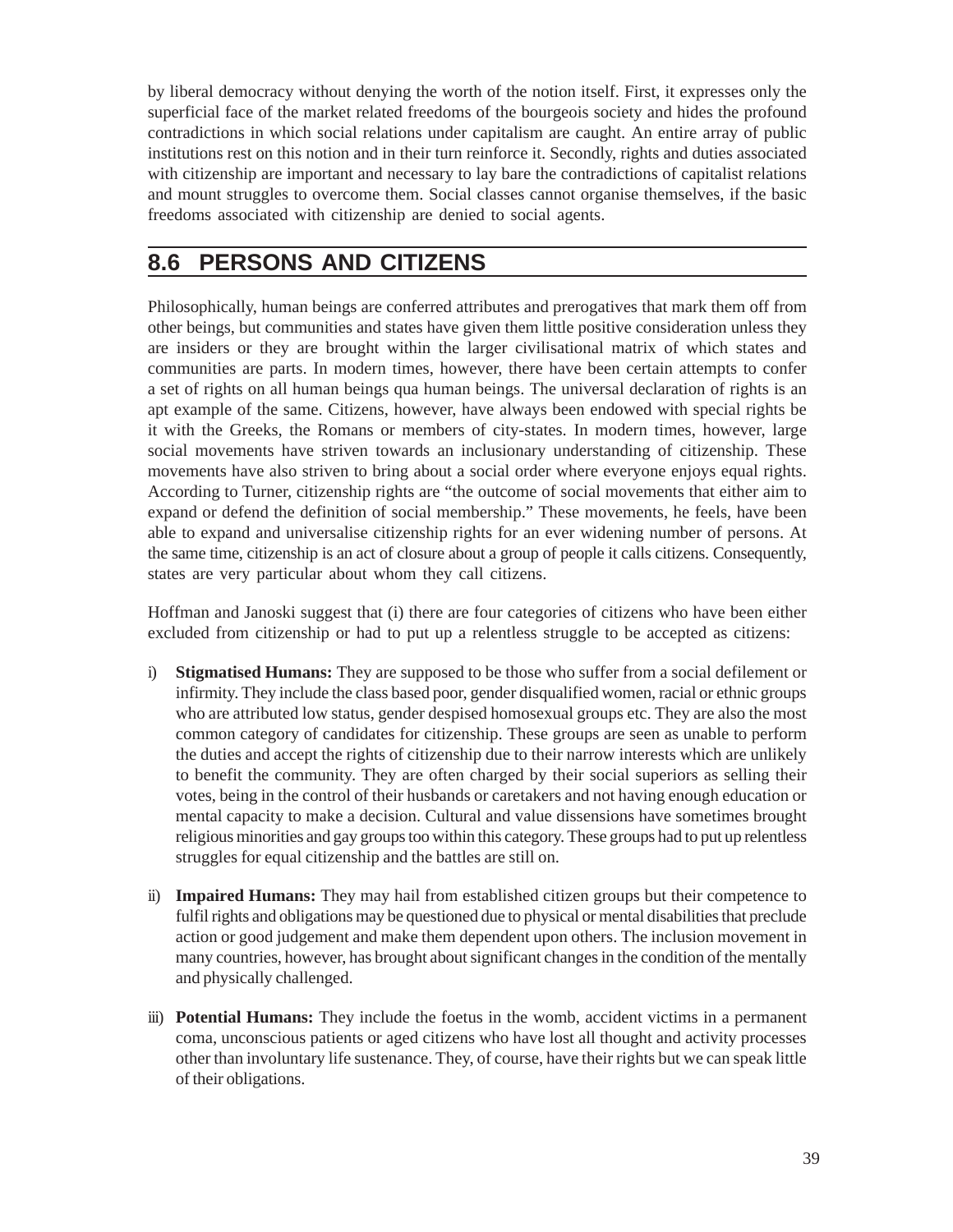iv) **Human-like Non-Humans or Quasi Humans:** Nations, ethnic and even religious groups could be included in this category. They are endowed with certain group rights which we will discuss shortly. There are a second type of social actors who fall in this category such as corporations and offices whose claim for being treated as corporist units are significantly different from nations, ethnic groups and religious communities. Corporate rights lead to systematic class and size bias and place them in contention with the notion of free and equal citizenship.

## **8.7 GROUP-DIFFERENTIATED CITIZENSHIP**

Till recently, for many liberals citizenship is by definition a matter of treating people as individuals with equal rights under the law. This they felt distinguished democratic citizenship from feudal and other pre-modern views that determined peoples' political status by their religious, ethnic or class membership. However, it is increasingly admitted today that mere avowal of equal rights may not ensure equal access and opportunities to certain groups who are culturally different. In fact, equal rights without certain safeguards to cultural minorities may tend to reinforce majoritarian domination over minorities. Group differentiated citizenship qualifies citizenship by *cultural belonging*. It sees citizenship as constituted of both equal rights and differences. A society avowing group differentiated citizenship appreciates the cultural differences in which equal and free citizens are anchored.

While understanding of cultures are widely varied, Will Kymlicka has suggested that the pertinent notion of culture in terms of group-differentiated rights is societal culture; that is, "a culture which provides its members with meaningful ways of life across the full range of human activities, including social, educational, religious, recreational, and economic life, encompassing both public and private spheres". It is not merely shared memories or values, but also common institutions and values. Societal culture, according to him, is expressed in everyday vocabulary of social life and embodied in practices covering most areas of human activity such as in schools, media, economy, government etc. He argues that culture has the capacity to survive in modern times only by becoming a societal culture. Citizenship is deeply bound with such societal culture, and citizens through their activity shape and reshape this culture. Societal cultures play a major role in enabling and promoting contexts of freedoms. Kymlicka has suggested that "freedom involves making choices amongst various options and our societal culture not only provides these options, but also makes them meaningful to us". It is with reference to culture that the value of practices comes to be underscored. It is in the background of cultural narratives that certain authoritative lines of appropriate conduct is marked for us, conduct which, of course, can be subsequently revised by the exercise of our freedoms. This requires according to the famous philosopher of law, Ronald Dworkin, protection of our culture from "structural debasement or decay". The availability of meaningful options to people largely depends upon access to societal culture.

Cultures are modes of life which are much more enduring. While there are instances of people making a successful transition from one culture to another, this is not a reasonable option for a vast number of people. Of course, cultures are not sterile waters. They do undergo significant changes over time, but across these changes they remain the self-same cultures. With liberalisation and globalisation, there has been a greater interface between cultures, but it cannot be said that the coming together of cultures have made people less aware of their own. If anything, it has been just the contrary.

Margalit and Raz have advanced two major reasons for the endurance of cultures. The first,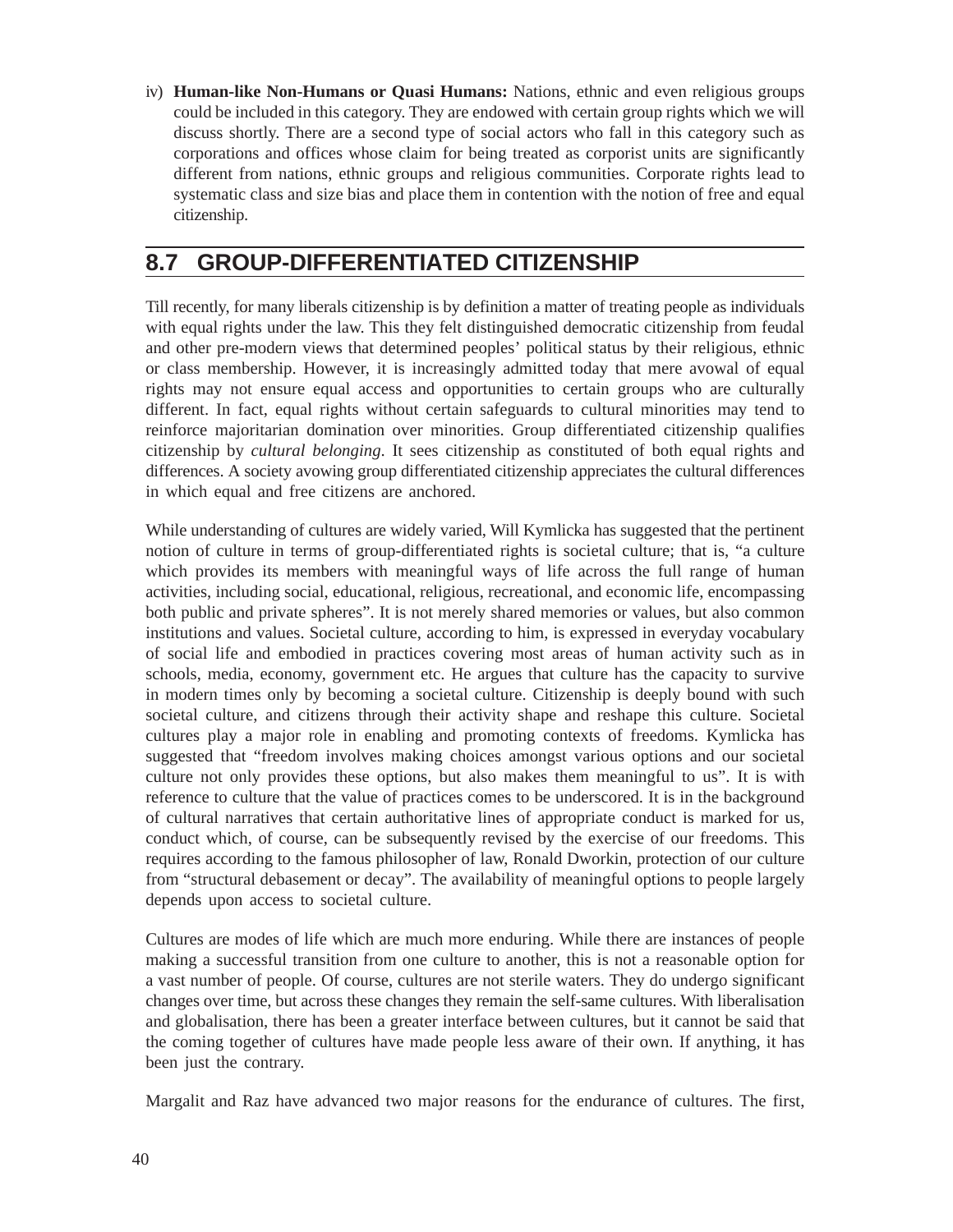cultural membership provides meaningful options. According to them, familiarity with a culture determines the boundaries of the imaginable and if a culture decays, the options and opportunities open to its members will shrink, become less attractive and their pursuit less likely to be successful. The second reason is that self-identity and recognition by others at a fundamental level depend on "criteria of belonging" and not as much on personal 'accomplishment'. Social identification and belonging that arises from it is important to people. Dignity and self-respect are deeply bound up with it.

Cultural membership too makes one's accomplishments not as isolated instances, but bonded with and reproducing an entire tradition. When institutions are leavened by culture, the participation of people in them becomes spontaneous and lively too. It begets relationships of solidarity and trust.

However, people employing their freedoms do revise their attachments and belonging and for a vast majority of people, the matrix of such a zone of belonging and exercise of their freedoms remains the nation-state informed by societal culture.

A societal culture is not uniform. It is constituted of diverse streams and autonomous cultures. Often people access societal cultures through such streams and autonomous cultures. The distinct identities embedded in these streams are shaped by such a culture as they in turn shape it as a whole.

Two types of relationships are suggested between citizenship and its cultural embeddment.

- i) Citizenship as an attribute independent of cultural identity.
- ii) Citizenship as a group-differentiated identity.

#### **8.7.1 Citizenship As An Attribute Independent of Cultural Identity**

Cultural identities constituted as communities uphold moral ideals that are supposed to hold good to all its members. Often they propose a comprehensive way of life which is supposed to be the embodiment of what good life should be for one and all. It revolves around certain definitive conceptions of what is important and what is not important in life with regard to such fundamental issues such as sex, friendship, work, suffering, sin, death and salvation. It provides definitive order and meaning to such issues. It ranks human qualities and orders aspirations in terms of a hierarchy of ends.

Communities assign stable and well known duties and responsibilities.There are unambiguous standards to evaluate conduct. Communities orient human desire to definitive channels. Communication in such communities acquires clarity and effectiveness due to sharing in common a range of background assumptions. Communities do not entertain questions on meaning, purpose, value and responsibility on a whole range of activities they are constituted of.

Inspite of such community anchoring, this conception of citizenship is defined independent of community. Citizenship is limited to membership and participation in political community and it does not aspire to uphold any comprehensive conception of good life or subscribe to any particular comprehensive conception of the good upheld by any specific community. It may encompass a multiplicity of diverse cultural communities holding ideals of good life distinctive to themselves. In such a situation, citizenship proposes the ideal of working with others to design public life without taking into account the separate ideals and values cherished by the respective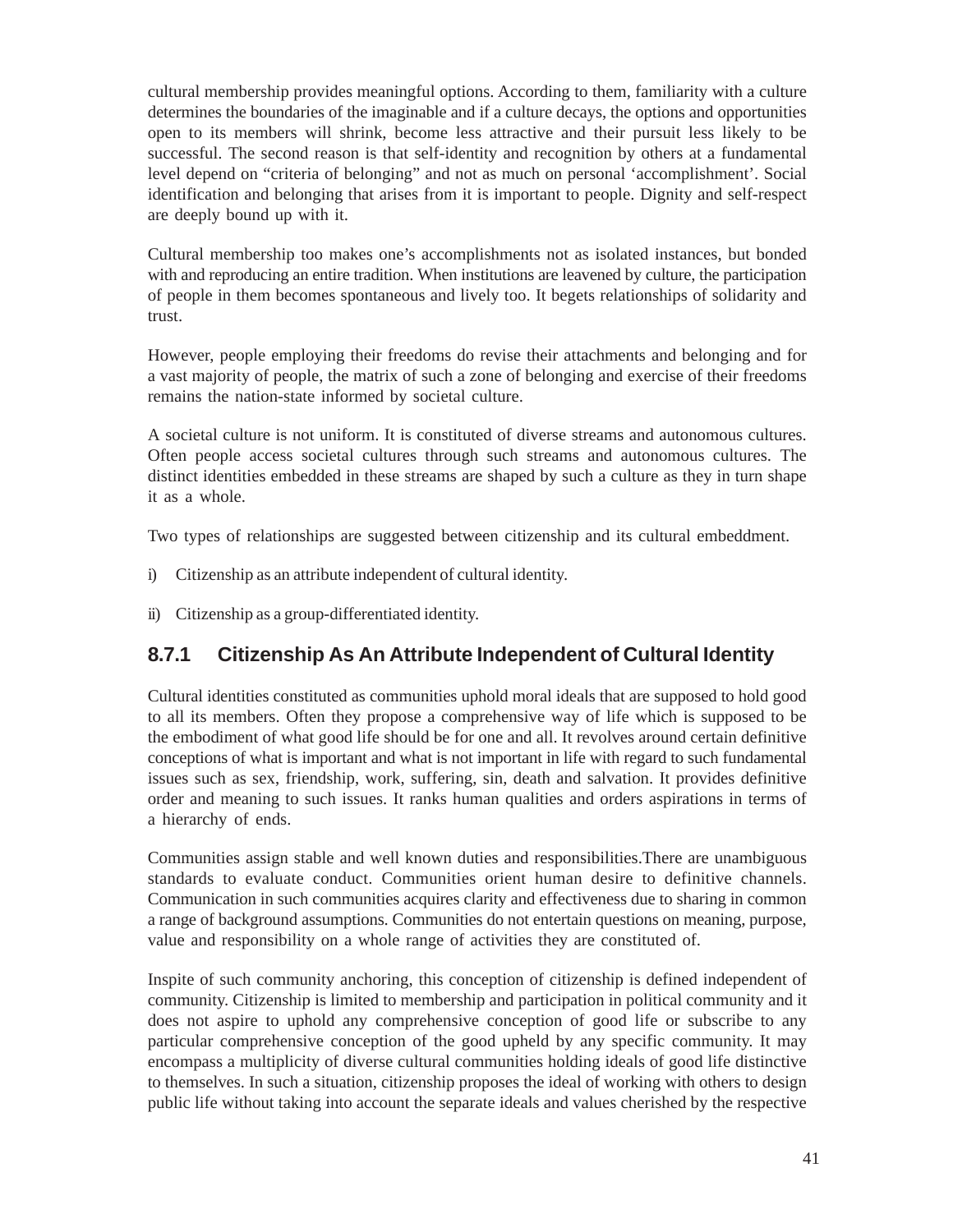communities, but at the same time acknowledging the need to work with their members. In such a conception, while a citizen is committed to his communitarian identity and moral ideal, she at the same, respects and acts in consent with fellow citizens whose communitarian identities and ideals greatly differ from her.

To move from the stand point of a member of community to a conception of a citizenship of this kind, a person needs to acquire the capacity for freedom, the capacity to define him or her independently of the specific community of anchor. However, citizenship itself may not provide cultural resources rich enough for a comprehensive life ideal. To affirm equality, a citizen is required to employ a double framework, one appropriate to the community and as a citizen extending equal consideration to all citizens. For the later purpose, there need to be a space, independent of social hierarchies, where citizens treat each others as equals. It involves forging civic friendship to ensure reproduction of this space and institutions characteristic of it. It is not enough that citizens merely cultivate an attitude of live and let live, a posture of benign mutual indifference.

Such a double framework can be difficult for many who have strong commitments to their community ideals. Beliefs and practices alien to us can be deeply threatening. Such a threat to deeply held beliefs and hallowed practices in interface with such an understanding of citizenship may give rise to parochial, sectarian, exclusivist, authoritarian and fundamentalist tendencies.

### **8.7.2 Citizenship as a Group-Differentiated Identity**

This perspective on citizenship lays greater stress on group differentiated identities whose internal resources are called upon to constitute an overlapping consensus expressed in a political community. The different cultural communities included within such a political community identify and cultivate within their own traditions resources supportive of citizenship, i.e., civic freedom and equality. Such a normative standpoint is addressed to citizens who have been shaped in their understanding and desires by the standards of the particularistic cultural communities to which they belong. The later process virtually begins at birth. Grooming into citizenship is experienced relatively late. The language associated with civic moral ideals is not designed to replace community moral ideals. Citizenship pursuits do not involve a process of conversion from a comprehensive ideal and way of life to another, but a reordering of community identity itself, given the fact of the existence of plurality of such community identities.

In this conception, citizenship means very different things to different communities. The rights that different communities enjoy and the obligations they are expected to shoulder differ, although the principles on which they are grounded are the same. These principles are the significance of community for the constitution of the self and the need to ensure political stability under conditions of freedom and equality.

Three types of rights are suggested under a differentiated understanding of citizenship, although it is possible to suggest a much more complex typology in this regard, considering the kind of deep diversity that prevails in countries like India, Russia, Indonesia and China.

i) **Citizenship based on Polyethnic Rights:** A large number of states are polyethnic in their composition today, although non-western societies have a much longer experience of such a composition. Western Societies have experienced major shifts in their ethnic composition following their colonial expansion and in the post-colonial period. Such ethnic groups have challenged the demand that they should abandon significant aspects of their ethnic heritage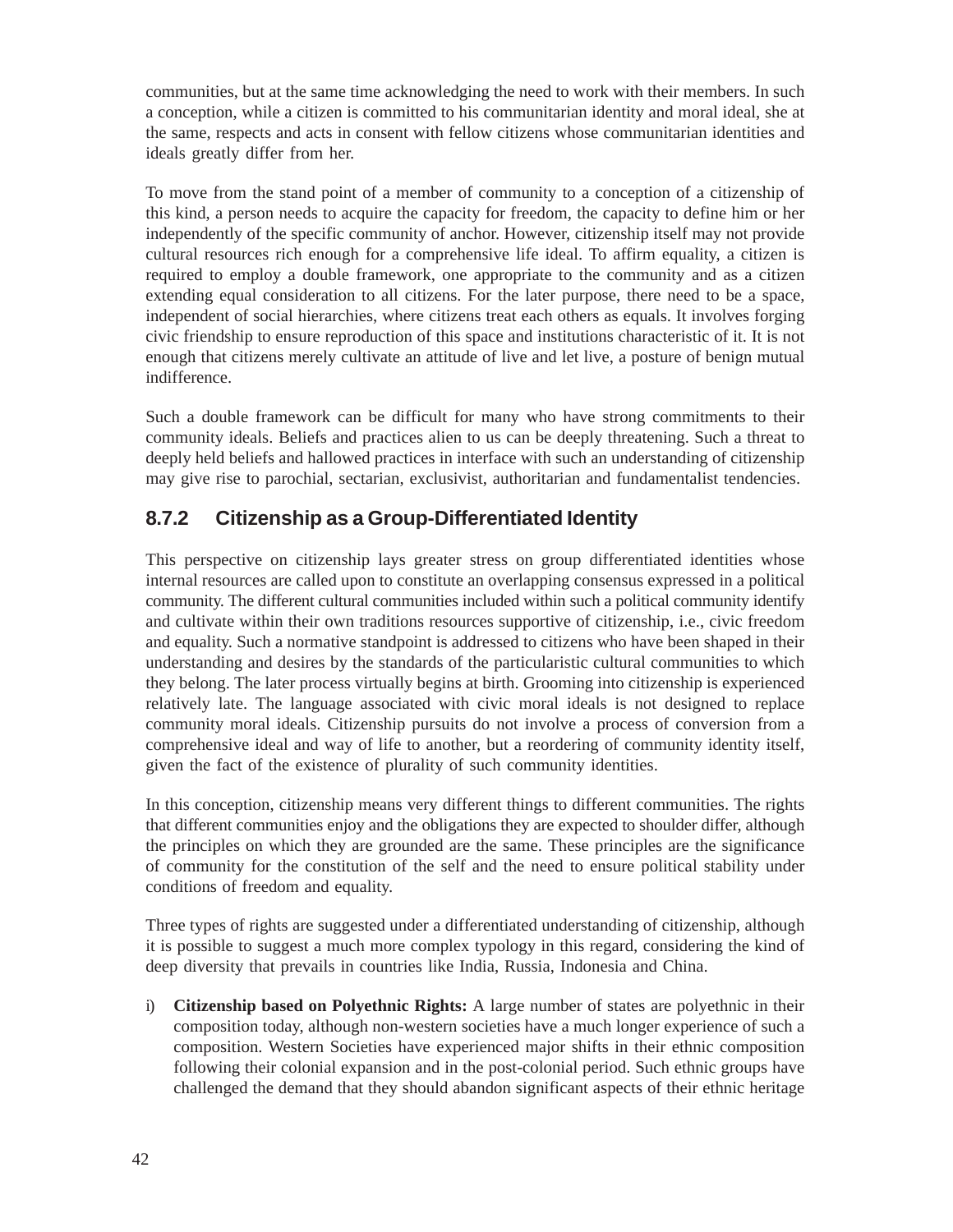and assimilate themselves to the mainstream culture. Initially, they demanded the right to freely express themselves without discrimination in the larger society of which they were a part. It resulted in changes in educational curriculum and opened to them the arena of music and arts distinctive to them. Such a demand however did not make significant difference to such visible ethnic minorities, such as the Blacks in the U.S., except a small stratum within them. In recent years, these ethnic groups have demanded funding of ethnic associations, magazines and festivals as integral part of the funding of arts and museums. They have sought exemption from Sunday closing or animal slaughter legislation, motor-cycle helmet laws and official dress-codes, ban on wearing headscarf (turban) and so on. These are stronger ethnic claims.

- ii) **Special Representation Rights:** Special representation rights are demanded by certain groups because the prevailing political process may subject them to some systematic disadvantage whereby they are not able to effectively represent their views and interests. In India, Dalits have demanded special representation rights on this ground, while the Adivasis have demanded them along with ethnic rights.
- iii) **Self-Government Rights:** Self-Government rights are a case of an extreme demand for the group-differentiated right. They tend to divide people into separate political spaces with their distinct history, territory and powers attributing to themselves the status of a separate political community. They may arrogate to themselves the loyalty of the members and make wider citizenship claims secondary.

Liberals have strongly expressed their apprehension about group-differentiated citizenship. In the American context, Nathan Glazier has argued that if groups are encouraged by taking into account their difference as constitutive of citizenship, then "the hope of a larger fraternity of all Americans will have to be abandoned". It has been argued that cultural or group rights are dangerous as they violate the primacy of individual rights. Some people have argued that group differentiated citizenship ceases to be "a device to cultivate a sense of community and a common sense of purpose". Such a notion of citizenship is inherently particularistic and may become discriminatory. It is felt that if citizenship is differentiated, it no longer provides a shared experience or common status. Group differentiated citizenship requires representation of the group and group leaders rather than citizens themselves being invested with such rights. The privileging of ethnic groups under group-differentiated citizenship may lead to seeking selfdetermination and liberation through secession. Thereby, such a notion of citizenship is a clear threat to the state and the larger society advocating universal citizenship. It may foment civil wars and irreconcilable conflicts. Infact, liberals have argued that participatory structures, allowing for greater democratic control over local and regional resource distribution is a better way of handling empowerment of excluded groups than through differentiated citizenship. Some people fear that group-based claims are likely to erode public spiritedness further. They are likely to impede the integration of minorities and immigrants keeping them in "their different origins rather than their shared symbols, society and future".

Most of these criticisms apply to extreme cases and on a doctrinaire understanding of citizenship rights and obligations. The primary issue that group-differentiated claims raise is whether a group is included within a political community as an equal or not. If they are excluded or partially excluded, members of such groups cannot lay much claim to equal rights. Often exclusion and discrimination precipitate self-government claims among people inhabiting a common territory and shared culture. Self-government and self-determination demands are largely confined today to cultural groups claiming a distinct nationhood. Sometimes, however, the border line between excluded groups occupying a distinct territory making demands for self-government and national self-determination remains very thin.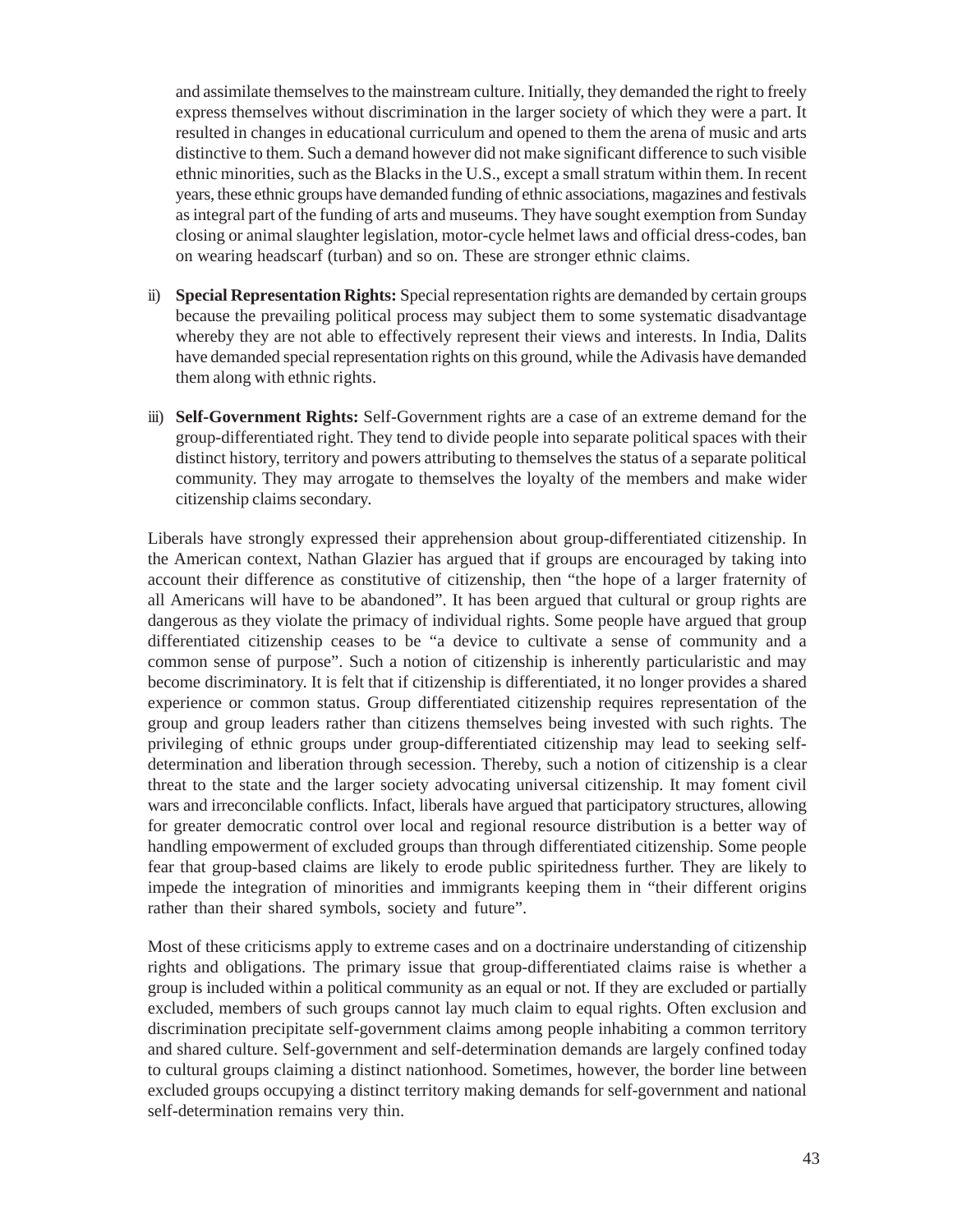### **8.8 SUMMARY**

Citizenship is a highly valorised theme in recent political writings and concerns. A number of political developments of our times have contributed to this heightened interest in citizenship. While the notion of citizenship may go along with a great deal of economic and social inequalities, the level playing field it suggests on the basis of equal rights may make such inequalities an issue of target of concerned citizens. Many social movements of modern times have striven not merely for the inclusion of excluded social groups into the body of citizens, but also for extending and expanding the zone of equal rights. Inspite of such strivings, the notion of citizenship remains deeply ambivalent. Liberals tend to stress on the equality and freedom of citizens. Marxists, however, are not very enthusiastic regarding citizenship as they feel that it is a device employed by the capitalist state to restate social relations of classes as relations of citizens.They, however, feel that citizenship as a political device can be of immense use in activating social agents to subject public institutions to a critique and search for alternatives. Inspite of the ambiguities in which this concept is caught, there is a widespread agreement that the zone of citizenship be enlarged. This concern for the expansion of the zone of rights has brought within its fold, cultural communities and political minorities who have sought a range of rights, specific to their predicament. They have argued that along with equal rights, their specific differences be taken into account in ordering political communities and their institutions.

Citizen -concerns are closely related to some of the most important issues under public debate today such as civil society, participatory democracy and civic responsibility. The altered role of the state under conditions of globalisation and liberalisation invokes citizenship for the health of polity. Further, the horizon of citizenship is no longer limited to membership of nation-states any longer. Cultural and doctrinal attachments are increasingly brought in to mark a level playing field to citizens otherwise deeply divided in terms of their cultural attachments.

## **8.9 EXERCISES**

- 1. Explain the natural significance of citizenship in democratic societies.
- 2. Discuss liberal democracy and its relation with citizenship.
- 3. Discuss the Marxist conception of citizenship.
- 4. Explain the distinction between persons and citizens.
- 5. Discuss the relationship between citizenship and cultural identity.
- 6. Explain the various perspectives of citizenship in contemporary societies.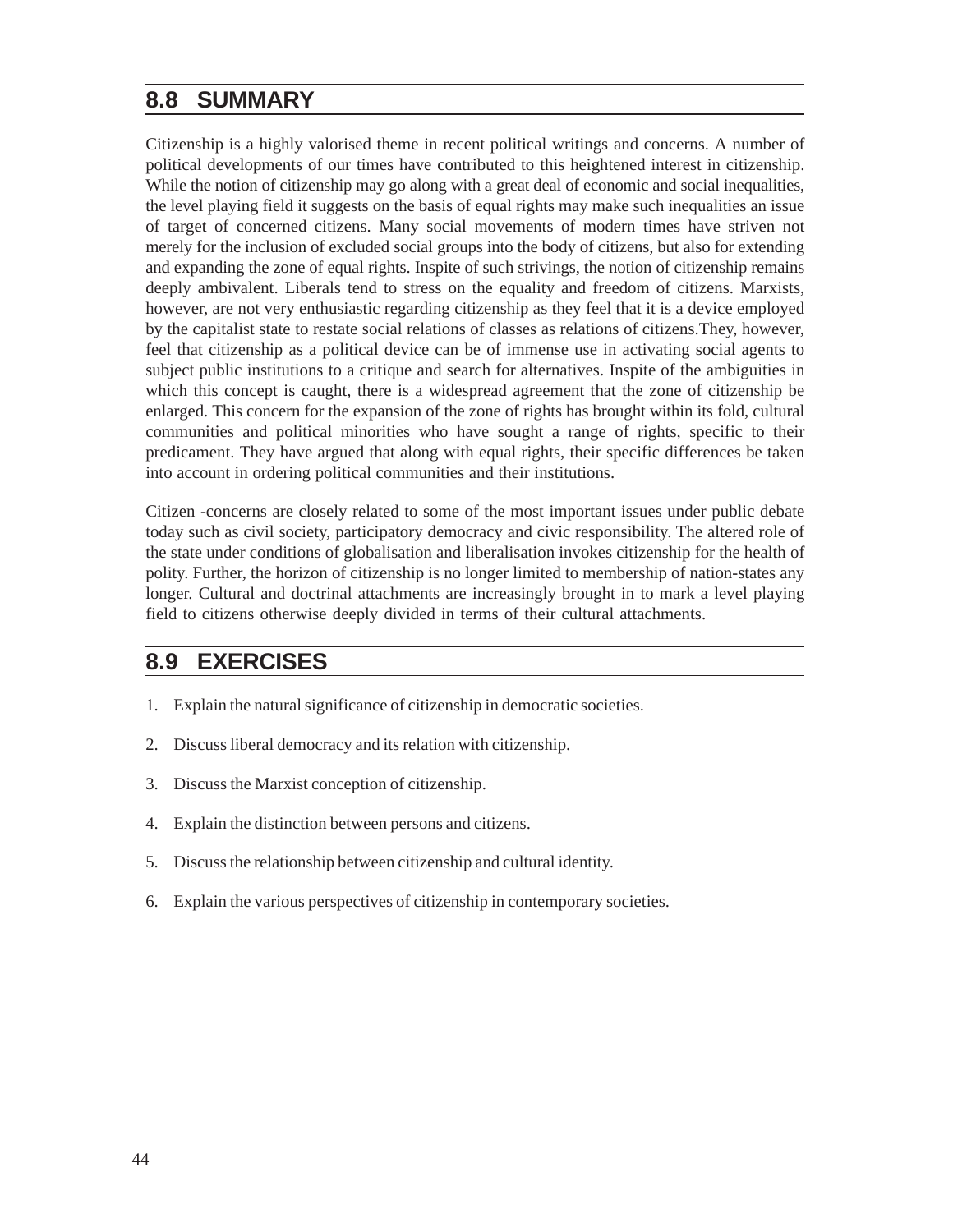# **UNIT 9 SOVEREIGNTY**

#### **Structure**

- 9.1 Introduction
- 9.2 What is Sovereignty?
	- 9.2.1 Some Definitions of Sovereignty
	- 9.2.2 Meaning of Sovereignty
- 9.3 Development of the Concept of Sovereignty
- 9.4 Kinds of Sovereignty
	- 9.4.1 Real and Titular Sovereignty
	- 9.4.2 Legal and Political Sovereignty
	- 9.4.3 Dejure and Defacto Sovereignty
	- 9.4.4 Concept of Popular Sovereignty
- 9.5 Austin's Concept of Sovereignty
- 9.6 Pluralistic Attack on Austin's Concept of Sovereignty
	- 9.6.1 Pluralistic View of Sovereignty-A Critique
- 9.7 Sovereignty and Globalisation-New Challenges
	- 9.7.1 Sovereignty and Power-Blocs
	- 9.7.2 Sovereignty and Global Economy
	- 9.7.3 Sovereignty and International Organisations
	- 9.7.4 Sovereignty and International Law
- 9.8 Summary
- 9.9 Exercises

## **9.1 INTRODUCTION**

Generally, we say that the state is our state and it is for our benefit. All of us have rights given by the constitution and the state has to respect them. We also know that the government is responsible for the maintenance of peace and security. For this purpose, the government makes laws and it has a right to punish those who disobey them. But the question is why do we obey the law and what is state authority? We experience state authority everywhere in our routine life; for example, when we demand some favour from the authorities and the authorities refuse to grant us the same, we protest. We do it because we feel that we have a right to get what we think, we deserve and the government is duty bound to work for us. If all this is well known, then why, you might say, we have to study what we already know. But are we sure that we know it properly or our knowledge is just scanty? The fact is that we only have a dim view of the state power or sovereignty. It seems to be very simple, but the fact remains that it is one of the most complicated notions in Political Science and a rudimentary understanding has no meaning because state power is not something which is theoretical and confined to books. We have to face it especially, when our friends and we find the government unresponsive or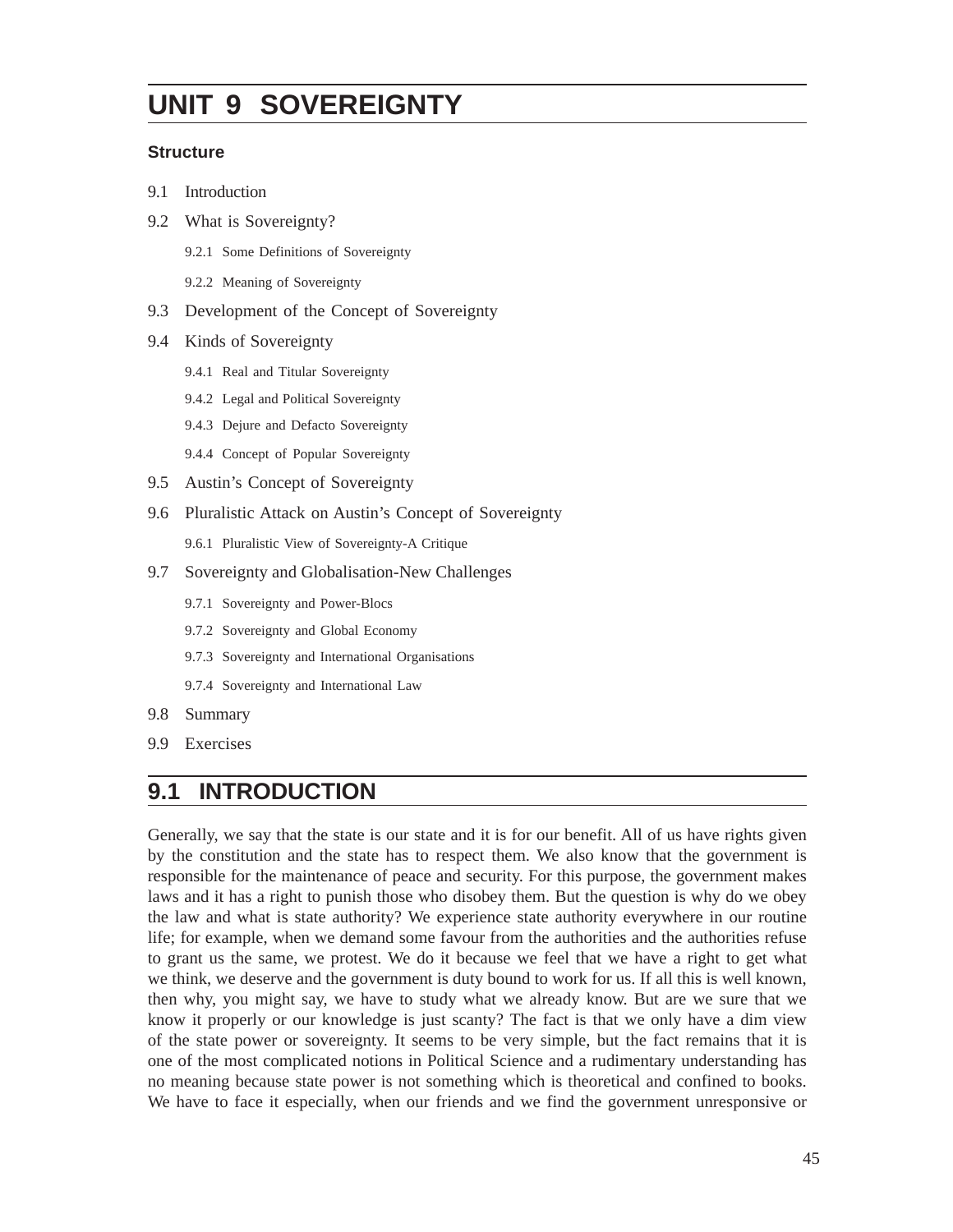even insensitive. Therefore, while studying political theory, we need to go into details to study the concept of sovereignty very clearly and precisely; for after all it is with this and other basic concepts and definitions that we would later try to understand the great complexities of the societies we live in.

## **9.2 WHAT IS SOVEREIGNTY?**

Sovereignty is a key concept in traditional political theory. It constitutes one of the four elements of the state without which statehood remains incomplete. Derived from the Latin term *Superanus*, which means supreme, sovereignty denotes the supreme power of the state to extract obedience from the people who inhabit it. It means that the power of the state is unquestionable and the state has a right to demand allegiance from its citizens. It also means that the violation of the command of the state would invite penalties or other punishment. This is also called 'internal sovereignty'. Internally, the state is supreme to any individual or organisation, living or functioning, within its boundaries, and they have to function under the laws and command of the state. None can claim superiority over or immunity to the state. The power of the state over them is original, total, unlimited and all comprehensive. Sovereignty also has an external connotation, which means that in the comity of states, every state is supreme and is free to cast its destiny. No other state or any international organisation can claim superiority to a state. The state may be subjected to certain treaties or other obligations, but they are self-imposed obligations on the part of the state. None can compel or enforce any obligation on the state, which it is not willing to accept. Thus, the state is equipped with internal and external sovereignty that gives it over-riding powers over individuals, groups and organisations and makes it absolute.

#### **9.2.1 Some Definitions of Sovereignty**

Sovereignty is "the supreme power over citizens and subjects unrestrained by law".

– Bodin

Sovereignty is"the supreme political power vested in him whose acts are not subject to any other and whose will cannot be overridden" – Grotius

Sovereignty is "the supreme irresistible absolute, uncontrolled authority in which the supreme legal power reside". – Blackstone

Sovereignty is "the commanding power of the state: it is the will of the nation organised in the state: it is the right to give unconditional orders to all individuals in the territory of the state". – Duguit

Sovereignty is "the supreme will of the state."

– Willoughly

Sovereignty is "the exercise of final legal coercive power by the state".  $\qquad -$  Soltaire

Sovereignty is "the concept which maintains no more-if no less-than that there must be an ultimate authority within the political society if the society is to exist at all".  $-$  Hinsley

Sovereignty means "the political authority within a community which has the undisputed right to determine the framework of rules, regulations and policies within a given territory and to govern accordingly".  $\qquad$  – David Held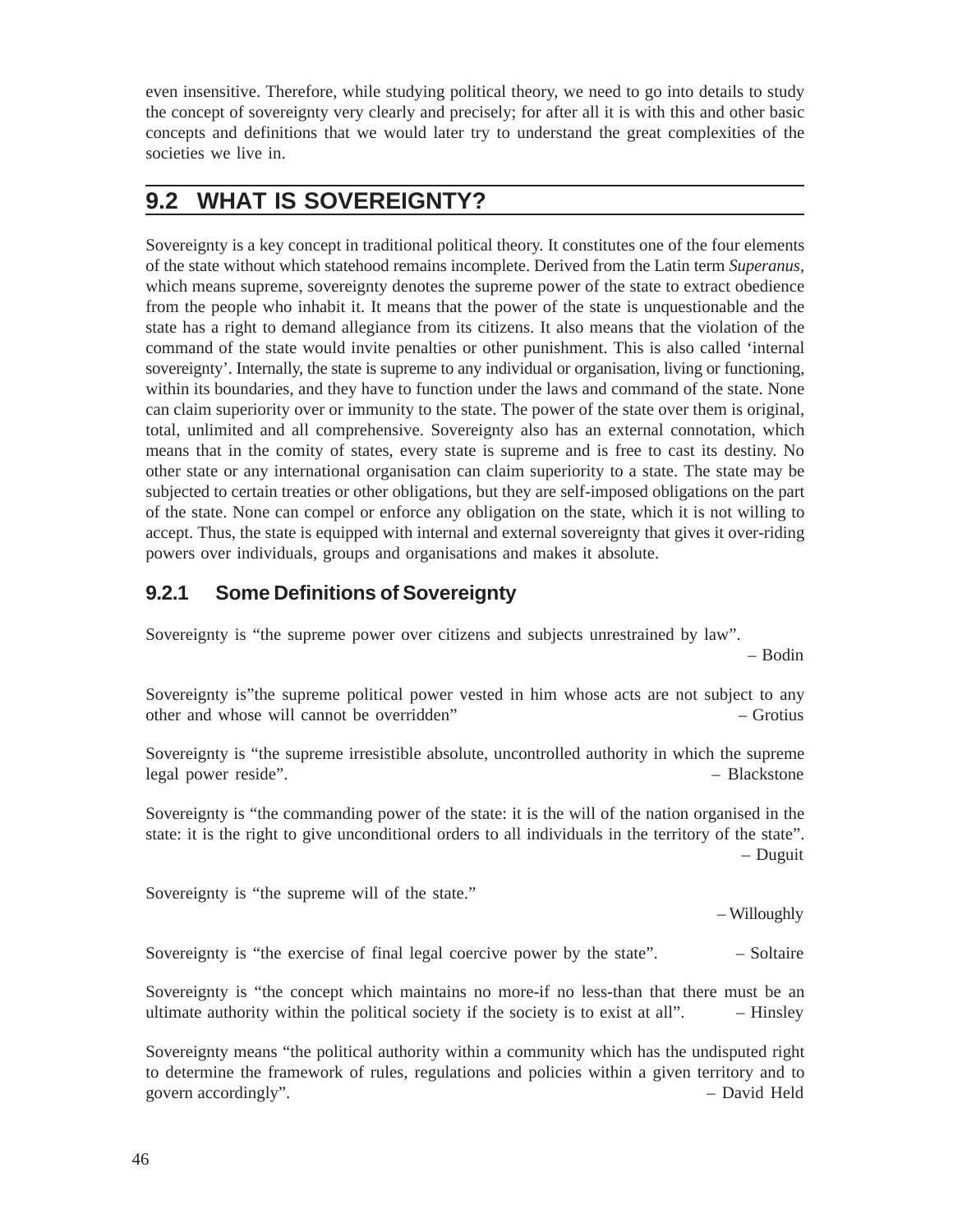#### **9.2.2 Meaning Of Sovereignty**

The above mentioned definitions of sovereignty project the traditional view of sovereignty, which emphasised the following points:

- i) Sovereignty is an attribute of the state.
- ii) It is the supreme will of the state.
- iii) It is a legal coercive power of the state.
- iv) The sovereign makes the laws and extracts obedience from the people.
- v) Sovereignty lies in a person or a body of persons.
- vi) The power of the sovereign is absolute and unlimited.

# **9.3 DEVELOPMENT OF THE CONCEPT OF SOVEREIGNTY**

Sovereignty as the supreme power of the state is a modern concept. It came into existence with the rise of the nation-state in Europe when the powerful monarchs asserted their authority. But as such, the idea of sovereignty is very old and can be traced to the ancient Greek city-states. Aristotle, the father of Political Science, defined it as the supreme power of the state. But Aristotle did not discuss the nature of sovereignty. He concentrated on the location of sovereignty. Here, Aristotle had two views. According to him, the deliberative organ of the state should be sovereign and secondly, he held that the law should be sovereign. He preferred sovereignty to be vested in law. The Romans considered sovereignty as the fullness of the power of the state. It was generally accepted that the state should be the final authority in solving the disputes among its citizens and the law of the state was binding upon them. Romans are also credited with the idea of uniformity of law, centralised administration and common citizenship.

But in the medieval ages, feudalism prevailed where there was no unified authority and it seemed that all the achievements of the Roman Empire had gone to waste. In the feudal state, the king's authority was highly restricted. It was limited by the church which claimed immunity in both civil and criminal cases. Infact, the church was the organised group during the medieval times and the head of church-the Pope-claimed superiority over the king. Besides, the feudal overlords and the local communities or commons in the town also challenged the authority of the king. Thus, the king was not sovereign. His competitors came to be known as 'Estates' and feudalism was a state of these estates. Barker calls it as "a paradise of estates" rather than a pattern of a state where the authority of the state was sidelined. Thus, there could not be the modern concept of sovereignty. Further, the law of God was supposed to be superior to human laws, which also restricted the development of sovereignty as an absolute and indivisible concept.

Jean Bodin is the first political philosopher who propounded the modern concept of sovereignty. He defined sovereignty as the supreme power over citizens unrestrained by law. He also defined citizenship as subjection to a sovereign. To Bodin, the power of sovereignty cannot be delegated; sovereignty is also perpetual and unlimited. Sovereign is the source of law and has the unconditional right to make, interpret and execute law. Bodin also discussed the location of sovereignty which, he argued, depended upon the form of government. Thus, it is located in the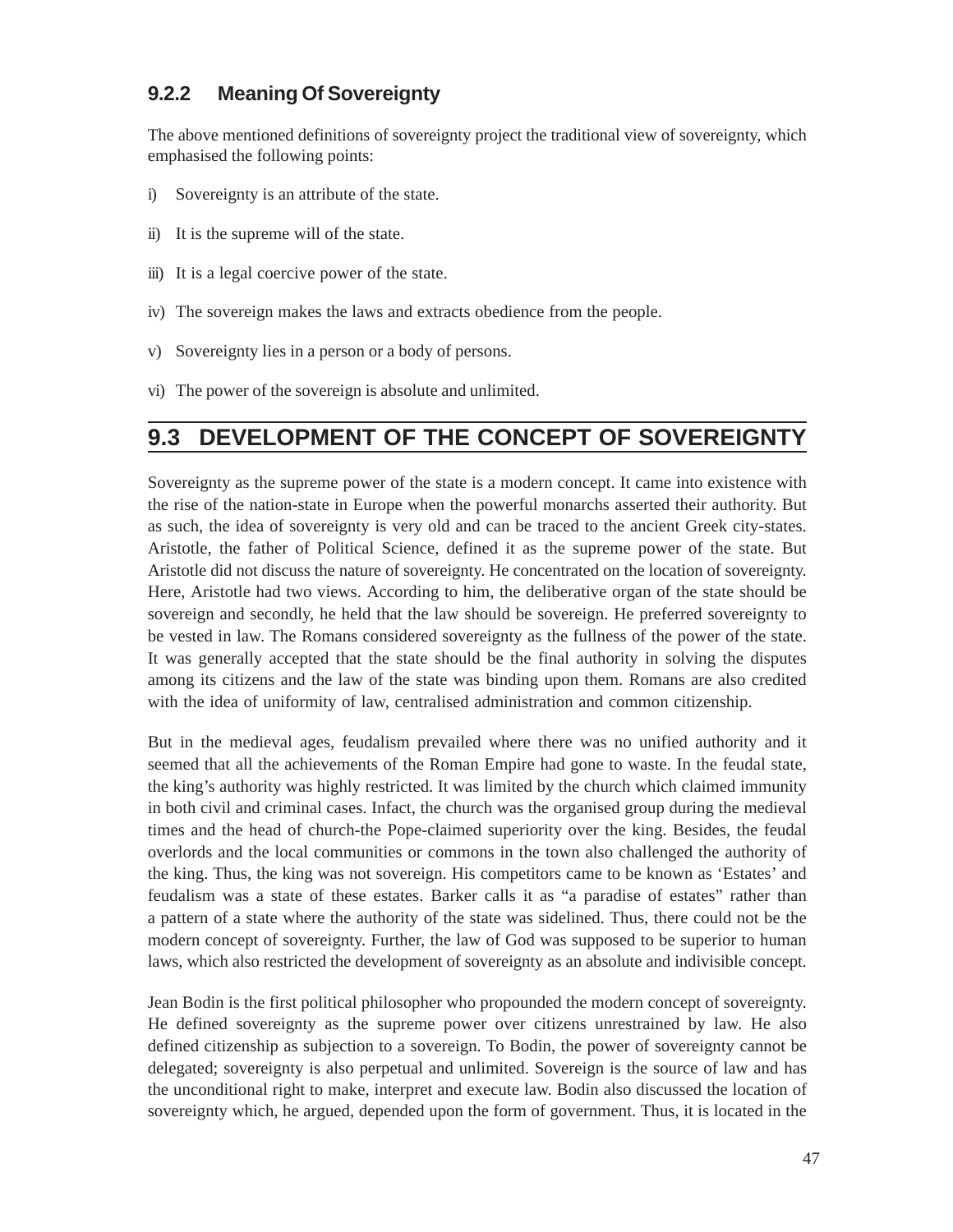king in a monarchy, while in a democracy it resides in popular bodies. But customary and constitutional law and the institution of private property limited Bodin's sovereign. Hobbes further developed on Bodin and attempted to make the theory of sovereignty perfect. To Hobbes, sovereignty is the creation of a social contract and the sovereign is that individual or assembly who is authorised to will for the general purpose of a peaceful life. Hobbes gave vast powers to his sovereign. His command is law and all laws are subject to his interpretation. His authority is absolute and unlimited and the individual cannot disobey him. Sovereignty is inalienable and indivisible. Hobbes pointed out that limited sovereignty is a contradiction in terms. But Hobbes very clearly put one limitation on sovereignty. The sovereign cannot command any individual to kill, wound or maim himself. He also made it clear that sovereignty is also limited by the purpose for which it was created. Hobbes also conceded the right to resist the sovereign in case the life of an individual is endangered. Infact, his theory of unlimited sovereignty is a necessary compliment to his individualism.

Another social contractualist, Rousseau located sovereignty in the people expressed as 'General Will'. To Rousseau, general will and sovereignty are inter-changeable concepts. Sovereignty is unlimited, supreme and absolute. It is also inalienable and indivisible. But unlike Hobbes, Rousseau's sovereignty is based upon the consent of the people. It is a free acceptance by every individual of the exercise of force by the whole group of which every individual is a part. Therefore, nobody can refuse to render obedience to the sovereign and anyone who does so may be constrained by the whole body of citizens. This means that the individual may be forced to be free. Unlike Hobbes who gave all powers of sovereignty to a monarch, Rousseau vested the power not in one individual but in the community. But both of them are one, so far as the characteristics of sovereignty are concerned. Both of them laid down the foundations of a totalitarian state. In between the two, John Locke stood for a limited government. Locke justified the results of the Glorious Revolution of 1688 which devoided the monarchy of its absolute powers in England and advocated the doctrines of popular sovereignty, supremacy of parliament, constitutional government, limited monarchy and the rule of law. Unlike Hobbes and Rousseau, Locke stood for a limited sovereignty. His government was a government based on the division of power and subjected to many limitations. He did not accept the view that the sovereign power was indivisible. He felt that different organs of the government should exercise the legislative, executive and federative powers of the state independently of one another. His state is subservient to the society and governance cannot be done arbitrarily. But Locke is not consistent in his views on sovereignty. At times, he suggests that sovereignty is located in the people and at times, it is the legislature that is supreme. He also seems to suggest that when there is a fusion of legislative and executive powers in one person, he may be called the sovereign. The weakness in Locke's argument is that he recognised the force of political sovereignty, but failed to fully comprehend legal sovereignty.

The French Revolution is another milestone in the development of the modern concept of sovereignty. The French Revolution stood for absolute and unlimited sovereignty on the ground that people being sovereign, there is no need to restrict the supreme power. The newly emerged nation-states also claimed total sovereignty, both internally as well as externally. They also asserted their right to expand at the expense of others. The Industrial Revolution expanded the activities of the state enormously and the importance of the state as a lawmaker was asserted. These developments led to the concept of absolute sovereignty. In England, the parliament became supreme and its supremacy was unlimited.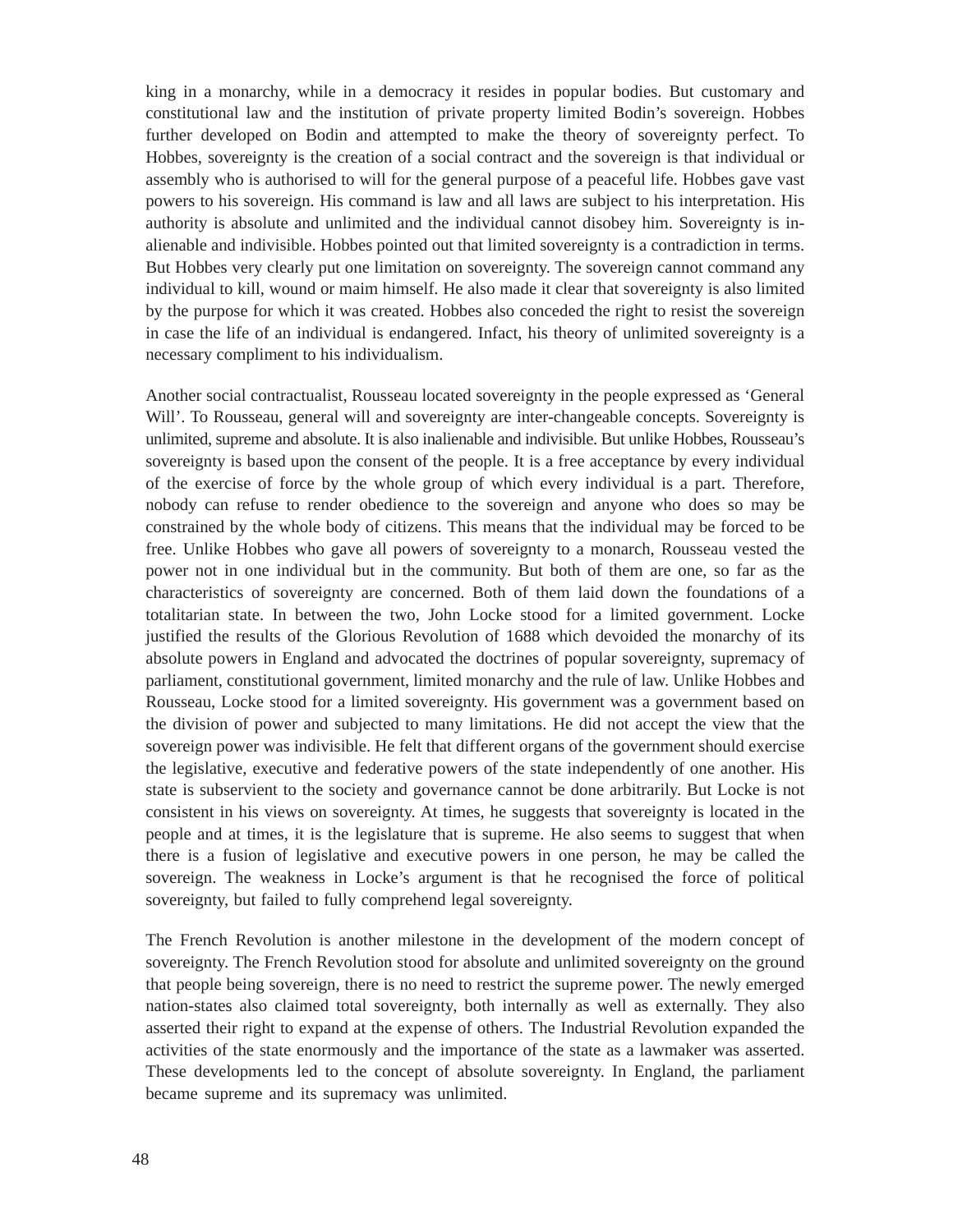These ideas were reflected in Hegel who stood for constitutional monarchy, but his king had the power to veto over legislation. According to Hegel, "The State is a perfected rationality, the eternal and necessary essence of spirit, the rational in itself and for itself, an absolute fixed end in itself." Hegel combined mysticism with his state. To him, the state is the march of God on earth. He completely subordinated the individual to the state. The state has the highest right over the individual and his freedom is the gift of the state. The state not only allows, but also enlarges the freedom of the individual. But the state acts through laws that must be rational. They must be applied equally. A constitutional government provides order and security in society. The exercise of authority is according to rules that limit the discretionary powers of officials. But the state is internally and externally supreme. Hegel also glorified war and his state had the right to wage war because the state of war reflects the omnipotence of the state and the victorious state can claim to be the agent of world spirit. Thus, Hegel's sovereignty is absolute and beyond any control. Morality and international law also do not constitute any limitation on sovereignty. Hegel was followed by Austin who nevertheless freed the state and sovereignty from all the mysticism projected by Hegel. He advocated a legal view of sovereignty in which sovereignty was absolute, unlimited, inalienable and indivisible. The pluralists later on challenged Austin's views. We will discuss both the legal and pluralist perspectives in details. But first let us understand the meaning of sovereignty.

### **9.4 KINDS OF SOVEREIGNTY**

The term sovereignty has been used in many ways in Political Science that makes its comprehension very difficult. Therefore, it is necessary to understand its varied uses.

#### **9.4.1 Real and Titular Sovereignty**

A distinction is often made between real and titular sovereignty. Infact, this distinction came about due to a unique development in English Constitutional system. Initially, the king was allpowerful and actually exercised his powers. But with the development of democracy, the king was devoid of his powers and the parliament became supreme. However, the English people loved monarchy and did not abolish it. Instead, the powers of the king were transferred to an institution called the Crown. The monarchy in England still exists and all the powers are exercised in the name of the king or the queen but the real sovereign is the Crown. This distinction also exists in countries where the parliamentary form of government is prevalent. Like in India, where the president is the titular head while the real sovereign is the prime minister and his cabinet. In a country like the United States of America, no such distinction exists as the president is said to be both real as well as the titular sovereign. But this distinction makes sovereignty more an attribute of the government rather than that of the state.

#### **9.4.2 Legal and Political Sovereignty**

Another distinction is made between legal and political sovereignty. The legal sovereign is a constitutional concept, which means the identification of the holder or holders of power in the legal sense. There cannot be any confusion regarding the person or persons who exercise the power of sovereignty in the eyes of law. The legal sovereign commands and makes the law and such commands and laws are to be obeyed by the people. In case of violation, it is equipped with the necessary powers to punish the offender. Legal sovereign is determinate, all comprehensive and possesses coercive powers to implement its law and command. Thus, the authority of the legal sovereign is characterised by legal sanctity in which no individual or association can claim immunity. The best example of legal sovereignty is the British King-in-Parliament which, as one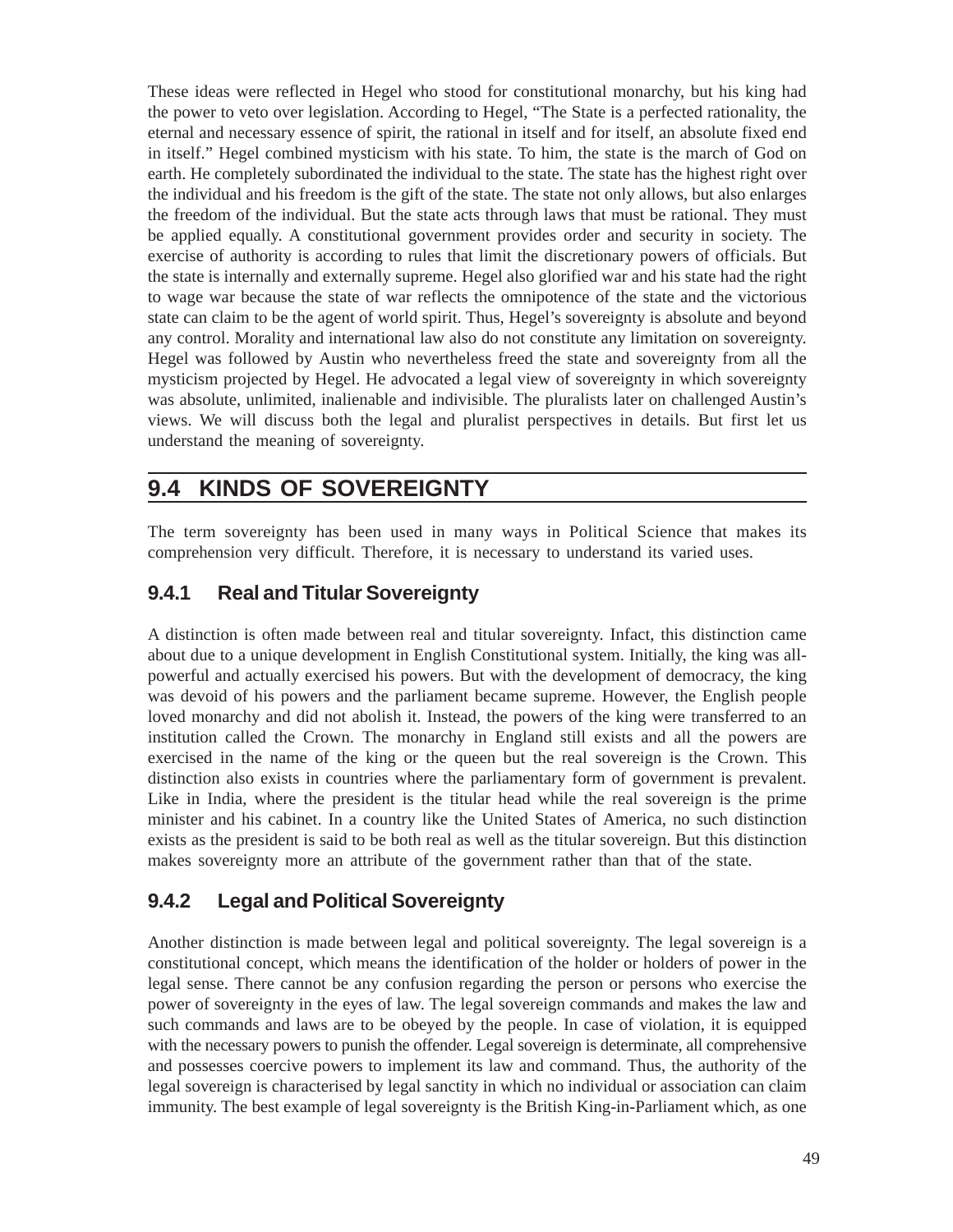political scientist puts it, 'may remodel the British Constitution, may prolong its life, may legalise illegalities… may give dictatorial powers to the government… may introduce communism, or fascism entirely without legal restriction'. This position of the British Parliament is also summed up in the saying that it can do everything except making a man a woman and vice versa, though it may do even that legally. Thus, the power of the legal sovereign is absolute, without any restriction.

In contrast, the concept of political sovereignty is very vague and confusing. It is pointed out that behind the legal sovereign lies the political sovereign to which the legal sovereign has to bow. Political sovereignty is not recognised by the law. It is not determinate also in the sense that its identification is a very difficult task. Yet its existence cannot be ignored. It influences and controls the legal sovereign. One writer has identified the political sovereign as the sum total of all influences, which lie behind the law. In a system of direct democracy where the people participate in law making and decision-making, the distinction between the legal and the political sovereign is blurred. But in a representative democracy, this distinction becomes obvious where people participate in law making and decision-making indirectly through their representatives. In such cases, political sovereignty lies with the electorate, which has the power to make or unmake a government at regular intervals when the elections are conducted. Infact, the elections are the best forum in which the will of the political sovereign is expressed.

#### **9.4.3 Dejure and Defacto Sovereignty**

Often the dejure sovereign and the defacto sovereign are the same because the person or persons holding power are also recognised by the law. The distinction between the two becomes real in some situations of crisis which may be the result of a coup or any other kind of violent overthrow of the government. For example in Russia, the communists overthrew the Tsarist Government. While the law recognised the latter as the holder of power, in reality the former was in command and using the authority. Similarly, during the First and the Second World Wars, many countries were defeated by Germany and the German rulers became defacto rulers, but the laws in the respective countries still recognised the overthrown government as the ruler. In 1971, as a result of liberation from Pakistan, Bangladesh became a new country but as per the law, the Pakistani President was the dejure sovereign. In such a situation, the rule of a defacto ruler is based upon force or on the fact that the situation is under his control. In contrast, the de jure sovereign has the legal sanctity to rule. However, this distinction between the two remains for sometime, and ultimately they become one. The defacto ruler makes the necessary changes in the law of the land and thus, becomes the dejure ruler also.

#### **9.4.4 Concept of Popular Sovereignty**

Modern democracy is based on the concept of popular sovereignty which means that the source of all authority is the people. J.J. Rousseau is credited with espousing it in modern times. But earlier also, the concept of popular sovereignty was not unknown. In medieval times, Cicero pointed out that the state was 'people's affairs'. He held that the state was a moral community, a group of persons and the authority arose from the collective power of the people. Later on, Althusius also said that the people as a corporate body held sovereignty and this power could not be transferred to any other person or organisation. Althusius forcefully argued that the people as a corporate body gave power of administration to the administrators, through a contract for specific purposes and the power would go back to the people, in case they forfeit it due to any reason. Althusius also gave the people the right to resist tyranny. Similarly, John Locke also based his civil society on the basis of consent of the people. According to him, the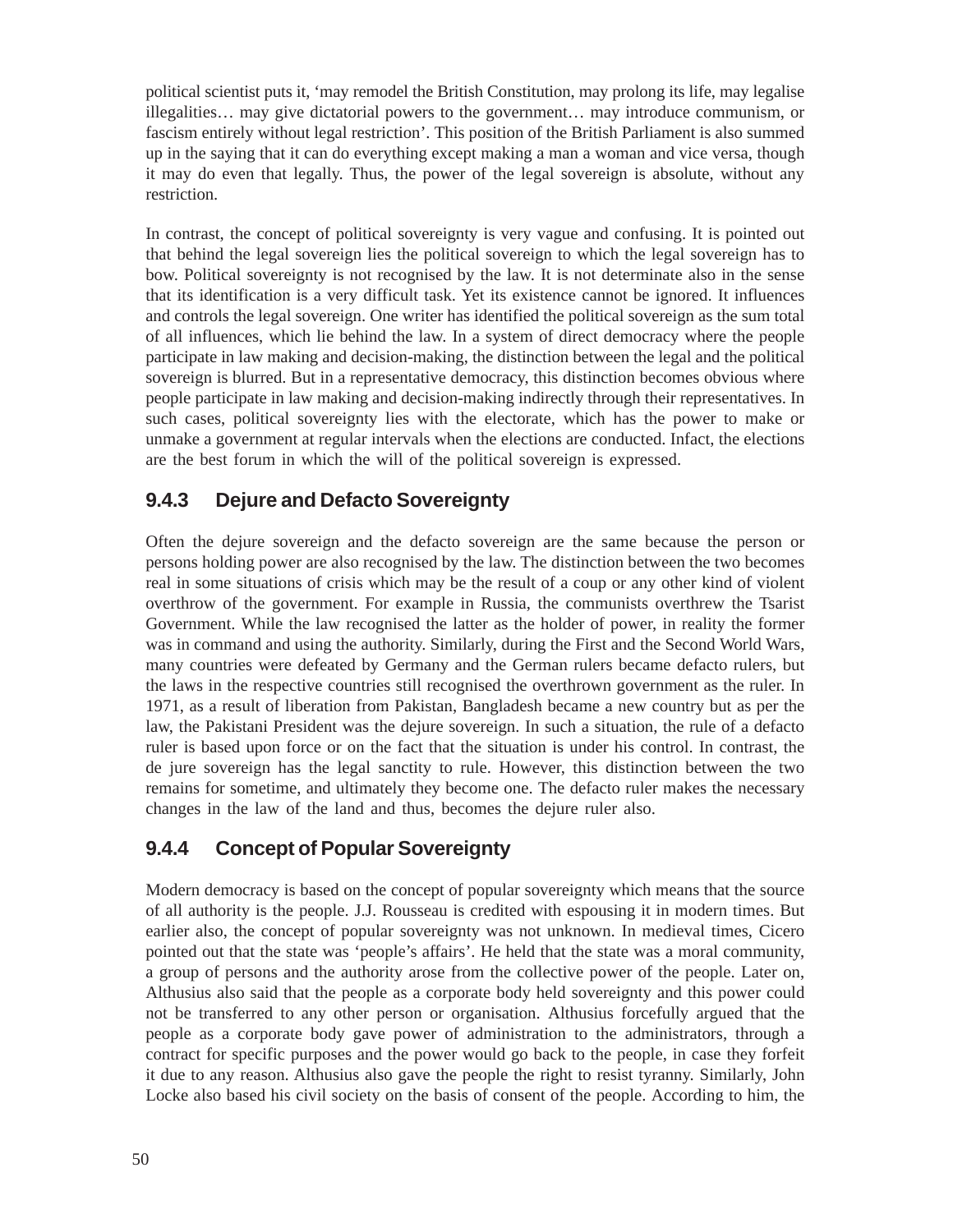government existed for the welfare of the people and there could not be any arbitrary rule. To Locke, Government was a trustee constituted through a social contract for the protection of life, liberty and property of the people. If the government failed in its duty of protecting the life, liberty and property of the people, they had a right to rebel against it and overthrow it.

But Rousseau is considered the father of the concept of popular sovereignty. According to Rousseau, men by their very nature are free and equal and the system of government has to be based upon the free will of men. This, in turn, can be achieved when the individual enters into a contract with each other, as a result of which they become an indivisible part of a body of sovereign people which has the supreme power of lawmaking. Rousseau also made a clear distinction between the state and the government. To him, the government is merely an agent of the state having a limited authority. Infact, it is the people who have delegated the power to rule to the government and this power can be withdrawn by their will. This will of the people becomes sovereign in Rousseau's state to which Rousseau gave the name of the General Will. In Rousseau's scheme, the sovereign can only act for the welfare of the people. He writes, "It is impossible for the sovereign body to hurt its members. The sovereign for its part cannot impose upon members any fetters that are useless to the community".

According to Asirvatham, the concept of popular sovereignty contains the following valuable ideas:

- i) Government does not exist for its own good. It exists for the good of the people.
- ii) If people's wishes are deliberately violated, there is a possibility of revolution.
- iii) Easy means should be provided for a legal way of expressing public opinion.
- iv) Government should be held directly responsible to the people through such means as frequent elections, local self-government, referendum, initiative and recall.
- v) Government should exercise its authority, directly in accordance with the laws of the land and not act arbitrarily.

The concept of popular sovereignty was accepted as the basic principle of governance in the American and French revolutions. The American Declaration of Independence expressly declared,"We hold these Truths to be self-evident, that all Men are created equal, that they are endowed by their Creator with certain inalienable Rights, that among these are Life, Liberty and the Pursuit of happiness— that to secure these Rights, Governments are instituted among Men, deriving their just Powers from the Consent of the Governed...." The Declaration clearly recognised the people's right to alter or abolish any government, which was destructive of the inalienable rights of life, liberty and pursuit of happiness. The Declaration also noted the fact that the British King had become a tyrant by his acts and therefore, unfit to be the ruler of a free people. The French Revolution declared, "Men are born and remain free and equal in rights". It also pointed out that "right to liberty, property, security and resistance to oppression are the aim of any political association and the law is the expression of general will" and all citizens have the right to take part personally or through their representatives in its formation" and that "all officials of the state are responsible to the people."

The concept of popular sovereignty is very attractive. But it is shrouded with vagueness. It is very difficult to explain it in practical terms. It is good to say that people are the basis of any political system and their will must be reflected in the governance. But the question is what does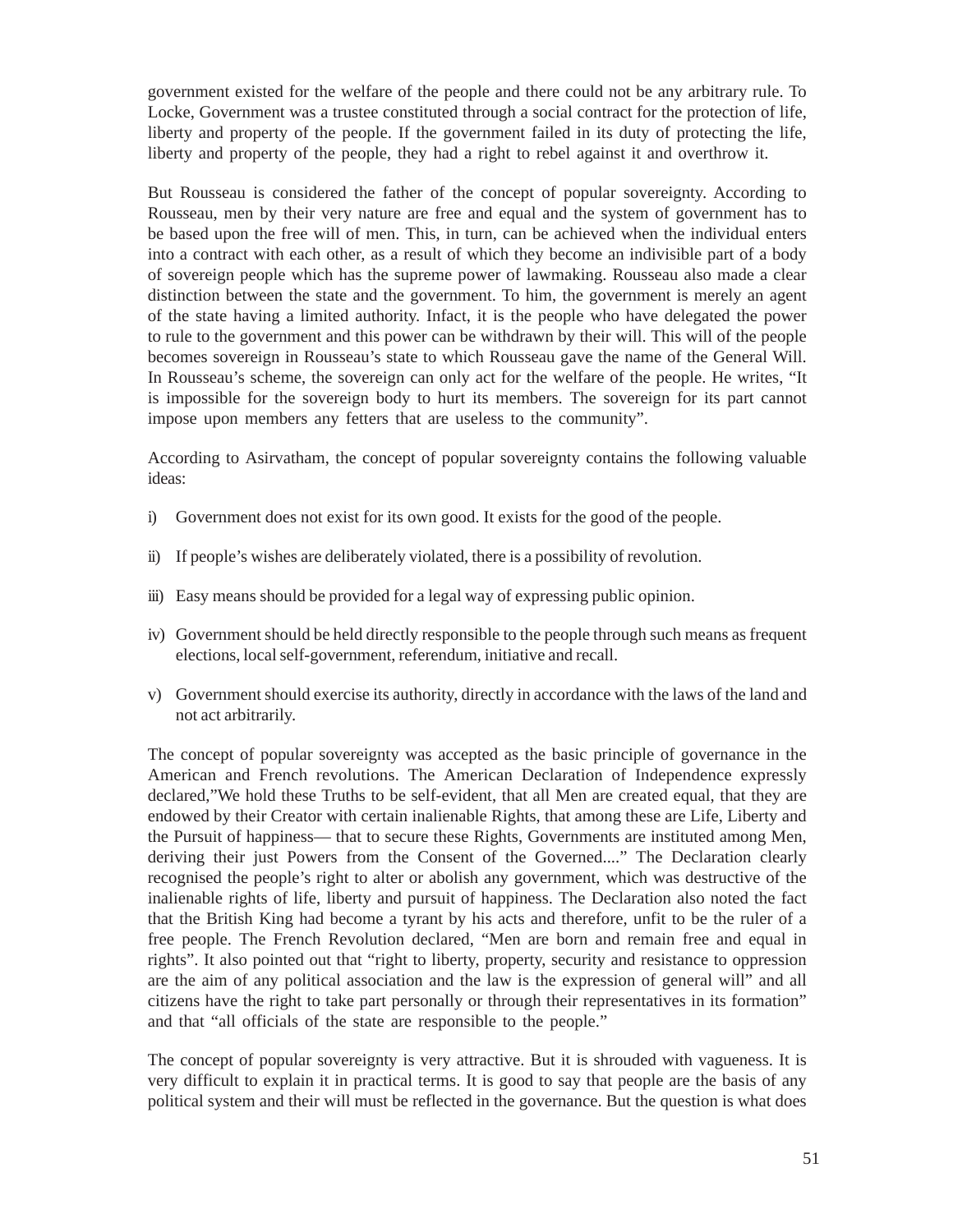the term people mean? How do we identify them? Obviously the entire mass living in a state cannot be identified as people because there are infants, invalids, criminals, insolvent, aliens and others who cannot have any participation in the political system. If they constitute people then the concept, as such, does not make any sense at all. Even the electorate cannot be called as people because they do not constitute a political entity. Further, all people do not participate in the election. Then the elections are won on the basis of majority. So does it mean that we should equate people with the majority of the electorate? In any case, the number of electorate in any country is very small in comparison to the total population and they cannot be regarded as legally sovereign. Infact, the more we go into the details, it is only confusion and nothing else. If we study the dynamics of modern democracy, we find that a voter is subjected to many influences and manipulations. People's choices are manufactured in the modern age of science and technology and democracy has become infected with mobocracy. Popular sovereignty may be successful in a small state with a system of direct democracy where the people directly participate in law making. It may also reflect in devices such as the referendum. But the modern state is a big state with a huge population. It is also a fact that the business of modern state has become too complex and it cannot run on the basis of referendum. The concept of popular sovereignty creates another problem. In the present system of democracy, the ruling elite as well as the opposition claim to be reflecting the will of the people and in such cases, it becomes increasingly difficult to discover the truth and if the concept of popular sovereignty is implemented legally, then it may lead to instability in the government. Yet all said and done, the concept of popular sovereignty has made a permanent contribution in Political Science because besides advocating the idea of popular control over the government, it is a strong repudiation of dictatorship and totalitarianism.

### **9.5 AUSTIN'S CONCEPT OF SOVEREIGNTY**

The legal view, also called the monistic view or traditional view of sovereignty, was propounded by John Austin (1779-1859), a great jurist, in his book, *Lectures on Jurisprudence* (1832). According to Austin, "If a determinate human superior, not in the habit of obedience to a like superior, receives habitual obedience from the bulk of a given society, that determinate superior is sovereign in that society; and the society (including the superior) is a society, political and independent". According to Austin, following are the characteristics of sovereignty:

- i) Sovereignty is necessary for the state. Sovereignty is one of the four elements of the state. There cannot be a state without sovereignty. If state is the body, sovereignty is its spirit. The state cannot alienate itself from the power of sovereignty. The end of sovereignty means the end of state.
- ii) Sovereignty has to be determinate .It resides in a person or a body of persons. To Austin, State is a legal order in which the sovereignty can be located very clearly. It cannot be the people or the electorate or the General Will since all of these are vague expressions. It is not vested in God also. Sovereign must be a human being or a body of human beings who can be identified.
- iii) Sovereign is the supreme power in the state. He is the source of all authority in the state. His authority is unlimited and absolute. He does not take commands from any one as nobody has a right to command him. But he commands every one within the state. His authority is universal and all comprehensive. Sovereignty is independent from any internal or external control.
- iv) The Sovereign receives habitual obedience from the people. Thus, the authority of the sovereign is not casual. It is continuous, regular, undisturbed and uninterrupted. If a significant part of the population refuses to accept him and renders disobedience, then he is no longer a sovereign.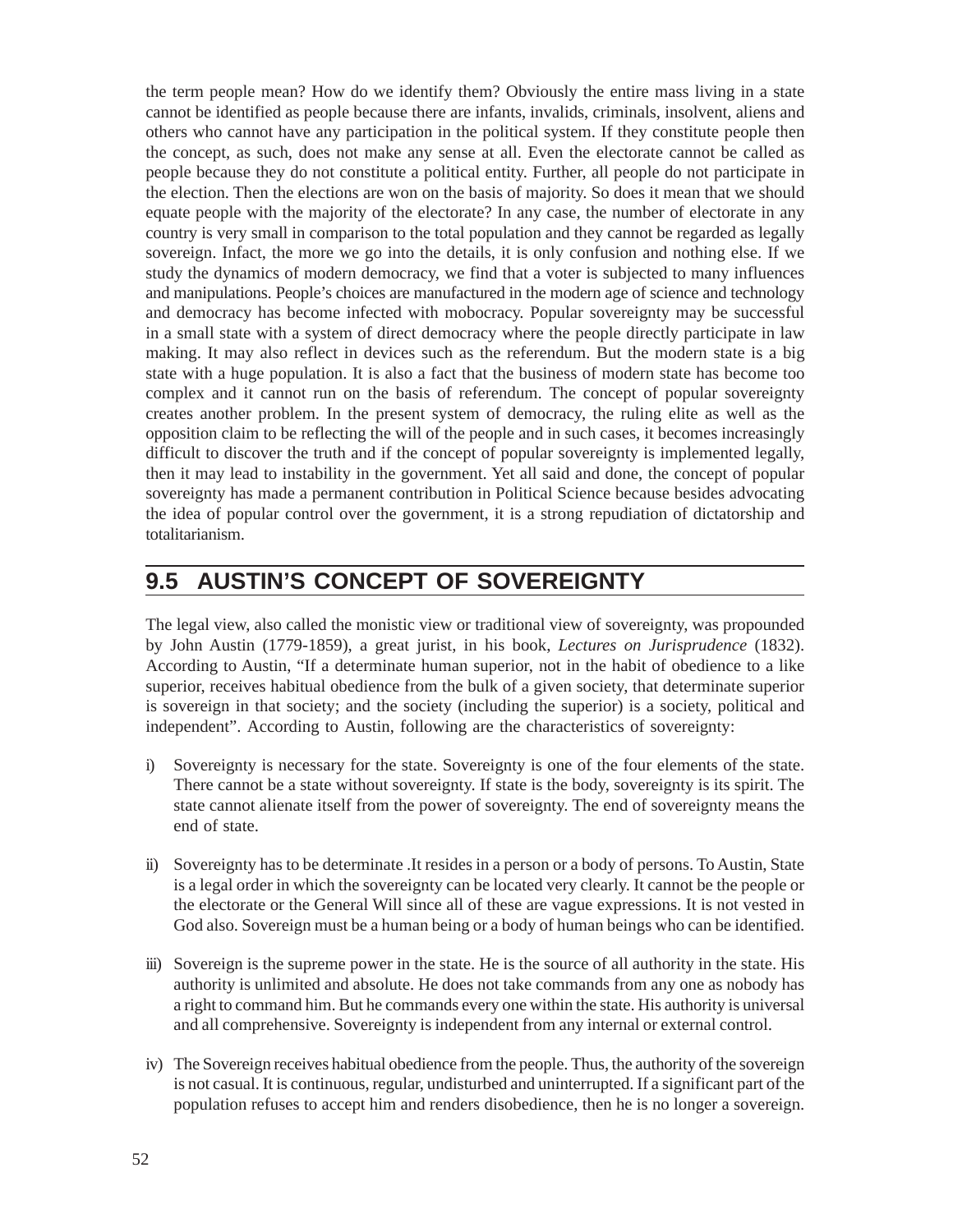Similarly, a short term obedience is not an attribute of sovereignty. The power of the sovereign has to be permanent in society.

- v) Law is the will and the command of the sovereign. He is the source of law. Law is a command given by a superior to the inferiors who are in a state of subjection or dependence. Sovereign is above the customs and traditions of society. They exist with his permission. Whatever the sovereign permits, that alone can exist. The rights and liberties of the individual also emanate from the sovereign and do restrict the operation of the individuals' sovereignty.
- vi) Sovereignty has the legitimate physical force to exert command and obedience and enforce its laws.
- vii) The power of sovereignty is exclusive and indivisible. It is a unit in itself that cannot be divided between two or more persons. Division of sovereignty means its destruction.

Thus according to Austin, sovereignty is the supreme power of the state that is absolute, permanent, universal, inalienable, exclusive and indivisible. However, these characteristics are not acceptable to the pluralists who reject the entire thesis of Austin in toto.

### **9.6 PLURALISTIC ATTACK ON AUSTIN'S CONCEPT OF SOVEREIGNTY**

The prominent pluralist writers are Dr.J.Neville Figgis, Paul Boncour, Durkheim, MacIver, Laski, Barker, Duguit, Krabbe, G.D.H.Cole and Miss Follet. Here we will study the pluralist attack on Austin's concept of sovereignty with special reference to Laski and MacIver.

The pluralists do not believe that the sovereign is determinate. According to them, the determination was possible in old days when the king ruled with absolute powers. But in modern times the political system is based upon the concept of popular sovereignty in which the government is responsible to the people who can make or unmake the government. The constitutions clearly proclaim the sovereignty of the people, but Austin will not accept people as sovereign. Similarly, the electorate cannot be termed as sovereign because both the terms- "people" and "electorate" are vague and do not constitute determinate human being in the Austinian sense. The task of locating sovereignty becomes more difficult in case of a federation in which the powers are divided between the centre and the units and both are supposed to be sovereign in their respective fields. In such a system, the constitution is supposed to be supreme but it is not a human being and hence, cannot be sovereign. Even in Britain where the supremacy of the parliament is the basic law of the land, the parliament cannot be termed as totally sovereign as it also works under limitations. Laski rightly points out that the real rulers of a society are not discoverable.

The pluralists believe that Austin's concept of sovereignty cannot be verified from history. According to Laski, historically, sovereignty has always been subjected to limitations except for a very small period when we really had a sovereign in Austin's sense. This was the period when the nation-state arose and the kings asserted their authority. This nation-state was the result of the religious struggle of the 16th century and the emergence of the sovereign state was a vindication of the primacy of the secular order over religion. Thus, there were certain historical factors which were responsible for the creation of absolute sovereignty of the state. And if we leave this brief period, we do not find any example of absolute sovereignty. In modern times, sovereignty is limited. The only exception could be the British King-in-Parliament but as Laski argues, 'everybody knows that to regard the King-in-Parliament as sovereign body in the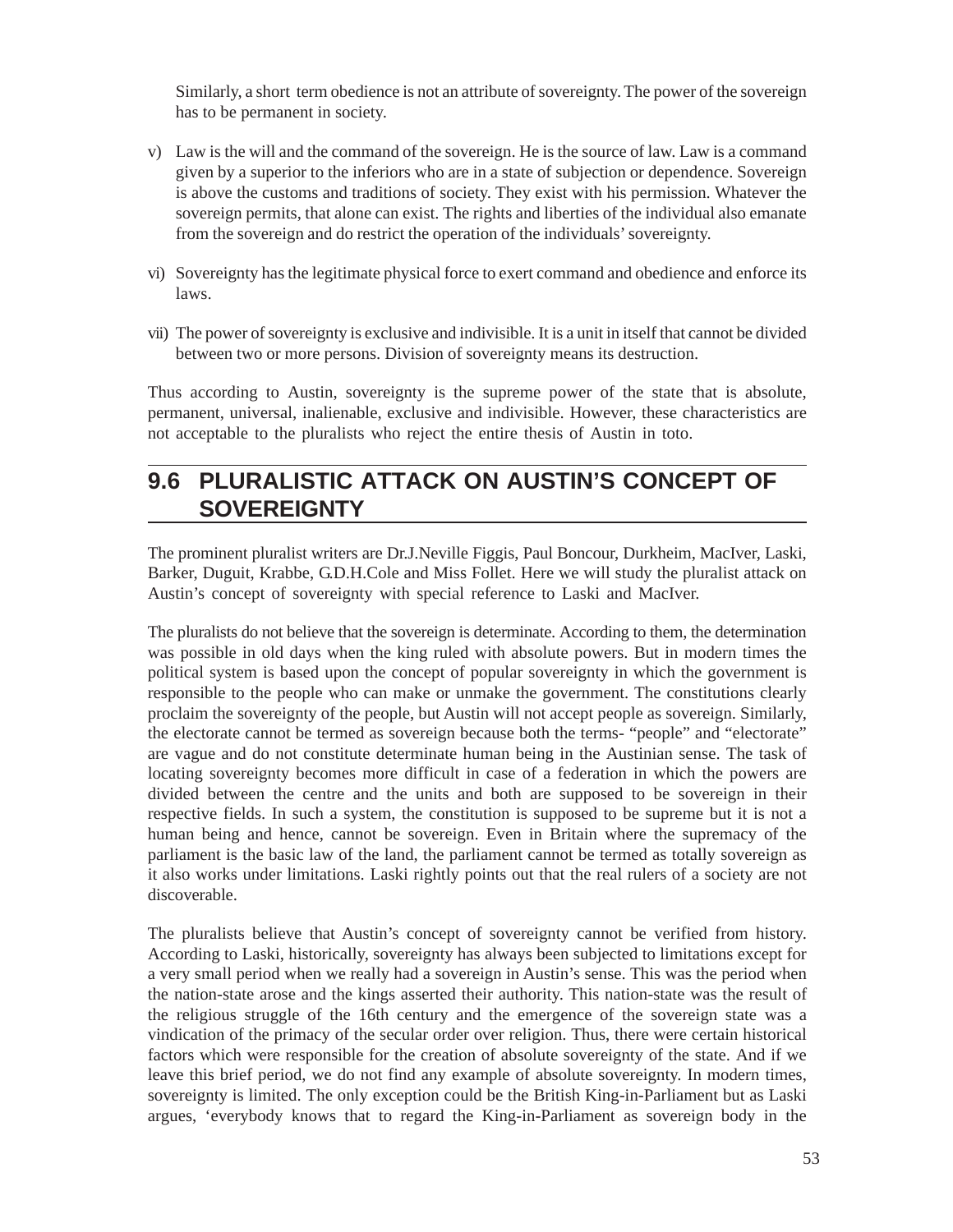Austinian sense is an absurd'. No parliament can defranchise the Roman Catholic church or prohibit the existence of trade unions. Therefore, Laski says, "No sovereign has anywhere possessed unlimited power; and the attempt to exert it has always resulted in the safeguards." Infact, every sovereign has to work within the society and the society works through customs and traditions, which are the result of a long historical process and no ruler, no matter how ruthless he is, can violate them. It has been pointed out that internally the rights of the individual limit the sovereignty and externally, the international law restricts the operation of sovereign power. Besides the concept of popular sovereignty gives ultimate powers to the people and accordingly, the legal sovereign has to bow before them.

It will not be wrong to suggest that the pluralists have a great distrust of power and those who exercise it. That is the reason why Laski objected to the absolute powers of the sovereign. To him it is ethnically indefensible. It is ethically wrong as it retards the development of the individual and his moral stature. Austin makes the individual completely servile to the state and such an absolute sovereign would never grant any liberty to the individual. Laski stood for decentralisation and argued that the state should be responsible for its actions. The state should also protect and respect certain rights of the individual without which the individual cannot develop his personality. Laski reminded that the state is not an end in itself; rather it is merely a means to an end, the end being the enrichment of human lives and the position of the state will always depend upon its capability in achieving this end.

The Pluralists also reject the notion of law as advocated by Austin. According to Austin, law is the command of the superior and this command is from higher to inferior. Laski termed this as ridiculous. He pointed out that to call law, as a command from the higher to the inferior, is to strain its definition to the verge of indecency. Laws are universal in character and are applied on both the lawmaker as well as the subjects. But in the case of a command, the commanding authority is over and above its command and is not bound by it. Similarly, MacIver critcised Austin's concept of law as misleading as it denies two of the basic attributes which every law exhibits- its universality and formality. These attributes, MacIver argues, are necessary consequences of the structure and operation of every political system. Besides, the command belongs to the sphere of administration, as it is a means of execution. Command does not belong to legislation, as it is not a form of enactment. Infact, law is both permanent and fundamental than command. MacIver also pointed out that there are many kinds of law. For example, there are social laws, which are based on the customs and traditions of society, and some of them also become state laws. But, MacIver says, in the great book of the law, the state merely writes new sentences here and there and scratches out an old one. Much of the book was never written by the state at all, and by all of it, the state is itself bound, save as it modifies the code from generation to generation."Therefore to MacIver, the state is both the child as well as the parent of law and the authority of law is greater than the authority of state. The state is merely an official guardian of law rather than its maker. It has to uphold the rule of law. Laski stressed the fact that law is an instrument of satisfying social needs and the laws are followed not because of any coercion, but because they satisfy the requirements of the people. Duguit rightly says that, "Law is the product of our social life. We obey law because they are for social interest and that it is impossible to maintain social order without them". The absence of law would mean anarchy where no human existence would be possible.

The Pluralists also point out that there are customs and traditions in society, which were neither created by the state, nor the state has any control over them. Even the most dictatorial ruler had to bow before them. Laski gives the example of the Sultan of Turkey, who, even at the height of his power, was bound by a code of observance and it was compulsory for him to obey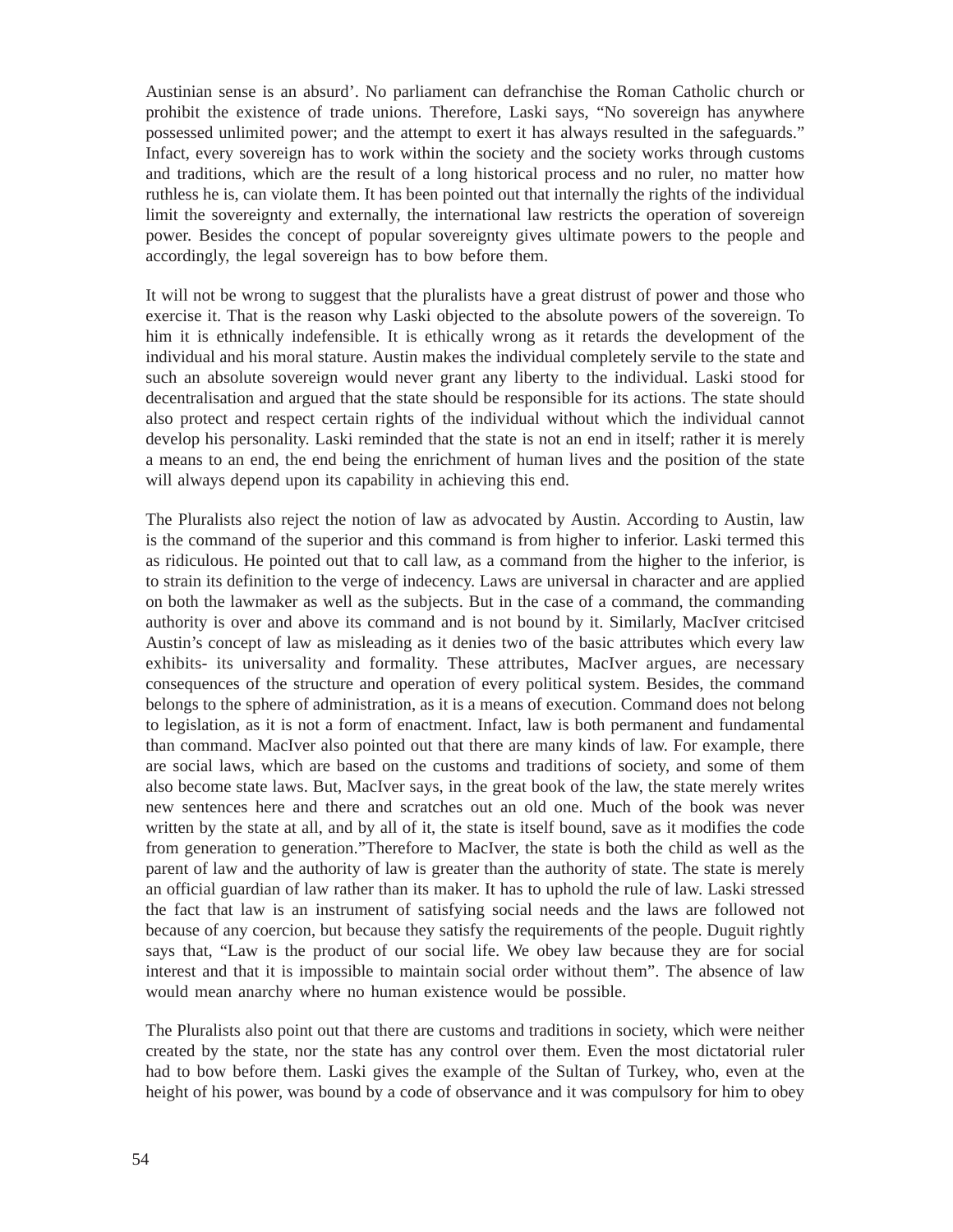them. Similarly, Sir Henry Maine gave the example of King Ranjit Singh who enjoyed absolute powers over his subjects and even the slightest violation could invite severe punishment, but even he did not violate the conventions of society. However in defense of Austin one may point out that Austin does not deny the existence of customs and traditions by saying that whatever the sovereign permits, he commands. But Pluralists do not accept this argument. Laski points out that the Sultan of Turkey had the power to change the social laws in theory only, in practice he survived by willing not to will those changes which might have proved him the sovereign of Austinian jurisprudence. MacIver forcefully asserted that the state cannot destroy the customs, because customs, when attacked by law, retaliate in return and in their retaliation, they attack not only the particular law but also the spirit of law-abidingness which is the basis of state.

The Pluralists view the state as an association. Here, firstly, they distinguish between state and society. According to MacIver, to identify the social with the political is to be guilty of the grossest of all confusion, which completely bars any understanding of society. The state exists within the society but it is not even the form of society. Infact, the society is composed of different associations and the state is one of them. There are many associations like the family and the church, which are as natural as the state and the state had no role in their formation. Legally, the state may be unlimited because it is the source of legal enactment but then the same is true of the Church because it happens to be the source of ecclesiastical law. The objective of an association is to develop human personality in the specific area for which it is formed. Thus, every association serves certain interests in society. Similarly, the state also looks after certain interests and all these associations including the state have their own distinctive identity and personality. Therefore, there cannot be one supreme power or as MacIver prefers to call, a single all comprehensive authority in society. Laski asserts that we are not a universe, but multiverse and the associations are as real as the state. The associations have their interests to promote and functions to serve and they are not dependent on the state; rather, they grow in the whole environment as a natural response to factors in that environment. They have an inner life that is as autonomous as the state itself. According to MacIver, "The difference between other associations and the state lies just in this: that the other associations are limited primarily by their objective, which is particular, whereas the state is limited primarily by its instrument, which is particular, while its objective is general, within the limits so imposed." State laws are universal and they have coercive sanctions and therefore, the state should concern itself with those interests that are universal. Pluralists do not deny the essential differences between the state and associations. The state has a power to inflict corporal punishment over its citizens while the associations lack this power. Membership of a state is compulsory while in case of an association it is voluntary. The state is also territorial in nature while the association may cross the boundaries of different states. Similarly, unlike the associations, the state is permanent. MacIver says, "if a state dissolves, it is like convulsion of nature. If it breaks into two, it is with violence and fierce repulsion. This is not true in case of other associations".

But nevertheless the state is an association and the above mentioned differences cannot give the state a special status. At the most, state can be, as Asirvatham suggests, first among equals and nothing more. It is only a particular group. Laski writes, "We then give to this particular group (i.e. the state) no peculiar merit. We refuse it the title of creator of all else. We make it justify by its consequences. We stimulate its activities by making it compete with the work of other groups co-extensive with or complementary to itself." As an association, the state protects the interests of men as citizens. The state regulates the common needs in society. But it cannot control the internal affairs of other associations. It can neither determine their purposes nor (for the most part) their methods. As the human life and culture is diversified therefore, the doctrine of absolute sovereignty if actually practiced would be, in the words of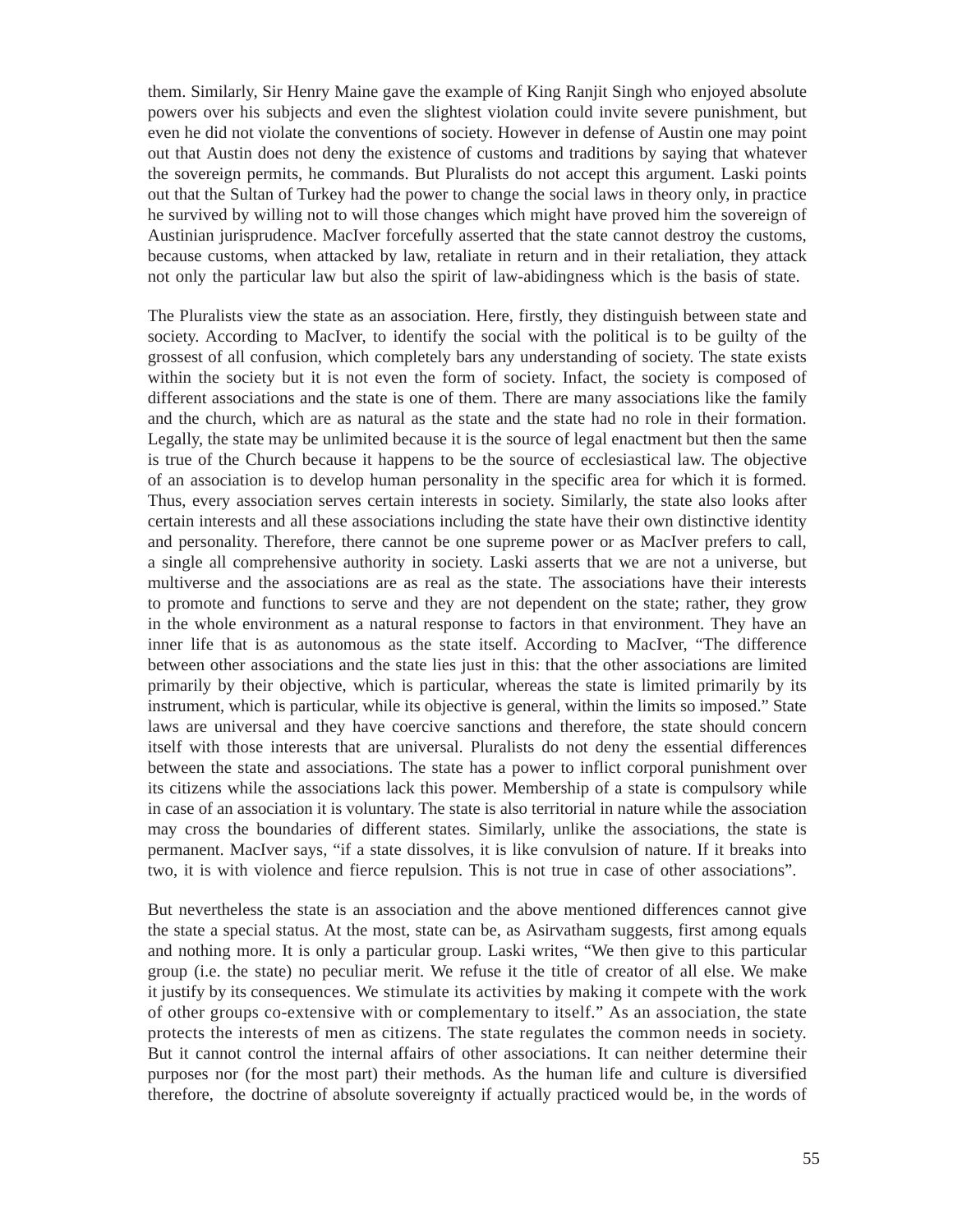MacIver, fatal to the harmony of social life. Laski says that the structure of society is federal and therefore the authority must also be federal. It will be wrong to give all the sovereign powers to the state. Laski also felt that the allegiance to various associations depended upon their performance. Men belong to many groups at a time and a competition for allegiance is continuously possible and no group, including the state, can claim total loyalty from the individual. He wrote," The only state to which I owe allegiance is the state in which I discover moral adequacy, and if a given state fails to satisfy that condition I must, to be consistent with my moral nature attempt experiment…Our first duty is to be true to our conscience". The state, as an association, cannot regulate the total life of man. Its functions are merely to coordinate the activities of different associations in the society.

Austin's concept of absolute sovereignty has also been criticised by the pluralists on the basis of dangers that it poses to the maintenance of international peace and tranquility. The Pluralists point out that the doctrine of absolute sovereignty is incompatible with the interests of humanity as it leads to destructive wars. They believe that it is due to the notion of external sovereignty that the world had to face the two world wars that brought so much of suffering and destruction. With the stockpiling of nuclear weapons which can destroy the world many times and which can only lead to mutually assured destruction (MAD), there is an urgent need to restrict state sovereignty. Laski writes," Internationally it is not difficult to conceive the organisation of an allegiance which reaches beyond the limits of the state. To leave with a handful of men, for instance, the power to make war may well seem anachronistic to those who envisage the consequences of war. When state sovereignty in international affairs was recognised, there was no authority existent to which that type of control might be entrusted. It is atleast arguable now that an authority predominant over states may be conceived which is entrusted the regulation of those affairs or more than national interests. It involves at any rate, on the international side, abolition of state sovereignty." To Laski, international government is "axiomatic in any plan for international well-being. But international government implies the organised subordination of states to an authority in which each may have a voice, but in which also, that voice is never the self-determined source of decision". Laski firmly believed that the concept of the sovereignty of state would pass away, just as the divine rights of king had. Infact, the pluralists regard state sovereignty as an obstacle towards the establishment of international order, as such a concept has no concern for world peace and security.

Maxey sums up the major postulates of pluralism as follows:

- i) "That the state is but one of the numerous social, economic, political and other grouping through which men in society must seek to satisfy their interests and promote their welfare;
- ii) That these different groupings are not creatures of the state but arise independently and acquire power and authority not given by the state;
- iii) That the functions of such voluntary associations as churches, labour unions, trade organisations, professional societies and the like are as necessary as those of the state;
- iv) That the monistic state is not only incapable of wielding absolute authority over such bodies, but is incapable of regulating their affairs intelligently or administering them efficiently;
- v) That the monistic concept of sovereignty is a mere legal fiction which not only misses the truth but does incalculable harm in obstructing the evolution of society along more natural beneficial lines".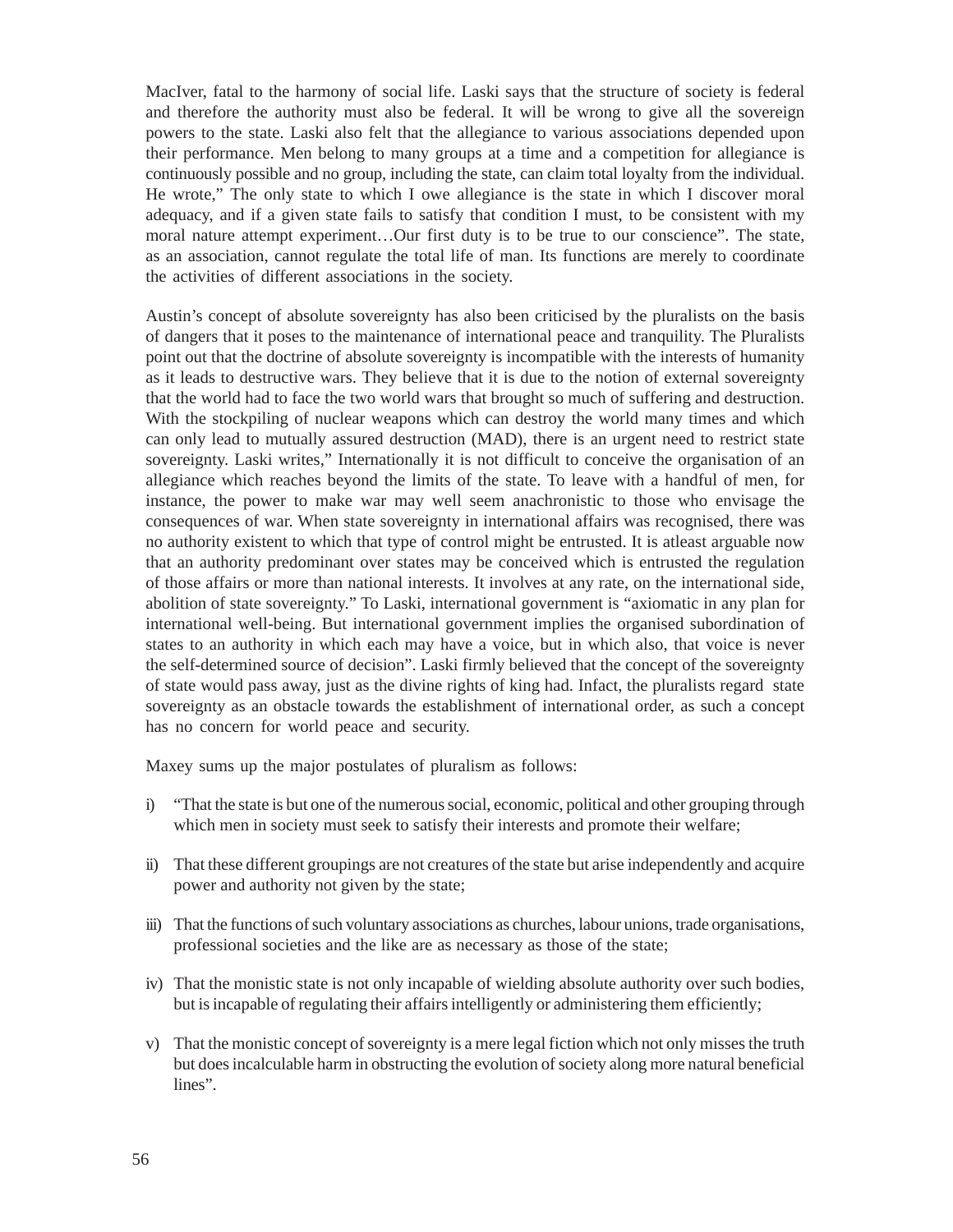#### **9.6.1 Pluralistic View of Sovereignty-A Critique**

The pluralist assumptions and their critique of the legal view of sovereignty have been criticised on many grounds. Firstly, the pluralists suffer from an inner contradiction. On the one hand, they stand for decentralisation of power and autonomy of groups or associations, on the other hand, they also want the state to play a regulating role by coordinating the activities of the various associations. But the question is as to how the state will perform this function without overriding powers. Infact, by assigning the job of coordination, the pluralists give back the power of sovereignty with all its characteristics in Austin's sense to the state. Secondly, it is pointed out that modern society is highly complicated and the state must have power as the final judge in reconciliation of the interests of divergent groups. The concept of welfare state and planning has increased the activities of the state and it is dominating the entire life of an individual. No doubt, the individual is organised in groups and the groups play a commendable role in the enrichment of human personality but, that in any case, does not affect the primacy of state. Besides, various groups also perform functions that are over-lapping and the pluralists seem to have ignored this fact. These groups do not run on parallel lines and this is likely to clash and create disorder and chaos in society and the state will have to intervene to restore order. Finally, Austin himself will not object to what the pluralists stand for. He has only given a legal interpretation of sovereignty, which is the true statement of facts. International law is still in the developing stage and cannot be regarded as a limitation on sovereignty and legally speaking, customs and traditions are also no restraint on sovereignty. The inadequacy of the pluralist argument can be well understood when we find that even a strong advocate like Laski, later on, criticised the pluralist view of sovereignty. He pointed out that the pluralists failed in understanding the state as an expression of class relations. Laski accepted Austin's monistic doctrine when he said, "Legally no one can deny that there exists in every state, an organ whose authority is unlimited."

The significance of pluralism lies in its assertion of the importance of group life. As against the absolute authority of the state, the pluralists argued for democracy and decentralisation. Though it is difficult to accept the pluralistic abolition of state sovereignty, their contribution in explaining and emphasising the importance of groups or associations in the context of modern complex life can never be underestimated. As for state sovereignty, we are inclined to agree with Sabine that, "For my own part, then, I, must reserve the right to be a monist when I can and a pluralist when I must".

### **9.7 SOVEREIGNTY AND GLOBALISATION—NEW CHALLENGES**

The modern world is often called the global village. Globalisation means the increasing interaction of the inhabitants of the world that has been hither to unknown in the history of mankind. It is also seen as the process of integrating the national economy, culture, technology and even governance into a global system. The global interconnectedness, which is both reality as well as a necessity, has thrown many challenges to state sovereignty. State sovereignty today does not mean state autonomy or in other words, the right to do anything it likes. We know that the sovereignty of the state has never been in doubt, but it has always been under strains. It has never been absolute, except legally. The limitations on state sovereignty were recognised by Bodin, Hobbes, Hegel and Austin during the days when globalisation was not on the agenda of internationalism.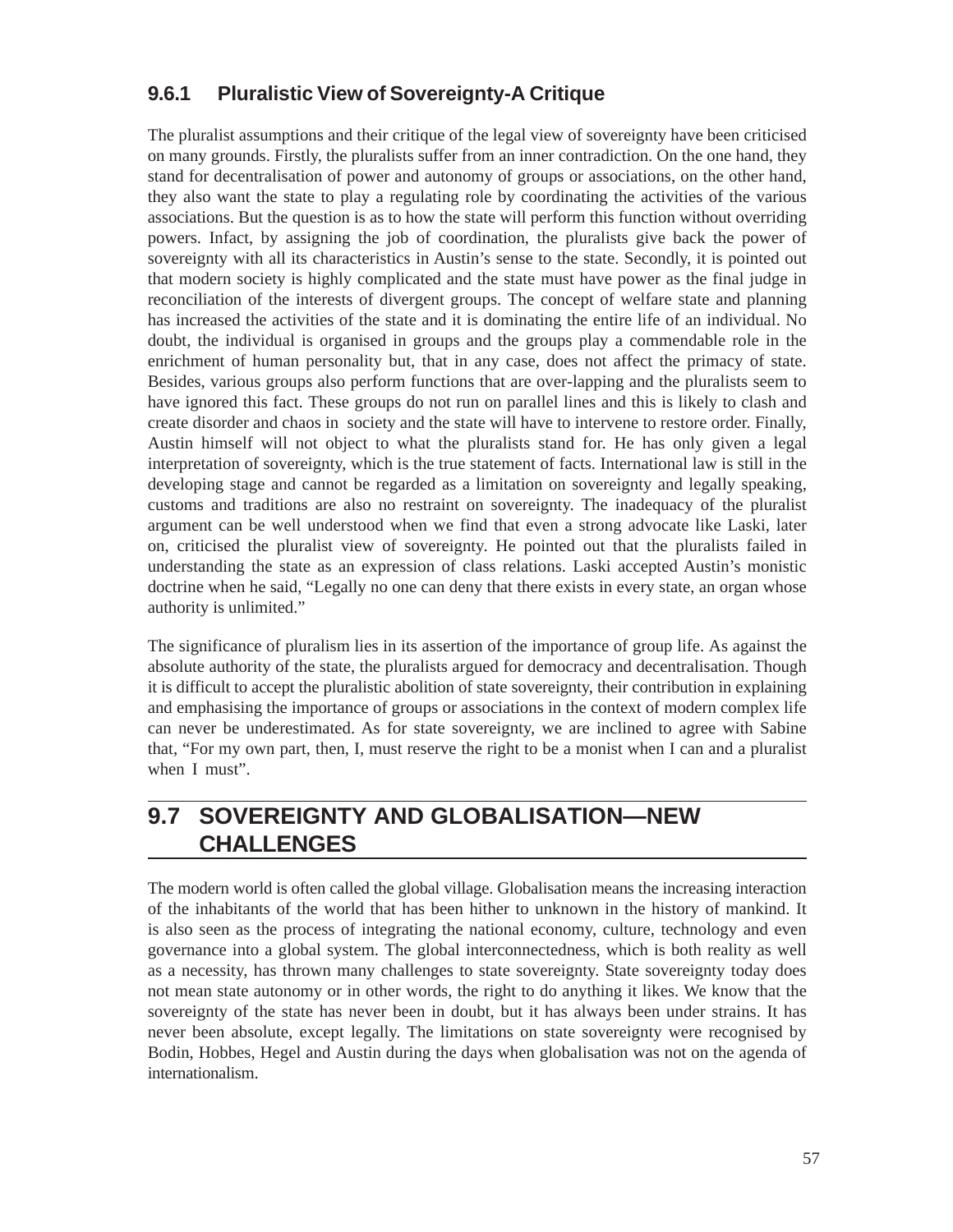Today, globalisation has become a fact of our times, a fact that has raised many questions regarding the state and its sovereignty. The following aspects pointed out by David Held need our attention:

- i) With the increase in global connectedness, the number of political instruments available to governments and the effectiveness of particular instruments has shown a marked decline; border controls have lessened; and flow of goods and services, ideas and cultures has increased. The result is a decrease in policy instruments, which enable the state to control activities within and beyond its borders.
- ii) States can experience a further diminution in options because of the expansion in transnational forces and interactions, which reduce and restrict the influence particular governments can exercise over the activities of their citizens. The impact, for example, of the flow of capital across borders can threaten anti-inflation measures,exchange rates and other government policies.
- iii) In the context of a highly interconnected global order, many of the traditional domains of state activity such as defence, communication and the like cannot be fulfilled without resorting to international forms of collaboration. As the demands on the state have increased in the postwar years, the cooperation of other states has become necessary.
- iv) Accordingly, states have had to increase the level of their political integration with other states so as to control the destabilising effects that accompany global interconnectedness. They have to strengthen, for example, organisations like the International Monetary Fund (IMF) and the World Trade Organisation (WTO).
- v) With the growth of a vast number of institutions and organisations, a basis for global governance has already been laid. The new global politics involving among other things, multibureaucratic decision-making within and between governmental and international bureaucracies, and the like has created a framework in and through which the rights and obligations, powers and capacities of states have been redefined.

The sovereignty of the state continues, but the sovereign structure of the state is heavily influenced by global tendencies, besides those found within the boundaries of the state itself.

#### **9.7.1 Sovereignty and Power-Blocs**

The development of global system of states as it appears in the form of numerous power-blocs has immensely influenced state's authority and integrity. This is clear from the following:

- i) After the Second World War, the world was divided between the two blocs led by the U.S.A. and the USSR. Both of them exerted a great influence on their bloc-members in the operation of their domestic and foreign policy. This was the reason why India and many other nonaligned countries refused to join any of the two blocs, because in plain terms it meant putting restriction on th country's sovereignty and accepting the dictates of the bloc leader. After the disintegration of the USSR, we have a unipolar or multipolar world, in which the states are dependent on each other. The U.S.A. exerts a large measure of influence on the domestic and external policy of many states, especially the small and the weaker states.
- ii) The dominance of the U.S.A. and the USSR in their power alliances constrained numerous states from making decisions themselves or independent of their bloc leader. The NATO (North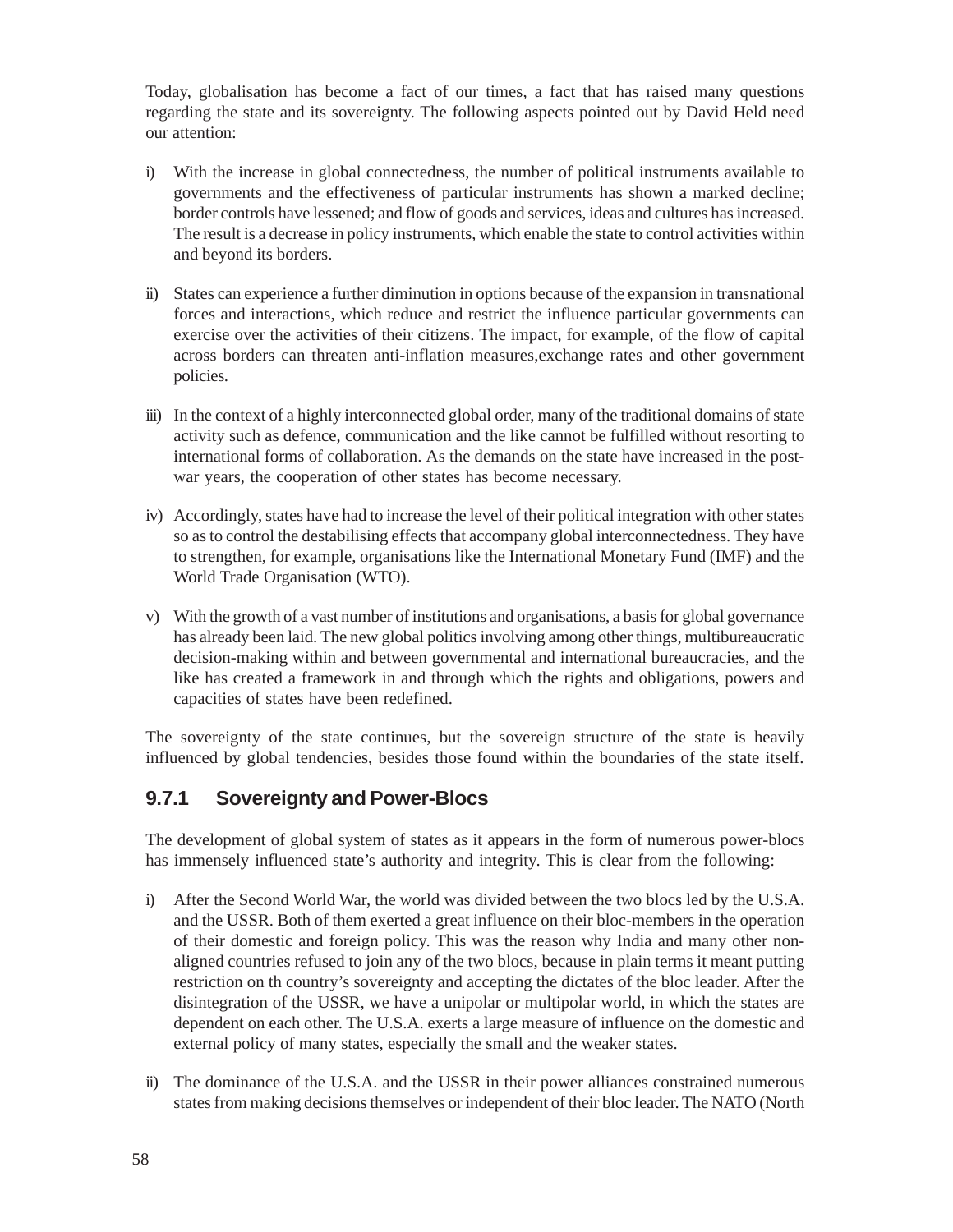Atlantic Treaty Organisation), the SEATO (the South East Asian Treaty Organisation), the CENTO (the Central Treaty Organisation), the OAS (the Organisation of American States), all under the American influence and the Warsaw Pact under the Soviet leadership gave meagre international choice to their respective member-states. Held says, "A state's capacity to initiate particular foreign policies, pursue certain strategic concerns, choose between alternative military technologies and control weapon systems located on its own territory are restricted by its place in the international system of power relations."

- iii) Each of these military alliances has its own structure, its own procedure and method of functioning and its own policy as developed by the member-states. But the influence of the leader goes unquestioned and the other member-states have limited options to operate on. Giving the NATO example, Held says, "Its (NATO's) concern with collective security has trodden a fine line between, on the one hand, maintaining an organisation of sovereign states, and, on the other, developing an international organisation which operates defacto, if not dejure, according to its own logic and decision-making procedures." The NATO is an example of a supranational organisation in which the USA commands while the other member states merely submit.
- iv) But even without a commitment to a NATO armed conflict, Held says, "state autonomy as well as sovereignty can be limited and checked". This is because, he continues "the routine conduct of NATO affairs involves the integration of national defence bureaucracies into international defence organisations." Such organisations create transgovernmental decision making systems which escape the control or even consultation of any single-member state. They lead to establish informal and yet powerful, transgovernmental personnel networks or coalitions outside the control of and accountability to any national mechanism.
- v) The membership of NATO or any other power-bloc does not abolish state sovereignty but it certainly compels the member-states to compromise on many issues.

#### **9.7.2 Sovereignty and Global Economy**

In economic field, no country can claim self-sufficiency. One sees the rise of the global economy in which national economies have no option but to readjust and redefine their priorities and goals. Here, following points need careful attention :

- i) The internalisation of production has been made possible through the organisation of multinational corporations. These corporations work across the borders and function outside the domain of national sovereignties. The Multinational Corporations (MNCs), says Held, "plan and execute their production, marketing and distribution, with the world economy firmly in mind." Though these MNCs have a national base, the nation from where they originate, their interest is always global, as is their strategy. The states do little in controlling these corporations, while these corporations have much to do in guiding the policies of the states where they operate.
- ii) The financial organisations such as banks are becoming global progressively, no matter from where they function- London, New York or Tokyo. A greater role is being played by the new information technology in so far as it helps in the mobilisation of economic units-currencies, stocks, shares and the like-for financial and commercial organisations of all kinds.
- iii) With the technological advancement in communication and transportation, the separate marketboundaries, necessary for independent national economic policies are losing importance. Inspite of the fact that the distinctive identities are kept preserved, markets and societies are becoming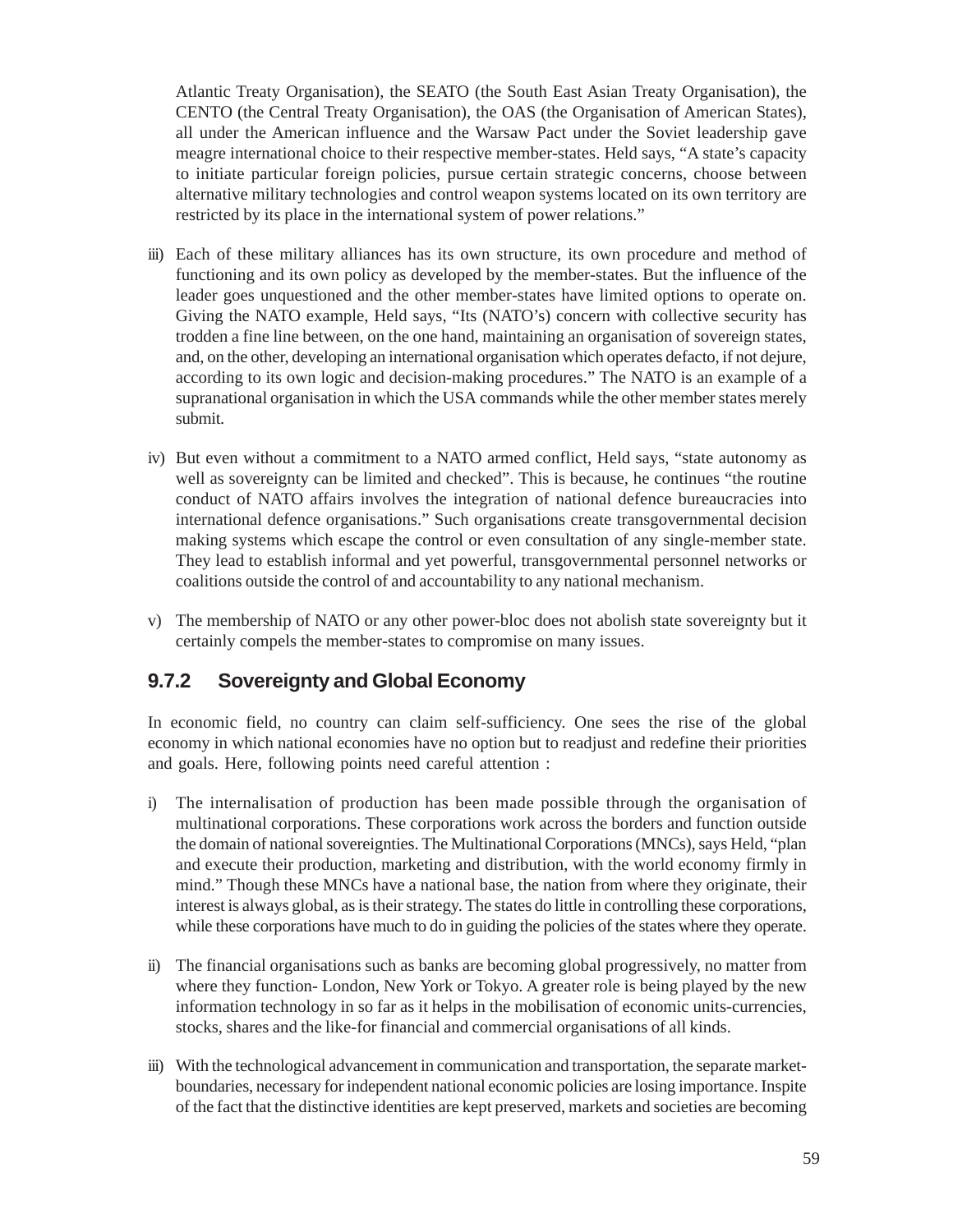more sensitive to one another. To a great extent, the possibility of a national economic policy has, accordingly, reduced so as to suit itself to the claims of international financial and fiscal system. Likewise, as Held says, "the levels of employment, investment and revenue within a country are often subordinated to the decisions of MNCs…"

iv) As no country is self sufficient, especially in economic matters, the states have to organise themselves regionally and globally. There are such groups, though loose, as West-West, North –South, South-South, East-West, the developed and the developing. These groups do affect the economy of each individual state.

Thus we see that the internationalisation of production, finance, management and distribution is unquestionably eroding the capacity of each individual sovereign state to do what it wants to do. No country, howsoever strong it may be, has control over its future economic policies, for it has to affect and get affected by the economic policies as they are pursued globally. There is a definite diminution of state autonomy in the face of world economy.

#### **9.7.3 Sovereignty and International Organisations**

Modern times have witnessed the growth and development of a large number of international organisations, which limit state sovereignty. The following points need attention in this context:

- i) The international organisations are making global decisions and the states have to respect them. In today's world, no state can take the United Nations for granted and each state has to function within the framework of the UN Charter. The international organisations are setting up international standards to be followed by the individual states. For example, the preamble of the UN Charter asserts its determination to affirm faith in fundamental human rights, in the equal rights of men and women and the nations, large and small. The Universal Declaration of Human Rights contains those rights which are universal and transcend national boundaries. They are very comprehensive and include all kinds of rights like civil, political, economic, social, cultural and collective rights like the rights of minorities, indigenous people and the right to development. It is becoming increasingly difficult to the states to violate these human rights. The states have to observe these rights in their dealings with the secessionist and ethnic groups also. Infact, there are many international organisations and numerous pressure groups that influence the activities and policies of the national states.
- ii) Then there are international organisations which work in technical areas and are noncontroversial like the Universal Postal Union (UPU), the International Telecommunication Union (ITU), the World Meteorological Organisation (WMO). These organisations supplement the services offered by the individual states to their citizens. These non-political and technical organisations do influence some notable aspects of the foreign policies of individual states and as such do not allow them to act arbitrarily.
- iii) But then there are many controversial organisations like the International Monetary Fund (IMF), the World Bank, the United Nations Conference on Trade and Development (UNCTAD) and the World Trade Organisation (WTO) which are non-state actors and have usurped the functions of state. They even take up a supranational role in certain areas.
- iv) The operations of the IMF go a step further and almost grab the sovereign rights of a nation. While giving loan to a particular state, the IMF may insist on certain conditions such as a cut on public expenditure, devaluation of currency, a cut on welfare programmes, liberalisation and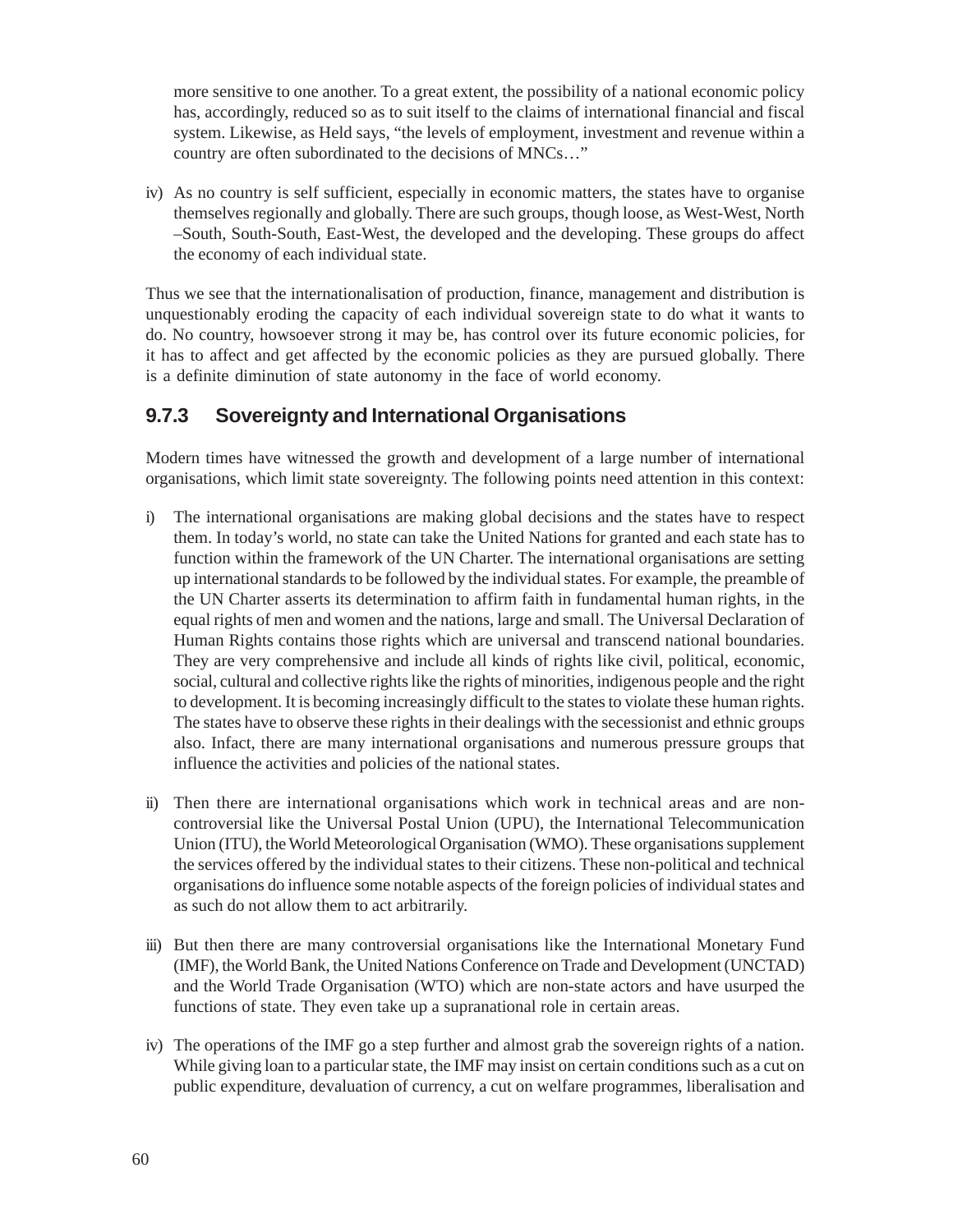privatisation of economy and all this diminish the sovereignty of the concerned state. The developing countries have to tolerate the intervention of the IMF, even if it leads to many internal troubles like food riots, or the fall of a government or even imposition of martial law.

- v) Another important international organisation that has become highly controversial is the World Trade Organisation (WTO). The World Trade Organisation is a permanent legislative body and acts as a watchdog in the spheres of trade in goods, services, foreign investment, intellectual property rights and in all these spheres, state sovereignty has been curtailed. The constitution of the WTO makes the provision for the further expansion of the jurisdiction of WTO activities. It has been pointed out that the WTO has emerged as a virtual parliament in economic matters and possesses power to make laws on the subjects which hitherto have been the domain of state legislation. No state can go against the decisions of WTO even if it harms their interests.
- vi) The European Union (EU) provides a bigger threat to the sovereignty of the states. Members of the EU have delegated their sovereignty in certain matters to the Union. It has an executive body in the form of the President and members of the European Commission, legislative body in the form of the European Parliament and the European Council (the Council is the main decision making body and also the union legislative body which exercises legislative power in co-decision with the European Parliament), a Court of Justice and a Court of Auditors. There is also a European Bank with the responsibility of framing and implementing monetary policies. The EU can make laws that are, or can be, imposed on the member-states. The EU has become, more or less, a supranational agency, for within it, the Council has the power to make or enact policies. It also coordinates international agreements, on behalf of the EU with one or more states or international organisations. Accordingly, the member-states of the EU are no longer the sole centres of power within their own borders. Within the Union, sovereignty is clearly divided; any conception of sovereignty, which assumes that it is indivisible, unlimited, exclusive and a perpetual form of public power-embodied within an individual state is defunct.

#### **9.7.4 Sovereignty and International Law**

International law has also affected the sovereignty of the state. This is clear from the following:

- i) By state sovereignty, we mean the right of the state to act independently and under no explicit influence of any other foreign government. It implies, among other thing, two points; (a) that a state is powerful enough to protect its own autonomy in all matters of foreign policy, and (b) to prevent domestic courts from ruling on the behaviour of foreign states. Such aspects of state sovereignty are under strain. The EU laws, for example, hardly ensure national sovereignty to any of its members.
- ii) The UN Declaration of Human Rights and other conventions, which are the part of international law and are increasing by becoming binding on the states, are not the results of the states acting individually. They may not take away the sovereignty of a state, but certainly fashion it.
- iii) The European Convention for the Protection of Human Rights and Fundamental Rights is a typical case, which does not fit in the framework of sovereignty. Any citizen belonging to the European Union can demand the introduction of any right included in the Convention, but not incorporated in the constitution of the concerned state. Obviously, the European Union does not leave an individual state free to treat its own citizens, as it thinks fit.
- iv) Though the international law is a law applicable for states, the individual is also becoming the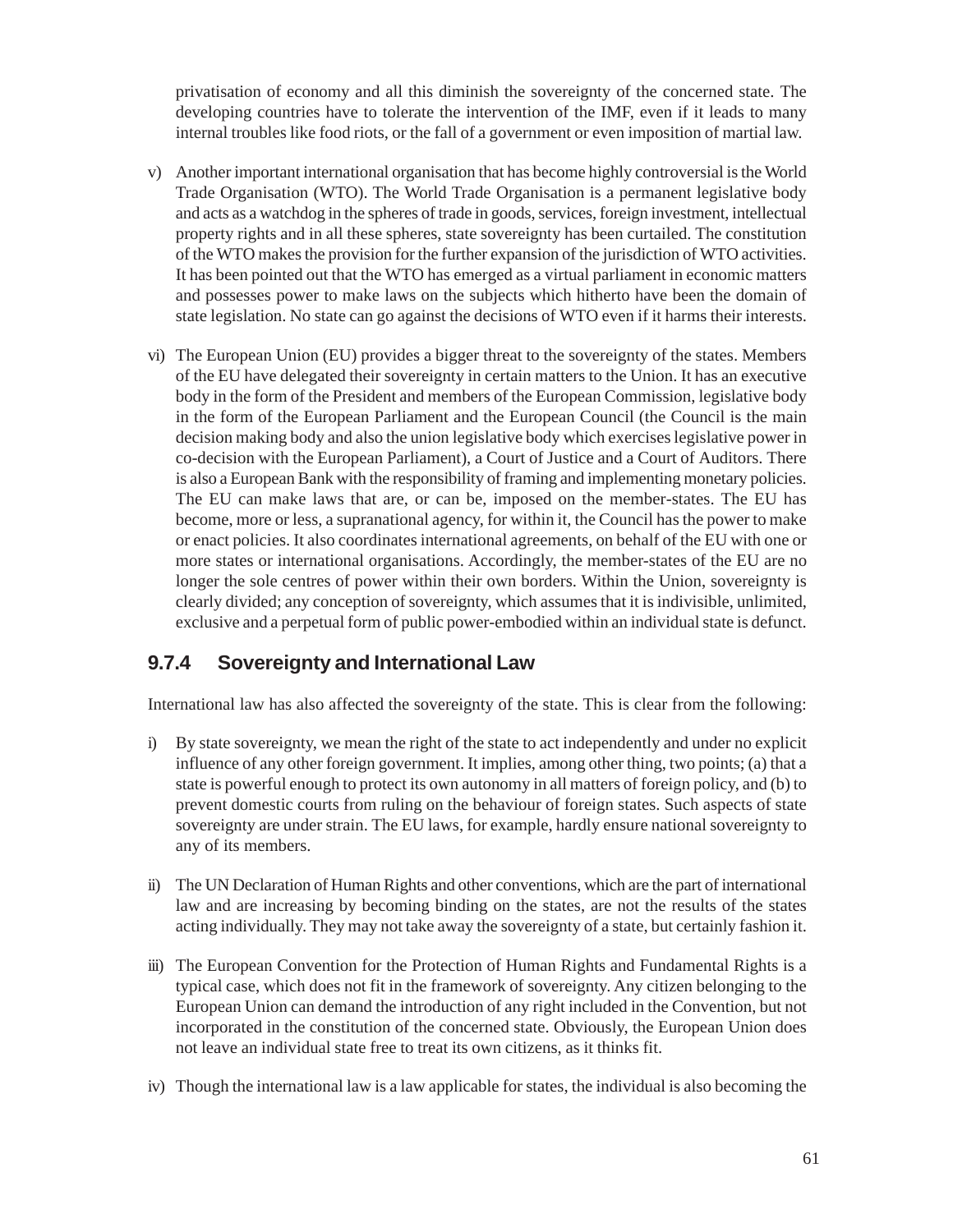subject of international law. The International tribunal at Nuremberg stated that "crimes against international law are committed by men, not abstract entities, and only by punishing individuals who commit such crimes can the provisions of international law be enforced". The tribunal also made clear that when international rules concerning humanitarian values come into clash with state laws, individual laws must transgress the state laws.

v) Infact the international law is no longer a law between the states only and exclusively. It is changing and gaining ground for itself increasingly on the norms of co-existence and cooperation. Unlike the traditional international law which assumed the separateness of the individual states, the new international law is binding itself on the concept of togetherness and closeness of the numerous states.

### **9.8 SUMMARY**

Sovereignty is the supreme power of the state by which the state exerts its authority. Legally speaking, there cannot be any restriction to its power of exerting obedience. It also monopolises the power of using legitimate physical force. This view is best represented in Austin's concept of sovereignty in which sovereignty has been depicted as permanent, absolute, universal, inalienable, exclusive and indivisible. The state essentially functions on the basis of this doctrine only. But it is also a fact that state sovereignty has always been subjected to limitations and in practical terms, the power of sovereignty has never been supreme. The pluralists have remarkably projected this view where they conceived state as an association. They argued for a limited state and division of sovereign powers between the state and other associations. Though legally the pluralistic views cannot be acceptable, politically and socially they are very attractive since they depict modern democratic ideals. It is also a fact that time is changing very rapidly and theoretically the concept of state sovereignty still exists but very important in-roads have been made especially since globalisation has curtailed the effectiveness of the state supreme power.

### **9.9 EXERCISES**

- 1. Explain the development of the concept of sovereignty.
- 2. Define sovereignty. What do you understand by internal and external sovereignty?
- 3. Differentiate between (a) real and titular sovereignty and (b) legal and political sovereignty.
- 4. What do you understand by dejure and defacto sovereignty? Explain the concept of popular sovereignty.
- 5. Discuss the characteristics of sovereignty as advocated by Austin.
- 6. Discuss the pluralist critique of Austin's concept of sovereignty.
- 7. To what extent do you think the pluralists' criticism of Austin's concept of sovereignty is justified? Do power alliances limit the sovereignty of a state?
- 8. Do you think that world economy, international organisations and international law have really affected state sovereignty?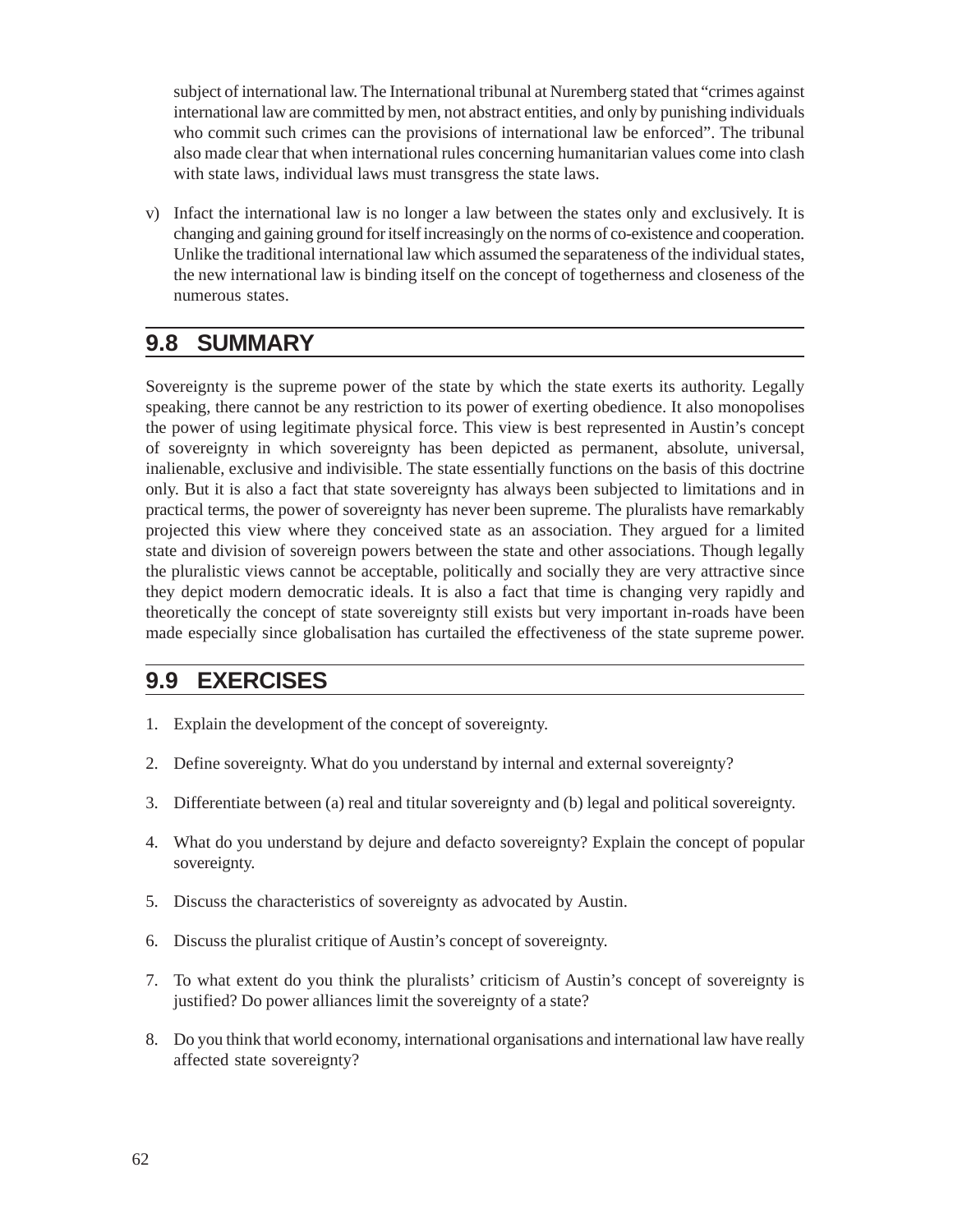# **UNIT 10 STATE AND CIVIL SOCIETY**

#### **Structure**

- 10.1 Introduction
- 10.2 State and Civil Society: Meaning and Characteristics
	- 10.2.1 Meaning of State
	- 10.2.2 Meaning of Civil Society
	- 10.2.3 Characteristics of State and Civil Society
- 10.3 Concept of the State: An Overview
	- 10.3.1 The Pre-Modern Tradition
	- 10.3.2 The Liberal-Individualist Tradition
	- 10.3.3 The Marxian Tradition
- 10.4 Concept of Civil Society: An Overview
	- 10.4.1 The Pre-modern Tradition
	- 10.4.2 The Liberal-individualist Tradition
	- 10.4.3 The Hegelian, Marxian and Gramscian Traditions
- 10.5 Relationship between State and Civil Society

10.5.1 State and Civil Society: Integrative Relationship

10.5.2 State, Civil Society and Democracy

- 10.6 Summary
- 10.7 Exercises

## **10.1 INTRODUCTION**

The concept of state occupies a central place in Political Science. No discussion on political theory is complete without reference to the word 'state'. The state, indeed, touches every aspect of human life, and this is why it has, very rightly, captured the attention of all political philosophers since the days of Plato. To understand the state as an administrative machinery ordering public life is to know its one aspect. Important though this aspect is, it is not the only aspect which explains as to what it is. The state is where it operates on. Its real meaning together with its other related implications emerges more clearly when it is understood in relation to the domain of its area of operation, which is what society is.

What is state? What is society or civil society? What is the relationship between the two or how do the two stand in relation to each other? What is so particular about civil society that gives the state a different connotation? These questions have been, and actually are, central to the themes of political theory and to these questions, answers have been addressed by numerous political theorists.

A discussion on issues relating to these two terms, the state and civil society, would help us to know their meanings, implications and the relative perspectives in which these two concepts stand to each other.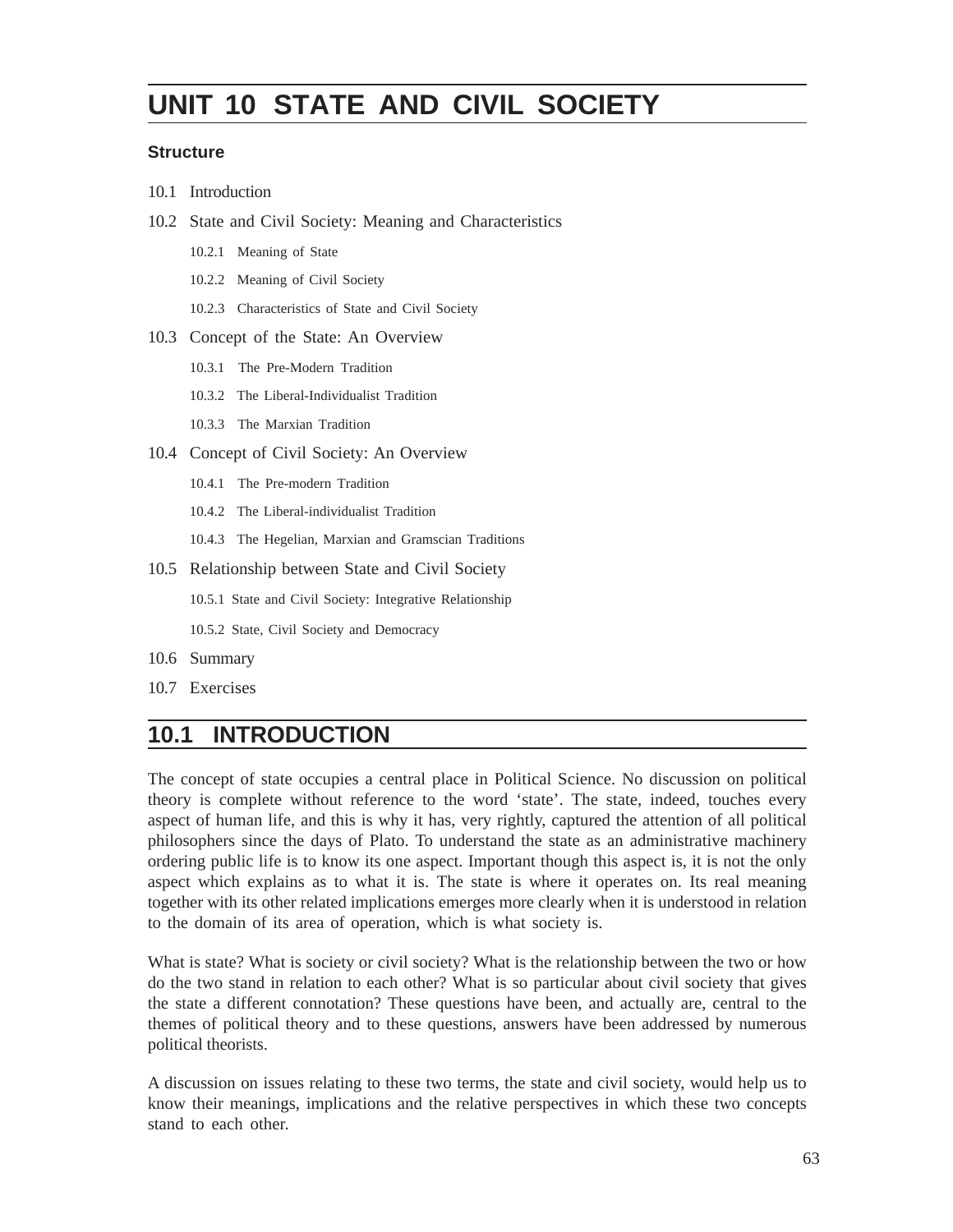## **10.2 STATE AND CIVIL SOCIETY: MEANING AND CHARACTERISTICS**

It is very common to address society as civil society, civil society as political society, political society as state. To understand each as one or the other is to know none of them. While the concept 'society' is a generic term, the term civil society denotes a type of society particular to a time and set in a particular situation. 'Society' refers, in general terms, to the totality of 'social relationships', conscious or unconscious, deliberate or otherwise. 'Civil Society', on the other hand, concerns itself to matters relating to 'public'. This brings the term 'civil society' close to the concept of 'political society'. Indeed, the two terms presuppose a society where civility is their characteristic feature, but 'civil society' extends to areas *far away* from the reach of 'political society'. The institution of family, for example, is an area covered by 'civil society', but it is a domain where 'political society' does better to stay away from. 'Political society' covers a whole range of activities related to 'political' directly or indirectly, but it remains *wider* than the term 'state' when the latter is treated merely as a matter of governance.

It is indeed, important to know the meanings of these terms clearly if one seeks to understand the relationship between them, especially between the state and civil society.

#### **10.2.1 Meaning of State**

The state, as a word *stato*, appeared in Italy in the early part of the sixteenth century in the writings of Machiavelli (1469-1527). The meaning of the state in the sense of a body politic became common in England and France in the later part of the sixteenth century. The word *staatskunst* became the German equivalent of *ragione di stato* during the seventeenth century and a little later, the word *staatrecht* got the meaning of *jus publican* (see Sabine, "State", *The Encyclopaedia of the Social Sciences* Vol. XIV). Thus, came the use of the term 'State'.

The state has included, from the beginning, a reference to a land and a people, but this alone would not constitute a state. It refers also to a unity, a unity of legal and political authority, regulating the outstanding external relationships of man in society, existing within society. It is what it does, i.e., creates a system of order and control, and for this, is vested with the legal power of using compulsion and coercion.

A state, thus, is found in its elaborate system. It is found in its institutions which create laws and which enforce them, i.e., in institutions such as the legislature, the executive and the judiciary. It is found in the bureaucratic institutions which are attached to every executive branch of the government. It is found in the institutions which are called into operation when its will is challenged, i.e., the military and the police. The state is the sum – total of these institutions. Ralph Miliband *(The State in Capitalist Society*) writes, "These are the institutions – the government, the administration, the military and the police, the judicial branch, sub-central government and parliamentary assemblies – which make up the state…". In these institutions lies the state power; through these institutions come the laws of the state, and from them spring the legal right of using physical force.

The state as governance is a system related to what may be called the political system or the political society. It includes, on the one hand, institutions such as the political parties, pressure groups, the opposition, etc., and on the other, large-scale industrial houses, religious and caste institutions, trade unions, etc. These institutions, existing outside of the state system, attempt to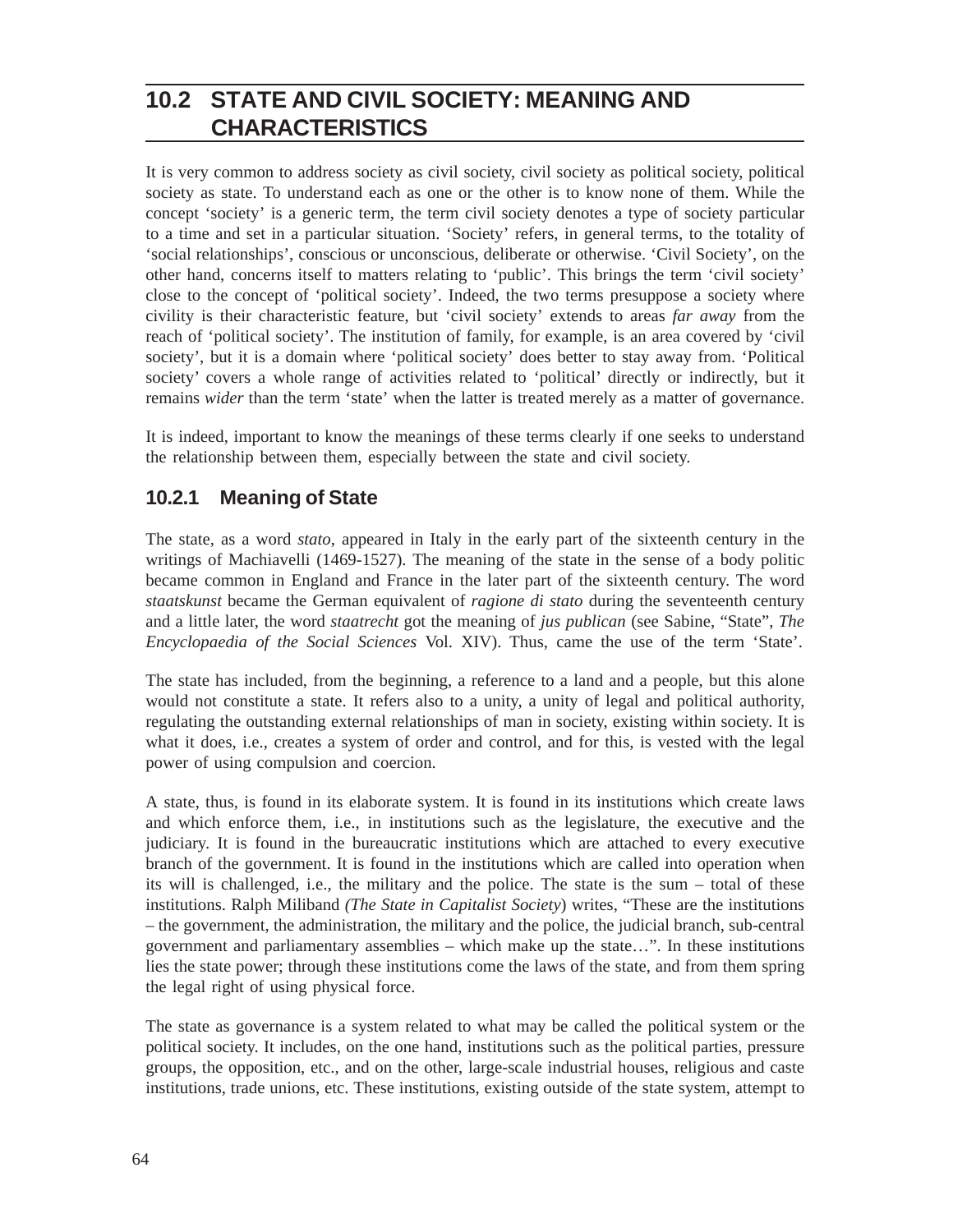influence the functioning of the state, somewhere even dominating it, and somewhere in collaboration with it. Skocpol (*States and Social Revolution: A Comparative Analysis of France, Russia and China*) sums up what Neera Chandhoke (*State and Civil Society)* calls the statist perspective of the state, "the state properly conceived …. is rather a set of administrative, policing and military organizations headed, and more or less well coordinated by, an executive authority. Any state first and fundamentally extracts resources from society and deploys these to create and support coercive and administrative organizations…. Moreover, coercive and administrative organizations are only parts of overall political systems. These systems also may contain institutions through which social interests are represented in state policy-making as well as institutions through which non-state actors are mobilised to participate in policy implementation. Nevertheless, the administrative and coercive organisations are the basis of state power."

The other strand giving the state a meaning comes from Michael Foucault ('Truth and Power' in P. Rabinow, ed., *The Foucalt Reader*, 1987) who regards the state as built on power relations already existing in society. Chandhoke writes about Foucault, "The state, he (Foucault) concluded, can only operate on the basis of existing relations of domination and oppression in society."

Rejecting both the perspectives of the state, Chandhoke says, "The statists (Skocpol and others) concentrate on the state at the expense of society, and the theorists in the Foucauldian mode concentrate on social interaction at the expense of the state." She concludes that the state, with a view to understanding it in relation to society, and vice-versa, "is a social relation because it is the codified power of the social formation."

#### **10.2.2 Meaning of Civil Society**

The concept of civil society, to give it a meaning, embraces an entire range of assumptions, values and institutions, such as political, social and civil rights, the rule of law, representative institutions, a public sphere, and above all a plurality of associations. Commenting on it, David Held (*Models of Democracy*) stated that it retains "a distinctive character to the extent that it is made up of areas of social life …. the domestic world, the economic sphere, cultural activities and political interaction … which are organised by private or voluntary arrangements between individuals, and groups outside the direct control of the state." Adding to political interaction, civil society constitutes what Jurgen Habermas called 'the public sphere'. Enlarging the view of civil society, one may include in it the structure of modern national state, economic modernization, great interconnectedness with other societies, free enterprise and what John Dunn (*Western Political Theory*) refers to as "the modern representative democratic republic."

Chandhoke sums up the meaning of civil society "as the public sphere where individuals come together for various purposes both for their self-interest and for the reproduction of an entity called society." "It is a", she continues, "sphere which is public because it is formally accessible to all, and in principle all are allowed entry into this sphere as the bearers of rights."

The concept of civil society came up as and when a social community sought to organise itself independently of the specific direction of state power. Historically, the concept, Chandhoke says, "came into existence when the classical political economists sought to control the power of the Mercantilist State". With the passage of time, the concept of civil society moved on progressively: becoming a central plank of democratic movements in eighteenth century.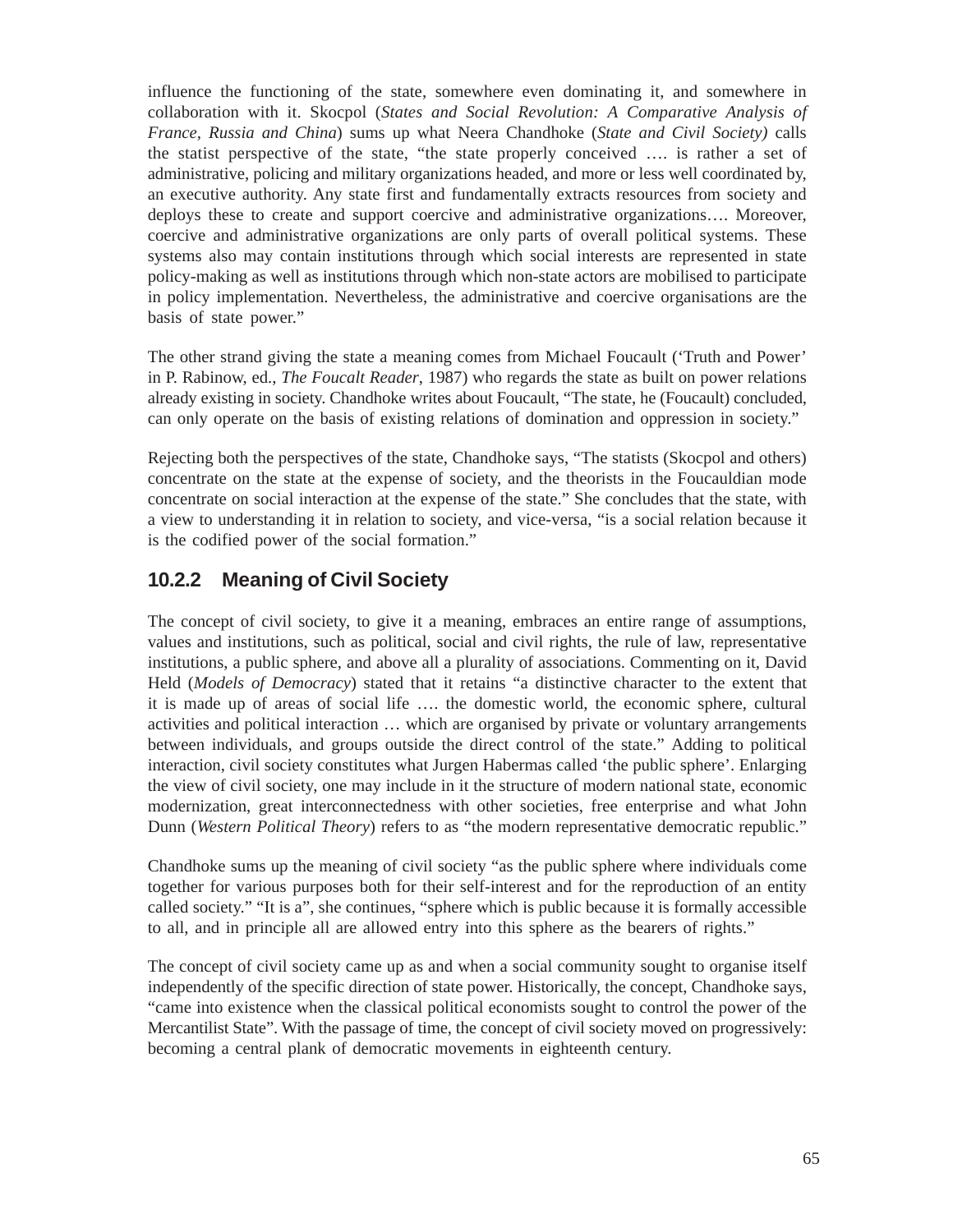#### **10.2.3 Characteristics of State and Civil Society**

State exists within the society. This makes the state and society analytically distinct. The two are not the same. Society is a web of social relationships and as such, includes the totality of social practices, which are essentially plural, but at the same time, are relational. The hierarchically organised and maintained social practices of a given community establish, in their turn, all kinds of power equations and relations among its members. The state comes in to give these power relations a fixity, and thereby to society its stability. The state gives legitimacy to social relationships as expressed in social practices because it recognises them and codifies them through legal acts. It is in this sense that the state can be described as the codified power of the social formation of a given time.

The state, so considered, is itself a distinct and discrete organisation of power in so far as it possesses the capacity to select, categorise, crystallise and arrange power in formal codes and institutions. And this capacity gives to the state its status – power, power to take decisions, power to enforce decisions, and also power to coerce those who defy them. But the state so considered derives its power from society. It is, in this sense, a codified power, but within the framework of the society in which it operates.

The state, as a social relation and also as a codified power in a given society, would have certain characteristics of its own. These characteristics can be stated as:

- a) The state is a power, organised in itself. It has the power to legitimise social relations and gives them recognition through formal codes and institutions. This gives the state a distinct and irreducible status in society while making it autonomous from classes and contending factions existing in it.
- b) The state emerges as a set of specifically political practices which defines binding decisions and enforces them, to the extent of intervening in every aspect of social life.
- c) The state monopolises all means of coercion. No other organisation in the society has this power.
- d) The state gives fixity to social relations, and social stability to society. The social order, according to Chandhoke, "is constituted through the state and exists within the parameters laid down by the state."
- e) The state exists within the framework of a given society. As society responds to the changing conditions compelled by numerous social forces, the state responds to the changing society. The state always reflects the changing relations of society. As society constantly re-enacts itself, so does the state.

The liberal and the marxist perspectives of civil society differ drastically. For the liberals, civil society presupposes democratic states together with the accountability of the states, the limits on state power, the responsiveness to the spontaneous life and the interactions of civil society. For the marxists, civil society is the arena of class conflicts, selfish competition and exploitation, the state acting to protect the interests of the owning classes. A definition of civil society comprising the insights of both the liberals and the marxists must take into account the following:

a) The state power must be controlled and it has to become responsive through democratic practices of an independent civil society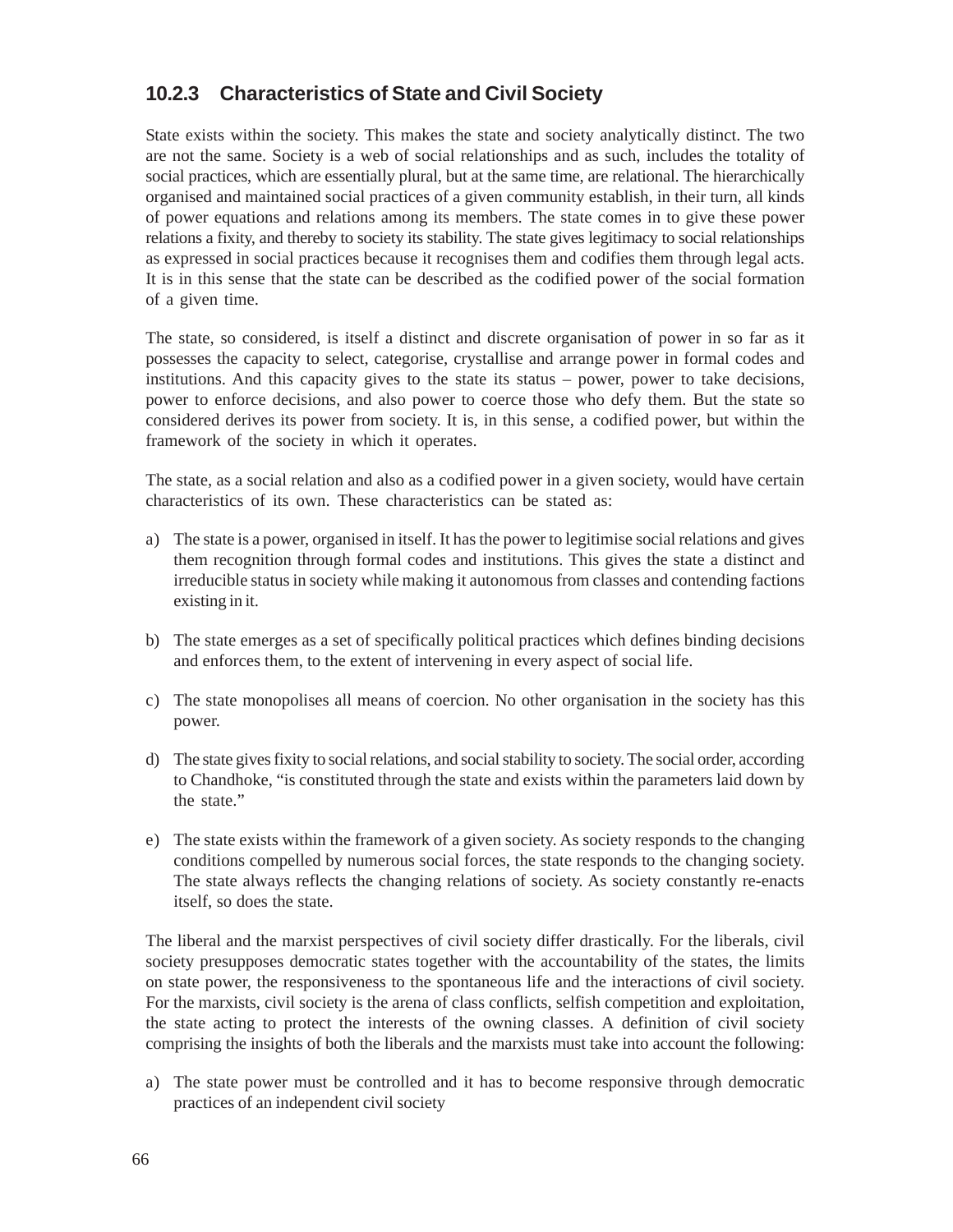- b) Political accountability has to reside not only in constitutions, laws, and regulations, but also in the social fabric or what Habermas calls the competence of the 'political public' which, in turn, has the following implications: (i) it implies that the people come together in an arena of common concerns, in debates and discussion and discourse free from state interference (ii) it implies that the discourse is accessible to all (iii) it implies a space where public discussion and debate can take place.
- c) Democratic norms and processes have to be imbibed in the social order.
- d) Civil society is the public sphere of society. It is the location of these processes by which the experiences of individuals and communities, and the expression of experiences in debates and discussions, affirmation and constitution are mediated. It is also a theatre where "the dialectic between the private and the public are negotiated. It is the process by which society seeks to "breach" and counteract the simultaneous "totalisation" unleashed by the state" (Bayart, "Civil Society in Africa", in Chabal, P., ed., *Political Domination in Africa: Reflections on the Limits of Power*). It is a site where the state is forbidden to shape public opinion and perceptions.

## **10.3 CONCEPT OF THE STATE: AN OVERVIEW**

The state, being at the very core of political theory, has been defined differently by different political philosophers since the time of the ancient Greek. For some, it is an institution of coercion, while for others, it is the custodian of the rights of the people. While some, like the anarchists, would like to abolish the state straight away, others like the socialists of the nonmarxian shade would want it to stay to establish socialism.

Despite the fact that the state has meant different things to different people, one cannot ignore the central place the state has in political theory. One would do better, if one attempts to discuss the meaning of the state vis-à-vis society which has come to us by a host of eastern political philosophers.

### **10.3.1 The Pre-modern Tradition**

In all his works in political theory, there is a strong case which Plato (428/7- 348/7 BC) builds in favour of an omnipotent rule. The problem to which Plato addressed himself was not as to how best a government could be created, but as to how the best government could be installed. It is the job of the government, Plato affirmed more than once, to help people live a complete life. It is, thus, with Plato a matter of just not a government, but a just government, just not a government any how, but a perfect government, the government that was able to deliver happiness for all who lived therein. For Plato, a state is a system of relationships in which everyone does his own business and where the job of the state is to maintain, and promote such relationships.

Following his teacher Plato, Aristotle (384-322 BC) defined the state as *polis* (the ancient Greeks used polis for the state) as a community, which exists for the supreme good. He says that the state is "an association of households and villages sharing in a life of virtue, and aiming at an end which exists in perfect and self-complete existence."

Both Plato and Aristotle, and for that matter all Greeks, thought of polis as more than a state. It was an arrangement of administrative machinery, a government or a constitution, but was also a school, a church laying the guidelines for a way of life, which for them, was nothing but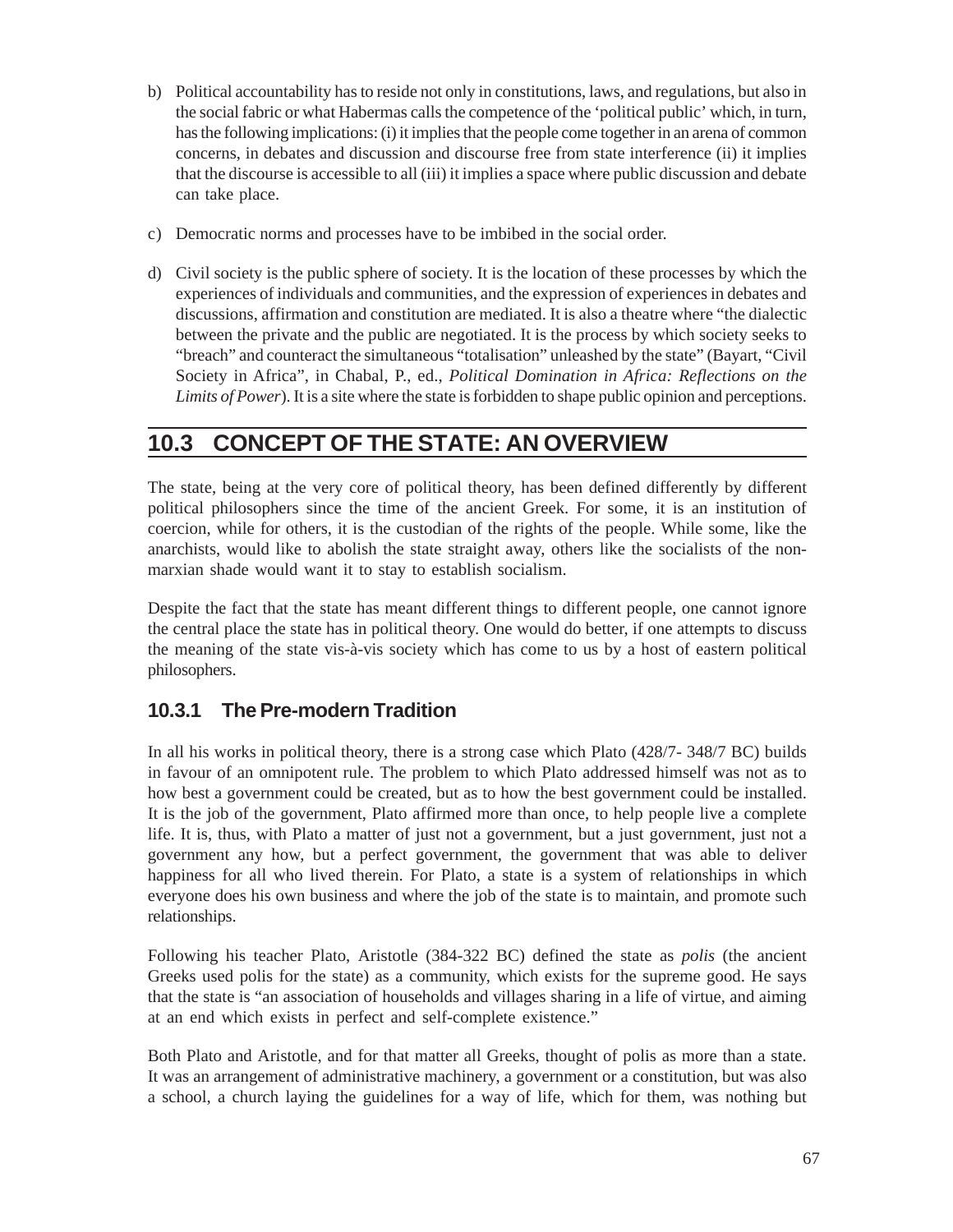leading a full life. For Plato and Aristotle, there was no distinction between the state and society: the state was an organ and a part of the society; it was submerged in the society itself. In addition, the Greeks thought of the polis as an ethical entity and that was why they assigned, ethical functions to be performed by the rulers of the state, i.e., good, happy and complete life. Barker writes, "It (the polis) is more than a legal structure: it is also a moral spirit". An ancient Greek would never imagine himself without the polis, he was only a part of the polis, a part of the whole. Barker says, "Here (in ancient Greece) were individuals, distinct from the state, yet in their communion forming the state." Wayper also says "For life to be worth living must have a meaning, and only in the polis they (the Greeks) were sure, did it acquire meaning. There was no distinction between political, social and ethical life in ancient Greece. The society was the state as the state was with Plato and Aristotle, a government: the freeman, the master was a citizen, a legislator and a member of the society; he as the ruler ruled the individual as a member of the society, all the individuals, the whole society. The slave-owing society of ancient Greek times could hardly be expected to give a theory of state, nay a theory of society, more than that of the government, precisely, the rulers".

To Cicero's writings would go the credit of giving a notion of the state which is not a polis, but a commonwealth. Like the ancient Greeks, Cicero also regards the state submerged in the society, a part, i.e., an integral part of the society. Cicero says, "The Commonwealth, then, is the people's affairs, and the people is not every group of man, associated in any manner, but is the coming together of a considerable number of men who are united by a common agreement about law and rights, and by the desire to participate in mutual advantages." From this, Cicero's theory of state can be summed up as: (i) the state is differentiated from people's gatherings, i.e., society (ii) the people enter the state after they agree on certain rules, giving people a 'legal' status, which lead them to form 'legal community (iii) the state exists when people agree to participate in its affairs. In Cicero's theory, there is a theory of state different from the theory of society; he makes a distinction between the state and the society; his theory of state is the theory of government as well as a theory of political community.

The medieval political theory in the West was mainly concerned with Christianity where social life was more a religious life regulated by the dictates of the Roman Catholic Church headed by the Pope. Christendom ruled the universe and politics was controlled by the Church. The temporal power was regarded inferior to that of the ecclesiastical, the state acting as a footnote to the wider world. The state, in the medieval European world, was thought of as a means for reaching the *City of God* (St. Augustine), and the human law was to work under the divine law, natural law and ultimately, under the eternal law (St. Thomas). It was not the society that controlled the state, but those who controlled the society– the Pope, the Church priests, the monarchs and the feudal lords– who controlled the state i.e., the state machinery.

#### **10.3.2 The Liberal-Individualist Tradition**

With the modern age ushering in the Western World during the fifteenth-sixteenth centuries, there appeared a definite theory of state. The liberal-individualist philosophers, with Hobbes (1588-1679) onward, came to make a clear distinction between the state and society by making the state a matter of mere governance. All liberals, basing their political theory on individuals, came to build political power, the state, as an instrument, some like Hobbes giving all powers to the state while others like Bentham (1748-1832) making it a non-interventionist one. All liberals argue for an autonomous individual, the degree for individual autonomy differing from philosopher to philosopher. The liberals' laurels included "individual liberties, rights as sacred as natural, property ethos, rule of law, free, competitive and market economy … all to remain free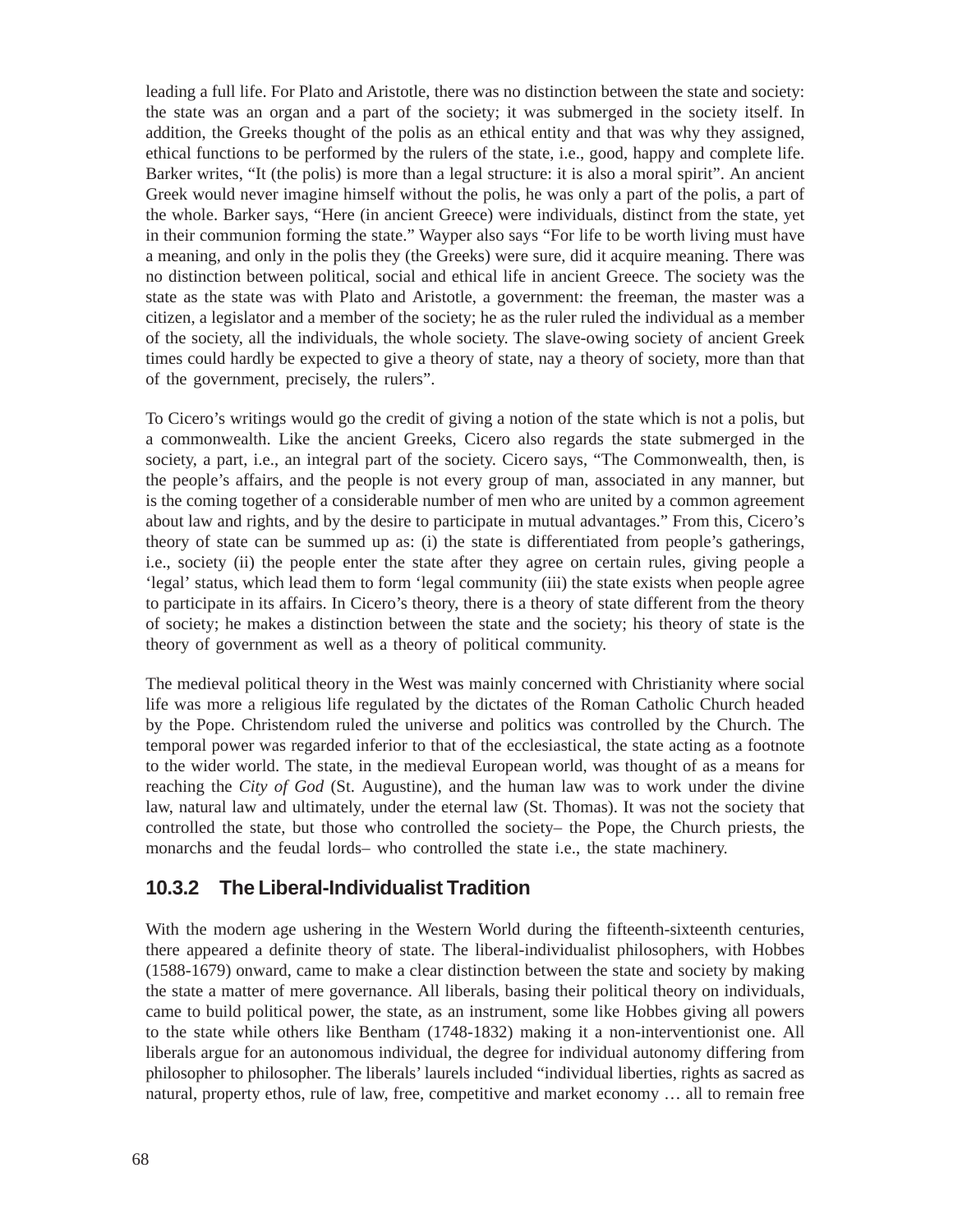from the interference of the state. The early modern political theory could not make distinction between state, and government, … All regarded state power as political power, and political power as the power of the government".

The Machiavellian state (credit goes to Machiavelli for introducing the word 'state' in Political Science), whether princedom or republic, is a power state, meaning thereby that it exists for power and exists because of the power whose main interest is to maintain, enhance and enlarge its own authority. For Bodin (1530-1596), the state is "a lawful government, with sovereign powers, of different households, and their common affairs", considering the state affairs as concerning the 'public'. "The final cause, end, or design of men", Hobbes says, "is the foresight of their own preservation, and of a more contented life".

With Locke (1632-1704), the liberal theory gets impetus and the state comes to protect property, and promote a better economic life, for liberalism comes to stay as the political philosophy of the capitalist class, the democratic flavour joining it at a later stage of development. The early liberal-democratic theory restricted the role of the state to the minimal, protecting life, liberty and property of its citizens from external aggression and internal chaos on the one hand, and providing a system of justice and public works, and amenities on the other hand, with no role for the welfare of the people.

It was John Stuart Mill (1806-1873) first, and T.H. Green (1836-1882) later who expanded the positive role of the state in preparing a conducive atmosphere where the individual could enjoy a better way of life. Mill and Green introduced democratic elements in the organisation and functioning of the state, though both could hardly leave their capitalistic shackles.

To sum up, one may, therefore, conclude that the early modern political theorists such as Machiavelli and Bodin could hardly see beyond the omnipotent state. The contractualists, especially Hobbes, had thought that in order for society to come into existence, a strong state is required. The early liberals such as Locke, Smith, Bentham held the view that as the society has the capacity to reproduce and regenerate itself, the state and its power should be minimal. But the later liberals, J.S. Mill, T.H. Green, De Tocqueville felt that numerous social associations, while enhancing social ability, could become instruments through which individuals could fashion a political discourse which could limit the nature of state power. The liberal pluralistic, in the third and fourth decades of the twentieth century were able to build a strong case for the numerous associations, existing in society, to control the omnipotence of the state while balancing the latter against the claims of the society.

#### **10.3.3 The Marxian Tradition**

The Marxian theory of the state emerged, as a reaction against liberalism. For the Marxists, state and society are two distinct entities, though the state is not independent of society. The society type explains the type of state, society providing the base on which stood the superstructure. The Marxists, regarding the state as a product of a class society, believe the state to be a class institution, protecting and promoting the possessing class, and oppressing and coercing the non-possessing class. For them, the state is an engine of class rule. But it is also an instrument of social and political change, its negative function is to destroy the remains of the earlier society, while it, through its constructive functions, builds the structure and culture of the class it is manned with.

Chandhoke discerns three theoretical moments of the Marxist theory of state. The first such moment has been when Marx and Engels, in the *Manifesto of the Communist Party* (1848)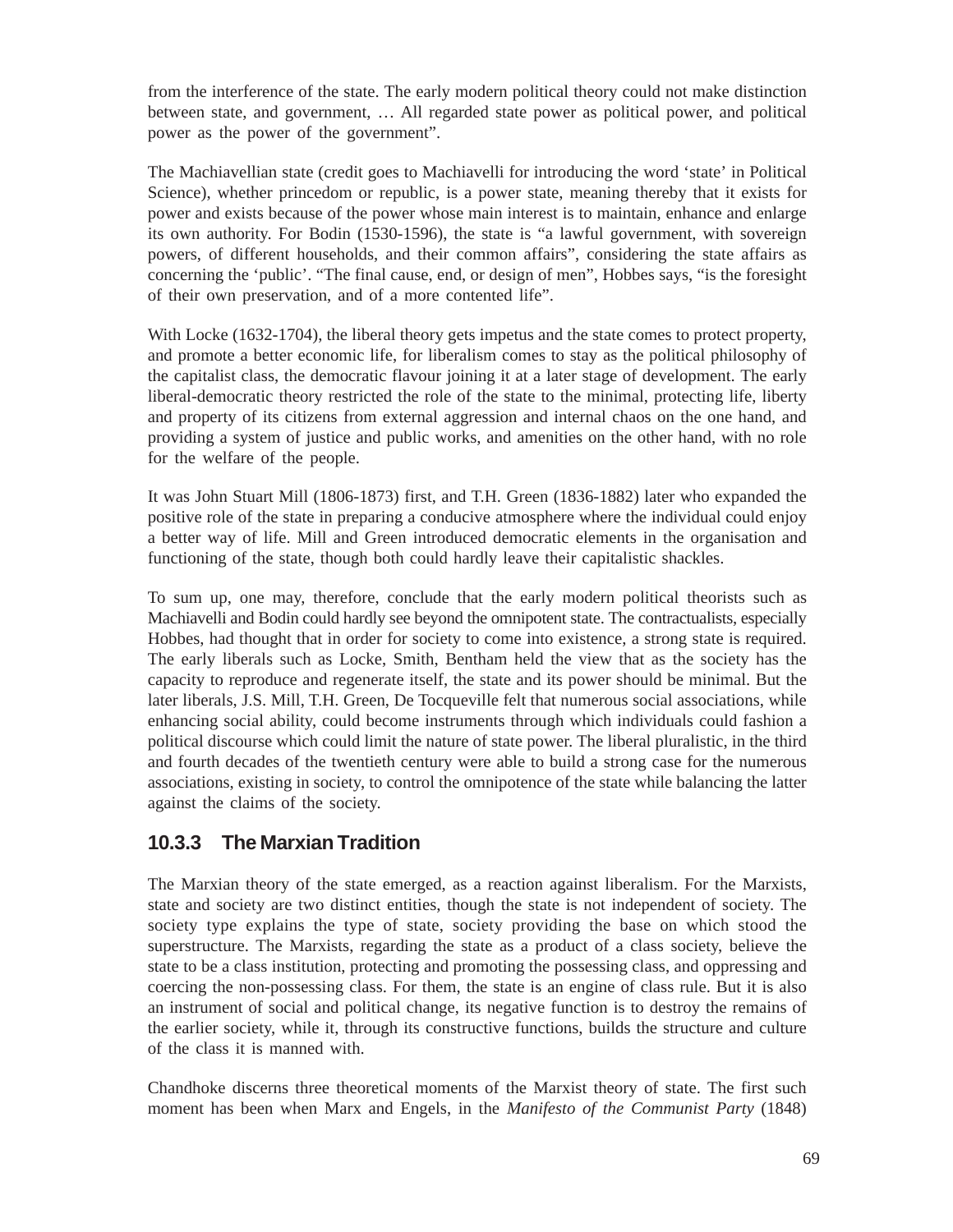regard "the executive of the modern state " as "a committee for managing the common affairs of the whole bourgeoisie". Marx also writes in the preface to *Towards a Critique of Political Economy* (1859), "the totality of these relations of production constitutes the economic structure of society, the real foundation, on which arises a legal and political superstructure and to which correspond definite forms of social consciousness." This base-superstructure model of the state was a reaction to the liberal concept of the disembodied state standing apart from society as also a reaction against the Hegelian model of the all-powerful state while subordinating civil society to it. The second moment, appearing around the 1960s and with Ralph Miliband and Hanza Alvi, questions the nature of the state and its relationship with society. In it, the state emerges as a distinct theoretical object in its own right and state-centric theory emerged as the dominant stream of political theory. The third theoretical moment was made possible through the contributions of Nicos Poulantzas and Claus Off. This moment saw political theorists preoccupied with concepts and theories. Following Gramsci, who had conceptualised the state as the political consideration of civil society, the Marxist political theorists of the third theoretical moment began a spiralling interest in civil society as the sphere where meaningful practices, both hegemonic and subversive, are generalised.

## **10.4 CONCEPT OF CIVIL SOCIETY: AN OVERVIEW**

The concept of civil society is associated with the Western intellectual tradition. With the epoichal changes in the West, the idea of civil society has grown progressively. Many factors have gone into developing the concept of the state as it has come to stay with us. These factors, to mention a few, include the emergence of secular authority, the development of the institution of property, the decline of the absolutist state, the growth of urban culture, the rise of nationalist and democratic movements, until the end of the nineteenth century and the rule of law. As the capitalist economy with its democratising features has developed, so has the concept of civil society.

### **10.4.1 The Pre-Modern Tradition**

If the idea of civil society contains in it the idea of what relates to public, the pre-modern times may well be regarded as opposed to the concept of civil society. The Platonic rulers alone were the administrators and a large number of those who constituted 'the producing class' had no role to play in public affairs. The Aristotelian notion of '*zoon politikon*' (man as a political animal) was elitistic in the sense that (i) the political animal was a male, (ii) he alone was a citizen and (iii) he alone was a property holder. The rest of the population, the women, the slaves etc., constituted Oikes, i.e., the private world and that could hardly be termed as constituting the civil society. As the 'private' was not 'public', it was not political and none belonging to it had any citizenship rights. The Greek society, Chandhoke points out, did not 'possess any notion of inalienable rights of man to individual freedom which became so prominent a feature of early version of civil society."

By developing the concept of rights, legally ordained, and especially relating to property of the individual, there did emerge the notion of 'civil society' in ancient Roman thinking. Indeed the notion of 'civil society' did need such an atmosphere to shape itself, but the ancient Roman thought could hardly rise above that, notwithstanding the attempts at making distinction between 'private' and 'public' which the ancient Romans really did.

During the whole medieval period in the West when politics took the back seat, the idea of civil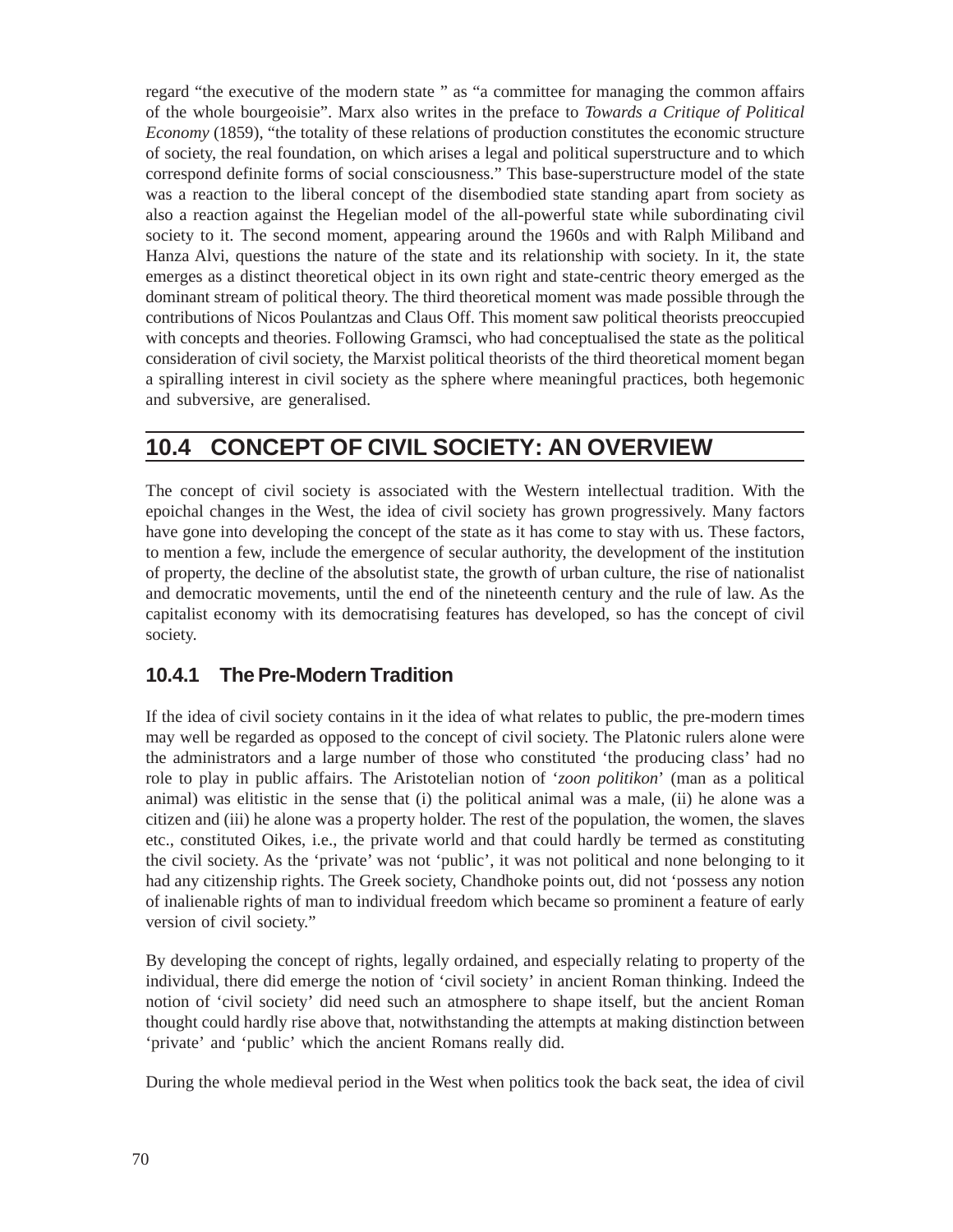society got eclipsed. What related to 'public' as 'political' was limited to a very few people called the feudal lords, barons, dukes and counts. The idea of civil society was almost unknown.

#### **10.4.2 The Liberal-Individualist Tradition**

The early modern period with Machiavelli and Bodin saw the emergence of politics, but the period itself did not witness the corresponding growth of the idea of civil society. The civil society, as a concept, rose with the idea of individuals with rights, individuals related to the state, and individuals related to others in society.

There is the clear reference to civil society both in Hobbes and Locke when the two sought to make a distinction between the 'state of nature', and the 'civil society' or the 'political society' after the contract was made. Both talk about the rights-bearing individuals; both sought the state to protect these rights. It is difficult to regard the contractualists, Hobbes and Locke, as theorists of civil society because (i) their formulations on civil society are found in an embryonic form and (ii) their attempts, despite a rational and persuasive explanation on state and society, remained arbitrary (see Chandhoke, *State and Civil Society*).

The concept of civil society has emerged clearly between the seventeenth and the nineteenth century, especially with the classical political economy theorists such as Adam Smith. Classical political economy, echoing individual rights like laissez faire, freedom, equality, made the institution of state as simply irrelevant, devaluing it, and that of civil society as what Marx had said 'theatre of history'. This helped "the civil society", Chandhoke writes, "as a historically evolved area of individual rights and freedoms, where individuals in competition with each other pursued their respective private concern."

The advent of the idea of civil society, coming from the writings of political economy theorists, was to have its shape vis-à-vis the state. J.S. Mill and De Tocqueville who thought that the state had become much more powerful than desired, sought to limit the power of the state through the mechanism devised in the ever developing concept of civil society. Chandhoke sums up this phase of liberalism, saying: "…. Civil society was used as a concept primarily for organizing state-society relations. The expansion of the state, it was perceptively recognized, would contribute to the shrinkage of the civil arena. State power could be limited only with the expansion of civil society."

The process of democratisation in the west made it possible for civil society to expand itself, and in the process, restricted the area of the state. But elsewhere, the concept of the state gained prominence restricting thus, the arena of civil society. The views of Hegel, and therefore, of Marx and Gramsci should be of some interest.

### **10.4.3 The Hegelian, Marxian and Gramscian Traditions**

There is a definite relationship between the state and civil society in the writings of Hegel (1770- 1831). He views the state as the latest link growing out of the development of various institutions. Describing the state as the synthesis, representing universality, of the thesis of families and the anti-thesis of civil society, Hegel recognises the state as higher in kind than civil society. Hegel regards the state as the highest, the latest, and even the final form of social institutions. For him, civil society, as the anti-thesis of the thesis of family is "an expression for the individualist and atomistic atmosphere of middle class commercial society in which relationships are external, governed by the 'unseen' hand of the economic laws rather than by the self-conscious will of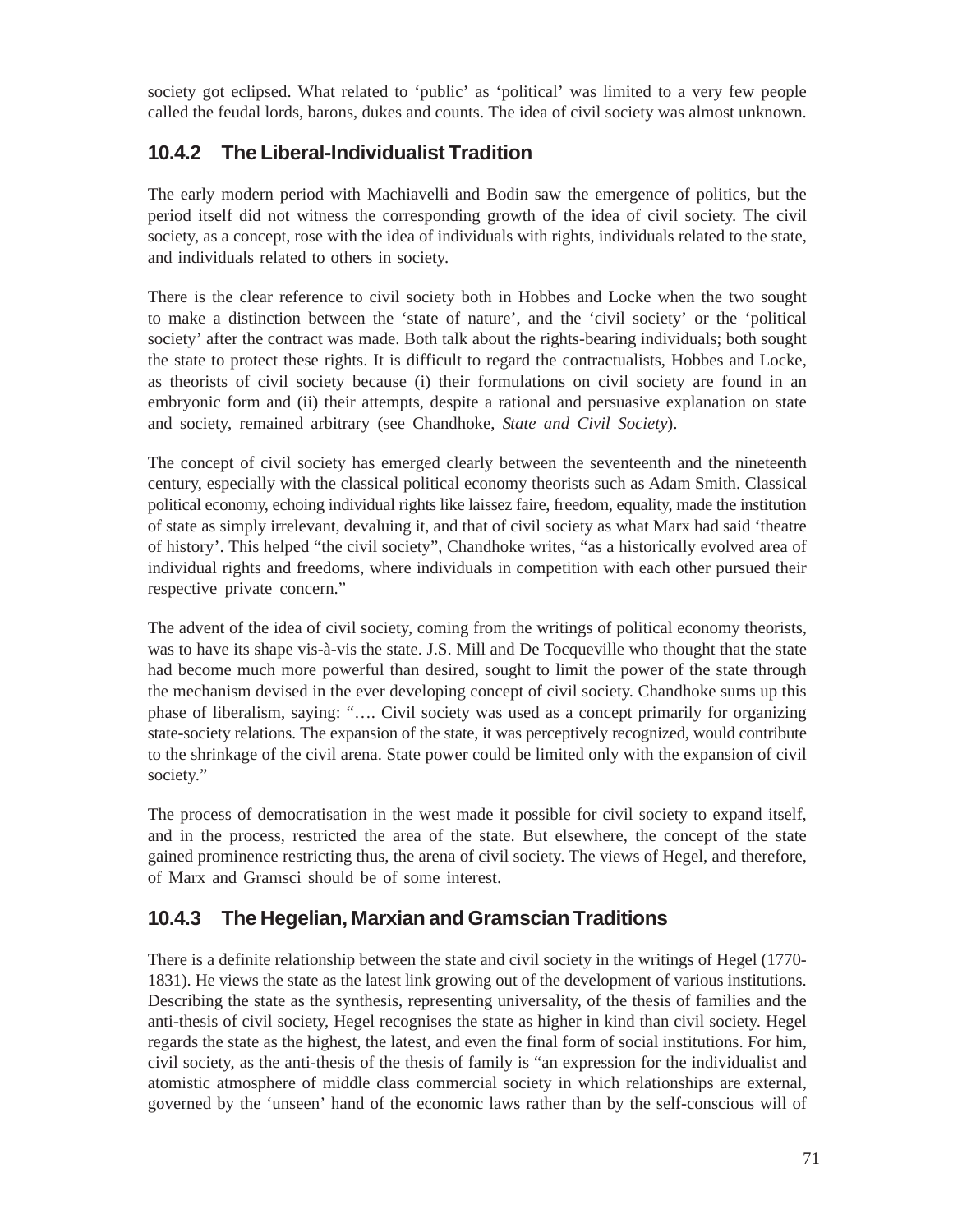persons." So, civil society, a negative institution as it is for Hegel, belongs to the "realm of mechanical necessity, a resultant of the irrational forces of individual desires", governed, as Sabine says for Hegel, "by non-moral casual laws and hence, ethically anarchical." The thesis (the family) and the anti-thesis (the civil, the bourgeois society) merge into what Hegel calls the state (the synthesis). Thus, the state comes to have the universality of civil society and the specificity and the individuality of the family.

Thus, while the political economy and the liberal-democratic theorists had given primacy to civil society, and had given the state a back seat, Hegel reverses the position and puts the state in the position of civil society. According to Hegel, ultimately civil society is subordinated to the state, and the individual, to the whole. "Consequently, in Hegelian formulation", Chandhoke says, "there can be no interrogation of the state, of its designs for universality, or of its rationale. The resolution of the contradiction of civil society is the state, and therefore, between the people and the state, there is no dichotomy, only legitimacy and acceptance."

Marx, unlike Hegel who had made the civil society a hostage and who had idealised the state, seeks to restore the civil society to the position of making it the theatre of history. But the civil society, Marx argues, has failed to live up to its promises, had failed to create a situation where the individual could find freedom and democratic transformation, had to seek ways and means through which individuals could integrate into the society and the state.

Gramsci (1891-1937) following Marx and developing his theory of state takes into account the reality of civil society. His main proposition is that one cannot understand the state without understanding the civil society. He says that the 'state' should be understood as not only the apparatus of government, but also the 'private' apparatus of hegemony or civil society. Building on the Marxian notion of the state, Gramsci makes a distinction between the state as a political organisation (the integral state, the visible political constitution of civil society) and the state as government. The integral state keeps reproducing itself in the practices of everyday life through activities situated in civil society. It is hegemony which provides moral and intellectual leadership to practices in civil society. Hegemony, for Gramsci, works for both, for the dominant as well as the subaltern class in civil society. Each class must, Gramsci says, before seizing power, hegemonise social relations in society.

To sum up, it may be said that for both the liberals and the Marxists, civil society is primary. While the liberals argue for the separation of civil society from the autonomy of the state, the Marxists, on the other hand, create an alternative tradition of civil society, in which, the civil society, with its all potentialities, has to keep itself always reorganised and transformed.

### **10.5 RELATIONSHIP BETWEEN STATE AND CIVIL SOCIETY**

The relationship between state and civil society is important in so far as it suggests the comparative position of each in relation to the other. In some analyses, this relationship is depicted as a zerosum game: the stronger the state, the weaker the civil society; the weaker the state, the stronger the civil society. Obviously, the expansion of the area of state activity would help minimise the role of civil society; the expansion of the area of civil society would help, on the other hand, minimise the role of the state. In modern liberal societies of our time, the civil society 'sphere' is larger than that of the state, while in dictatorial regimes of any sort, the state's 'sphere' is larger than that of civil society.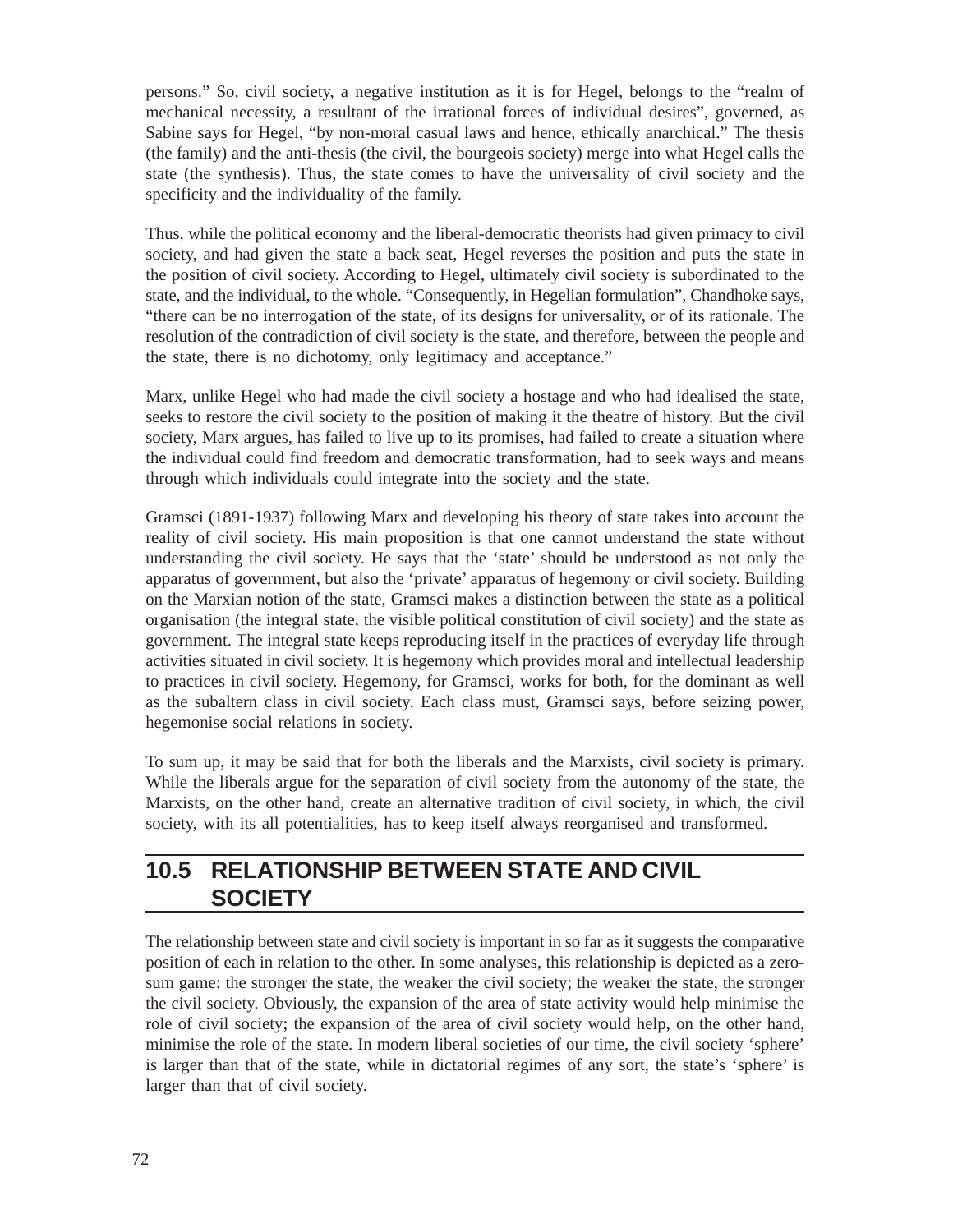#### **10.5.1 State and Civil Society: Integrative Relationship**

State and civil society are not two opposite concepts. One does not stand in conflict with another. Neither is one the anti-thesis of the other. The two should not be regarded as usurping the area of each other. It is not a zero-sum game relationship between the two. Indeed, the relatively stronger state would put a premium on the role of civil society, but this, in no way, diminishes the effectiveness of civil society. The libertarian view, expressed in the writings of Hayek or Nozick, that the state is likely to oppress civil society is, more or less, ill-founded. The fact of the matter is that the relationships between state and civil society are reciprocal; the relationships are of an integrative nature, each strengthening the cause of the other. It is, infact, difficult to conceive of civil society functioning successfully without the state. We see the citizen simultaneously constrained by the state and protected by it. It is the state which provides the integrative framework within which the civil society operates; civil society cannot function properly without the state. The integrative framework, as expressed in laws and rules, is accepted as valid by all, the framework needs to be administered neutrally and in a manner consistent with the shared culture of society. We cannot imagine life without this integrative framework, which creates a degree of coherence and without which civil society is likely to become uncivil. Civil society has to open up, in the face of the all-powerful state, to challenge the bureaucratic devices lest it ends up in rigidity. It is, thus, the reciprocity between state and civil society that is significant or at least, should be considered significant. State power is to be exercised within the larger and wider sphere of civil society, and civil society has to keep state power on its toes so that it does not degenerate into absolutism.

#### **10.5.2 State, Civil Society and Democracy**

The two concepts, state and civil society, are not in conflict with each other. Democracy integrates the two. The claims of the state get strengthened by civil society and civil society is made more stable through the state. The two have to work in a democratic frame: the democratic state within the framework of democratic civil society. In a democratic system, state and civil society can collaborate for effective functioning of each. The state has to be constituted democratically, wherein its powers are decentralised and its functions are performed within the rules and procedures already laid. Such a state has to respond to the ever-growing demands of civil society. Its role, more or less, is to coordinate, it has to interfere least in the social and economic life of the people; it has to be regulative in character.

Civil society has to be more open and diversified. It has to keep the dialogue continuous and constant with the state and within all the constituents making it. Its area has to be ordained freely and openly, devices making up public opinion and public discourse state-free.

In liberal-democratic states, there is a constant interplay of forces belonging to the state and civil society, each putting an imprint on the other. In dictatorial regimes, state power is used to control civil society and civil society gets integrated into the state: the state speaks for the civil society. Democracy alone unites the state with civil society. The state cannot exist for long if it is not democracy laden; civil society cannot exist unless it is democratically structured and functions democratically.

A democratic state cannot exist if it is restrictive, coercive, prohibitive, and imposing; it cannot exist if it does not provide the civil society frame in perfect order; it cannot exist if it does not guarantee rights and freedoms to individuals. Likewise, a democratic civil society cannot exist if it does not allow every individual to act in the public sphere, it cannot exist if each and every citizen does not have equal claim on the state, if each citizen is not respected as a human being.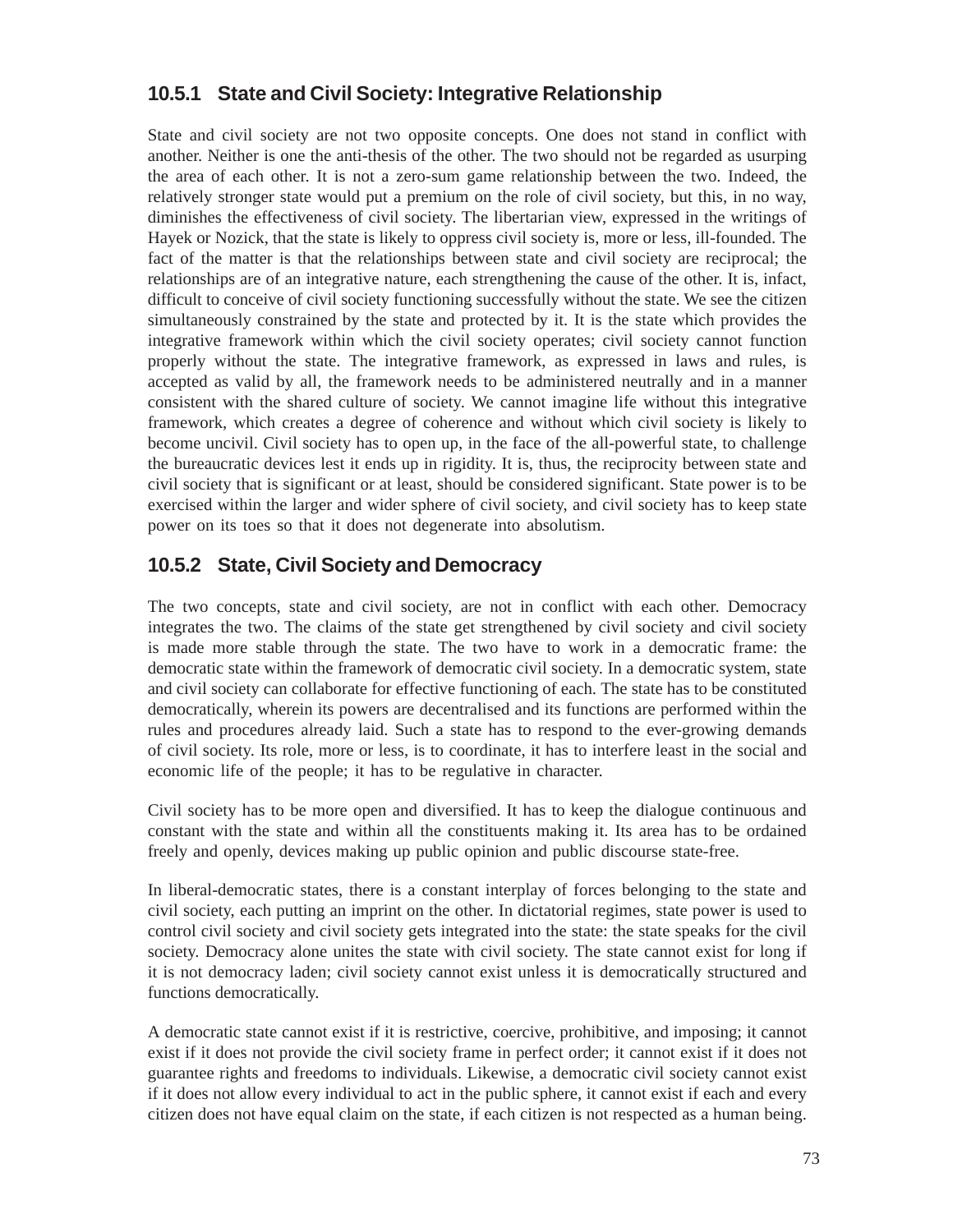### **10.6 SUMMARY**

State is not mere governance; it is a political community as well. It is, what Gramsci says, the visible political constitution of civil society, consisting of the entire complex of activities with which a ruling class maintains its dominance, and the ways in which it manages to win the consent of those over which it rules. It is, in other words, a complex of institutions and practices resting upon the nodal points of power in civil society. It is a social relation and as such, it is the codified power of social formation.

Civil society consists of the entire range of assumptions, values and institutions such as political, social and civil rights, the rule of law, representative institutions, a public sphere and above all, a plurality of associations.

The two concepts, state and civil society, have grown over time and along with them, their characteristics also developed. They have stood in relation to each other, each giving another a corresponding value. With the emergence of political economy and liberalism, civil society got a definite connotation, especially in relation to the state.

State and civil society are closely related to each other. The state cannot be imagined without civil society, and civil society cannot be thought of without the state. The two exist in integrative relationships. The state, in democratic systems, protects civil society and civil society strengthens the state. In dictatorial regimes, the state controls the civil society.

### **10.7 EXERCISES**

- 1. How did the term 'state' come to be used in the West?
- 2. Explain briefly the characteristic features of the State.
- 3. State briefly the ancient Greek view of the State.
- 4. Why do Marxists regard the state as the committee for managing the common affairs of the bourgeoisie?
- 5. Explain the early modern view of the state.
- 6. What is civil society?
- 7. Explain Hegel's view of civil society.
- 8. Explain the relationship between state and civil society.
- 9. How does democracy ensure an integrative relationship between the state and the civil society?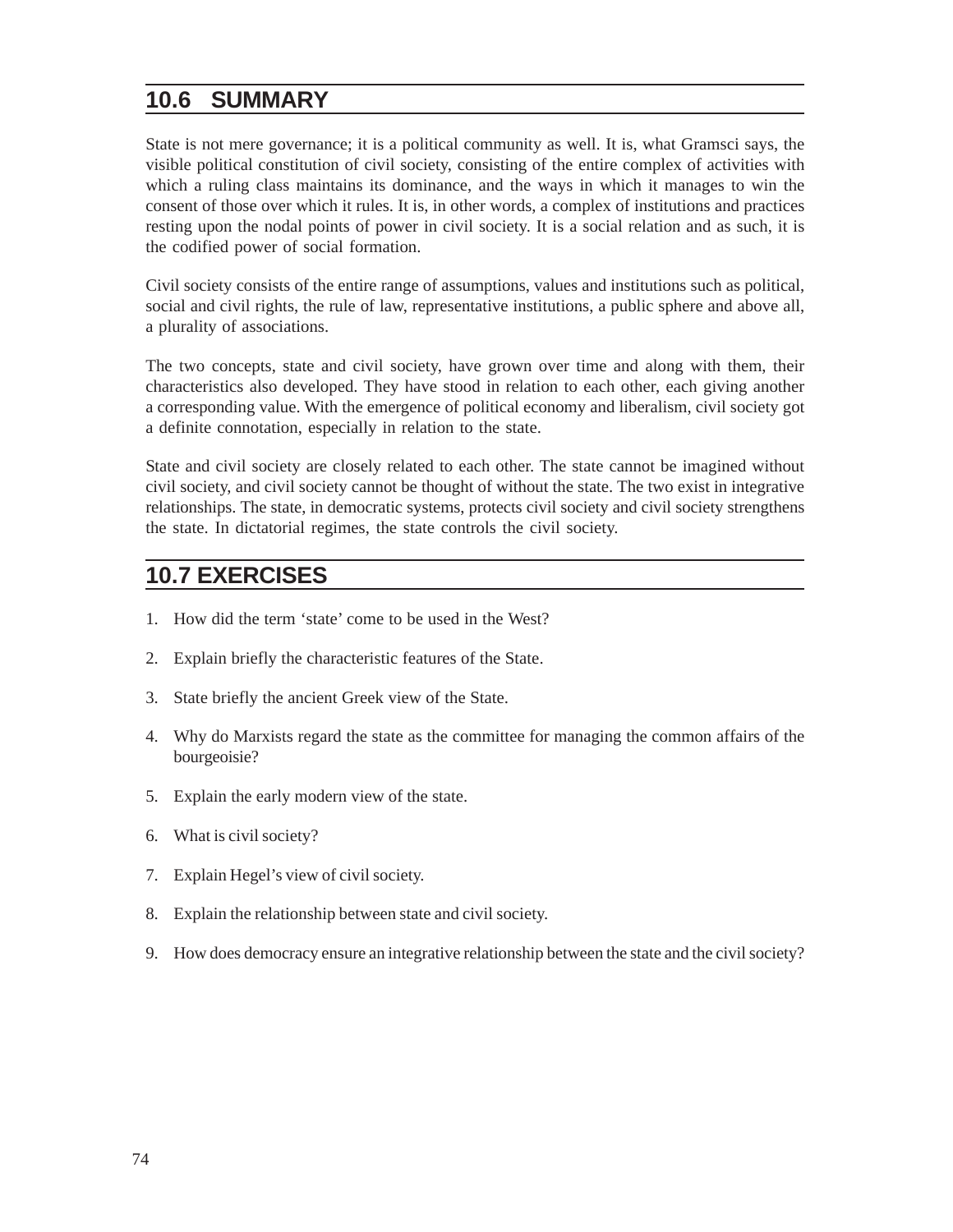# **UNIT 11 POWER AND AUTHORITY**

#### **Structure**

- 11.1 Introduction
- 11.2 Empirical Study of Power
- 11.3 Concepts of Power
- 11.4 Power Marxist and Western Approach
- 11.5 Concept of Authority
- 11.6 Development of the Concept of Authority
- 11.7 Summary
- 11.8 Exercises

### **11.1 INTRODUCTION**

The concept of power is the key to understand and analyse politics, political institutions and political movements of the systemic process, both in the national and international arena. It is the centre of political theory. H.D.Lasswell and A. Kaplan declared, " The concept of power is perhaps the most fundamental in the whole of political science: the political process is the shaping, dissolution and exercise of power." It is the concept of power that political science is primarily concerned with. Thinkers like Machiavelli and Hobbes advocated the study of power as the central theme of politics. Hobbes wrote: " There is a general inclination of all mankind, a perpetual and restless desire of power after power that ceased only in death." A few decades ago, Frederick Watkins suggested, "The proper scope of political science is not the study of the state or of any other specific institutional complex, but the investigations of all associations insofar as they can be shown to exemplify the problem of power." Perhaps this view was further strengthened by William A. Robson when he suggested, " It is with power in society that political science is primarily concerned – its nature, basis, processes, scope and results. The focus of interest of the political scientist is clear and unambiguous; it centers on the struggle to gain or retain power, to exercise power or influence over others, or to resist that exercise."

While studying the concept of power and its various manifestations in the systemic processes, one is reminded of what Joan Woodward said in his pioneering work, *Industrial Organization*: *Theory and Practice*. He said, "It seems that the sociologist cannot win in his attempts to establish a rigorous experimental framework for his research." It has, on the whole, been indeed a complex process of multi-dimensional character to analyse the operational structures of power, both as a central theme of social order and also as a factor of motivation of ambitious men, whether one looks at Hitler's Germany or Stalin's Russia.

Before we discuss about the various conceptual dimensions of power, it is desirable that students of politics ought to have some basic understanding of the concept of power. Let us see what Andrew Heywood in his work on *Political Theory: An Introduction* (Palgrave, 1997, P. 122) had to say in his introductory remarks on the concept of power:

All politics is about power. The practice of politics is often portrayed as little more than the exercise of power and the academic subject is, in essence, the study of power. Without doubt,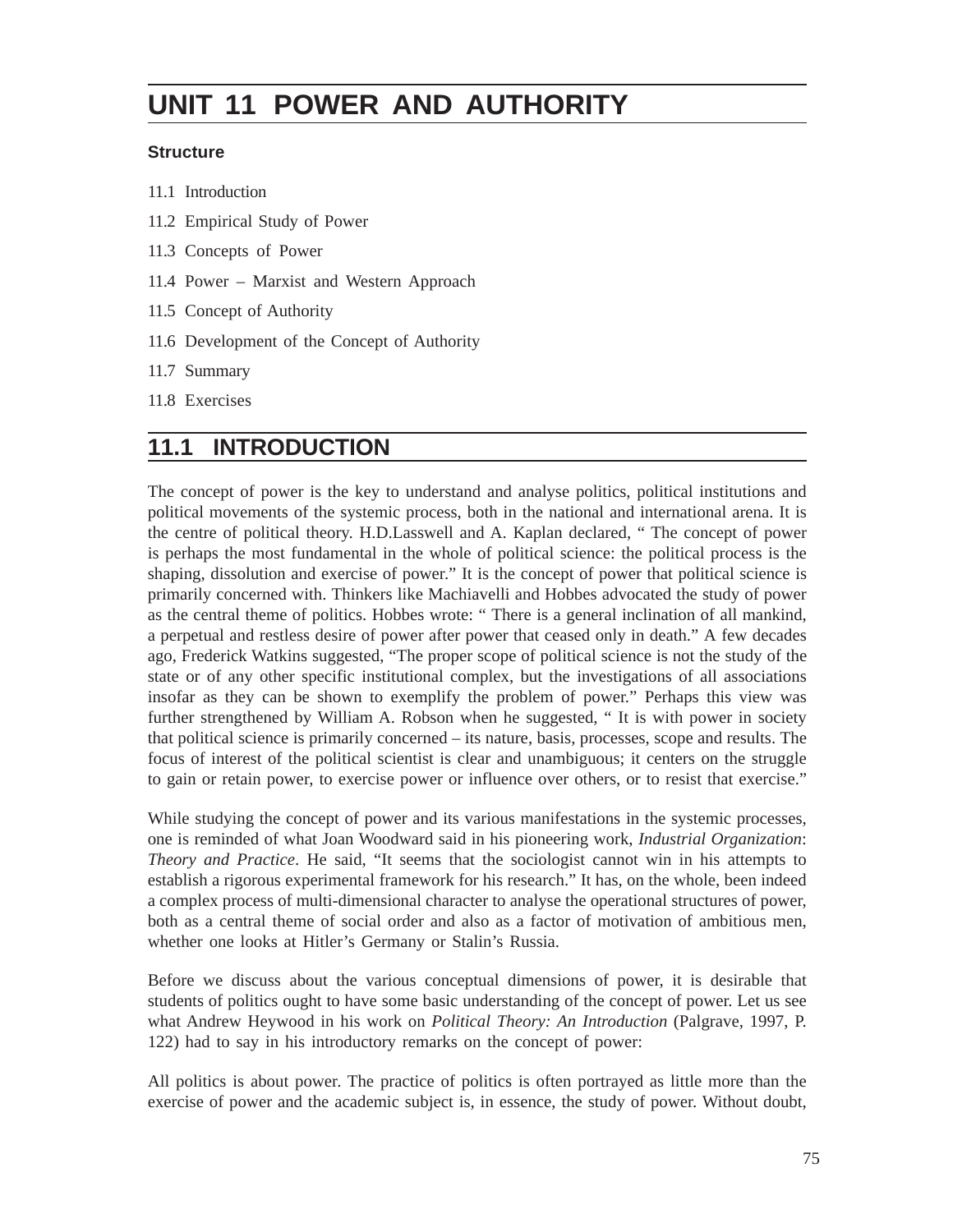students of politics are students of power: they seek to know who has it, how it is used and on what basis it is exercised. Such concerns are particularly apparent in deep and recurrent disagreements about the distribution of power within modern society. Is power distributed widely and evenly dispersed, or is it concentrated in the hands of the few, a 'power elite' or 'ruling class'? Are powers essentially benign, enabling people to achieve their collective goals, or is it a form of oppression or domination? Such questions are, however, bedeviled by the difficult task of defining power; because power is so central to the understanding of politics, fierce controversy has surrounded its meaning. Some have gone as far as to suggest that there is no single, agreed concept of power but rather a number of competing concepts or theories.

Moreover, the notion that power is a form of domination or control that forces one person to obey another, runs into the problem that in political life power is very commonly exercised through the acceptance and willing obedience of the public. Those 'in power' do not merely possess the ability to enforce compliance, but are usually thought to have the right to do so as well. This highlights the distinction between power and authority. What is it, however, that transforms power into authority, and on what basis can authority be rightfully exercised? This leads, finally, to the question about legitimacy, the perception that power is exercised in a manner that is rightful, justified or acceptable. Legitimacy is usually seen as the basis of stable government, being linked to the capacity of a regime to command the allegiance and support of its citizens. All governments seek legitimacy, but on what basis do they gain it, and what happens when their legitimacy is called into question?

The annals of international history are a testimony to the study of struggle for power. Power as a model of analysis has been explained and explored by various social and political scientists since the time of Machiavelli and Thomas Hobbes. One could perhaps agree with the view that the Federalists, Pareto and Mosca are power theorists. This line of thought has further been advanced by George Catlin, Charles Merriam, Bertrand Russell, Harold Lasswell, and many others. With the onset of liberalizsation and the globalisation of economy, the whole area of empirical study of power has become a special sort of social theory.

### **11.2 EMPIRICAL STUDY OF POWER**

It has never been an easy task to study and analyse the concept of power empirically. As Maurice Cowling, in his pioneering work, *The Nature and Limits of Political Science* (1963), says that there are real difficulties about access to the centres of power in modern society, even in a democracy. It may be easier to "discover the truth about contemporary power than to publish it; the difficulties are greatest for those who have been participants".

Kornhauser has tried to analyse the difficulties involved in the methodologies to understand the various centres of power in a political system in the article, "Power relationships and the Role of the Social Scientists" in his edited book, *Problems of Power in American Democracy* (1957). According to him, these difficulties could be somewhat expressed in the form of questions such as, "What social scientist are you?", "What parts of society want what types of knowledge, to be used by whom, towards what end?". It is not possible to have compatible doctrines and models regarding methods and objectives in studying power. These difficulties have been beautifully presented in theoretical works of political scientists like Machiavelli, Hobbes, Locke, T.D.Weldon, Oakeshott, Butterfield, E.H.Carr and the like.

In any discussion of power, one has to keep in mind that most of the studies on power by eminent researchers are simply reflections of simplified versions of politics outside their time;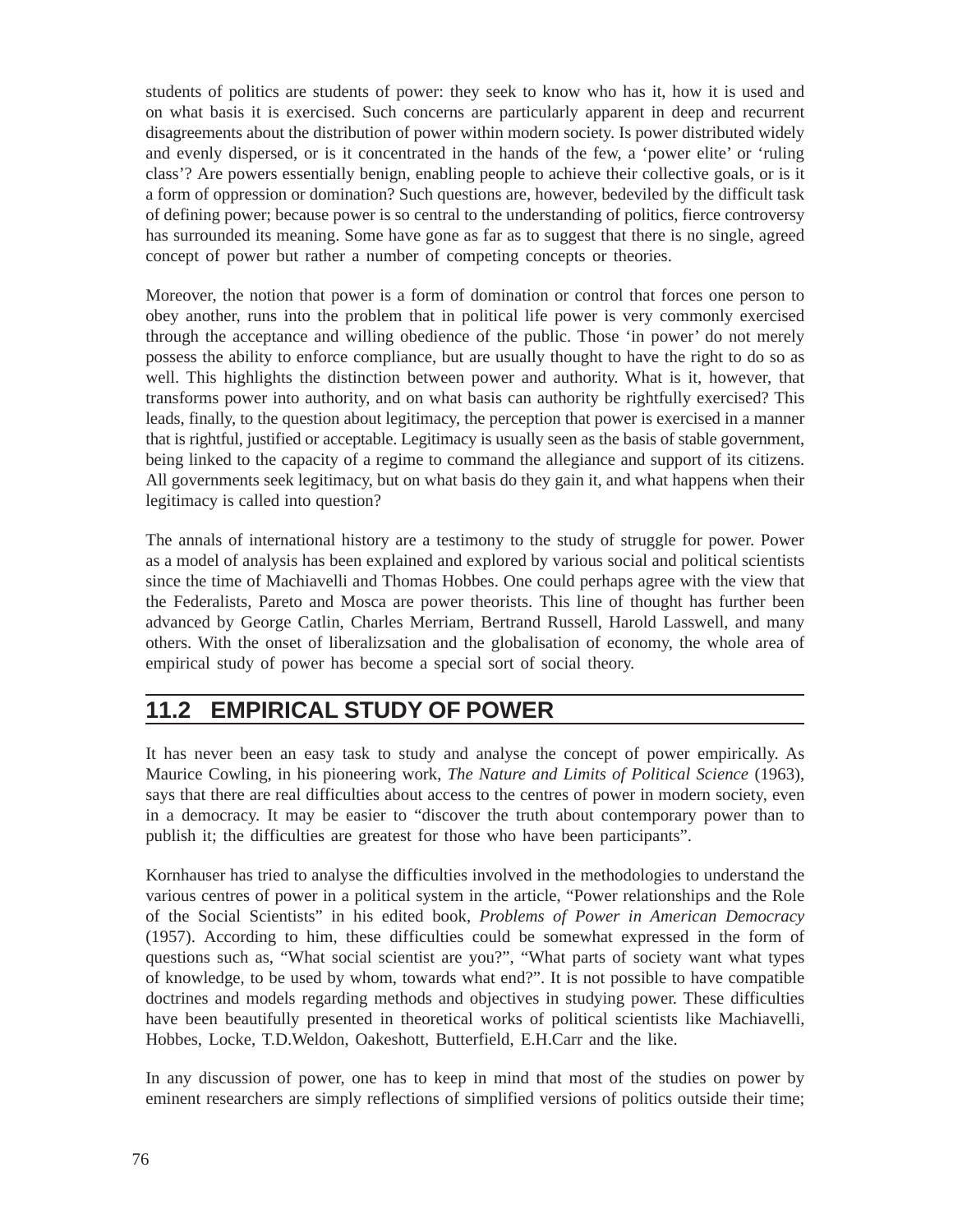these are not the presentations of the real politics of their contemporary society and time. An objective bias in the selection of small subjects having limited ramifications could well lead to methodological conclusions that may not be true in case of the 'great society'. In the preface to his well-known work on power studies, *Who Governs?*, Robert Dahl said, "Many problems that are almost unyielding over a large area can be relatively easily disposed of on this smaller canvas. It is not, perhaps, wholly accidental that the two political theorists who did the most to develop a descriptive political science were Aristotle and Machiavelli, who, though separated by eighteen centuries, both witnessed politics on the smaller, more human scale of the city-state."

## **11.3 CONCEPTS OF POWER**

Power is normally understood as the possession of control, authority, or influence over others, a relationship in which an individual or a group is able to exert influence over the minds and actions of others. According to Arnold Woofers, it is defined as the ability "to move others or to get them to do what one wants them to do and not to do, what one does not want them to do." Authority is closely connected with power. It might take various forms such as political, economic and ideological. One might say that concepts like morality, ethics, religion, customs and traditions may operate as limitation on power. Politics as 'authoritative allocation of values' is deeply interlinked with power and authority.

Most of the researchers who analyse the concept of power often start with two propositions: that in any polity some people have more powers than others, and that power is an object of desire, a 'utility'. Power is understandably associated with honour, deference, respect and dignity. One has, of course, to distinguish the power of the man from the power of the office that guarantees authority and legitimacy.

One has also to be careful about the distinction between apparent and real power. While analysing various dimensions of power, Maslow prefers to talk about the psycho –pathology of ambition as well as mental framework of some men. He says, " Their jungle philosophy (that of authoritarians) does not change even when they grow up and come out of the jungle. It resists new facts. It is sick because it reacts to an outgrown past, rather than to the real present." These persons are psychologically perverted ones because what they run after is nothing but an illusion. Maslow concludes that "Of course for those who actually live in a junglelike world – and there are plenty who do so today – a jungle philosophy is realistic and reasonable."

### **11.4 POWER – MARXIST AND WESTERN APPROACH**

The concept of power is one of the fundamental concepts of political theory. The analysis of the nature of power in both socialist and capitalist societies is essential for understanding the nature of politics as well as the state. Lenin said, " The question of power cannot be evaded or brushed aside, because it is the key question determining everything in a revolution's development, and in its foreign and domestic politics". While studying the concept of power, what often comes to mind is its use in a broad sense by the Marxist thinkers. Both Marx and Lenin highlighted the social relations in a political system as well as the relationship between man and environment. Over the millennium, in reality, nature has always been both the subject and the object of power. Earlier, nature's control over man had given a different definition of power. With the control of man over nature because of growth in science and technology, the concept of power acquired a new definition and dimension. As a synonym of political and social domination in state structures, power assumed multi-dimensional forms.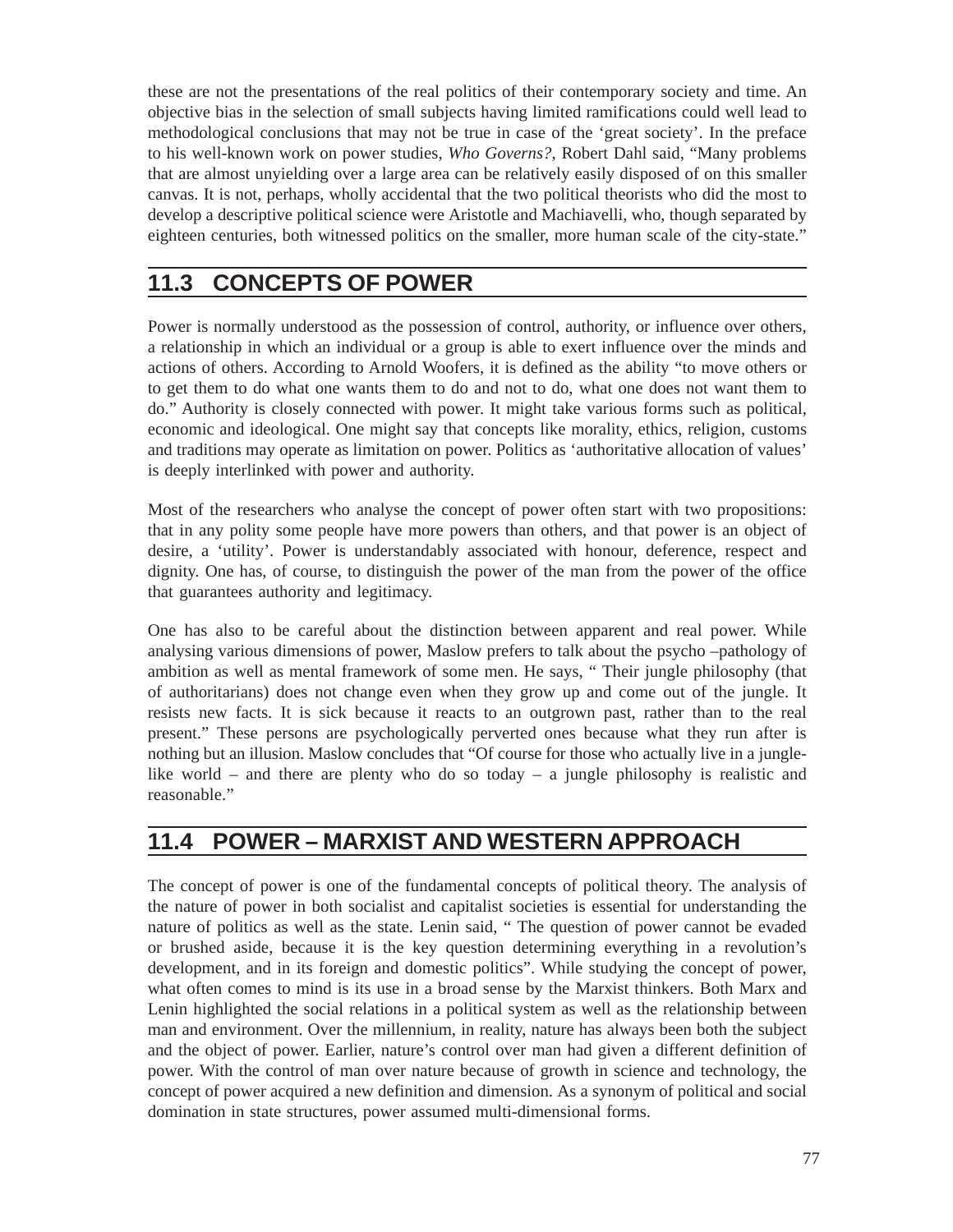In the Marxist approach and terminology, the concept of power is identified with the control of state power through revolutions. Lenin said, "the passing of state power from one class to another is the first principal, the basic sign of revolution, both in strictly scientific and in the practical political meaning of the term". The basic spirit of any revolution is the question of power in the state. He said, "The class struggle becomes real, consistent and developed only when it embraces the sphere of politics. In politics too, it is possible to restrict oneself to minor matters, and it is possible to go deeper, to the very foundations. Marxism recognises a class struggle as fully developed, nation-wide only if it does not merely embrace politics but takes in most significant thing in politics-the organisation of state power".

While differentiating between power and the state, Lenin was of the opinion that social power existed before the origin of the state, and would continue to be there long after the "state withers away". Criticising the views of Pyotr Struve that the state would continue to exist even after abolition of classes, Lenin said "First of all, he quite wrongly regards coercive power as the distinguishing feature of the state: there is a coercive power in every human community; and there was one in the tribal system and in the family, but there was no state…the distinguishing feature of the state is the existence of the separate class of people in whose hands power is concentrated".

According to the Marxist thinkers, the sphere of politics includes all aspects of the state; it implies all types of relationship among the classes, be it economic, ideological, semi-psychological and other. Lenin said, "it is the sphere of relationships of all classes and strata to the state and the government, the sphere of interaction between all classes."

The term power is often used in a diverse sense, in both polysemantic and indefinite manner. According to Fyodor Burlatsky, "the natural scientist speaks of power over nature, the philosopher over the objective laws of society, the sociologist of social power, the economist of economic power, jurists of state power, psychologists of man's power over himself, and so on." Thus, although every expert talks about the importance of power, it is almost impossible to provide an explicit meaning of power.

The western sociologist highlights power as an essential factor in all social kinetics. The French sociologist talks of "the aura of mystery surrounding power". Michel Halbecq writes, "At present the phenomena of power preoccupy theorists of public law and political scientists." Francois Bouricoud emphasises that in its political form, power posseses the most formidable enigma. The sociologist Crozier opines that power is present in all processes of social life. There is indeed lack of specificity regarding the source of power. The western sociologists most often are extremely empirical, refusing the philosophical content of power, or are in love with abstract sociologising dimension of power. Maurice Duverger takes a positive view of power. He is critical of viewing power or authority from a metaphysical or philosophical point of view. He proposes that the emphasis should be given mainly to the practical methods by which power commands respect and the means by which it obtains submission. Duverger, however, is not very consistent in his observations. While discussing about some of the general indications of power, he prefers to indulge in the philosophical groundings of power.

Some of the western thinkers have also talked about the biological concept of power. Going back to the Greek days, Aristotle viewed power as a natural condition of society, nature determining the character and process of society.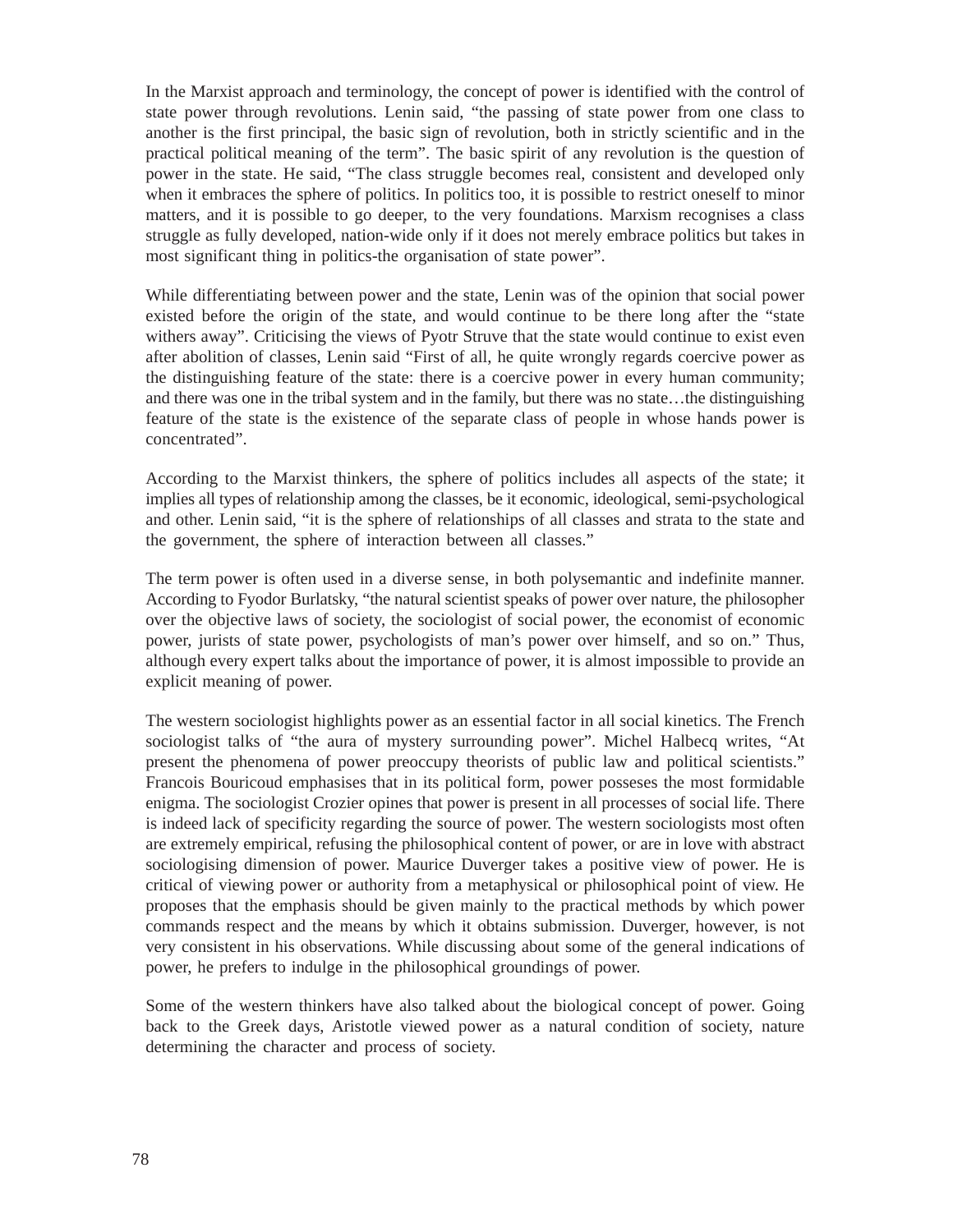Aristotle said, "For that some should rule and, others be ruled is a thing, not only necessary, but expedient; from the hour of their birth, some are marked out for subjection, others for rule. And whereas there are many kinds of both of rulers and subjects, that rule is better which is exercised over better subjects- for e.g., to rule over men is better than to rule over wild beasts. That work is better which is executed by better workmen; and where one man rules another is ruled, they may be said to have a work."

Some of the leading western sociologists were not in favour of this tendency towards biologism. George Burdeau, for example emphasised that power and society were born together. John William Lapierre conceived power as the exclusive attribute of social organisation, as a social factor inherent in the social group, and enforces the concept of power from the fact that man belongs to a group.

Some researchers like Herbert Simon have presented a very narrow definition of power. Simon uses the concepts of power and influence as synonyms. Others like Gerard Bergeron are reluctant to use the term power and desire this term to be replaced by the concept of "control" to ensure that what they say is ideological neutral. This type of approach, in effect, may not be able to provide a scientific analysis.

A definition in "A Dictionary of Social Sciences" says: "Power in its most general sense denotes (a) the ability (exercised or not) to produce a certain occurrence or (b) the influence exerted by man or group, through whatever means, over the conduct of others in intended ways." This definition of power is deeply influenced by Max Weber's famous formulation: "power signifies any capacity to work one's will within given social relations even against opposition, independent of what that capacity is based on." This juridical conception of power was very popular among the western writers during the 1950s and 60s.

The western concept of power as the capacity to work one's will is reflected in the writings of Engels when he said, "Authority, in the sense in which the word is used here, means the imposition of the will of another upon ours; on the other hand, authority presupposes subordination." While analysing both the Marxist and the western approach towards the concept of power, one finds that the western approach is heavily indebted to the focus on institutional will: the dominant will of a group or organisation whereas the Marxist approach relies on class will as the basis of power. Raymond Aron and Crozier prefer to use "law" in place of "will", and in place of domination, they would like to offer direction, influence or control.

Power is, thus, the real ability to implement one's will in social life and political power represents the real capacity of a given class, group or individual expressed in politico-legal norms, while discussing about the nature of power one has to keep an eye on the following aspects: a class approach of power, concentration and diffusion of power accruing from the pluralistic nature of society, different aspects of power such as economic, political, social, differentiation between social and personal power, characteristics of power in different socio-political structures, and isolation of legal principles from volitional ones.

In the 1930s, politics came to be viewed as a system of relationship with respect to power. Both George Catlin and Charles Merriam were at the forefront of this trend. Later, other political scientists such as Harold Lasswell, M.A.Kaplan, and others followed suit. Lassswell's 'Theory of Elites' wherein he highlighted the "distribution of values" as the base point of the political process became the source point of the majority of American students of politics, and political science came to be treated as the science of power. Thus, both western political sociology and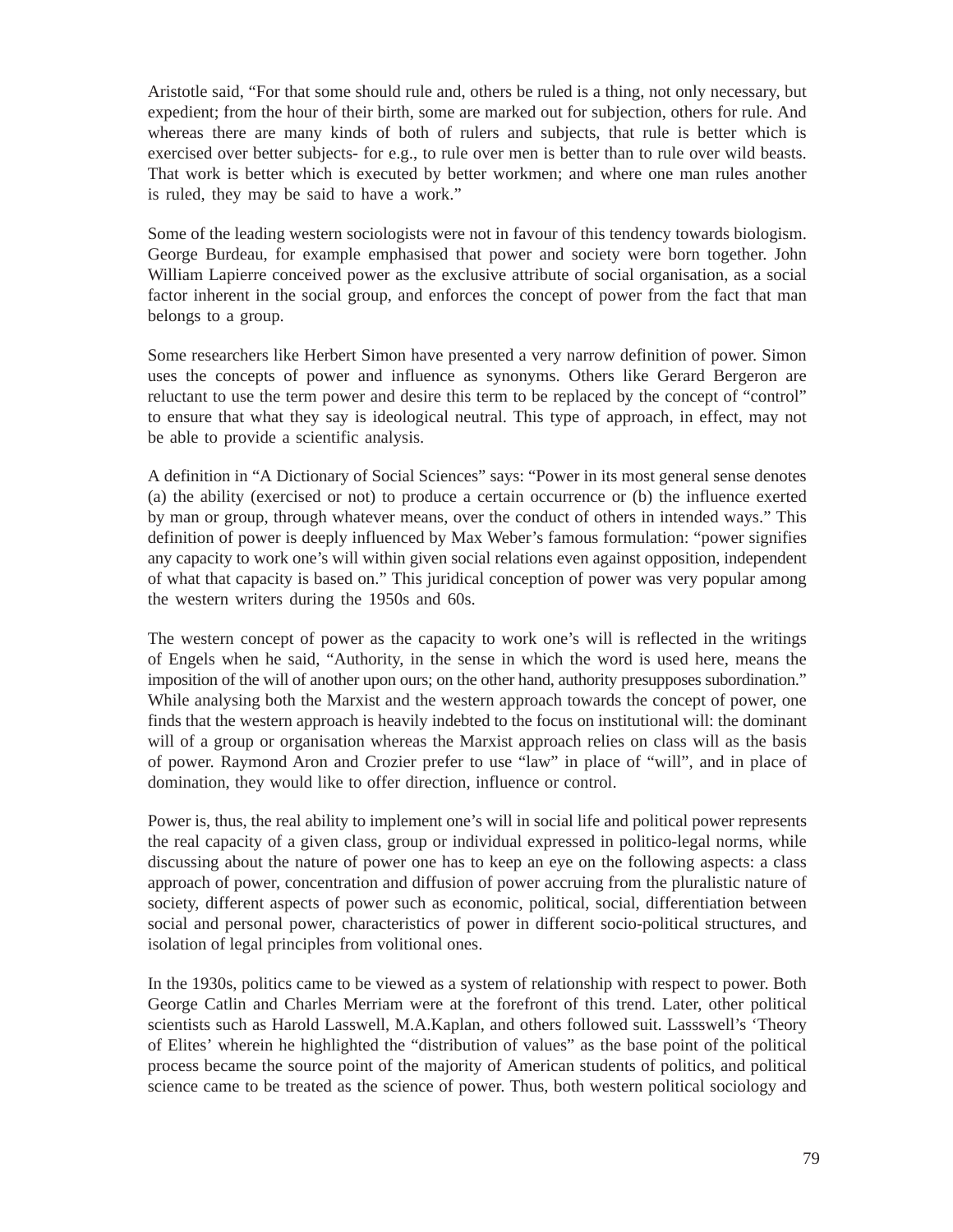Marxist thinking on the growth of political systems have contributed a great deal towards the development of the concept of power.

The concept of power, one must not forget, is multidimensional. Often power and influence criss-cross each other's area of operation. Some people talk about "intentionalist" and "structuralist" understanding of power. According to the intentionalist, power is an attribute of an identifiable object such as political party, social grouping or any interest group. The structuralists understand power as a form of social system. Sociologists like Talcott Parsons and neo-Marxists such as Althusser belong to the structuralist school of thought.

Steven Lucas, in his book "Power: A Radical View (1974)" talks about three phases or dimensions of power. According to him, power has the ability to influence the pattern and the process of decision-making framework. It has also the ability to influence political agenda and control people's thoughts. Thomas Hobbes first enumerated the notion of power as having the capacity to make decisions in his major work *Leviathan* (1651). This has mostly been the basis of conventional thinking in the area of political science. Robert Dahl in his book, *A Critic of the Ruling Elite Model* (1958) has supported this concept of power, which according to him could be both objective and quantifiable. This approach was widely adopted by political scientists and sociologists, especially in America during the 1950s and 60s.

While discussing about power as the ability to influence the decision making process some researchers prefer to highlight non-decision making as the "second phase of power". In their seminal essay, "The Two Phases of Power (1962)" P. Bachrach and Baratz insisted that "To the extent that a person or group – consciously or unconsciously – creates or reinforces barriers to the public airing of policy conflicts, that person or group has power." As Schattschneider said, "Some issues are organised into politics while others are organised out."

The third dimension of power is its capacity to influence the thought process of an individual or group. The ideas and views of individuals or groups are mostly influenced and structured by factors such as family, peer groups, schools, churches, mass media, political parties, and the overall environment at the work place. Vance Packard, in his study, "The Hidden Persuaders (1960)" has analysed the factors that have the ability to influence and manipulate human behaviour in a particular direction, what Steven Lucas said, "Influencing, shaping or determining his very wants." In his book *One Dimensional Man* (1964), Herbert Mareure, the leading neoleft theorist, talks about this aspect of power in advanced industrial societies in which the needs of the society could be manipulated through modern technology. This is what he said created "a comfortable, smooth, reasonable democratic unfreedom."

## **11.5 CONCEPT OF AUTHORITY**

According to C.J. Friedrich, concept of authority implies a root of command to which obedience is rendered without any inducement, a 'social fact', and a social conduct within an interlinked, independent social structure. This type of analysis implies that the concept of authority is basically a part of classical theory, according to which authority is invariably linked with other concepts of social behaviour such as morality, customs, law, natural law, contract, expediency, and utility.

Authority is broadly understood as a constitutional means through which one can command compliance or obedience and influence the behaviour of another. Whereas power is broadly concerned with the *ability* to influence behaviour, 'authority' is understood as the *right* to do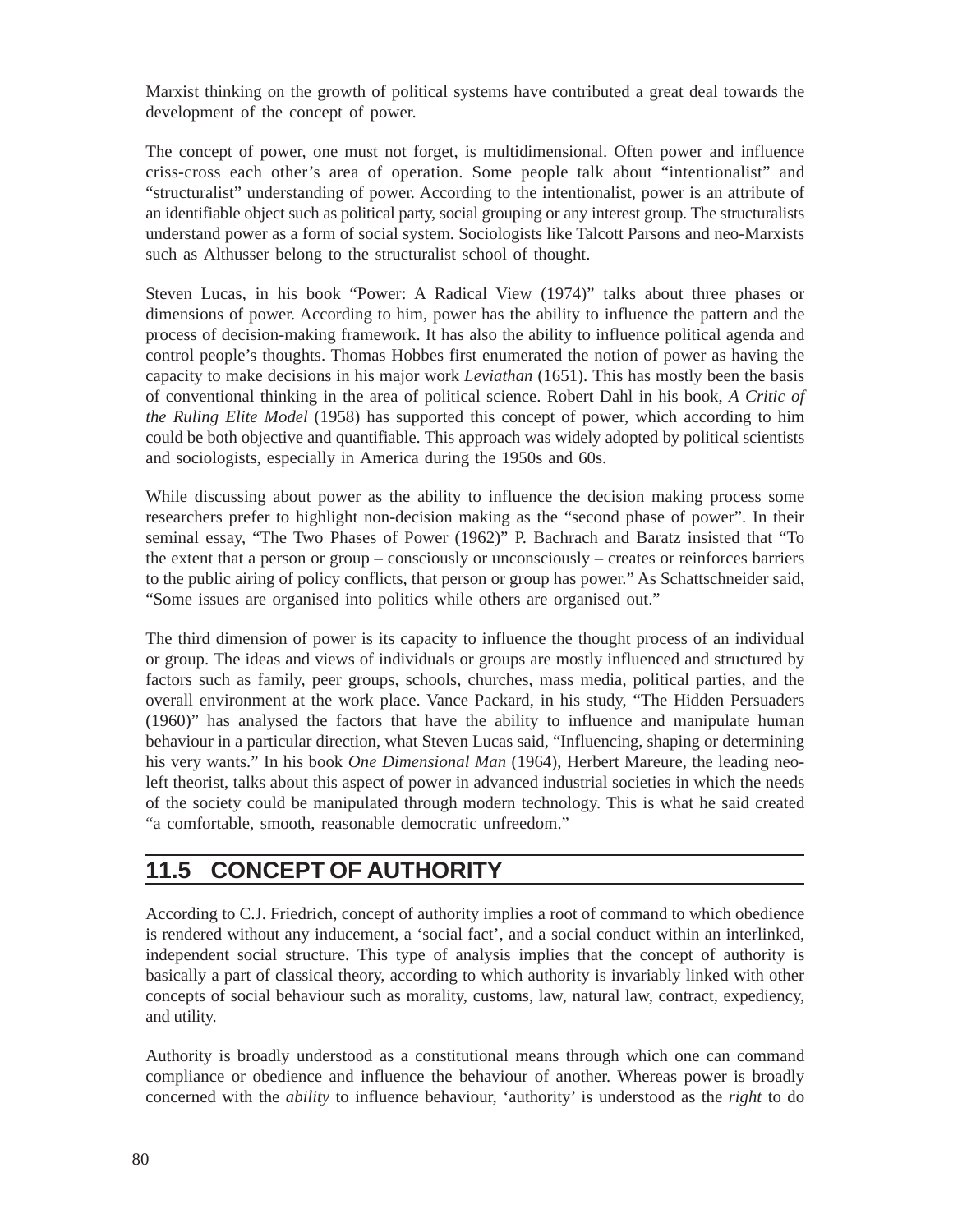so. Political philosophers over the decades have differed regarding the fundamental basis on which authority rested. However, they all agreed with the view that authority has moral dimensions. Authority is a form of constitutional power and provisions by which one can influence the behaviour of others. Power is more concerned with ability whereas authority is attached with the concept of right. Power is often identified with persuasion, pressure, threats, coercion or violence. The constitutional overtone is absent in the case of power, whereas authority has both legal and moral overtones.

Modern sociologists have approached the concept of authority from a different angle. The German sociologist, Max Weber, considers authority as a form of power, a 'legitimate power'. He analyses it as a matter of people's belief about its legitimacy. Although theoretically, the concepts of power and authority are treated as separate identities, empirically both tend to cross each other's boundary. While some researchers have considered authority as an essential feature of order and stability, others have looked at it as a symbol of authoritarianism.

Basically, both power and authority are mutually exclusive concepts. Authority is widely understood as a means of gaining compliance. On the other hand, power involves the ability to accomplish goals. It might take various forms such as pressure, intimidation, coercion or violence. Authority and power are intrinsically interlinked. Authority is rarely exercised in the absence of power, and power always implies some amount of authority.

Max Weber advocated three 'ideal-types' of conceptual models: such as traditional, charismatic and legal-rational authority. In traditional society, authority was linked with established customs and traditions. It was closely associated with hereditary systems of power and privileges. The second form of authority is linked with the power of an individual's 'charisma' or personality. Some consider this type of authority as divinely ordained. Sometimes, this type of authority could be 'manufactured' through the media and the 'cult of personality'. And this spectre of total power might lead to the growth of authoritarianism in political systems. This form of authority has its limitations in liberal democratic political systems. Max Weber identifies the third form of domination as legal-rational authority. This form of authority is very significant in modern industrial societies and is often regarded as the symbol of large-scale bureaucratic organisations, and it operates through a body of clearly defined rules and procedures. One must not, however, be unaware of the darker side of the onward march of bureaucratic authority, its de-personalised and inhuman social environmental dimensions.

## **11.6 DEVELOPMENT OF THE CONCEPT OF AUTHORITY**

The concept of authority has become a highly controversial aspect of political theory in contemporary international political system. The progressive growth of individual rights and liberties, the world-wide movement for human rights and the advance of a tolerant or permissive social ethics have encouraged social scientists to look at the concept of authority from a grassroot oriented human angle. This development in the field of social science has ensured a backlash that has encouraged the defenders of authority to highlight its importance.

Beginning from the social contract theories of the seventeenth and eighteenth centuries, there has been a spate of liberal literatures in the field of social science that provided a classic justification for authority. These liberal theories emphasised that in the absence of an established legal authority to ensure order and stability as well as to protect individual liberty and rights, there could be imbalance in the growth of social systems. To neutralise the authoritarian trends in society, these liberal thinkers suggested that authority could be constrained through legal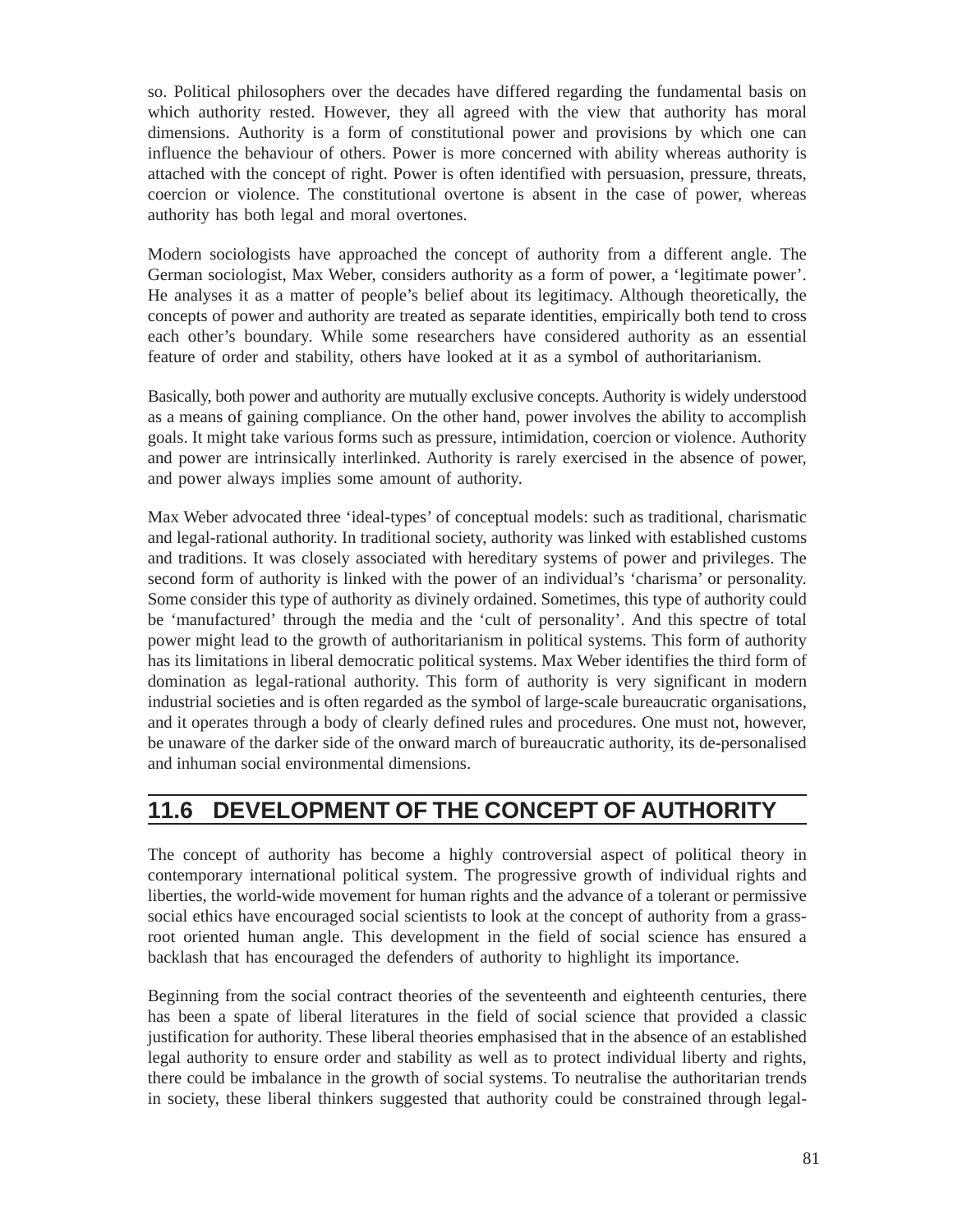rational forms of constitutional provisions as the very basis of authority arising from 'below', the consent of the governed.

The conservative thinkers, on the other hand, always regarded authority, to quote Roger Scruton (1984) as an essential feature of all social institutions, a 'natural necessity' for leadership, not a result of consent from the governed.

The conservative ideas and doctrines became very popular in the late eighteenth and early nineteenth centuries. This was indeed a reaction against growing political and economic doctrines that emphasised the basic philosophy of the French Revolution. Not surprisingly, two streams of conservative ideas got reflected in the social science deliberations of the time. With the growing trends of an authoritarian and reactionary form of conservatism in continental Europe that refused to accept any idea of reform, there emerged in Britain and America, a more flexible form of conservatism that preferred 'natural change' or 'change in order to conserve', in the form of social reforms.

The conservative reforms were more in the form of traditions, history, and experience. They perceived the society as a moral community and strongly advocated a strong government to ensure the enforcement of law and order. They advocated non-ideological and programmatic interactions between the state and the individual.

Since the 1970s, conservative doctrines have been facing strong challenges from the New Right. The supporters of the New Right believe in economic liberalism or neo-liberalism and social conservatism. Neo-liberalism is often considered a backlash of the policies of liberal, socialist and conservative governments of the twentieth century. It believes that the breakdown of social structures is a result of the growth of liberal and permissive values and is in favour of traditional values, social discipline and restoration of authority.

Conservative political philosophy has always been criticised for its support for elite groups and status quo in society. However, against this criticism, conservatives argue that as human beings are morally and intellectually imperfect, it is always preferable to depend on the wisdom of tradition, authority and a shared culture than to be obsessed with abstract principles of political theory. From their stand point, authority is an intrinsic link that ensures social cohesion and strengthens the structures of society.

The advocates of conservatism are Edmund Burke, Michael Oakeshott and Irving Kristol. The advocates of authority strongly plead that an erosion of authority would lead to authoritarianism and totalitarianism. Hannah Arendt argued that a strong traditional authority is indispensable for the growth of moral and social behaviour, and provides a sense of social identity. In her book, *The Origins of Totalitarianism* (1951), she suggested that the decline of traditional values and hierarchies was responsible for the advent of Nazism and Stalinism. All said and done, the concept of authority has not always been accepted without reservations by social scientists. It has been considered a threat to reason and critical understanding. Such apprehensions have been highlighted by psychological studies. William Reich (1897-1957) in his work, *The Mass Psychology of Fascism* (1935) presented the view that the damaging repression brought about by the domination of fathers in traditional authoritarian families could have been responsible for the origin of Fascism. Theodore Adorno and others in the book, *The Authoritarian Personality* (1950) claimed to have evidence that persons having strong deference for authority have fascist tendencies. This view has been further strengthened by the psychologist, Stanley Milgram (1974) in his studies on the behaviour of guards in Nazi concentration camps and the US military during the Vietnam War.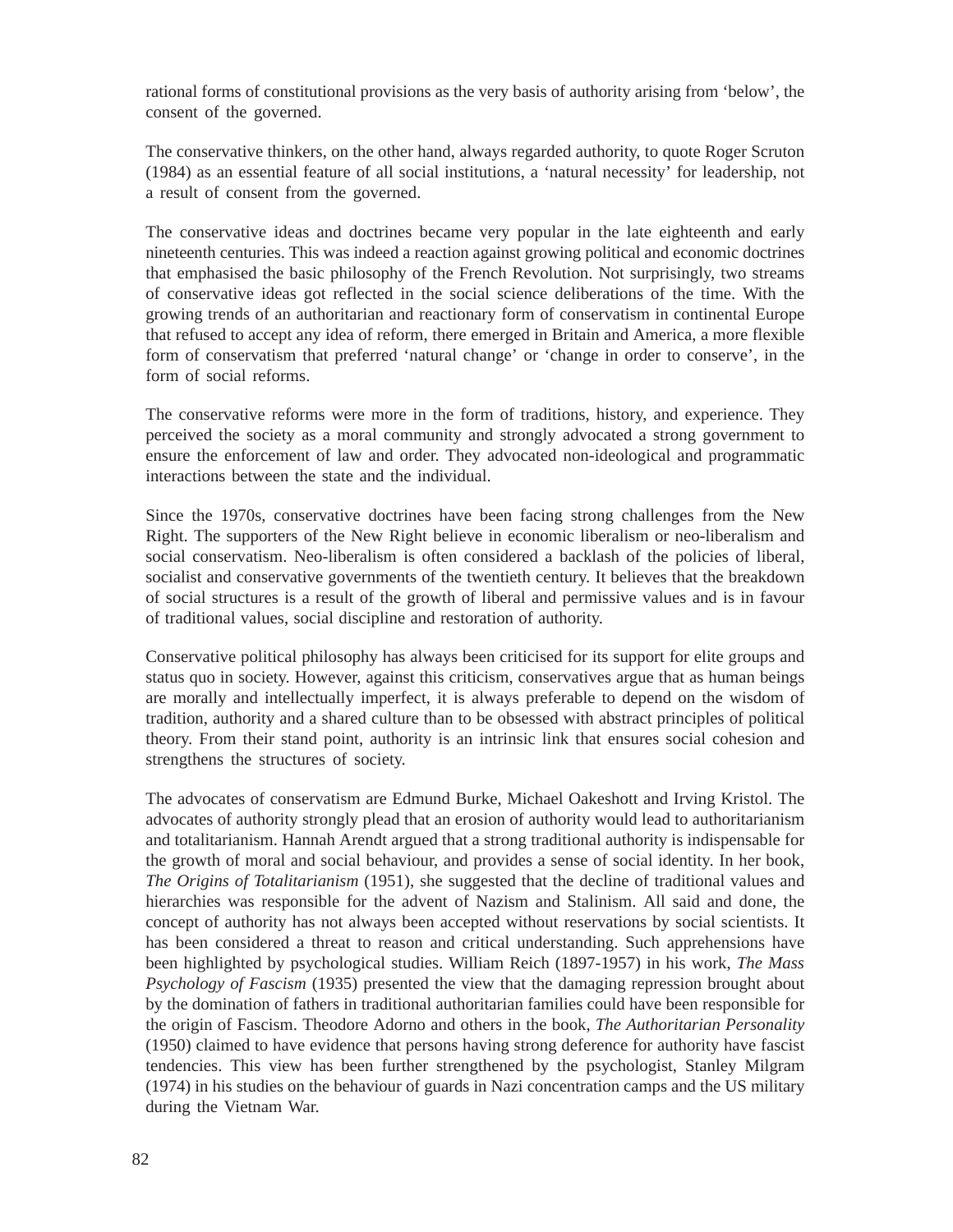### **11.7 SUMMARY**

One of the major questions that often rise in any study of political science is the precise relationship between power and authority. In Cicero's phrase, "power lies with the people, authority in the Senate". His neat contrast between power and authority gets blurred as we analyse the various dimensions of these two concepts over the decades, and confront the realities behind these concepts. Interpretations of power and authority have varied with the growth of ideological dimensions of political systems. There are good reasons to suspect the exercise of 'power' and 'authority' in contemporary international systems. Although some of the researchers are very critical of Hannah Arendt's essay on Authority in her book, *Between Past and Future*, Carl Friedrich's study of Tradition and Authority, and Robert Nisbet's reflections on *The Twilight of Authority* as their reactions to radical egalitarianism and to the Marxist tradition, one must not forget to see the streams of progressivism in these writings. Hannah's revolutionary politics, Friedrich's faith in reason, and Nisbet's weakness for pluralism have revolutionised thinking in the field of social movements. Contemporary reflections on power and authority are more in tune with grass-root oriented approaches towards the process of human empowerment.

- 1. Power is central to the understanding and practice of politics. It can be exercised on three levels: through the ability to make or influence decisions; through the ability to set agenda and prevent decisions being made; and through the ability to manipulate what people think and want.
- 2. Power is the ability to influence the behaviour of others, based upon the capacity to reward or punish. By contrast, authority is the right to influence others, based upon their acknowledged duty to obey. Weber distinguished between three kinds of authority: traditional authority based upon custom and history; charismatic authority, the power of personality; and legal-rational authority derived from the formal powers of an office or post.
- 3. Authority provokes deep political and ideological disagreements. Some regard it as essential to the maintenance of an ordered, stable and healthy society, providing individuals with clear guidance and support. Others warn that authority tends to be the enemy of liberty and undermines reason and moral responsibility; authority tends to lead to authoritarianism.
- 4. Legitimacy refers to the 'rightfulness' of a political system. It is crucial to the stability and long-term survival of a system of rule because it is regarded as justified or acceptable. Legitimacy may require conformity to widely accepted constitutional rules and broad public support; but it may also be manufactured through a process of ideological manipulation and control for the benefit of political or social elites. (Andrew Heywood, *Political Theory: An Introduction* Palgrave, 1997, Page 150.)

### **11.8 EXERCISES**

- 1. Explain the concept of power and its various dimensions.
- 2. Discuss the Marxist and western views of the concept of power.
- 3. Explain the difference between power and authority.
- 4. Explain the concept of authority.
- 5. Examine the concept of authority in the contemporary international political system.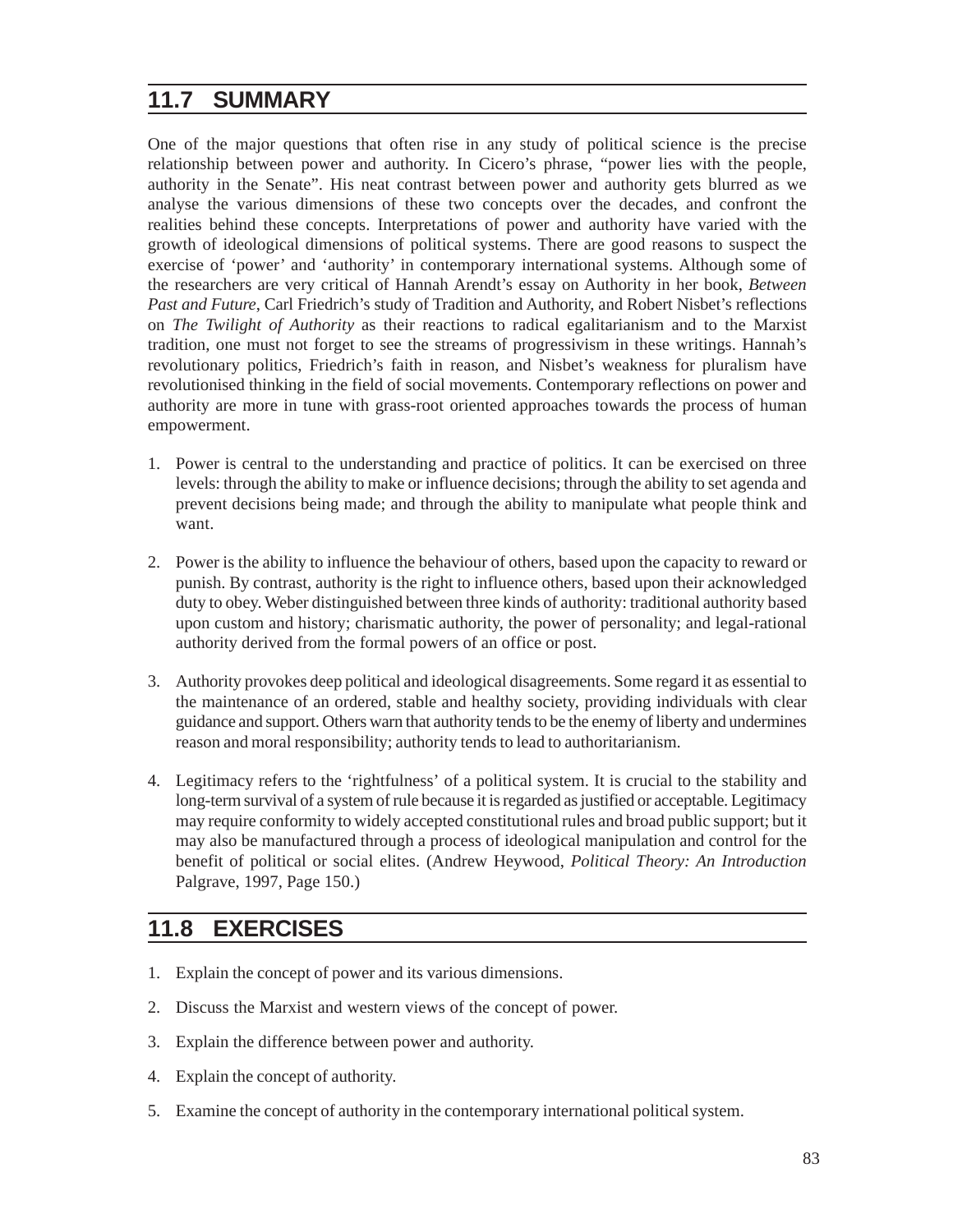# **UNIT 12 LEGITIMATION AND OBLIGATION**

#### **Structure**

- 12.1 Introduction
- 12.2 What is Legitimation?
	- 12.2.1 Legitimation and the State
	- 12.2.2 Legitimation and Legitimacy
	- 12.2.3 Power, Legitimation and Authority
- 12.3 What is Obligation?
	- 12.3.1 Types of Obligations: Moral and Legal
	- 12.3.2 Duty, Obligation and Conflict
	- 12.3.3 Concept of Political Obligation
- 12.4 Why Obey the Government? An Overview
	- 12.4.1 Legitimation and Obligation: Basis of Paternalism
	- 12.4.2 Legitimation and Obligation: Basis of Contract
	- 12.4.3 Legitimation and Obligation: Basis of Consent
- 12.5 Legitimation and Obligation Crises
	- 12.5.1 The Overloaded Government Theory Analysed
	- 12.5.2 The Legitimation Crisis Theory Analysed
- 12.6 Summary
- 12.7 Exercises

## **12.1 INTRODUCTION**

Legitimation and Obligation are intimately related concepts. Legitimation induces obligation, while obligation strengthens the claims of legitimation. The two concepts have captured the imagination of philosophers from the ancient Greek times onwards. Political theorists, in every age, have answered questions relating to legitimation and obligation in numerous ways. An attempt to review these questions and arguments supporting them would be both interesting and instructive.

Legitimation amounts to pronouncing what is lawful, i.e., what is in accordance with established rules, principles or standards? It is what is related to the laws and decrees of the state, sovereign or government. It is what has the sanction of force behind it. It is what is followed, if violated, by punishment. Obligation is, generally, something by which a person is bound to do certain things; something which arises out of a sense of duty; it is what binds a person to a duty, to obedience. It is, in a sense, a state of being legally indebted. The two concepts, legitimation and obligation, are so related that the former seeks to demand or pursue something while the latter seeks to accept or follow. Legitimation is a matter of seeking obedience, whereas obligation is a matter of accepting dominance.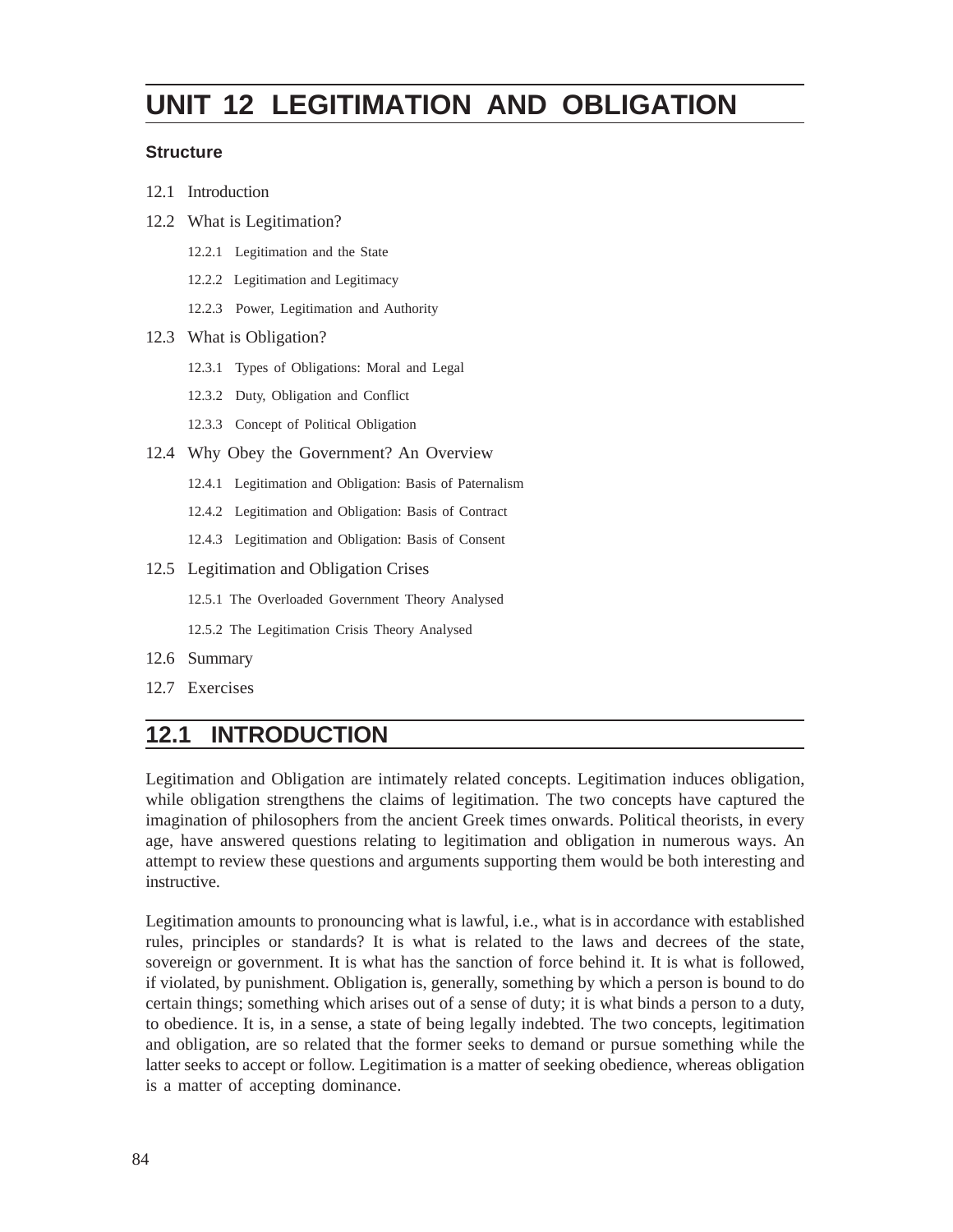A discussion on issues relating to these two concepts, legitimation and obligation, would help to understand the meanings attached to it, implications relative to these terms and the arguments supportive of each in the greater part of modern western society.

# **12.2 WHAT IS LEGITIMATION?**

Legitimation is legalisation. This means that what is legal is what is legitimate, and conversely what is not legal, i.e., what is not in accordance with law, established rules, recognised norms, is not legitimate. It is in this sense that legitimation is related to what is lawful. Literally, legitimation means, "to make lawful". To understand legitimation within the framework of the legal system is to know it in a very narrow sense of the term. Infact, legitimation goes beyond legalistic connotation and includes a host of processes by which an action is deemed 'legitimate'. These processes, indeed, are fundamental not only to the power relations in a society, but to its economic, social and belief systems. That the state's power is legitimate does not merely mean that it is lawful for the state to exercise power; it also means that its power is recognised by those on whom it is exercised.

Legitimation is, thus, the power of the state rightfully exercised and is the acceptance so by those on whom it exercises its control. The structure of power, and the exercise of it would be legitimate if the idea of law and justice, including ethical values, social beliefs, existing productive/ economic relations which underlie these, coincide with those present in the given society, over which the state exercises power, and are generally recognised by the given society as universal.

So understood, the concept of legitimation includes, if one attempts to identify its inherent implications, in the first instance (i) the legalised patterns of state activities, (ii) the valuesystems of society in which the state exercises control and (iii) the citizens' body recognises the state's power legitimately-based.

### **12.2.1 Legitimation and the State**

The state's very strength is based on legitimation. The structure of power, peculiar to the state, has to be legitimately derived and evolved; the exercise of the power of the state also needs to be used legitimately. What it means is that all forms of state power require legitimation. If the state is to carry on its business, with at least a minimum amount of consent from its citizens, and if the government is to survive, it requires legitimation/legitimacy. In the absence of legitimation or say legitimacy, how can the will of the state be enforced? Obviously, without legitimation of state power, the alternative is the use of physical force or terror to enforce the orders of the state. In a democratically structured society, state power is legitimate when (a) the power to rule the people is given by the people, and is exercised with the consent of the majority of the people – this would mean that those who exercise power are elected directly or indirectly by the people for a limited period only, and also when a system of control is in place (b) when the state power is exercised corresponding to the principles stated in the constitution of the land, especially those relating to legality.

The state alone possesses power, the power to rule people, the power to administer public affairs, the power to establish social order, the power to protect the system. The state alone has the responsibility to safeguard the country and promote its interests. It is because of its performance of responsibility that the state has power. Power of the state is the necessary corollary of the duty it is supposed to perform; power, thus, is the essential consequence/product of the job the state is called upon to do. That the state has the power, i.e., the lawful right of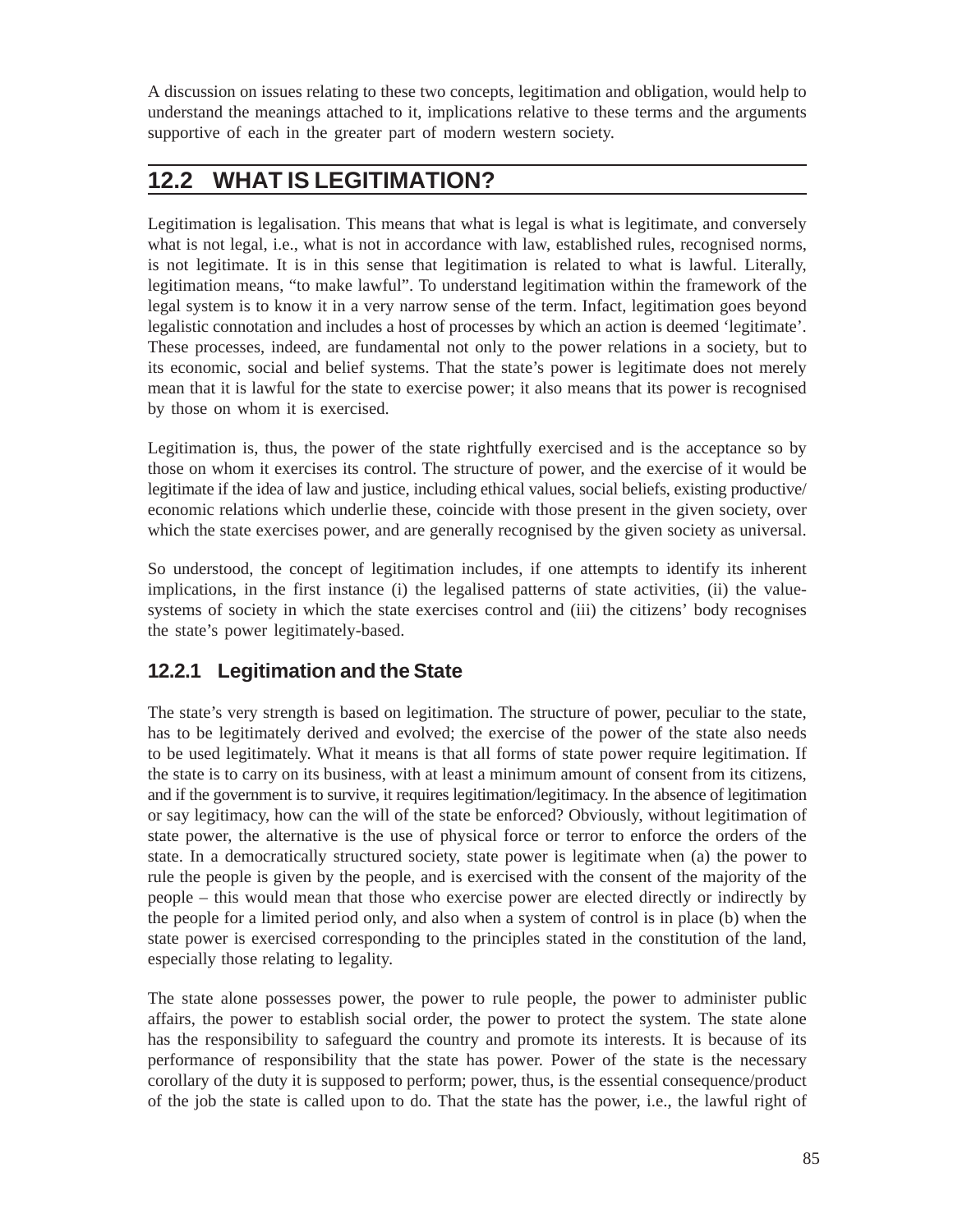the state to use power, is what may be called legitimation. Legitimation involves the use of the power of the state legitimately ordained. One aspect of legitimation, thus, is the inherent lawful authority empowered to exercise power which means, the power of the state to exercise its authority with the provision that it has the power and more than that, the exercise of the power is legitimate, legitimately authorised.

Legitimation is related to the state in more than one way. It is related to the state in the sense that the state alone has the legal authority to use its power. It is also related to the state in the sense that what the state does is legitimate by virtue of the fact that the state alone is authorised to do what it does. It is related to the state in the sense that the exercise of the will of the state is the legalised exercise permitted by the already framed basic rules prevailing in the political system, written, unwritten or both. Where there is, for example, no legal authorisation of the exercise of power, there is no legitimation there.

Legitimation, therefore, demands a set of norms, principles, rules and regulations on the basis of which the state exercises its power. If the power or the exercise of the power of the state is to be deemed legitimate, there is a need for the power of the state to fall back, for its support, on certain basic and fundamental rules, i.e., a framework from which the state derives its power and the support on which it rests. Legitimation is not only a matter of structural rules and regulations, it is also a matter of procedure. It, therefore, requires the fundamental routes in which the power of the state has to pass through. If the power of the state is to be legitimate, it has to follow certain procedures, and has to work through certain already set procedures. Legitimation is not a zigzag walking, it is a procedural following, walking on a well-established path already laid down.

Legitimation, in the context of the state, also demands compliance from the people where the state exercises its power. When the power of the state is accepted by the people, there is no crisis of legitimation. A crisis of legitimation occurs when the power of the state, exercised as it is, is challenged by the people or a part thereof.

#### **12.2.2 Legitimation and Legitimacy**

If legitimation is what is 'lawful', and if it is what it is, it is related to the power of the state and more specifically, to the exercise of the power of the state and the way it ought to be used or at least the way, it is used. In this sense, legitimation has much in common with the concept of 'legitimacy'. What is true about the legitimacy of a state, is true about the legitimation of a state; it indicates basically the people's willingness to accept the state's claim to rule: the people would accept the claim of the state to rule them only when they regard the state to be legitimate; nobody would obey the illegitimate state: legitimation, and not delegitimation, would induce obedience. Both legitimation and legitimacy have, in themselves, the element of people's willingness to accept the legal authority of the state to rule the people. What both legitimation and legitimacy do not admit is 'arbitrariness' in any form. The arbitrariness of government officials in exerting their power may be legitimate in the legal sense of the term, but it may not be so in the sociological sense. To be legitimate is to be effective, but not necessarily arbitrary. Legitimation and legitimacy do include the elements of acceptance and willingness. A government or state may be said to have legitimacy only when most people accept its title to rule, and not a small number of people. During a military rule most of the people, in the absence of the right to resist such a rule, accept it and obey it, but it does not make such a military regime legitimate. Legitimacy appears only if the people accept the state's authority to rule without being forced. It is legitimation that creates legitimacy, and it is legitimacy that induces people to accept the right of the state to rule.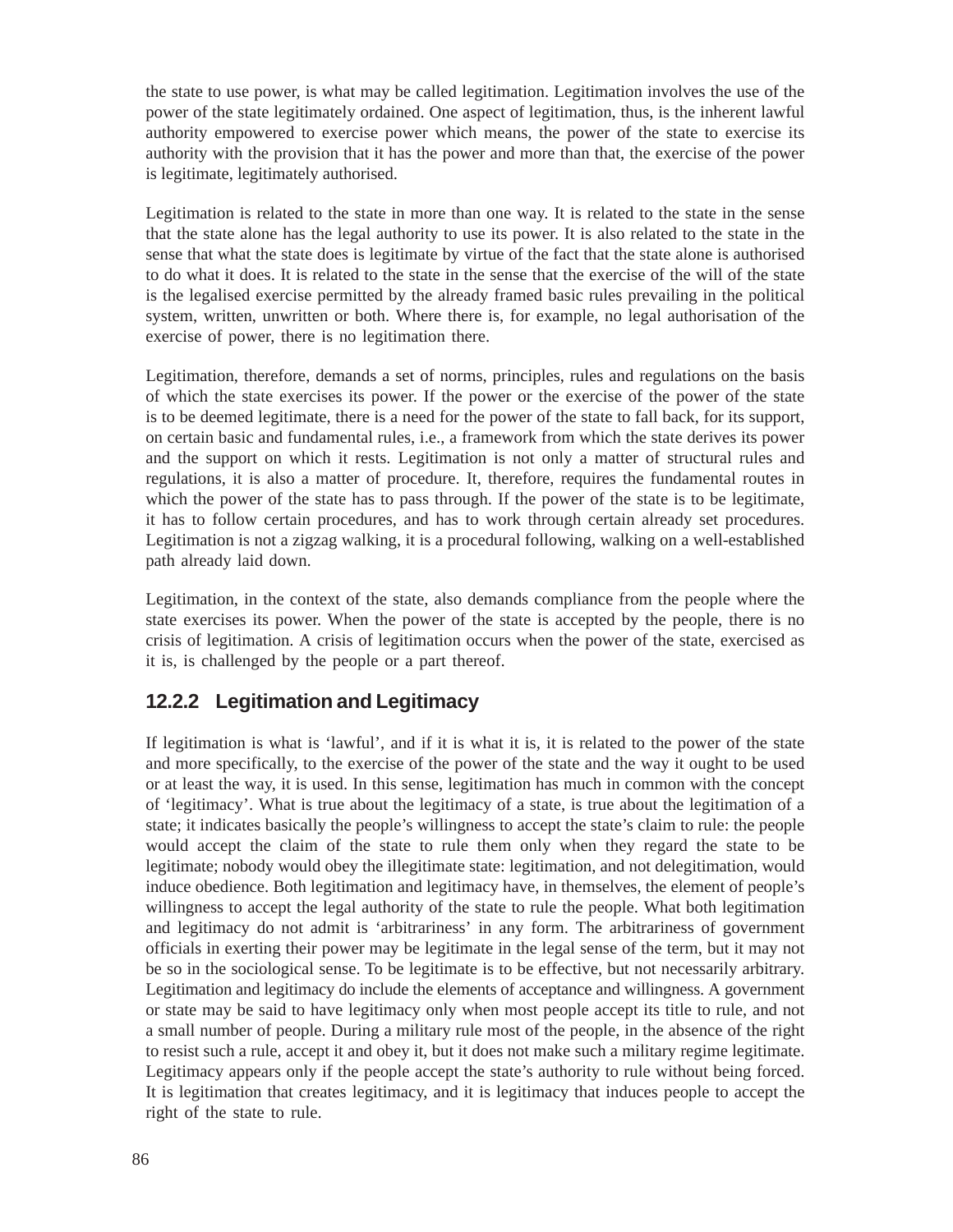Legitimation and legitimacy are complementary to each other. The former makes the ground for the latter while the latter derives its strength from the former. While legitimation is a concept related to the state intimately, it is legitimacy with which the state is primarily associated. Legitimation is only the attending feature of the state while legitimacy is the soul of the state. Between the two, legitimacy and legitimation, the former is primary while the latter is secondary. The difference between the two is that of importance which is attached to it in relation to power or its exercise by the state. The two concepts work more in association with each other than in opposition to each other.

It is legitimacy or one may say self 'legitimation' that turns power into authority. Power becomes authority only through legitimacy or through the process of legitimation. Power without the process of legitimation becomes arbitrariness or mere force. It is, therefore, legitimacy which converts power into authority. With no legitimation of authority, power becomes a brute force. The Apartheid regime in South Africa during the white minority rule can be cited as an example of 'power regime' without legitimacy. There, as is known, a white minority enjoyed all political rights, and their government ruled over the black majority. That government had no legitimate authority in the country, for it lacked legitimacy in the eyes of the vast majority of the people – the Blacks.

### **12.2.3 Power, Legitimation and Authority**

On one side of legitimation stands power, and on the other side stands authority. It is through legitimation that power is converted to authority. Authority devoid of legitimation is brute force. Legitimation makes power a lawful authority. It authorises the government to exercise power so as to rule the people. Without legitimation, no authority can lawfully exercise power. Authority possesses power because legitimation authorises it to exercise power.

To put the whole argument simply, it may be said that a government is government only when it is legitimate. An illegitimate government is a contradiction in itself; a legitimate government is an authority in so far as it is legitimately authorised to exercise power; power makes the government an authority after it is able to legitimise itself. Legitimation alone makes the government/state a power; it is such a government that rules the people and extracts from the people their obedience. Legitimation works the other way as well. Legitimation provides an element of willingness, on the part of the people, to accept the government's power to rule the people. It is, thus, a two-way movement – authorising the government/state to rule the people in accordance with the authority vested in it and through procedures already established therein; a willing body of citizens to accept the government's authority to rule them. Delegitimation, on the contrary, robs the state to have any claim over the people to rule them, and induces no respect from the people for any such state/government.

Legitimation is the means through which power changes into authority and thus, a social order is established in the society. It is what makes the government rule over its people and it is what makes the people obey their government. Legitimation is the meeting point between the state and the people, between the rulers and the ruled. Without legitimation, no effective social order can be created; disorder alone would prevail where power is exercised with no legitimation of authority. All systems of government seek obedience to the laws from the people only on grounds of legitimation/legitimacy.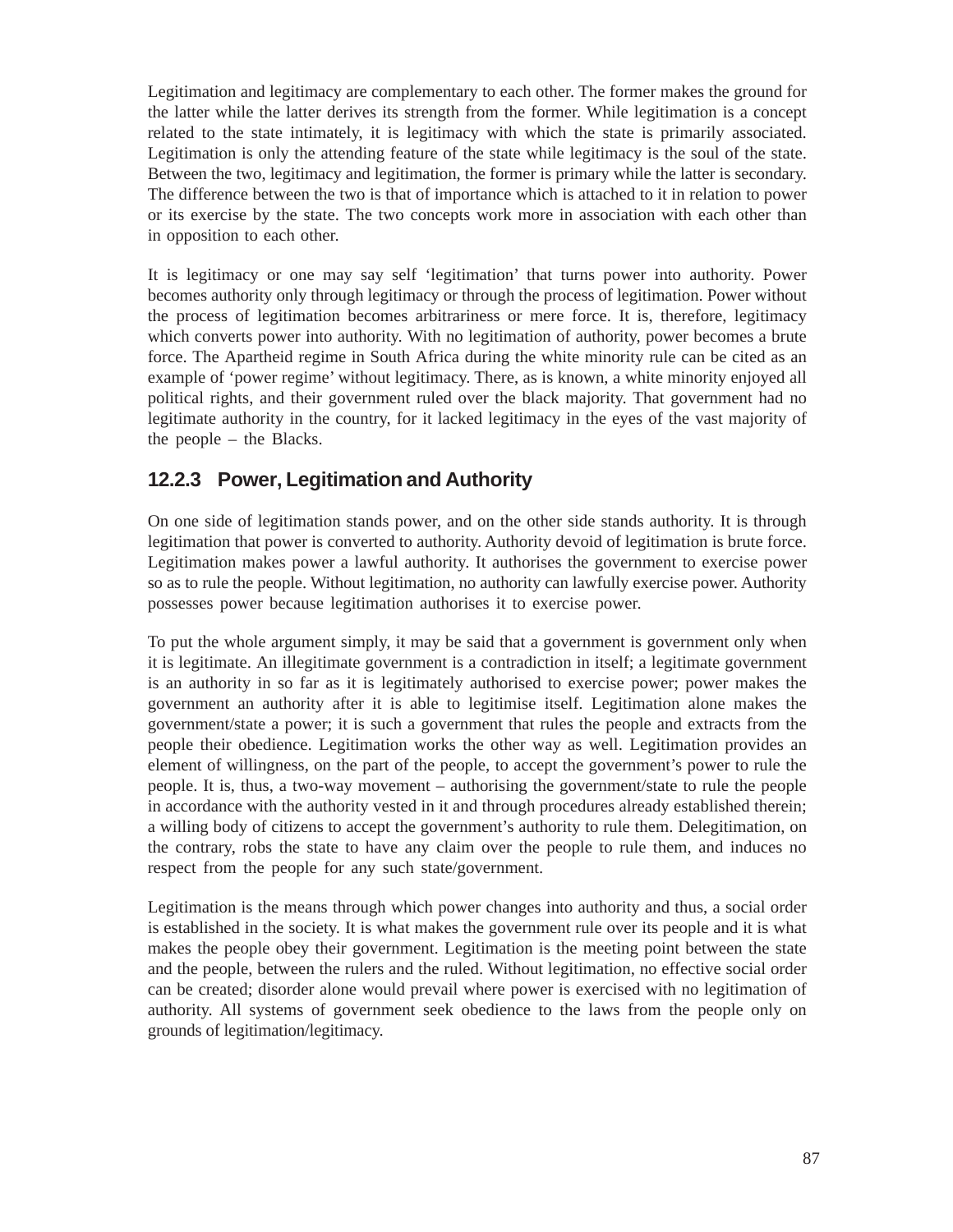# **12.3 WHAT IS OBLIGATION?**

Obligation means the act of binding oneself, binding oneself to some duty, to some contract, to some promise. It is binding someone to do something. Obviously, it arises out of a sense of duty. That is why, one may see an analytical connection between obligation and duty, the former having the same meaning as that of duty. To be obliged means to have a duty. An obligation can also be the act of obliging oneself or someone else. In such a case, a duty is the conception of some behaviour as the object of an obligation. People are obliged to perform their duty. There cannot be an obligation without a will imposing a duty or an obliging will.

Obligation, one may see clearly, is a two-way situation. It is a relational concept. It is used (a) for a relation between individual persons. One is, for example, under an obligation to someone else; people are, or say used to be, greatly obliged to one another. It is used (b) for a relation between a person and an institution, such as the government. To be under an obligation to someone (say individual or government) may be to owe something (in case of an individual's obligation to a government it may mean 'to owe obedience'). In case of an individual's obligation to the state or the government, what it amounts to is that the state or the government has corresponding rights over the individual.

To understand the term 'obligation' more clearly, it is better to relate the term 'obligation' to 'bound' than to 'owing'. We may be bound to perform some action without in an obvious sense owing anybody anything. To be 'bound' is not to be in bonds. What at best it means is acceptance of a submission, or say losing a certain amount of freedom. When we accept submission, we accept to work within certain limitations, and such a submission remains until obligation stays; a certain amount of lost freedom is not regained until the obligation has been discharged.

So understood, the concept of obligation includes, if one seeks to identify its inherent implications, (i) an act of binding oneself to some duty, (ii) a situation characteristic of a relational relationship, (iii) an authority, say the government with assured rights over the individuals, and the individuals, agreeing to obeying the laws of such an authority.

### **12.3.1 Types of Obligations: Moral and Legal**

Obligations are not all alike. There are obligations of which we are conscious; for instance, not 'being in debt' is an obligation of which we are conscious; 'feeling in debt', on the other hand, is an obligation of which we may not be conscious. If, for example, a man is obliged by law to pay taxes, the obligation is no less real for his being unaware of it. If a man, to take another example, is liable for military service, he is no less obliged to accept and act upon the call for his being totally unprepared for its coming.

All our legal and political obligations, obviously, are obligations of which we are all aware of.

What may be true about legal or political or both obligations, may, and possibly may not be true, with regard to moral obligation. There are moral obligations (say the promises we make and which are expected to be kept) that cannot come into existence unknown to the persons whose obligations they are. There are, on the other hand, other obligations (of which this may not be true) of caring for one's parents in their old age and about which it may not occur to a person that it is an obligation to be attended. We may, thus, say about a moral obligation that a man cannot be said to have a moral obligation of which he is not aware. It is, therefore, the word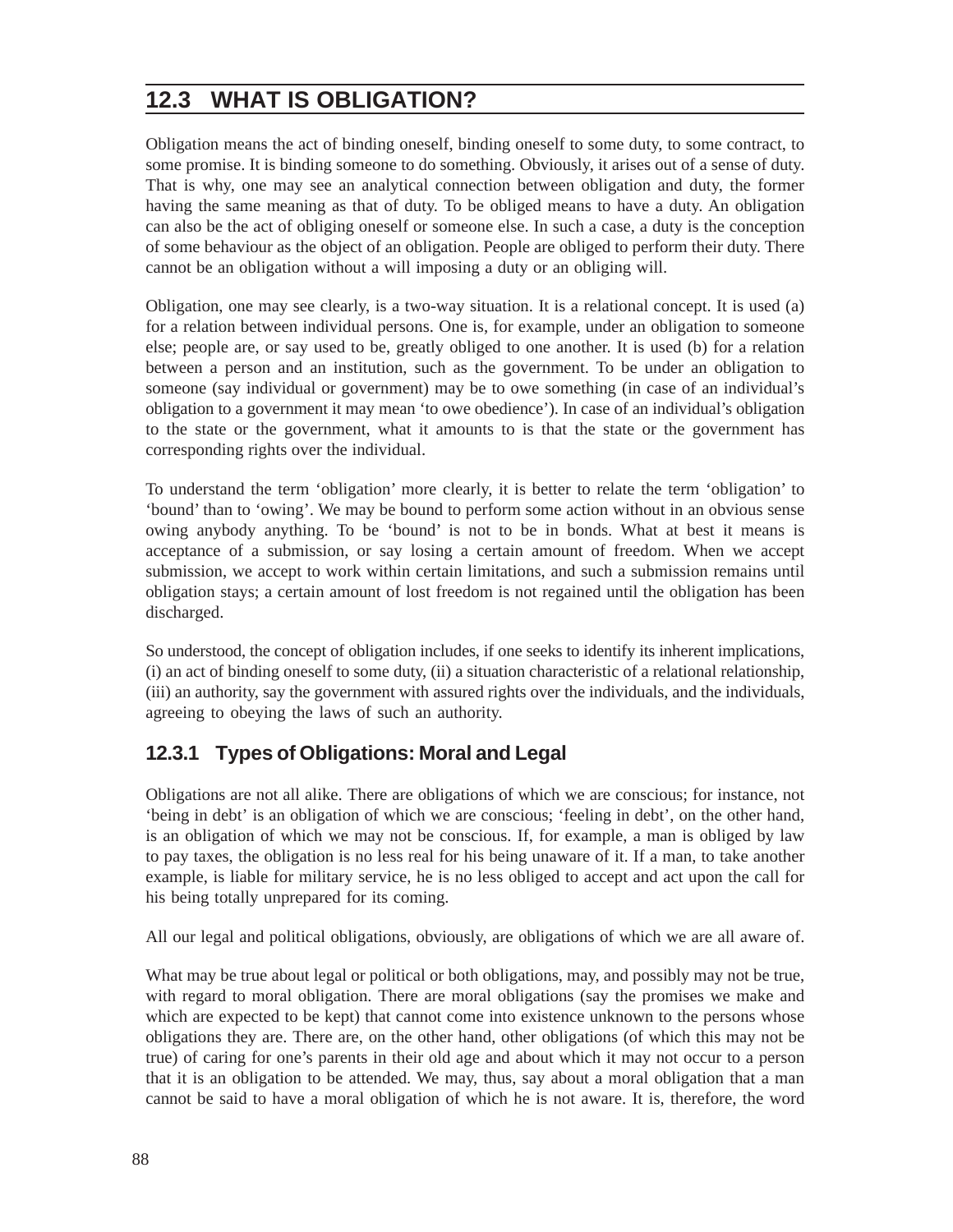'duty' that comes close to moral obligation; and it is the word 'obligation' that comes close to legal/political obligation. Duty speaks of our moral obligation. It should, therefore not be concluded that duty and obligation stand opposite to each other. There is a measure of duty in obligation, and there is a measure of obligation in duty. A duty demands an obligation to be attended, and an obligation expects a duty to be attended.

An obligation, like a duty, is an obligation first, and it is, thereafter, that the obligation is *legal/ political* or *moral*; it is *conscious* or it is *not*; it is *assumed* or it is *declared*; it is voluntary or it is involuntary. The knowledge that there does exist an obligation does not make it legal or political, for a man not in knowledge of what obligation he has would not obligate him of his moral obligation. Likewise assumption, voluntarily or involuntarily, should not be made the basis for making an obligation either legal, political or moral. Thomas McPherson (*Political Obligation*, 1967) rightly says, "We should, I think, generally be reluctant to use the expression 'moral obligation' for a duty not voluntarily assumed. Some cases covered by the expression 'political obligation' by contract are certainly cases where we have obligations that we have not voluntarily assumed."

### **12.3.2 Duty, Obligation and Conflict**

Duty and obligation have much in common. There is hardly anything that separates the two. There is a clear analytical relationship between the two. Obligation and duty, often, have the same meaning. To be obliged means to have a duty; to attend to a duty means to perform an obligation. An obligation can also be the act of obliging oneself or someone else. In that case, a duty is the conception of some behaviour as the object of an obligation. When one says that the people perform their duty what we, generally, mean is that they are under obligation to commit an act. It is, thus, clear that there cannot be an obligation without a will imposing a duty or an obliging will.

Obligations being of numerous sorts, there is a likelihood of these different obligations coming into conflict with one another. A moral type of obligation can come into conflict with a legal obligation; a political legitimation may conflict with a religious one. Any attempt to provide resolution may involve or invoke serious struggles of conscience. The possibility of a clash between a legal obligation and a political obligation may seem to be less real, but a conflict between a moral obligation and political obligation may, and usually is a real one. The moral obligation, for example, to help a friend in distress may conflict with my legal obligation to pay my tax in time. A compulsory vaccination or say sterilisation may be an act of political obligation, while a religious obligation may demand an almost opposite act.

A more important question with regard to numerous kinds of obligations (and this is true about the numerous kinds of duties) is where do we stand when various obligations conflict with one another? Are we to attend to a certain type of obligation and reject the other type? To be fair to these numerous types of obligations or duties, one has to attend to them and it is very rare that one likes to sacrifice/ignore one at the cost of the other. Political obligation may be more demanding at one point of time than the other; it may seek immediate redressal, for fear of punishment or otherwise, than compared to the other type of obligation.

One should note that an obligation is an obligation. That it is political or moral is a secondary thing. Attending to obligation is an act of performance. Whether we attend it today or the next day is something that depends on intensity. If we are obliged, we are obliged; accordingly, duty is a duty. If we perform our duty, we are doing our duty. Obligation is the acceptance of an act; its compliance is an act of our willingness.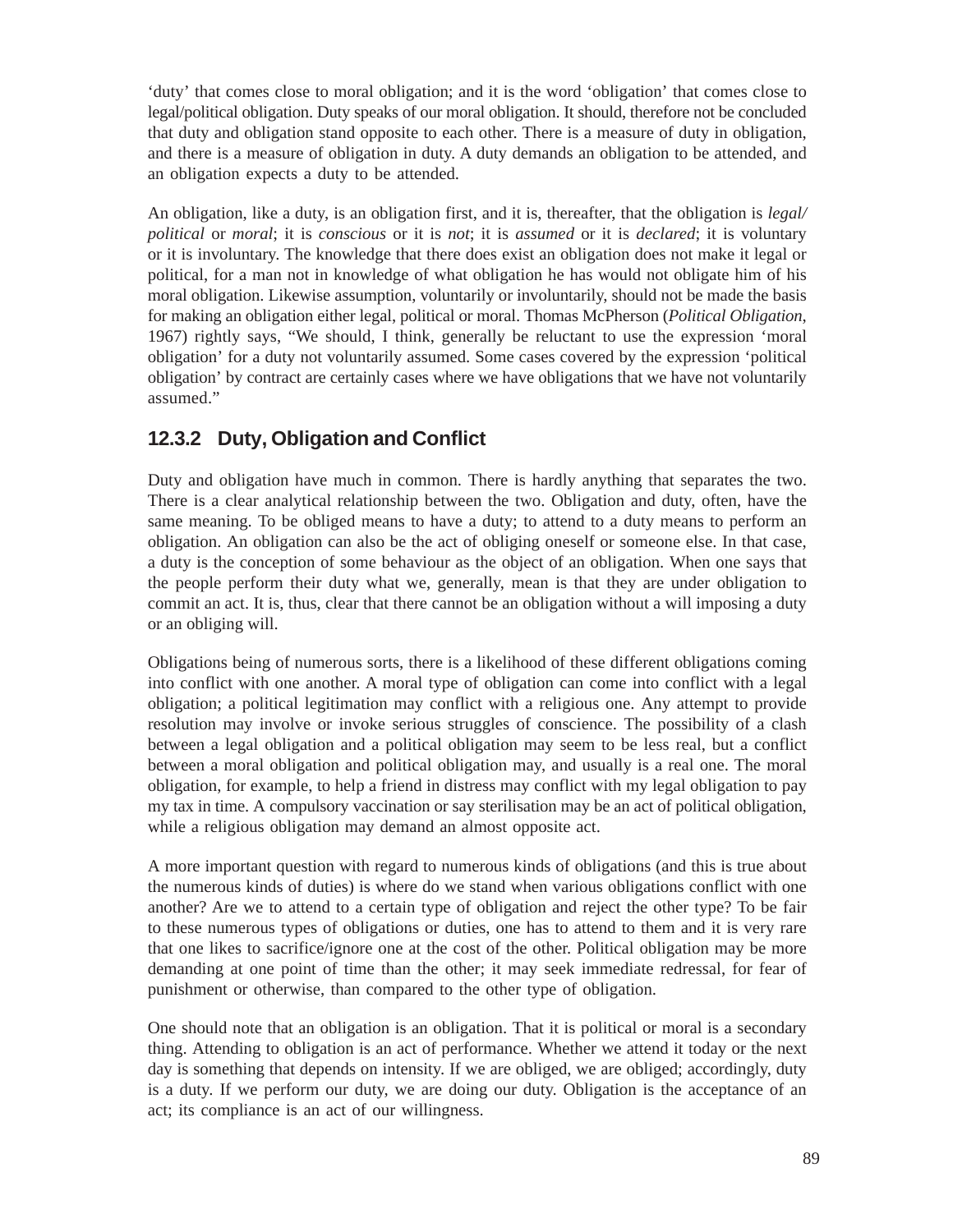### **12.3.3 Concept of Political Obligation**

Political obligation constitutes an exterior sphere of norms and rules. It is what is found in laws and by-laws. It is what relates to a body of duties which citizens can be legally compelled to perform by the threat of punishment or other legal consequences. Political obligation assumes a set of legal duties to be performed by the citizens, their non-compliance is usually followed by punishment or prescribed by the prevailing rules/laws. This should, however, not mean that political obligation is the same as legal obligation. Political obligation goes beyond the sphere of legal obligation. Political obligation does demand compliance to the laws of the state, but it too admits means to challenge the system in order to safeguard the obligation ends. It does include the obligation of the citizens to obey the laws of the state, but it also incorporates in its sphere a wider obligation, i.e., duty to defend the country, or to fight for justice. This latter connotation of obligation is much more than what one would like to include either in moral or legal obligation. The concept of legal obligation helps only in protecting the already established legal structure, but it is for the concept of political obligation to protect the system as a whole against political disagreement, despotism and totalitarianism, injustice, exploitation and the like. The problem of political obligation is how to establish a legitimised political/social order. The creation or reconstruction of a social/political order is an obligation that is subsumed under the concept of political obligation.

Political obligation is a kind of obligation which seeks to establish a political system free from all types of injustices and laden with the promotion of common interest. The domain of political justice is neither the sphere of law entirely, nor that of ethics completely. It is a sphere situated between ethics and law. It is what is related to its grounds (why to obey?) and its content (as to what it contains so that it is obeyed).

# **12.4 WHY OBEY THE GOVERNMENT? AN OVERVIEW**

The obedience to a government is not merely a legal phenomenon. It is also a political one. People obey a law more because of the fact that they feel it is good to obey it, as also because, they are convinced that the government issuing the laws is a legitimate one. In fact, no one would like to obey a government which one feels is not a legitimate one. The obedience to the government is more of a political phenomenon than a legal one. If one stands up to disobey the government, it is because one does not want to obey the government. If obedience is voluntary, so is the unwillingness to obey the laws.

Generally, people obey the laws. They do so because they accept the government that rules them. They do so because they accept the system wherein the government operates. And if they like to disobey the government, they do so because they hesitate to accept both the government and the system as a whole.

Legitimacy of states and governments depend on how the people look at them and also at the social world around, and what they consider to be morally right. What they consider morally proper is the product of numerous factors which influence people. The total effect of all the influences make up what may be called the 'legitimation process'. Legitimacy once evolved or grown is not a matter of all future; it is a process which goes on and on. The state goes on because the people want it to go on. The state, one must remember, goes on not because it has power. The overwhelming power does not last on its own. It has to have the acceptance and support of the people; it has to have its own strength which is much more than the physical force that it has. What it means is that the states have to have their legitimacy, i.e., the government rules over the people because it has the legitimate right to rule.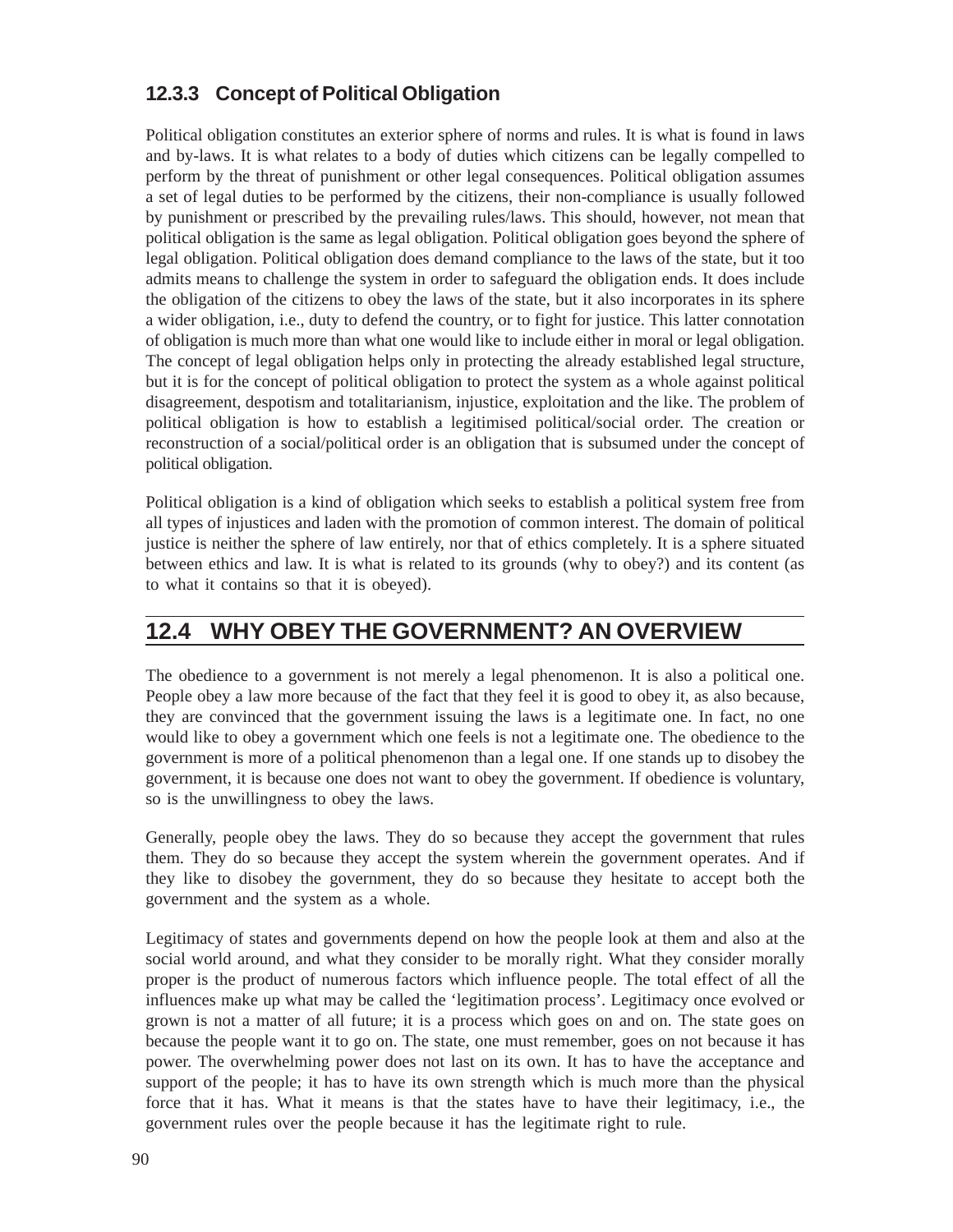### **12.4.1 Legitimation and Obligation: Basis of Paternalism**

There are numerous bases which make a particular type of government extract obedience from the people. In other words, legitimation of the state and government to rule people and the obligation of the people to obey the government have their grounds in numerous theories. One such theory may be termed as 'Paternalism', one that can best be expressed in the divine right theory of the kings as well as the charismatic theory.

The divine right theory advocates that the power the rulers, as kings, have was given to them by god. The kings rule because god authorises them to rule. They have the right to rule the people because god has given them the power to rule. The basis of the authority of the king is religion which makes the state a divine institution. Legitimacy, in such a theory, lies in kings having power as ordained by god. The people are, the divine right theory claims, obliged to obey the kings. Their disobedience does not only constitute a crime, it also constitutes a sin. Absolute obedience is a characteristic feature of the divine right theory; political resistance is regarded as a rebellion against the divine ruler.

The divine right theory, despite its demerits, prevailed as a gospel truth constituting legitimacy of the rulers and also the obligation of the people to obey the divinely appointed rulers. Such a theory provided a framework of legitimation and obligation. The kings ruled as the legitimate holders of powers and the people accepted them and obeyed them considering all this as a phenomenon willed by god. Religion, as the prominent factor of divine theory, legitimised both the monarchical absolute rulers and the obligation of the people to obey them.

There is a form of paternalism known as, to use Weber's term, 'charismatic authority'. Charismatic authority is a personal authority, related to the very personality of the person having power. Such a person has power by the sheer dint of his dominant personality. "Whoever", Thomas McPherson says, has "power…. may be thought to have a right to it." "We hear", he continues, "of men with 'magnetic personalities' of 'born leaders', and so on." The argument runs as follows: "At times, particularly times of crises, people want to be led, and will respond to someone who has the confidence to put himself forward as their leader Wesley, Hitler, Churchill." History witnesses a form of charismatic authority where people, willingly, obey or confer authority on some leaders whose strength lies in the very personality of a person. Such persons are generally known as charismatic leaders. People accept them as leaders and give their obedience to them because of some extraordinary personal qualities, because they represent some ideals with extraordinary clarity. Charismatism is, as such, a form of paternalism.

Traditionalism too sounds as yet another example of paternalism. In the earliest societies, people accepted the power of some people over themselves because they would believe that these rulers have been followed from times immemorial. People obey because they have been traditionally obeying. Obedience becomes a matter of practice; acceptance of such authority is also a matter of traditionally-based belief.

### **12.4.2 Legitimation and Obligation: Basis of Contract**

The contract theory, as advocated by the contractualists, especially Hobbes, Locke and Rousseau, offers another ground for legitimacy of the government and the obligation of the people to obey the government. To some extent, this theory sets forth a legal or a quasi-legal basis of legitimation and obligation. We ought to obey the government because we have entered into a contract to do so. If that was really so, there would have emerged accepted obligations of obeying and ruling.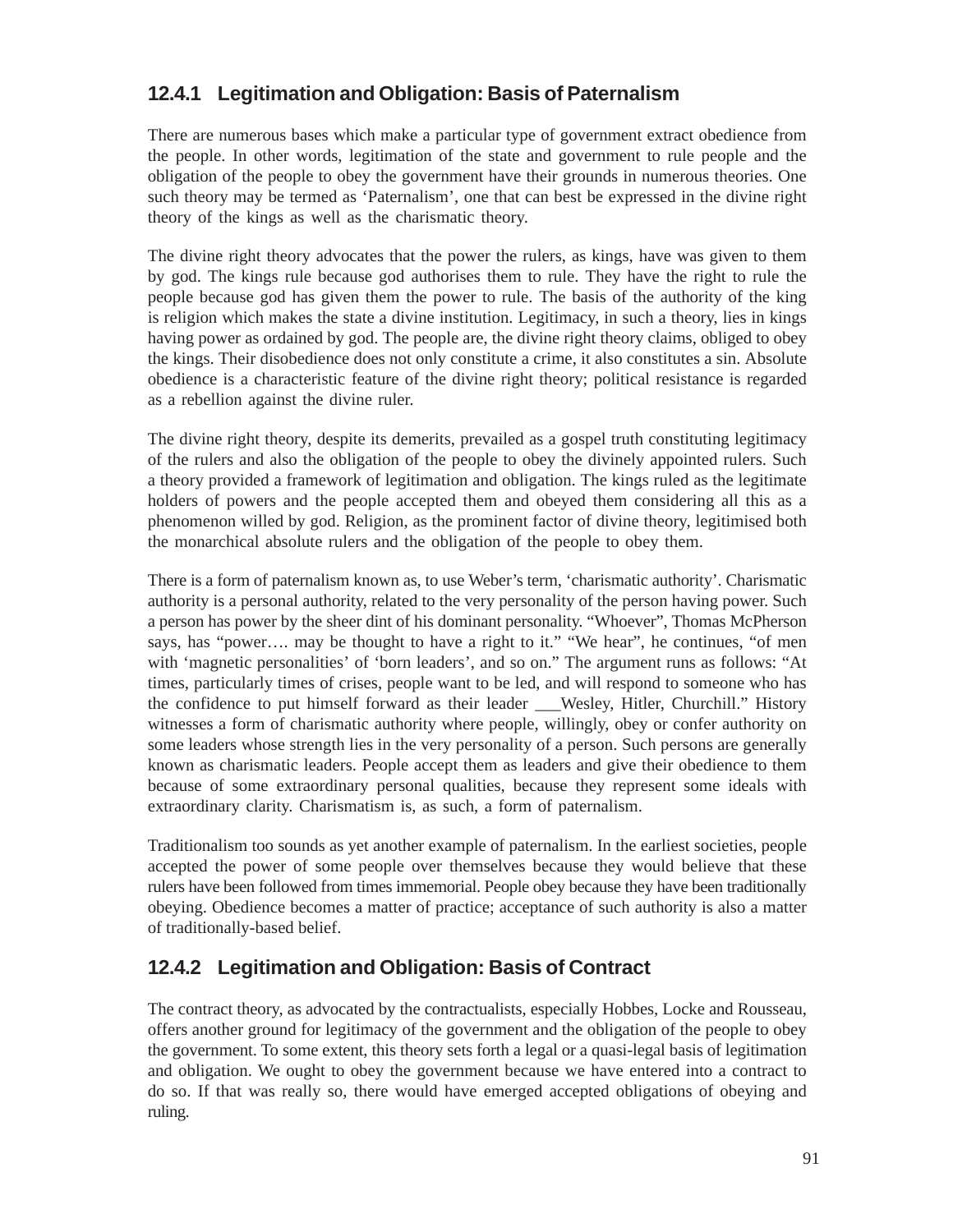The contract theory provides a legitimation thesis which states that the government rules because of the title it has to rule – whether that title has been bestowed upon the Leviathan (in the case of Hobbes) as through an agreement that the state protects the rights of the people (as in the case of John Locke) or through a government based on the General Will (as Rousseau would want us to believe). The state has the power to rule over the people as per the contract entered into by the people. This very contract theory also provides an argument for peoples' obligation to obey the government, this too through the grounds of contract. The contract theory may not be taken too far to investigate the possibility of whether such a contract was ever made or not. What may only be inferred is a legal right of the state to rule the people, and a legal duty of the people to obey the state. There is no doubt that the state exists because it has to establish law and order. Its essence lies in the external relations it maintains among people residing in its area. There is, thus, the legal framework at its base through which people demonstrate formal relationship. The state rules in accordance with the procedure established by law and what the law of the land, i.e., the constitution, expects from it. The contract theory legalises the state and gives it legitimacy to govern the people as a matter of title. On the other hand, the contract theory also legalises the procedure of peoples' obligation to obey the state. People obey the state, for the contract demands from them an obligation that they are legally bound to comply with the orders issued by the state. What this theory establishes is the legal relationship between the rulers and the ruled, binding the former to rule the latter, binding the latter to obey the former. This theory, indeed, leaves no scope for non-compliance; non-compliance is followed by punishment. Legal and lawful authority, rule of law, legally-oriented framework and a set of legal obligation and the like are some of the characteristics of the contract theory.

#### **12.4.3 Legitimation and Obligation: Basis of Consent**

There is a close semblance between the contract and consent theories as the bases of issues relating to legitimation and obligation. The contract theory, though legal or quasi-legal, indicates to some extent, the 'consent' phenomenon, as the consent theory indicates, to some degree, the quasi-legal base of administration. In the contract theorists' argument, the element of people's consent as the basis of administration cannot be dismissed. Locke says, "Men being…. by nature, all free, equal and independent, no one can be put out of this estate, and subjected to the political power of another, without his own consent". A person, one may clearly infer, is not obliged to obey unless he has voluntarily agreed to do so. Locke seems to imply that not only does the founding of a government require consent, but that every governmental act affecting a person's life and rights requires consent. He writes, "the supreme power cannot take from any man any part of his property without his own consent." Locke's argument is that nothing should be demanded of an individual that does not accord with his uncoerced and conscious will. Rousseau's theory of General Will can be stated as another example of consent. "A government deserves," Glenn Tinder (*Political Thinking*, 1986) says, "obedience if its commands conform to what Rousseau called the general will." "The point is", he continues to sum up Rousseau's thesis, "that the theory of the general will tells us that a government has a legitimate claim to obedience only when its commands represent the true, ultimate interests of all the people." Without going into the fallacies the consent and the general will theories have, what one may be interested, in so far as the legitimation and obligation contexts are concerned, is that consent, at the base of the founding of the state, makes the government legally empowered to make laws for the people and compels the people to obey those laws for reasons of their explicit consent. The same is true about the general will theory as well. The government is legitimately authorised to govern the people for it works for the interest of the people and the people are obliged to obey the government, for their obedience leads ultimately to the attainment of the common interest.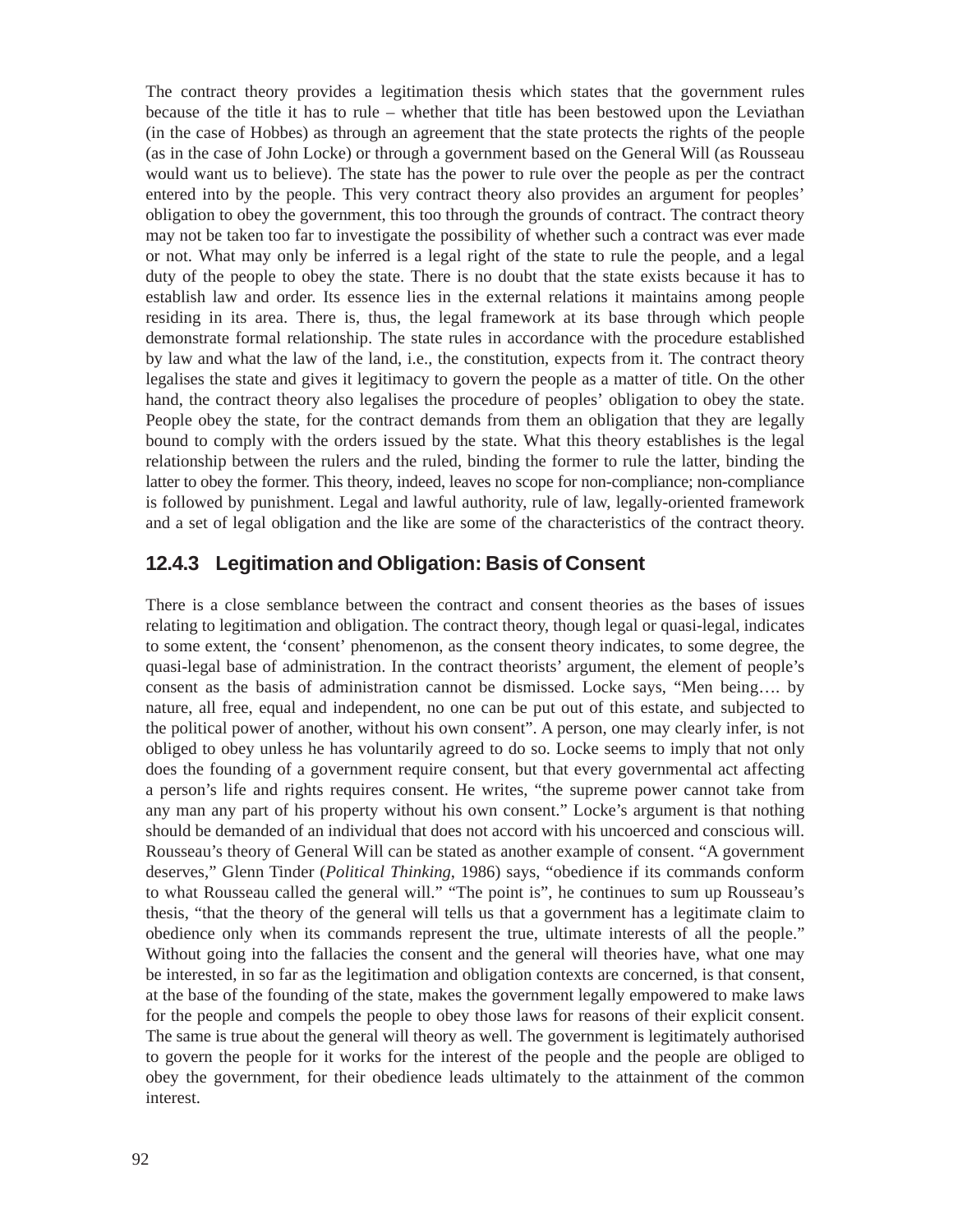However, the consent and contract theories help evolve a democratic spirit that brings legitimation of the governmental laws and the people's obligation closer to each other. The government rules because the people want it to rule; the people obey because the government rules for them. The democratic content itself gives legitimation to the government on one hand, and demands people's obligation to obey the government on the other.

# **12.5 LEGITIMATION AND OBLIGATION CRISES**

 No system is free from crisis. The crises occur because of one factor or the other. Because of the crises, problems with regard to legitimation and obligation spring up. Legitimacy of the government is put to question and obligation to obey the government comes to be overburdened. Crises, whether they relate to challenging the legitimacy of the government or people's obligation to obedience to its laws arise, not because of accidental changes in the environment, but because of, as Jurgen Habermas (*Legitimation Crisis*, 1976) says, "structurally inherent system imperatives that are incompatible and cannot be hierarchically integrated." Referring to the crisis in the advanced capitalist societies, Habermas holds the view that these societies experience four levels of crises: economic crisis, rationality crisis, legitimation crisis and motivational crisis. He says, "I maintain that advanced-capitalist societies … are in danger from at least one of the possible crisis tendencies. It is a consequence of the fundamental contradiction of the capitalist system that other factors being equal, either the economic system does not produce the requisite quantity of consumable values or, the administrative system does not produce the requisite quantity of rational decisions, or, the legitimation system does not provide the requisite quantity of generalised motivations, or the socio-cultural system does not generate the requisite quantity of action-motivating meaning." It is not necessary, Habermas states, that these crises may lead to a revolutionary rupture in the system.

Referring to the legitimation and obligation crises in the post-second world war years, David Held (*Political Theory and the Modern State*, 1989) gives contrasting accounts of the crises of the state, "overloaded state" theory on one hand, and "legitimation crisis" theory on the other. The former theory arguing from the pluralist premises (see Brittan, "The Economic Contradiction of Democracy," 1975; Huntington, "Post-industrial politics: How Benign Will It Be," 1975; Nordhaus, "The Political Business Cycle", 1975), the latter theory arguing from the Marxist premises (see Habermas, *Legitimation Crisis,* 1976; Offe, *Contradiction of the Welfare State*, 1984).

### **12.5.1 The Overloaded Government Theory Analysed**

The overloaded government theorists characterise power relations in terms of fragmentation. According to them, power is shared and bartered by numerous groups representing diverse and competing interests. In a pluralist society, the political outcomes, thus, are determined by democratic processes and pressures, the state attempting to mediate and adjudicate between demands. The economy, following the post-war period, while generating mass affluence and general prosperity owing to booms in consumer goods, new housing, spread of television and entertainment industries, raised expectations in all fields and for all the sections of society. The politicians and political parties, in order to secure maximum votes, promise more than they can ever deliver, some promising to deliver contradictory and, therefore, impossible sets of demands. There is a continuous and constant competition among the political parties, leading ultimately to a spiral of ever-greater promises.

Such pluralist societies, pursuing democratic values through fabulous material promises made to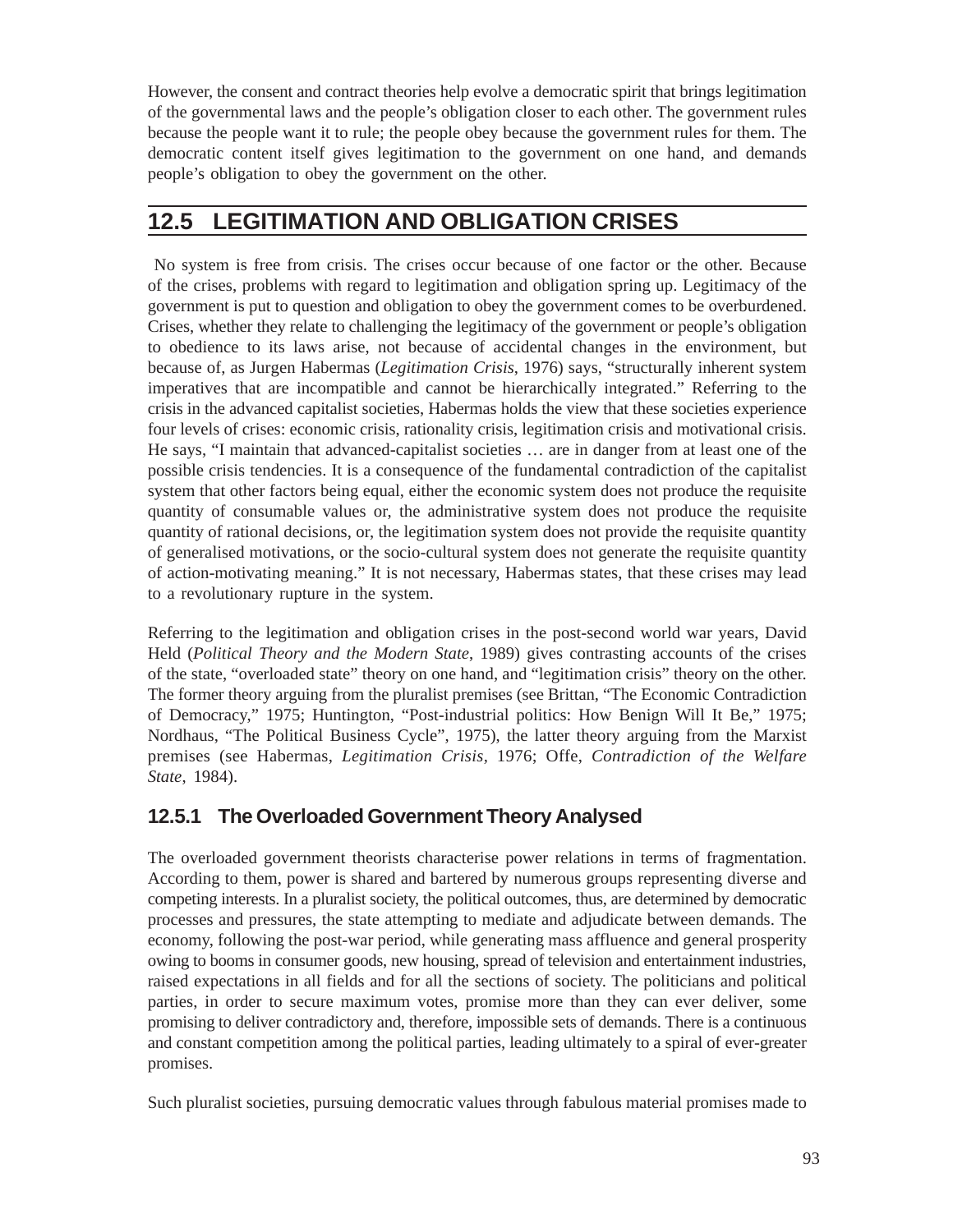the people in return for their support, in political arena, work through political parties which follow strategies of appeasement. They do so because they do not want to risk their support; they do so for fear of losing future votes. Political parties attempt to avoid strict action in any field. They do not make promises to set the economy on the right path, nor do they seek the enforcement of radical steps. Appeasement strategies prevail everywhere. In administration, more state agencies relating to health, education, industrial relations, prices, and incomes increase in unwieldy proportions; bureaucracies develop which often fail to meet the ends for which they were originally designed.

The state in pluralist societies proves a failure in providing a firm and effective management. It is unable to meet the cost of its programmes which it designs to meet the ever-increasing expectations of its people in order to obtain their vote. It is unable to arrest inflation, for its public spending processes never stop. Consequently as the state expands, it destroys progressively the realm of individual initiative where the space for free and private enterprise is lost.

Democracy, in pluralist societies, becomes only a mechanism, and in the process loses its humanitarian value. The state becomes incapable of managing public affairs effectively; it becomes rather an instrument in the hands of powerful economic organised groups, and in the process, loses its role of providing an impartial and effective administration. The individual becomes sovereign, but only in the rhetorical sense of the term. Freedom becomes a set of liberties without any base of equality.

The legitimation of the government, in pluralist societies, causes to be questioned. The obligation on the part of the people to obey the state comes under cloud. A firm and decisive political leadership, among other things, which is less responsive to democratic pressures and demands, may provide solace.

#### **12.5.2 The Legitimation Crisis Theory Analysed**

In contrast to the theory of overloaded government, the legitimation crisis theorists, starting from the Marxists first, argue that while political parties compete for office in pluralist societies through the formal rules of democratic and representative processes, their power is severely constrained by the state's dependence on resources generated by private capital accumulation. The economy is so organised that there is a private appropriation of resources for things socially produced; production is organised for profit maximisation. Such an economy, the legitimation crisis theorists say, is unstable where economic growth is usually and constantly disrupted by crises. The state, under such a system of economy, cannot develop adequate policy strategies, resulting in a pattern of continuous change and breakdown in government policy and planning. For Habermas and Offe, this is the 'rationality crisis' or 'a crisis of rational administration. The conservative government is unable to reduce its costs and spending for fear of trade unions; the labour government is unable to pursue strong socialist policies for fear of the capitalists' organisations to thwart its economic programmes. The state works within the limitations of planning and control, politicisation of the people stimulating greater demands on the state. As these demands are not usually met, for the system does not permit so much generosity, legitimation and motivation crisis grow up and struggles follow thereafter.

The crises and struggles, so grown, require extensive strife intervention. While the principal concerns of the state aim at sustaining, and if possible strengthening the capitalist economy and managing class antagonisms, it seeks to ensure the support of powerful groups, both the business community and trade unions. The state, in order to avoid crises, both economic and political,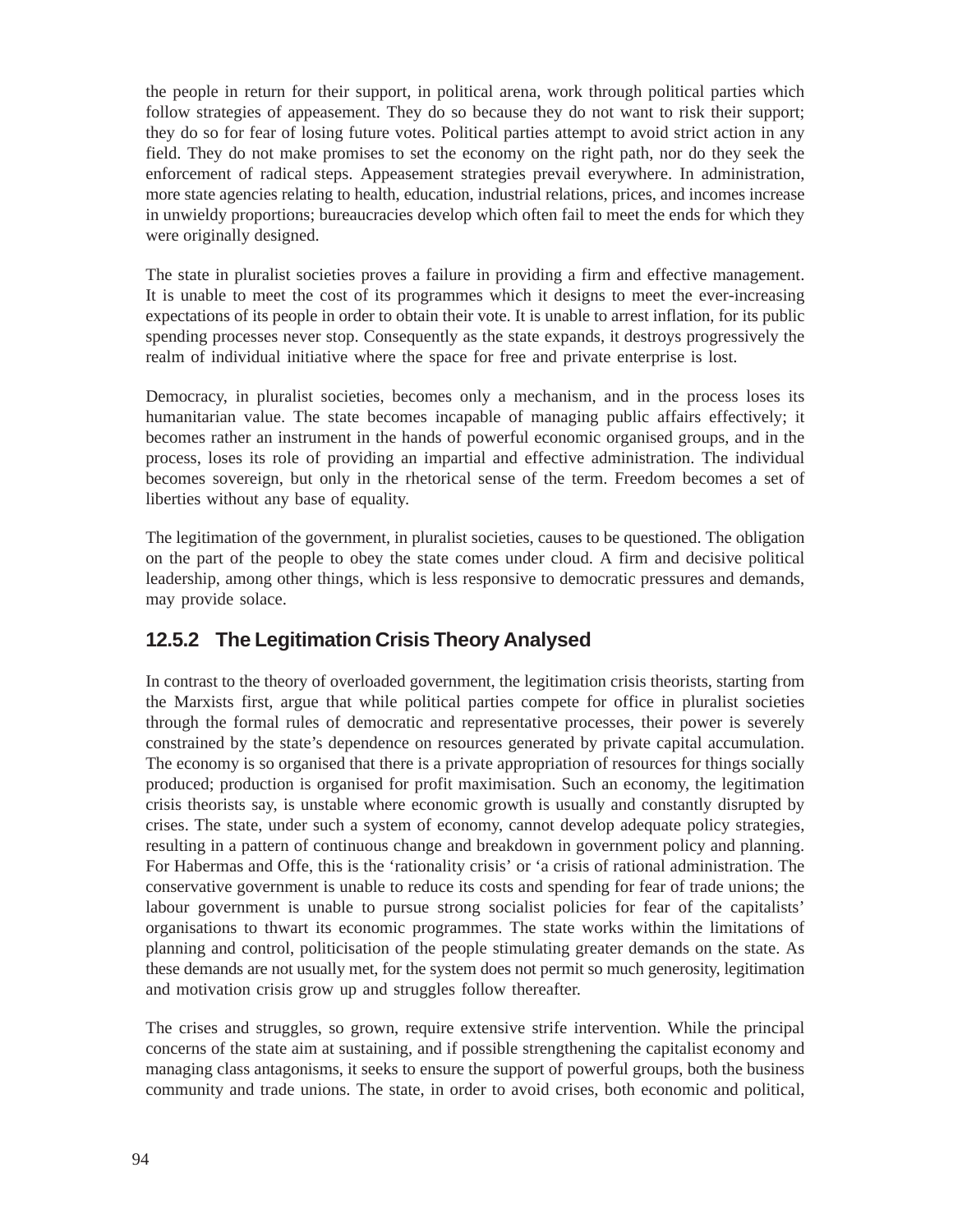takes up the areas of the economy and civil society; it also expands the administrative structures; complexities increase, so increases the need for cooperation, and the expanding economy.

The state has to increase its finances so as to be able to meet the ever-growing expectations of the people. Finance comes up through taxation, or through loans from the capital markets which, in turn, interferes in economic growth. The permanent inflation process never ends; crisis in public finance never ends. The system is always under stress and strain; legitimacy causes to be doubted and obligation is always at stake.

David Held finds some common thread in both the theories – overload government thesis and the legitimation crisis argument. The common thread is that (i) both the theories find in governmental power a capacity for effective political action (ii) both hold the view that state power depends ultimately on the acceptance of the authority of the state (overloaded theorists) or, on legitimacy (legitimation crisis theorists) (iii) both the theories confer that state power is being progressively eroded. The state is becoming increasingly ineffective or short on rationality (iv) both the theories agree that state power is being undermined because its authority or legitimacy is declining progressively, thus putting a premium on the part of people's obligation to obey the state.

# **12.6 SUMMARY**

Legitimation and obligation are two related concepts. Both strengthen the claims of each other. Legitimation, as a concept meaning something that is lawful, implies the legalized pattern of state activities accepted so by the citizens constituting it. It admits lawful authority empowered to exercise power, and more than that, the exercise of power is legitimate, legitimately authorised. It, in the context of the state, demands compliance from the people. When the power of the state is accepted by the people, there is no crisis of legitimation. The crisis arises when the power of the state, exercised as it is, is challenged by the people or part thereof.

Obligation means the act of binding oneself; it to a great degree, implies a duty; to be obliged means to have a duty. It is an act of binding oneself to some duty. It may well be characterised as a situation of a relational relationship; an authority on the one hand, with assured rights over the individuals; the individuals, on the other, agreeing to obeying the laws of such an authority. Obligation, in the context of state, becomes a political obligation.

"Obligation" and "legitimation", the two concepts have captured the attention of political philosophers from times immemorial. Paternalism, traditionalism, the contract and context theories have been offered to provide the bases of the legitimacy of the governments' right to rule the people together with the obligation of the people to obey the governments.

All systems experience problems of crises relating to legitimation and obligation. No system, in fact, is free from crises at one time or the other, with one factor or several factors responsible for such crises. Crises occur, whether they relate to challenging the legitimacy of the government or people's obligation to obey the laws of the state, not because of the casual/accidental changes in the environment, but because of the "structurally inherent systems – imperatives that are incompatible and cannot be hierarchically integrated" (see Habermas, *Legitimation Crisis*). Referring to the advanced capitalist societies, Habermas says that such societies experience four levels of crises: economic, rationality, legitimation and motivation.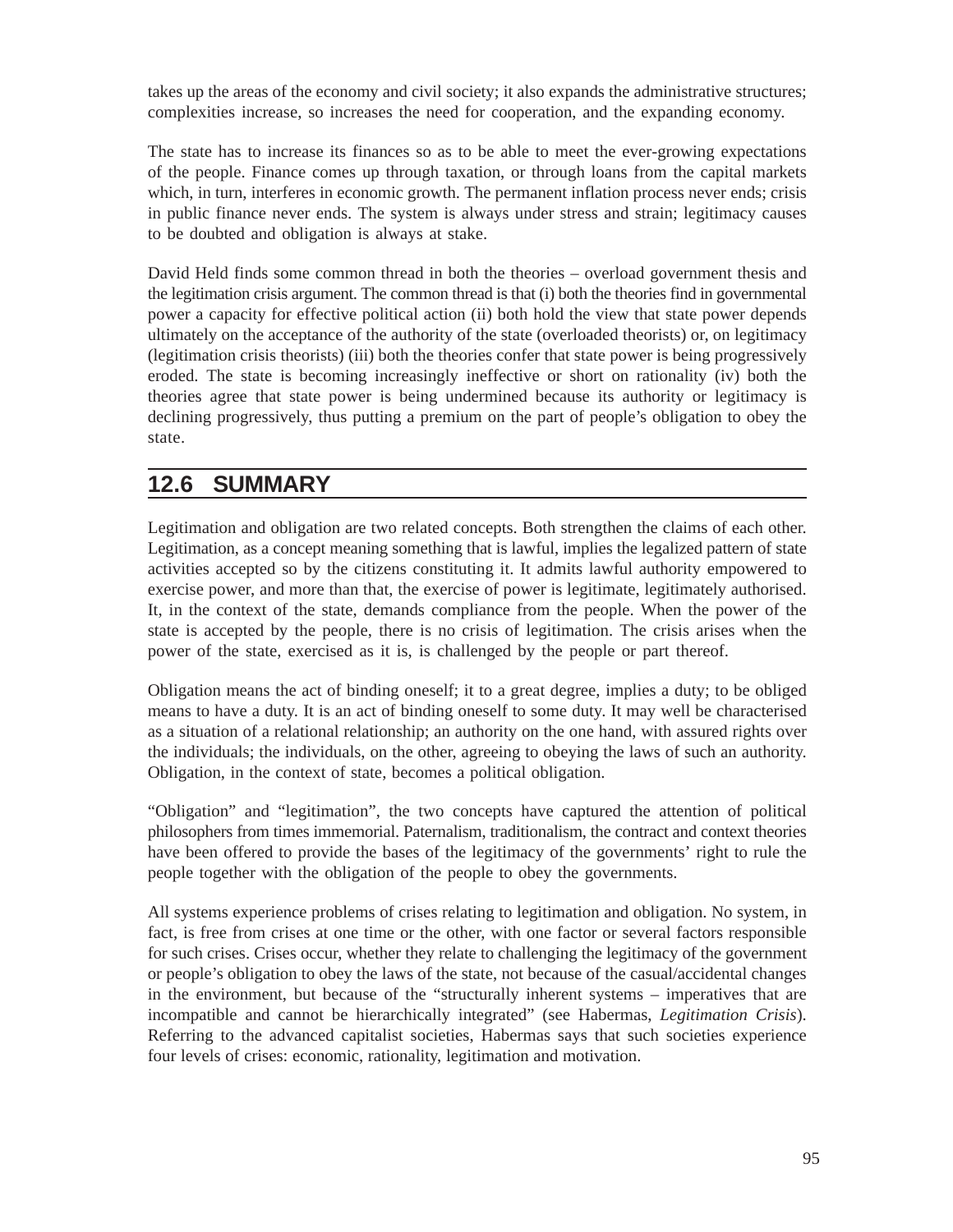# **12.7 EXERCISES**

- 1. What do you mean by legitimation?
- 2. Distinguish between legitimation and legitimacy. How are the two concepts related to each other?
- 3. What do you mean by obligation?
- 4. Explain clearly the concept of political obligation.
- 5. Why do we obey the government?
- 6. Briefly summarise the contract theory's argument for obeying the laws of the state.
- 7. State briefly Habermas's view of legitimation crisis.
- 8. Analyse briefly the theory of overloaded government in relation to legitimation and obligation.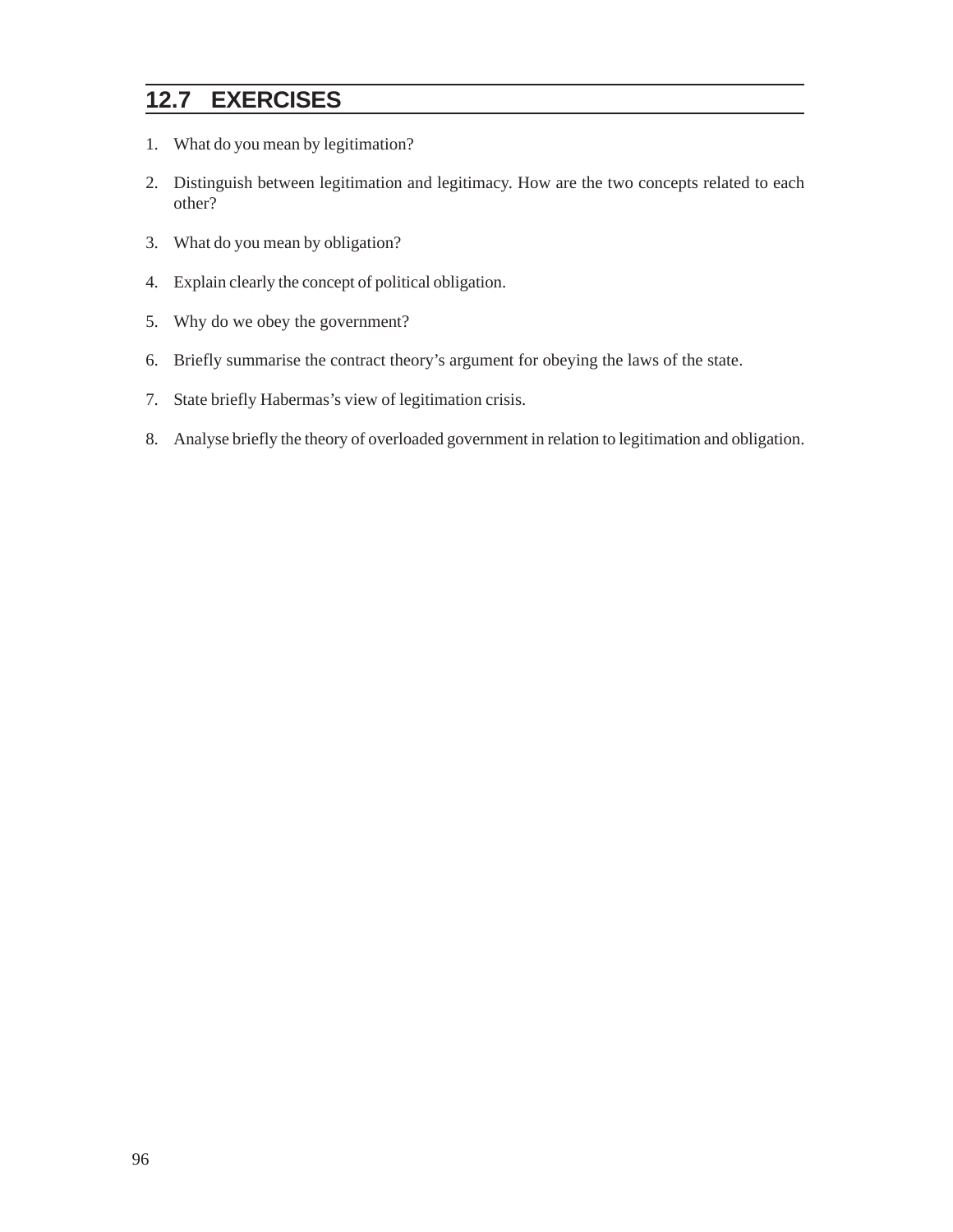# **UNIT 13 CIVIL DISOBEDIENCE AND SATYAGRAHA**

#### **Structure**

13.1 Introduction

- 13.2 Concept of Civil Disobedience
- 13.3 History of the Concept of Civil Disobedience
- 13.4 Theory of Civil Disobedience and Existentialist Philosophy
- 13.5 Gandhian Concept of Civil Disobedience and Satyagraha
- 13.6 Civil Disobedience in Practice
- 13.7 Summary
- 13.8 Exercises

# **13.1 INTRODUCTION**

The concept of civil disobedience movement has become an important element in the political power structure in contemporary world. This movement has spread around the world. It has been exemplified by Dr. Martin Luther King, Jr. in the civil rights movement in the United States, the ' people's power' movement in the Philippines, the non-violent collapse of communism in Eastern Europe and so on. The success of Gandhi and Dr. Martin Luther King, Jr. had a lot to do with the emergence of satyagraha as an organisational power. To discuss about the history of the twentieth century, without exploring the impact of civil disobedience and satyagraha is to malign the very basis of the people's movement and the study of social science. The Gandhian method of civil disobedience and satyagraha has given a new dimension to the concept of statecraft.

While delivering the most prestigious Gandhi Memorial Lecture on "Towards a World without war- Gandhism and the Modern World" on 11 February 1992, Dr. Daisaku Ikeda said, "As we approach the end of this century of unprecedented wars and violence, we seek as our common goal the creation of a world without war. At this critical juncture what can we – must we- learn from this great philosopher – a man whose spiritual legacy could rightly be termed as one of humanity's priceless treasures, a miracle of the twentieth century."

The basic aim of every political system is to assist in the process of self-actualisation of individuals to fulfil the inner requirements for a continuous moral growth. The very concept of satyagraha has provided a new meaning and orientation to the concept of politics. Dr. Martin Luther King, Jr. was so much influenced by the concept of civil disobedience and satyagraha that he said, "If humanity is to progress, Gandhi is inescapable. He lived, thought and acted, inspired by the vision of humanity evolving towards a world of peace and harmony". The Swedish economist, Gunnar Myrdal said, "In a time of deepening crisis in the underdeveloped world, of social malaise in the affluent societies, it seems likely that Gandhi's ideas and techniques will become increasingly relevant."

In a violent international climate, with struggle for economic hegemonism and ever escalating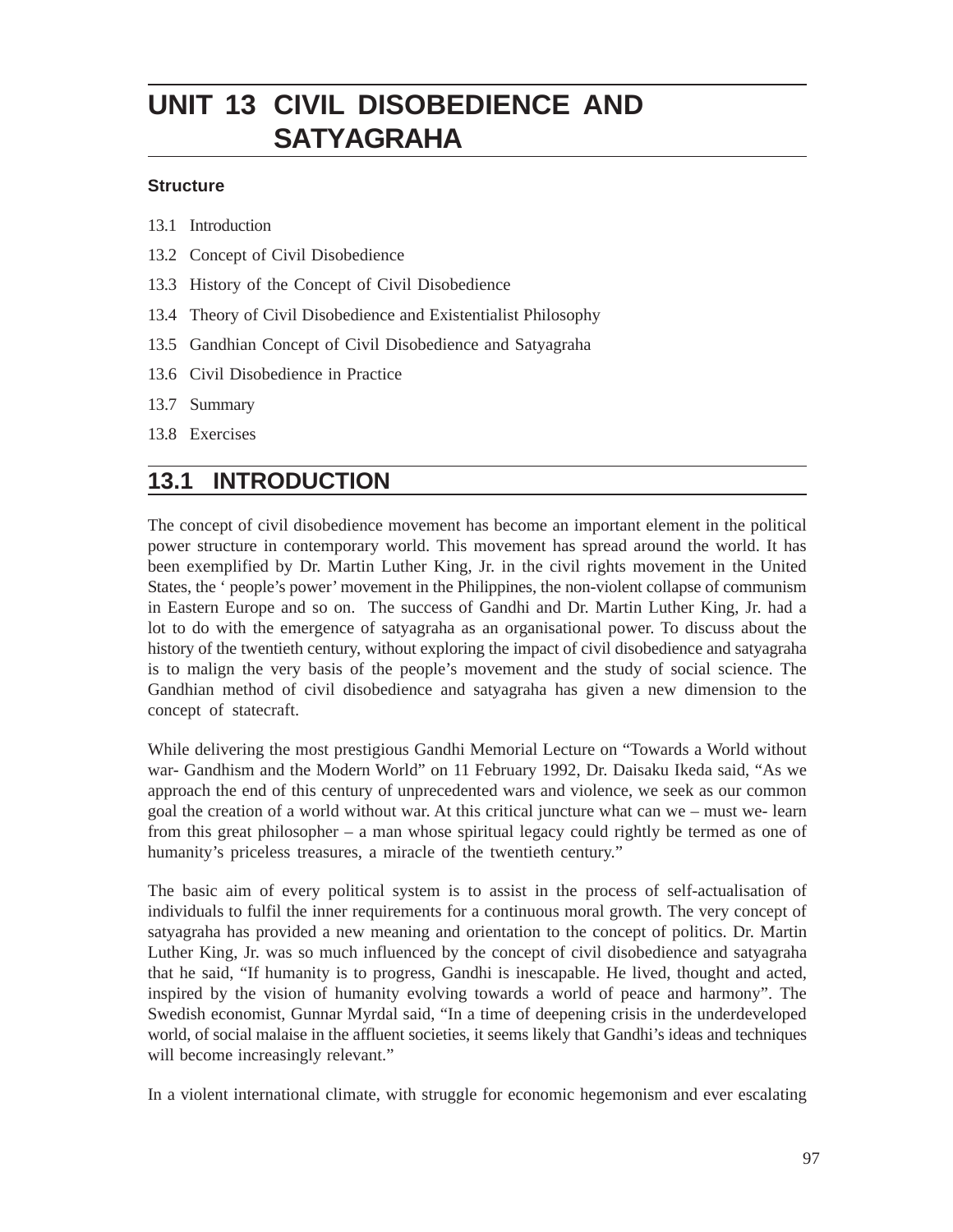systemic process of violence, not to mention about human rights violations, poverty, and hunger, the concept of civil disobedience and satyagraha of Gandhi is gaining more and more momentum.

The concept of Civil Disobedience and Satyagraha has played an important role in the theory and practice of human liberation movements. It has, indeed, continued to inspire the social and political movements throughout the world. The Gandhian principles of non-violence and civil disobedience are rooted in his concept of Satyagraha. The anti-nuclear and Green Movements, the termination of statist communist administration in Czechoslovakia in 1987, and the popular resistance movement in Kosovo against the Serbian ethnic persecution are some of the important civil disobedience movements of the last century. The rise of racial and ethnic chauvinism, and retrogressive character of the globalisation process have again highlighted the role of civil disobedience and satyagraha as a strategy of social and political movements.

# **13.2 CONCEPT OF CIVIL DISOBEDIENCE**

The phrase, "Civil Disobedience" which is so widely used as a strategy to ensure social justice throughout the world does not have any precise and specific connotation. Henry David Thoreau is generally credited with using this phrase as the title of an essay in 1849.Thoreau changed the title of his essay from "Resistance to Civil Government" to "Civil Disobedience". There is, however, neither any documentary evidence to show that Thoreau himself coined this phrase nor any reason given by him to indicate as to why he changed the title of his essay.

The concept of Civil Disobedience has a long and varied history covering almost the whole stream of human thought from the Greek era to the present day. The justification and analysis of the concept has been attempted from a variety of philosophical, political and linguistic angles.

The concept of Civil Disobedience implies an act or process of public defiance of a law or policy, duly formulated and created by a governmental authority, which an individual or a group considers to be unjust and/ or unconstitutional. The defiance of the governmental law or policies must be a pre-meditated act and the movement has to be announced in advance. The defiance of law might take either violent or non-violent form. It may be either active or 'passive'. As the basic spirit of the civil disobedience movement is to arouse public conscience, the individual or the group must be prepared to accept punishment for the violation of law or policies. The action or non-action of civil disobedience has to be openly insisted on in order to be qualified as civil disobedience. The mere non-compliance of legal provisions does not itself constitute civil disobedience.

The concept of Civil Disobedience is grounded in justice and common good, and its end must be a limited one. The basic aim of civil disobedience movement is to arouse consciousness in the adversaries and appeal to their conscience.

Although the methodology of civil disobedience is not restricted within the limited framework of either violent acts or ' non-violent action', for a variety of historical or psychological reasons, most of the practitioners of the civil rights movement are committed to non-violence. Some of the pacifist believers of civil disobedience even assume that a complete commitment to nonviolence is ethically superior to the possible use of violence.

In contemporary literature, the concept of civil disobedience has been understood as a political strategy adopted by Mahatma Gandhi and his followers in India to oppose British colonial administration. Martin Luther King Jr., during the Civil Rights movement in the United States, also successfully used this strategy.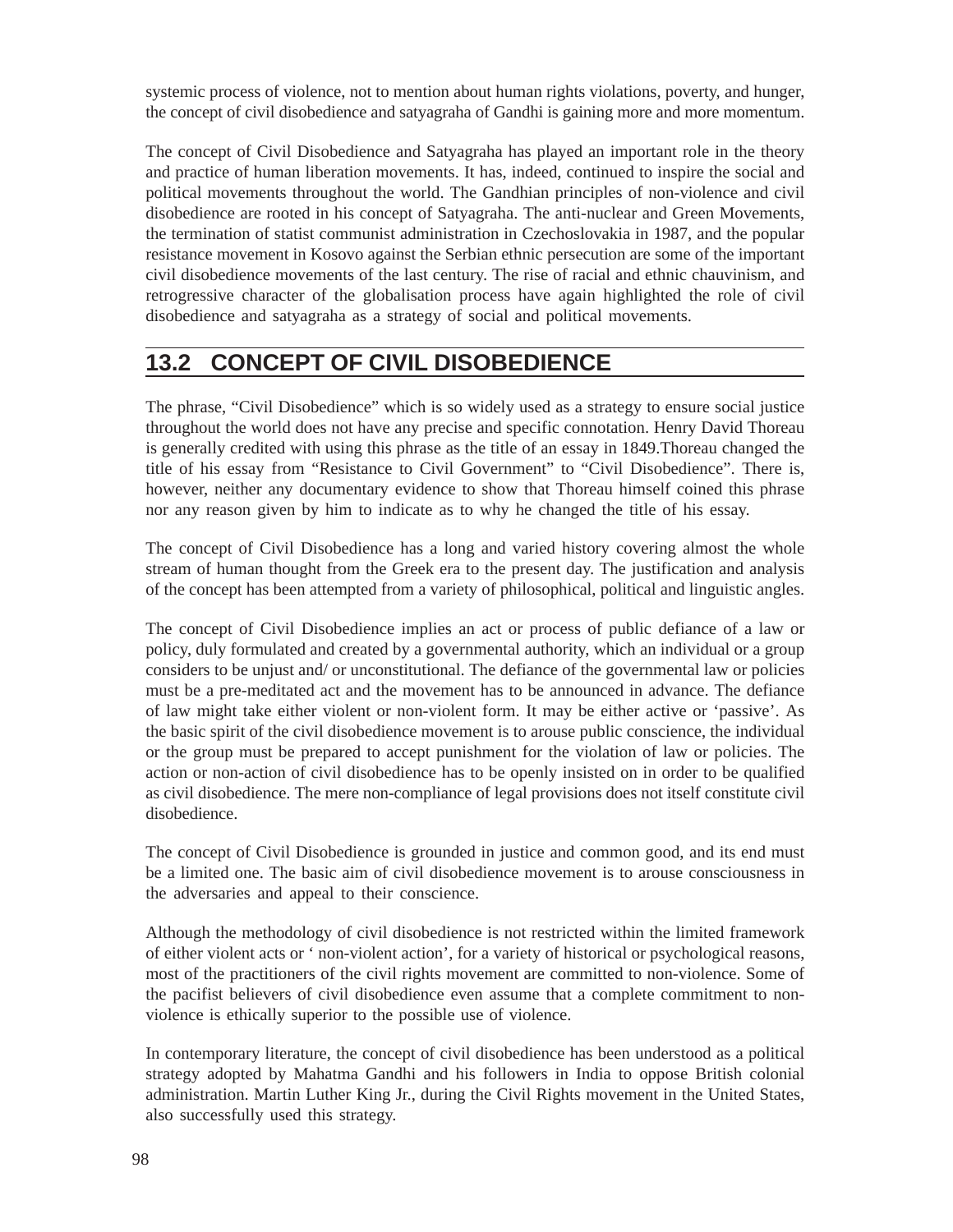Referring to the concept of civil disobedience, Mahatma Gandhi said, "I shall consider it (civil disobedience) to be a public, non-violent and conscientious act contrary to law, usually done with the intent to bring about a change in the policies or laws of the government. Civil Disobedience is a political act in the sense that it is an act justified by moral principles, which define a conception of civil society and the public good. It rests then, on political convictions as opposed to a search for self or group interest. In the case of a constitutional democracy, we may assume that this conviction involves the conception of justice that involves around the constitution itself."

# **13.3 HISTORY OF THE CONCEPT OF CIVIL DISOBEDIENCE**

The concept of civil disobedience has a long and varied history. The concept was very popular as the Antigone theme in the Greek dramas. It was the basic theme of the anti-war motif of Lysistrata where the women, apart from leaving their men, captured the Acropolis and the Treasury of Athens. This conflict between civil law and conscience could be seen in the passive resistance of Jews to the introduction of icons into Jerusalem.

Throughout the long history of human civilisation, there has always been a conflict between individual freedom and political authorities of the state. The freedom to choose whether to obey the dictates of state law or not has always been the basic theme of civil disobedience movement.

Socrates considered obedience to and search for truth as the fundamental aim of human life. To him, justice is an element of truth. Although he strongly believed that an individual could only develop in a well ordered society, and it was his moral duty to obey the state, he was not prepared to sacrifice the realm of conscience. He strongly advocated that the state has no right to force an individual to act unjustly. This is the area in which he justified the role of civil disobedience.

The early Christians used civil disobedience movements as justification for religious and moral obedience to God. This was the first non-violent civil disobedience movement in the West. The doctrine of civil disobedience movement has been used as an instrument of socio-political transformation on a number of occasions.

The modern concept of civil disobedience had its origin in the writings of empiricists like Thomas Hobbes. The political situation of England in the seventeenth century made Hobbes espouse the doctrine of fundamental natural rights as a basis for obedience to government. He was convinced that in order to guarantee rights to the individuals, the state must ensure a climate of civil peace. He was not prepared to grant the right to dissent to the individuals in the state. The only condition under which the individuals were entitled to have the right to dissent was when the state was not strong enough to protect the rights of the individual and to ensure civil peace in society. The right to civil disobedience was indeed inherent in the specific conditionality of Hobbes.

John Locke was of the opinion that the people have a "right to resume their original liberty and to establish a new government." Even if he was not so precise and clear about the propriety of resistance to the authorities of the state, he was convinced that the people have the right to have both non-violent and violent civil disobedience movements to ensure liberties, properties and social justice.

While analysing the empirical utilitarian approach to determine the concept of the right to resist,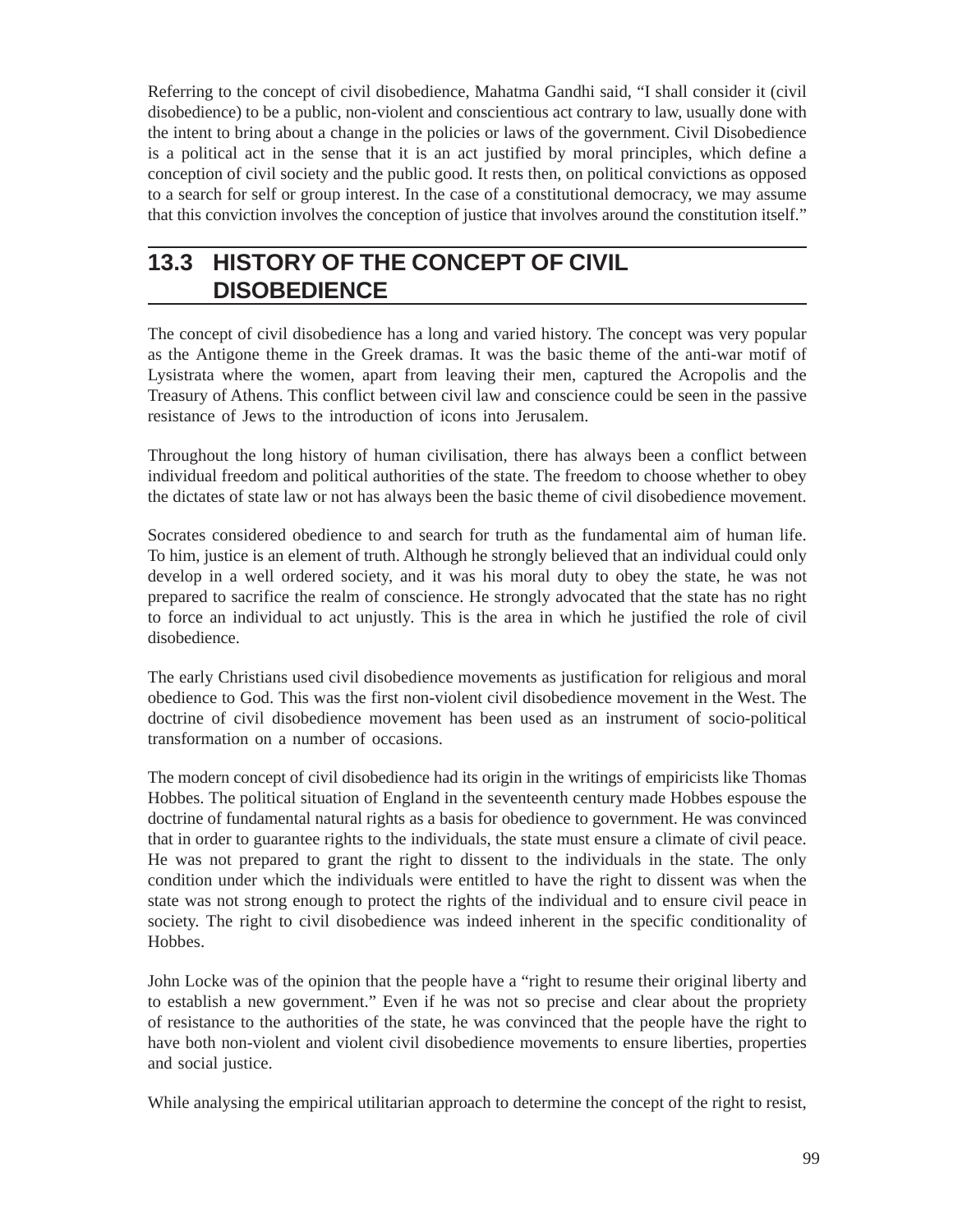Henry David Thoreau adopted an idealistic anarchist view. He strongly believed that all *civil laws* that try to encroach upon the areas of *moral law* have no moral justification to exist. The Universal Declaration of Human Rights of 1948, which emphasised humanistic foundations for man's basic rights, supports the contention of Thoreau. In his Treatise of Human Nature, David Hume provided a libertarian concept of civil disobedience.

Jeremy Bentham advocated that conscientious citizens have to "enter into measures of resistance as a matter of duty as well as interest." James Mill adopted a paradoxical attitude towards the concept of civil disobedience. He supported the right to a violent revolution while opposing the right to advocate limited civil disobedience.

All the empiricists like Thomas Hobbes, John Locke,David Hume, Jeremy Bentham and James Mill were in favour of a negative concept of individual freedom. They put emphasis on the absence of restraints as the basic requirement of individual freedom. Their views against all improper use of governmental authority provided the basic ground for the modern theories of civil disobedience.

The Idealist School was less hospitable to the concept of civil disobedience. From Aristotle to Rousseau and supporters of Hegelian as well as Marxist traditions, all have emphasised the importance of state over individuals. While emphasising the positive concept of freedom, the Idealists were of the opinion that the positive concept of freedom could only be achieved by an unconditional loyalty to a collectivity.

The Syndicalists emphasised the obedience to democratic trade union leadership only so as to have access to the areas of positive freedom. One must not forget that the Anarchists in the idealist (Tolstoy) or socialist (Bakunin, Kropotkin) tradition have always pleaded for a total rejection of state system based on the positive concept of freedom. In fact, they provided a new approach to the realisation of man's social self through civil disobedience.

Political theorists consider the idea of natural law as an important basis of the modern idea of civil disobedience. Although both Aristotle and Cicero failed to develop a theory of civil disobedience, their views on the subject have definitely paved the way for the justification of a civil disobedience movement. Aristotle said, that " unjust law is not a law." Cicero was of the view that "a true law – namely right reason- which is in accordance with nature, applies to all men and is unchangeable and eternal.". These views have provided a strong ground for the civil disobedience movement.

Thomas Acquinas considered unjust laws as "acts of violence rather than laws". To him, "such laws do not bind in conscience." However, he would not allow any disobedience to the Church at all and, disobedience to the state, only in rare cases.

Modern Neo-Thomists have adopted the same cautious attitude of Acquinas regarding the issues of civil disobedience. Pope Pius XII was criticized for not adopting a bold stand against the genocide of European Jews. Rolf Hochhuth in his play, *The Deputy* (1963), criticised the Pope for not doing enough to disobey or resist Hitler's aggression.

In recent years, the Church has taken a bold stand regarding civil disobedience. The right to disobedience is no more, limited to violation of divine laws. Pope John said, "For to safeguard the inviolable rights of the human person and to facilitate the fulfillment of his duties, should be the essential office of every public authority. This means that, if any government does not acknowledge the right of man or violates them, it not only fails in its duty, but its orders completely lack juridical force."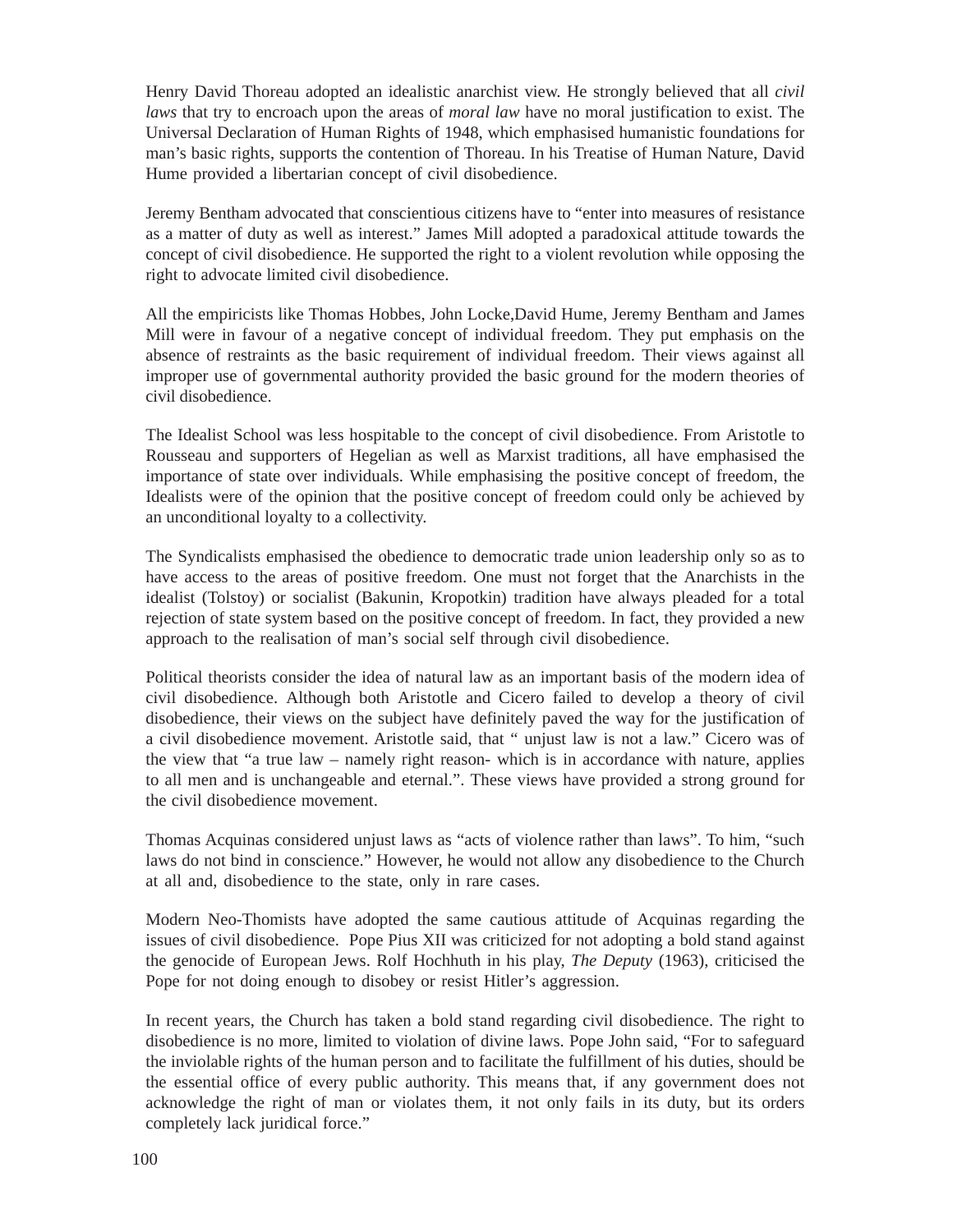# **13.4 THEORY OF CIVIL DISOBEDIENCE AND EXISTENTIALIST PHILOSOPHY**

The theme of alienation, drawn from existentialist philosophy, is an important aspect of contemporary theories of civil disobedience. Albert Camus is considered a leading contributor in this area. Although both Albert Camus and Jean Paul Sartre and other existentialist thinkers believe that there is no valid basis for any moral or political authority's claim to validity (or legitimacy) or to obedience, Camus was more forthright regarding his views on resistance to oppression. He was of the opinion that respect for the dictates of justice must precede respect for law. In his Nobel Prize address, Camus strongly advocated his ' refusal to lie about what we know and resistance to oppression'. He was not even averse to the use of physical force, although he always regarded it as a supreme evil, to counteract the worst violence of the state. He considered every power elite and authority of the state as the enemy of justice. He considered pacifists as ' bourgeois nihilists'.

# **13.5 GANDHIAN CONCEPT OF CIVIL DISOBEDIENCE AND SATYAGRAHA**

Mahatma Gandhi is considered to be the leading theorist in the history of civil disobedience movement. The Gandhian concept of civil disobedience and satyagraha is the greatest contribution to mankind in our times. Albert Einstein said, "It is my belief that the problem of bringing peace to the world on a supranational basis will be solved only by employing Gandhi's method on a large scale." Martin Luther King Jr. said, "From my background I gained my regulating Christian ideals, from Gandhi, I learned my operational technique."

Gandhi called his concept of civil disobedience as the doctrine of 'Satyagraha' or 'Truth Force'. For him, the adjective 'civil' in the phrase ' civil disobedience' referred to peaceful, courteous, and a 'civilised' resistance. To him, the concept of passive resistance is inadequate to grasp the full implications of the concept of 'satyagraha'. He said that one must not only resist passively the injustice and arbitrariness of the government, but also must do so without any feeling of animosity.

In the earlier phase, Gandhi had spoken of passive resistance as an 'all-sided sword'. He said, "…it blesses him who uses it and him against whom it is used. Without draining a drop of blood, it produces far-reaching results….Given a just cause, capacity for endless suffering and avoidance of violence, victory is a certainty."

Subsequently, Gandhi abandoned the term 'passive resistance', and chose the term 'satyagraha'. The concept of satyagraha is devoid of any feelings of hatred and violent means. It is based on spiritual purity. Like Tolstoy, Gandhi was opposed to all forms of violence in his commitments to political actions. Arne Naess, a leading theoretician on Gandhi has stressed Gandhi's "constructive imagination and uncommon ingenuity in finding and applying morally acceptable forms of political action." Satyagraha, the unique system of non-violent resistance to the government's arbitrary methods and actions is, indeed, his greatest gift to mankind.

For Gandhi, Ahimsa (non-violence) and Truth were inseparable. He said that "Ahimsa is the means; Truth is the end." Gandhi used satyagraha as a lever for social movements.

In order to understand the Gandhian concept of civil disobedience and satyagraha, it is desirable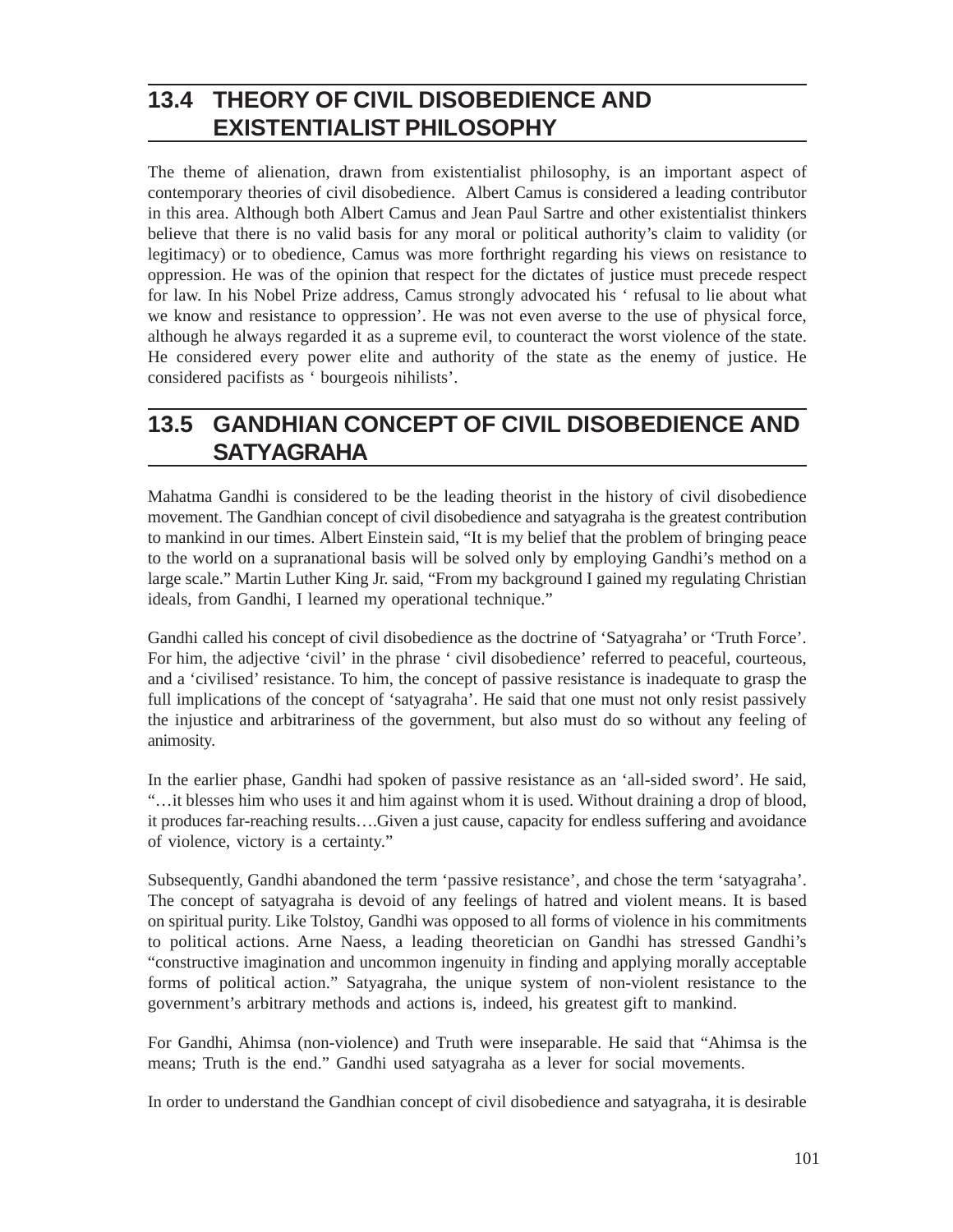to know Gandhi's view on the subject in detail. Gandhi said, "Satyagraha largely appears to the public as Civil Disobedience or Civil Resistance. It is civil in the sense that it is not criminal. The lawbreaker … openly and civily breaks ( unjust laws) and quietly suffers the penalty for their breach. And in order to register his protest against the action of the lawgivers, it is open to him to withdraw his cooperation from the state by disobeying such other laws whose breach does not constitute moral turpitude. In my opinion, the beauty and efficacy of Satyagraha are so great and doctrine so simple that it can be preached even to children."

Gandhi strongly advocated that it was the birth right of every individual to offer civil disobedience in the face of unjust laws. He wrote in 1920, "I wish I could persuade everybody that civil disobedience is the inherent right of a citizen, He does not give it up without ceasing to be a man. Civil disobedience, therefore, becomes a sacred duty. When the state has become lawless, or which is the same thing, corrupt. And a citizen that barters with such a state, shares in corruption or lawlessness."

In his evidence before the Hunter Committee that was constituted by the Government of India to enquire into the disturbances in 1919, Gandhi argued that civil disobedience would be called for and is legitimate even in a democracy. He highlighted its constitutional aspects. In his reply to the Hunter Committee as to what he would have done towards the breakers of laws if he would have been a Governor himself, Gandhi replied, "If I were in charge of government and brought face to face with a body who entirely in search of truth, were determined to seek redress from unjust laws without inflicting violence, I would welcome it and would consider that they were the best constitutionalists, and as a Governor I would take them by my side as advisers who would keep me on the right path."

Some people have questioned the efficacy of satyagraha as a universal philosophy. Gandhi's vision was not confined to the attainment of independence from foreign rule, the control of government by the Indians. He struggled for the Indian soul, not merely for a visible polity.

In the concept of 'civil disobedience and satyagraha' both 'civil disobedience' and ' satyagraha' are deeply interlinked as a theory of conflict resolution. Gandhi said, "Experience has taught me that civility is the most difficult part of satyagraha. Civility does not here mean the more outward gentleness of speech, cultivated for the occasion but an inborn gentleness and desire to do the opponent good. These should show themselves in every act of satyagraha."

This new orientation of the concept has provided a visionary dimension to the very approaches of conflict resolution in statecraft. The present threat, indeed, to the very existence of mankind could only be removed by the Gandhian approach of a revolutionary change of heart in individual human beings.

The basic aim of every political system is to create a social, political and economic climate in which the individuals can fulfil inner requirements of their continuous moral growth. The Gandhian method of civil disobedience and satyagraha alone helps in creating conditions in civil society whereby all spiritual values and methods could be appreciated in the state system as a vital necessity for progress and prosperity. Dr. King very successfully implemented this Gandhian method during the civil rights movement. He said, "A just law is a man-made code that squares with the moral law or the law of God. An unjust law is a code that is out of harmony with the moral law." In the language of Thomas Aquinas, an unjust law is a human law that is not rooted in eternal and natural law. Any law that uplifts human personality is just. Any law that degrades human personality is unjust. All segregation statues are unjust because segregation distorts the soul and damages the personality.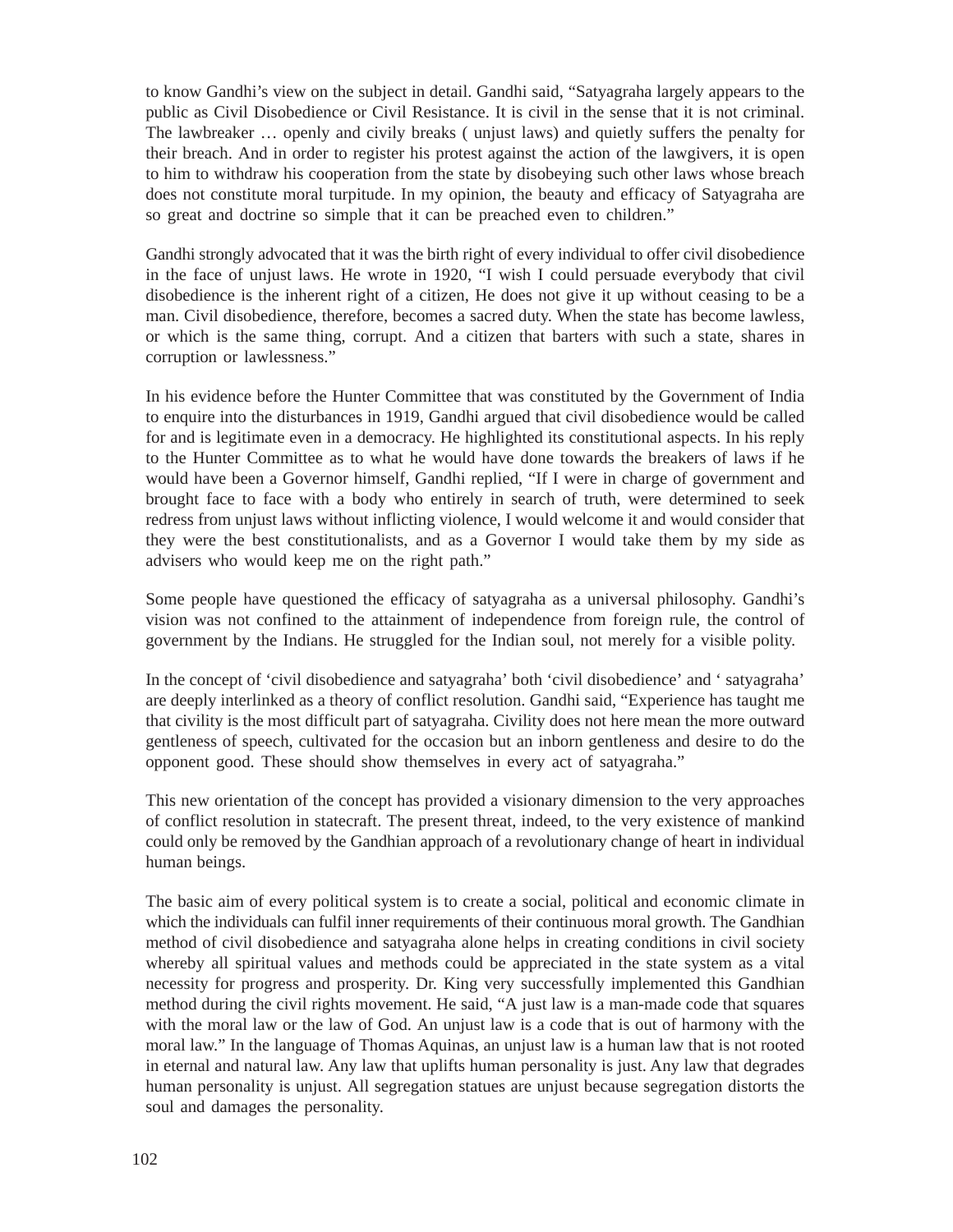Gandhi emphasised 'civil' in 'civil disobedience' to imply non-violence. Non-violence, as it is highlighted in the analysis, has a positive as well as a negative connotation. In its negative form, it implies ' non-injury' to any living being. In its positive form, it means, 'the greatest love' and 'the greatest charity'. In Buddhist literature, it is highlighted as an attitude of creative coexistence.

According to Henry Thoreau, if there is a conflict between 'higher values' and 'lower values', then the citizen in no way should resign his conscience to the legislation of the state. He said that "legislators, politicians serve the state chiefly with their heads; and as they rarely make any moral distinctions, they are as likely to serve the devil, without intending it, as God. A very few serve the state with conscience also, and so necessarily resist it for the most part…, no undue respect for law is required as it will commit one to do many unjust things. Where 'immorality' and 'legality' come into conflict, the only obligation which I have a right to assume is to do at any time what I think right, what I have to do is to see, at any rate, that I do not lend myself to the wrong which I condemn".

The Congress Party organised the Civil Disobedience Movement in pursuance of the resolution on independence passed in the Lahore session of the Congress in December 1929.It was the result of British refusal to accept the Congress demand for Dominion Status. Factors such as the Lahore Conspiracy Case, the tragic death of Jatin Das in jail in 1929, the Meerut Conspiracy Case also forced the Congress to demand independence. The civil disobedience movement got manifested in various forms such as the widespread defiance of law, boycott of British goods, withdrawal of support by the army and the police, and non-co-operation with the government. Gandhi highlighted all these demands in his letter to the government in 1930 to break the salt law.

Gandhi started his satyagraha movement in South Africa. Subsequently, on his return to India to lead the non-co-operation movement against the British administration, he used it to remove the grievances of the oppressed workers and peasants of Champaran, Kheda, and Bardoli. To quote Gandhi, "… to speak of satyagraha is to speak of a weapon… a weapon which refuses to be limited by legality. Challenge, illegality, and action – there are so many keys with which satyagraha is equipped ….For though satyagraha rejects violence, it does not renounce illegality."

Gandhi always emphasised the value of proper means. To him, "Improper means result in an impure end….One cannot reach truth by untruthfulness. Truthful conduct alone can reach truth. Non-violence is embedded in truth."

Often Gandhi has been taken to task for his emphasis on self-suffering and satyagraha. Some trace it to the streak of masochism in the character of Gandhi, while others have gone over to Hindu scriptures to emphasise Indian spirituality. But the Gandhian approach to self-suffering and satyagraha has little to do with individual self-mortification. It is a simple condition for the success of a cause. It does not imply that there would not be any suffering in the struggle for satyagraha. It simply means the assertion of one's freedom and one's right to dissent. This method often works as a psychological way to change the minds of an opponent. Gandhi said, "While in passive resistance, there is a scope for the use of arms when a suitable occasion arrives, in satyagraha physical force is forbidden even in the most favourable circumstances. Passive resistance may be offered side by side with the use of arms. Satyagraha and brute force being each a negation of the other can never go together."

The Gandhian concept of satyagraha is the product of his faith in religion and spiritual values. He was convinced that the supreme law that governs all living beings and universe is nothing but love and non-violence, and Gita carried this message of non-violence as ' soul force'.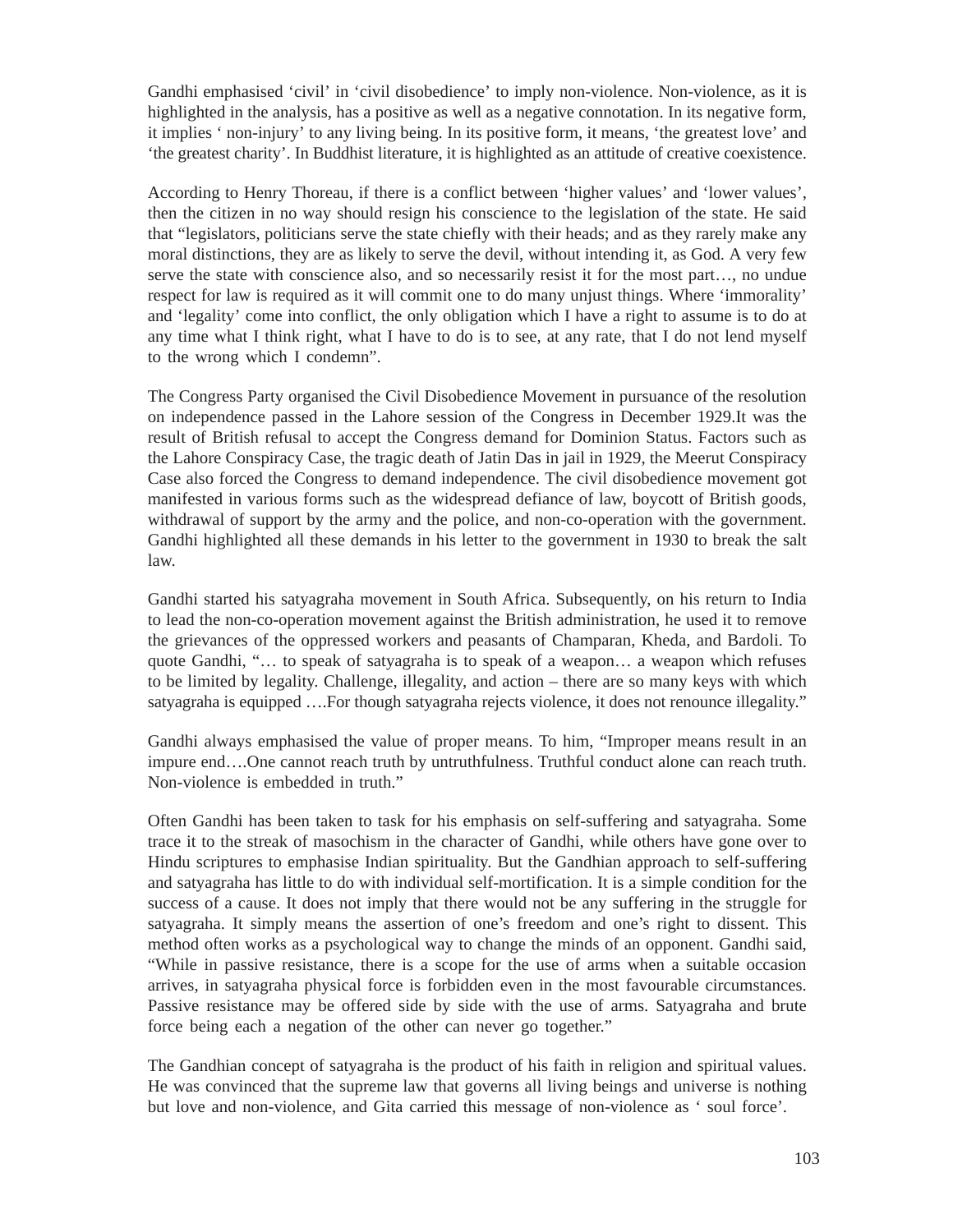The Gandhian concept of satyagraha is not merely an instrument of conflict resolution or nonviolent resistance to injustice. It is an integrated concept, covering the whole life process of a satyagrahi. It includes : truth, non-violence, chastity, non-stealing, swadeshi, fearlessness, breadlabour, removal of untouchability, and so on. Civil disobedience is a 'branch' of 'satyagraha'. All 'satyagrahas' can never be civil disobedience, whereas all cases of civil disobedience are cases of satyagraha. Gandhi said, "Its root meaning is holding on to truth, hence truth force. I have called it Love Force or Soul Force."

# **13.6 CIVIL DISOBEDIENCE IN PRACTICE**

The Gandhian concept of civil disobedience and satyagraha has relevance in contemporary world. Rabindranath Tagore reflected the voice of the generation when he said, Gandhi was a 'living truth', a symbol of humanism. Gandhi used the civil disobedience method for the first time during his march to Transvaal in South Africa in 1913 to protest against the discriminatory policies of the South African government. This was the first real mass movement of civil disobedience led by Gandhi. Gandhi was not interested in embarrassing the Smuts administration. When he found that Mr. Smuts was in trouble, he called off one of his projected marches. Commenting on this action of Gandhi, Louis Fischer, a leading journalist wrote: "In the end, Gandhi had not won a victory over Smuts, he had won Smuts over."

In 1918, Gandhi used the civil disobedience movement in India during his campaign for the textile workers of Ahmedabad. The Salt Satyagraha of 1930, the civil disobedience movement for independence in 1930, and his fast unto death for the development of social conditions of untouchables in 1939 are some of the examples of civil disobedience movements under the leadership of Gandhi in India.

The people of South Africa used the Gandhian method of civil disobedience to demand independence from the colonial administration. The civil disobedience movement against the apartheid policies of the South African Government in 1952, the Johannesburg bus boycott in 1957, and the 1960 march under the leadership of Chief Albert J Luthuli against the Sharpville massacre are some of the historic mass civil disobedience movements.

The Civil Disobedience movement by the Buddhists in South Vietnam against the American bombing was inspired by the doctrine of non-violence. The other historic examples of civil disobedience movements were: the movement against German occupation in Denmark and Norway, Danilo Dolci's strike in Sicily in the 1950s, nuclear disarmament campaign in Western Europe, the non-violent demonstrations in Poland, the Vorkuta prison uprising in 1953 in the erstwhile Soviet Union, the Montgomery Civil rights march in 1955, and the anti-Vietnam war march towards the army base in Oakland in 1965.

The Civil Disobedience movement is gaining momentum day by day throughout the world.

# **13.7 SUMMARY**

The Anti-Vietnam war, Civil Rights, Draft Resistance, Anti-Nuclear Weapons movements, and a host of other movements in Western Europe, USA, and in other parts of the world have given rise to a lively debate about the Civil Disobedience strategy in a democratic setup. The issue is being debated and discussed from various angles in different parts of the world and also its relevance in contemporary international system. Although there has been a significant volume of conservative opinions that would not tolerate any opposition to the laws that have been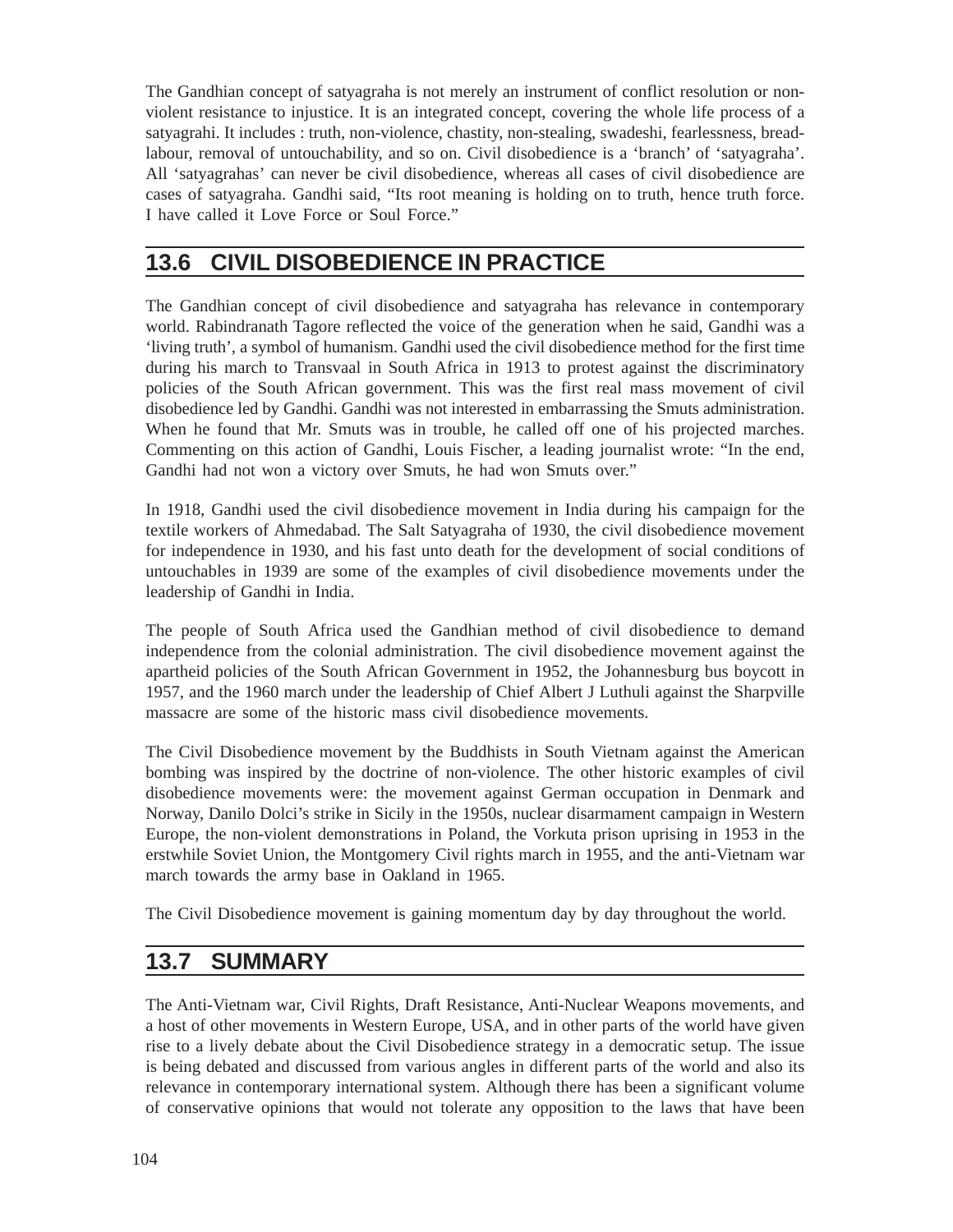democratically passed by various state systems, there is also a considerable opinion of wellreasoned persons in favour of the Gandhian concept of civil disobedience movement.

John Rawls, in discussing the concept of civil disobedience movement in a contemporary democratic set-up said, "The right to make laws does not guarantee that the discussion is rightly made; and while the citizen submits his conduct to the judgement of democratic authority, he does not submit his judgement to it. And if in his judgement, the enactments of a majority exceed a certain bound of injustice, the citizen may consider civil disobedience." He said that "Civil disobedience is a political act in the sense that it is an act justified by moral principles which define a conception of civil society and the public good."

Burton Zwiebach said, "Democratic governments must include an agreement to respect differences of opinion concerning justice and right."

Civil Disobedience is not inconsistent with democracy. When traditional channels of meeting public grievances are incapable of fulfilling legitimate demands, civil disobedience becomes a strategy for the attainment of goods and social justice. Amid the fury of communalism, genocide and the market oriented process of social injustice, the Gandhian method of civil disobedience and satyagraha is becoming more and more popular in contemporary society.

To a superficial observer, it might appear that the concept of civil disobedience and satyagraha goes against the very synthesis of ideals between different faiths and involves a clash of values between the activists of civil disobedience movement and the state. In fact, the Gandhian concept is a means for achieving social synthesis and harmony. It emphasises dialogues for a dialectical search for truth. T.H.Green in his 'Lectures on the Principles of Political Obligation' has rightly said, "The functions of government are to bring in those conditions of freedom, which are conditions of the moral life. If it ceases to serve this function it loses its claim on our obedience." According to Barker, civil disobedience is virtually within the process of social thought; it is a method of persuasion rather than recourse to force.

### **13.9 EXERCISES**

- 1. Discuss the importance of satyagraha as a method of conflict resolution.
- 2. What is satyagraha? In what way does it differ from passive resistance?
- 3. What is the relevance of satyagraha and civil disobedience in the contemporary world?
- 4. What is Gandhi's contribution to the theory and practice of satyagraha?
- 5. What are the various dimensions of the Gandhian concept of satyagraha?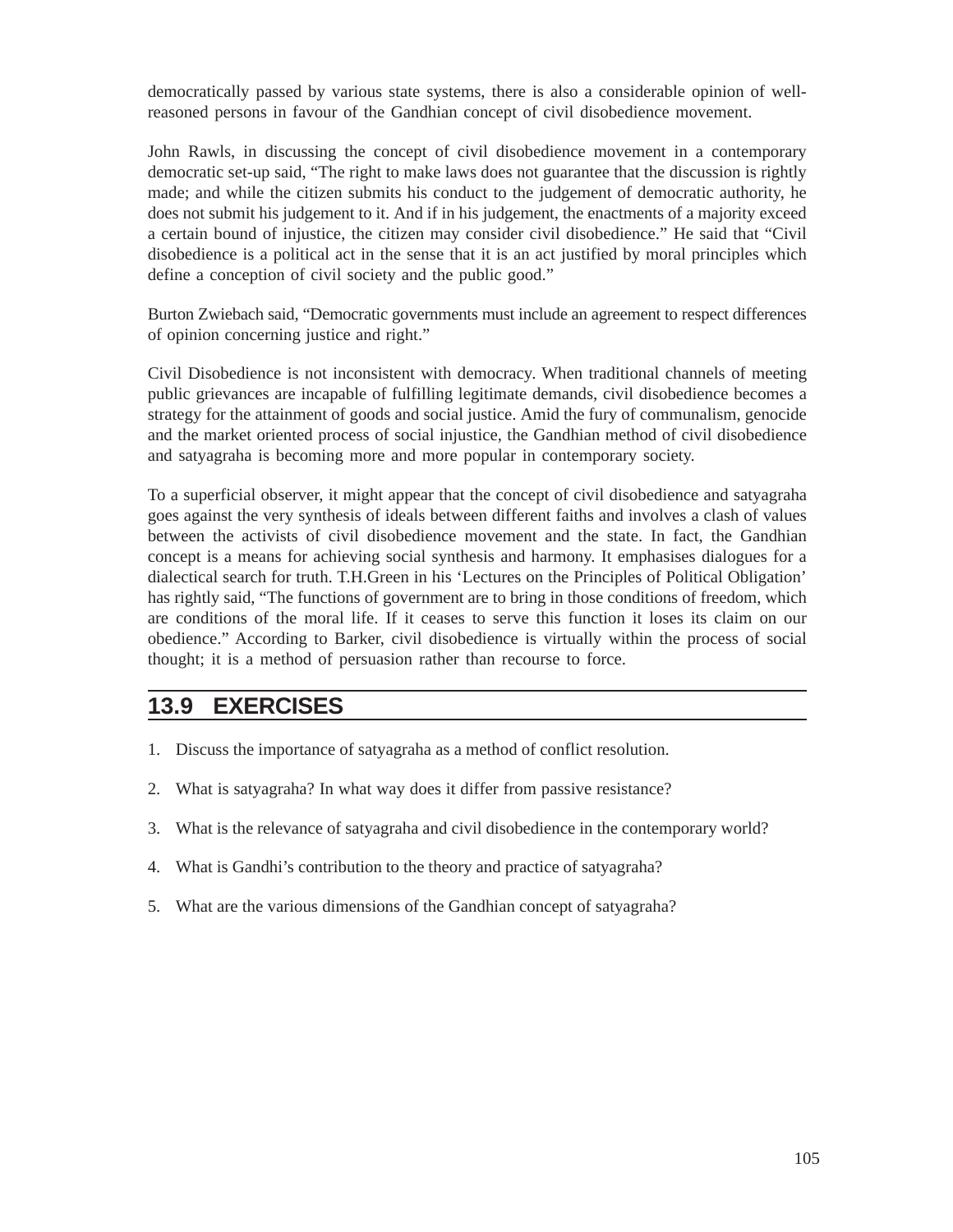# **UNIT 14 POLITICAL VIOLENCE**

#### **Structure**

- 14.1 Introduction
- 14.2 Meaning of Political Violence
- 14.3 Violence and State
	- 14.3.1 Political Violence and Political Integration
	- 14.3.2 Political Violence and the Process of Economic Development

#### 14.4 Causes of Political Violence

- 14.4.1 General Causes of Political Violence
- 14.4.2 The Concept of National Self-Determination
- 14.4.3 Ideology
- 14.4.4 Religious and Ethnic Conflicts
- 14.4.5 Political Disputes between Different Groups of the Elites
- 14.4.6 Economic Conditions and the Concept of Relative Deprivation
- 14.4.7 Support by Neighbouring Countries

#### 14.5 Forms of Political Violence

- 14.5.1 Violent Protest by the People against the Government
- 14.5.2 Terrorism
- 14.5.3 Military Revolts and Takeovers
- 14.5.4 Revolts and Rebellions
- 14.5.5 War
- 14.6 Revolution
	- 14.6.1 Meaning of Revolution
	- 14.6.2 Three Phases of Revolution
	- 14.6.3 Theories of Revolution
- 14.7 Methods of Overcoming Political Violence
	- 14.7.1 Methods of Reforms and Remedies
	- 14.7.2 The Method of Force
	- 14.7.3 The Policy of Carrot and Stick
- 14.8 Summary
- 14.9 Exercises

## **14.1 INTRODUCTION**

Political violence in most of the modern societies is the result of social tensions, which develop in them due to different reasons. Normally, political violence is directed against the state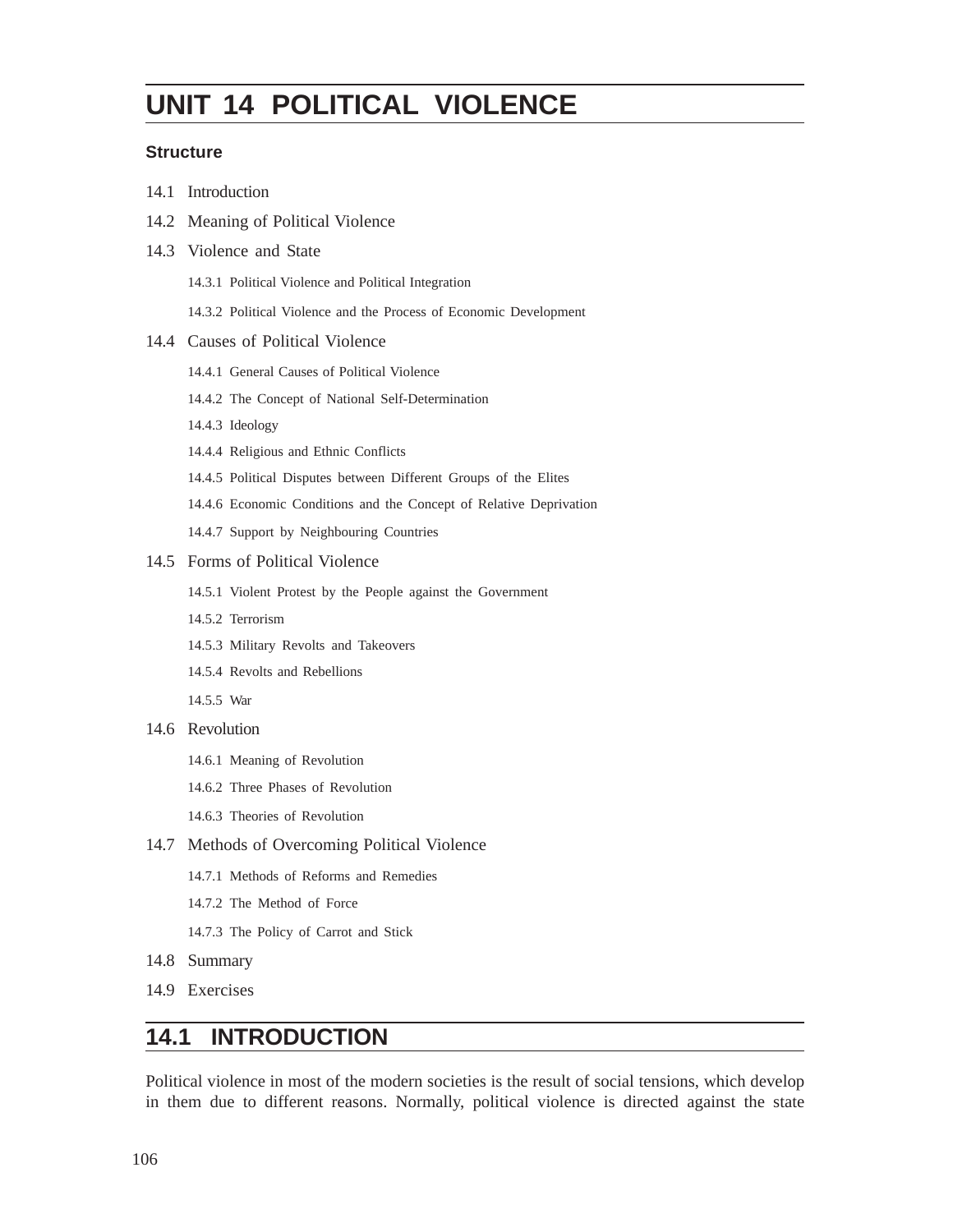because the state is considered the chief source of injustice and repression. As a result, different sections of society are taking recourse to violence to solve their problems. They are following violent methods because the state has failed to secure regular obedience from the people. Violence is a purposeful political action to register protest of certain sections of society against 'wrong' policies of the government. In modern times, revolution as a form of political violence is carried out to change the form of government and to transform social structure.

Political violence is a deliberate political activity, which has enormous ethical implications. It is pointed out by Aristotle that men do not revolt because they catch the cold. There are serious moral issues involved in it. Therefore, he said that the honour enjoyed by a political assassin cannot be compared with that of an ordinary murderer. The supporters of political violence justify it on moral grounds. They argue that they are fighting against bad government and for a just cause. The opponents of violence condemn terrorist activities for acting against the lawfully constituted government. Hence, one country's terrorist is a 'freedom fighter' for another country.

# **14.2 MEANING OF POLITICAL VIOLENCE**

Political violence is a collective violent action of a group of people against the government to highlight its discontent. It may be a protest against a particular policy of the government, it may be used to remove a particular government from power, or it may be taken recourse to for the change of political system.

Aggression and violence have been a part of human history since long because men take to violence and aggression to secure things that they did not possess or to preserve things that they possessed. Normally, political violence is directed against the state, its property and men who manage its institutions. Political violence may begin with rioting or mass demonstrations. But it is always possible that it assumes different forms.

Aristotle was the first political scientist who discussed the nature and causes of political disorder. He pointed out that change in the balance of social forces in a particular state was responsible for political disorder. The Indian political thinker Kautilya (Chanakya) was of the opinion that change in the attitude of one's own people is revolt. It results from a wrong policy of the government and immodest behaviour of the king. Thus, since ancient times, political violence had caused disorder in the state and in modern times, the problem of political violence has become more marked and complex.

# **14.3 VIOLENCE AND STATE**

We have seen in our discussion that political violence is largely directed against the state and its various institutions. Therefore, it is as old as the state itself. Violence is in built in the institution of the state. It has the monopoly of coercive power in its hands. The state exercises this power with the help of its repressive agencies such as the army, the police, jails and courts. It can punish people who do not obey its orders and who disturb law and order. The state claims authority to rule and it secures authority with the help of legal sanctions or popular sanctions. When the state exercises power, it is entitled to use legally sanctioned violence to enforce its order. More often than not, the state uses coercive methods, which are not sanctioned by law. The degree of use of violence differs from state to state, because ultimately it depends on the ability of the state to secure compliance of its order without using coercion.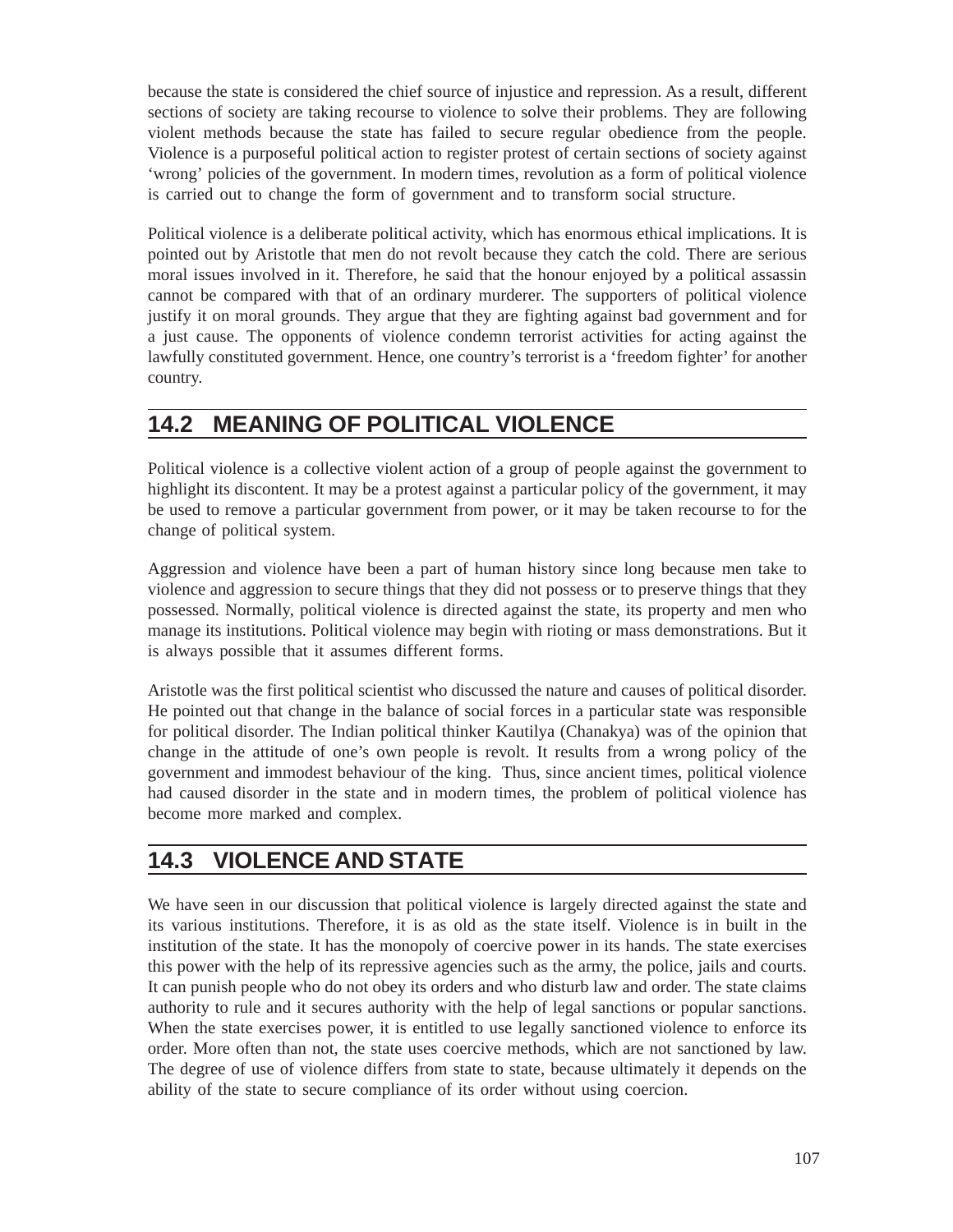Modern states are increasingly using violent methods because they want to bring about political integration of the country as well as to hasten the process of economic development.

### **14.3.1 Political Violence and Political Integration**

The state is an institution of society and its prime function is to bring about social and political integration of the people. Ancient and medieval states allowed co-existence of multiple autonomous political authorities. The modern state wants to establish its total authority over people and the territory under its jurisdiction. In every state, there exist distinct cultural and ethnic groups and it is a desire of every state authority to amalgamate these cultural groups into a single political unit under a single central authority. Historically, this process has, with a very few exceptions, been one of extreme violence which has varied from the physical murder of whole sections of cultural minorities to their forced deportations, their forced religious and cultural conversion and large scale population transfers. This violence has been exercised by states on their own citizens or those it claims are its citizens and violence has been employed as an instrument of policy. The purpose of this policy was to extend state's political authority upon those who for one reason or another do not accept its authority as legitimate.

The modern state was built upon the demise of feudal and tribal communities, which were autonomous entities. Once this integration was achieved in West Europe, attempts were made there to control the arbitrary exercise of state violence by agencies of the state such as the army and the police and their immediate controllers: Kings, ministers, generals and bureaucrats. At present, most of the countries of Asia and Africa are undergoing this process; therefore, politics in these states is the most violent.

### **14.3.2 Political Violence and the Process of Economic Development**

Historically we have seen that the state exercised violence in the early phase of economic development when there was a transition from a handicraft system based on agriculture to a relatively labour intensive factory system. During this period, a great majority of population suffered because of this change. The state used extremely violent methods to curb agrarian revolts of the farmers who were agitating against unjust policies of the government. It used its authority to protect private industries by curbing the rights of workers and by declaring trade unions illegal. For example, during the 'captain's swing troubles in rural England in 1830, when agricultural machines were destroyed, animals killed, crops destroyed and bricks burnt, the state arrested 1976 farmers, deported 481 farmers and executed 18 farmers. Thus, transportation, imprisonment, the lash and even death were the lot of those agitating against the inhumanity of the early factory system. The process of economic development, both in the planned and unplanned economies, involved the exercise of force because the new economy required capital formation by curbing the consumption levels of working classes. Thus, the attempts to achieve higher economic standards for certain classes of society produced violent reactions from those deprived classes who suffered.

In short, in the process of political integration and economic development, the level of political violence is extremely high. The state has considerably greater potential of internal violence than its citizens.

# **14.4 CAUSES OF POLITICAL VIOLENCE**

There are many causes that give birth to political violence. Men take recourse to violence as a last resort. It is rightly pointed out by Aristotle that men do not revolt because they catch cold.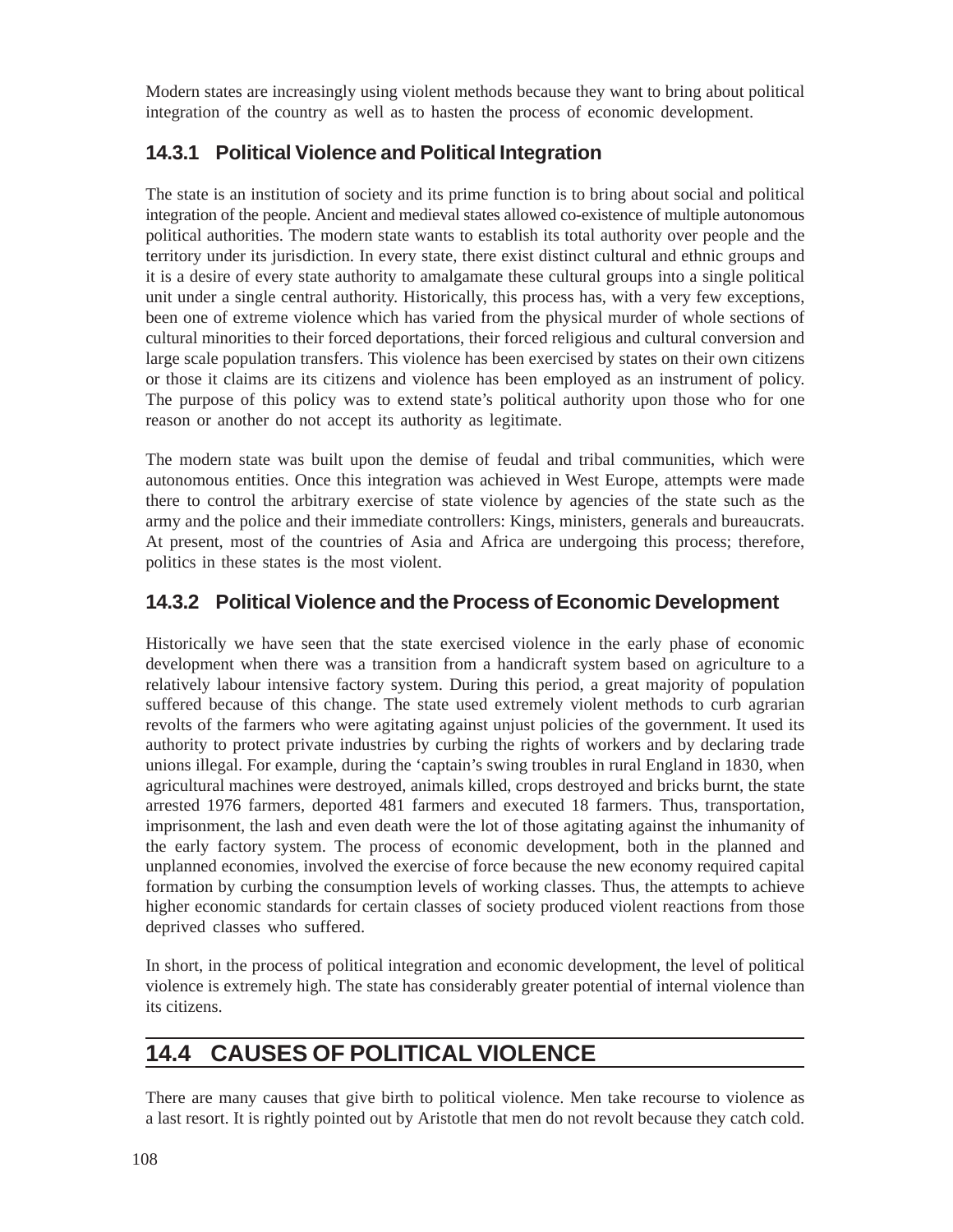People decide to use violent methods when they think that their survival as a community is at stake and unless they fight against it, they will have to have to suffer no end. Normally, people exhaust legally available avenues to get their grievances redressed. But if the legal methods fail to deliver goods, people take to violence.

Following are some of the causes of political violence.

1) General causes 2) The Concept of National Self-Determination 3) Ideology 4) Religious and ethnic conflicts 5) Political conflicts between different groups of elites 6) Economic conditions and the concept of relative deprivation.

#### **14.4.1 General Causes of Political Violence**

We have seen in our earlier discussion that political violence has been a result of bad government. Kautilya in his *'Arthashastra'* said that wrong policies of the government and immodest behaviour of the rulers give birth to revolts of the people. Wrong and oppressive policies of the government create resentment in the minds of the people and the people rise violently to change the wrong policies. Excessive taxation, hike in the prices of essential commodities, deliberate disregard of law and morality in the exercise of power, unjust treatment meted out to certain sections of society, deliberate neglect of certain regions of the state, political incompetence and misgovernment and excessive and tactless use of force to put down peaceful agitation are the general causes of violence. Kautilya held that impoverishment, greed and disaffection are the causes of revolt.

### **14.4.2 The Concept of National Self-Determination**

During the last two centuries, a large number of countries of Third World came under foreign control. They became colonies of Western countries. People in the Third world countries wanted to free themselves from foreign domination. Hence, they waged violent struggles against foreign rule. In modern times, the American settlers were the first to take to arms to free their country from British rule. We have numerous examples of such struggles in Afro-Asian countries such as Vietnam, Algeria and Indonesia. Due to the pacifist ideas of Mahatma Gandhi, the Indian liberation movement remained largely non-violent, though there were certain armed revolutionaries like Sawarkar Bagha Jatin, Bhagat Singh and Subhash Chandra Bose in India also.

After the Second World War, a large number of Third World countries became independent. These countries faced the problem of nation building, as the process of political integration was weak. But there was increasing political consciousness in the minds of the people. Certain regions in these states who had a distinct cultural or religious identity demanded the right of selfdetermination for their provinces. The supporters of national self-determination movement called it a movement for national liberation while the opponents of these movements called them secessionist movements. In India, we are facing these type of movements in Jammu and Kashmir, Nagaland, Manipur and Assam. Most of the Third World countries are facing this problem. Even developed countries like Great Britain and Canada faced the problem of secession in Northern Ireland and Quebec respectively. The Irish Republican Army and the LTTE in Srilanka are the most dreaded separatist groups in the world. These movements are marked by excessive use of violence from both the sides. Thus, nationalism caused the emergence of national liberation movements as well as the movements for national self-determination.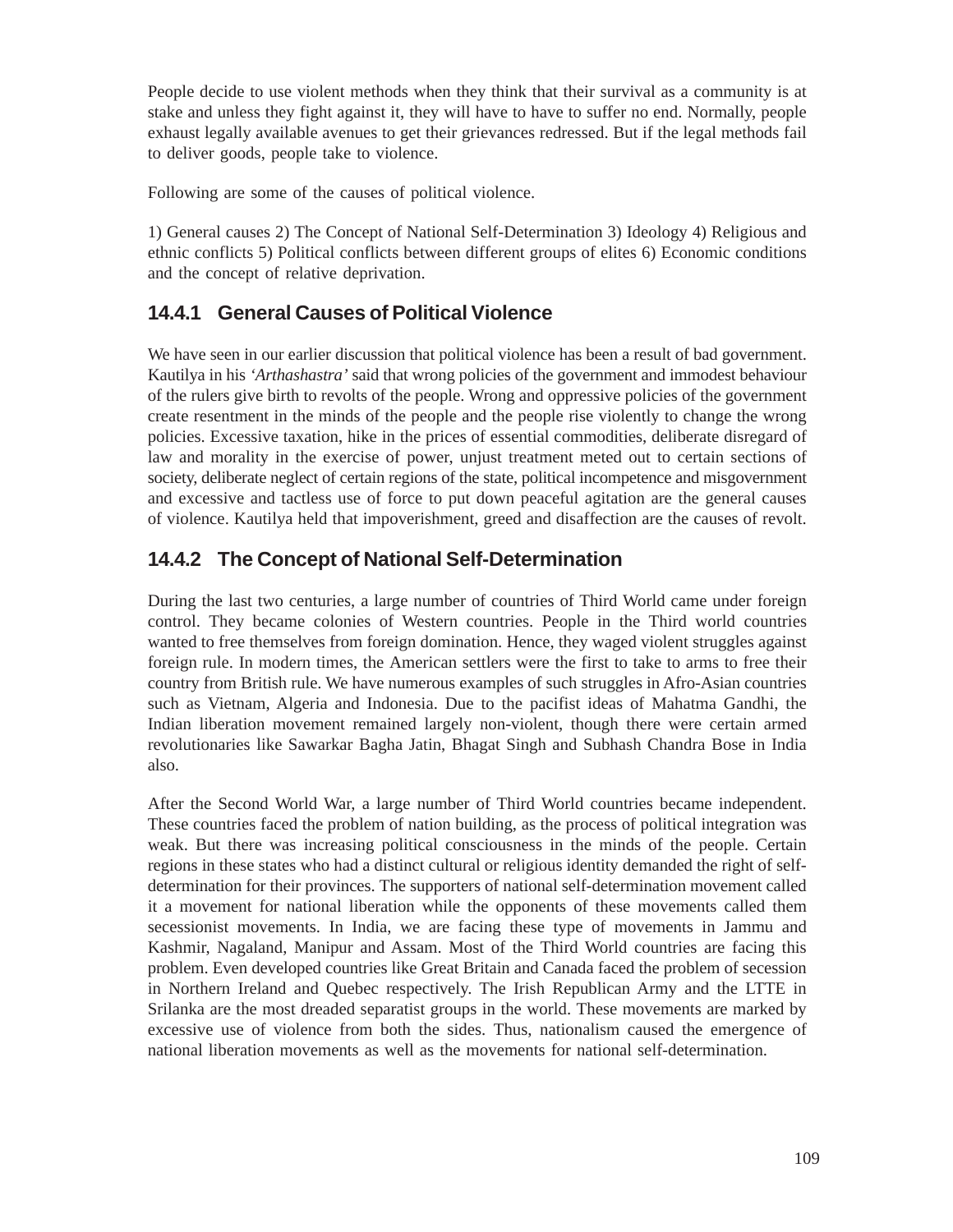#### **14.4.3 Ideology**

In modern times, ideology has played an important role in the spread of political violence. Ideology mobilises people and gives them a certain cause to wage struggle against the state. Ideology explains the present conditions of society and asks the people to change it to bring about a better system of governance. Most of the movements in modern times are ideological in character. Fascism and socialism were two such ideologies.

Fascist ideas became popular in Europe between the two World Wars. Fascists glorified force and violence and advocated the unity of interests of individuals with that of the nation state. Fascism in Italy and Nazism in Germany used the extreme form of violence to capture political power.

The ideology of revolutionary socialism moved a large number of people who were involved in violent revolutionary activities. The socialists stand for the abolition of the capitalist system, which is based on state violence. The socialists want to establish a classless and stateless society which would end exploitation of man by man. We have examples of successful revolutions like the Russian revolution, The Chinese revolution and The Cuban revolution. The socialists argue that they take recourse to violence to counter state violence. There are a large number of countries, which are witnessing violent socialist uprisings. India, Nepal, Indonesia, Burma are the countries that witnessed violent revolutionary activities by the socialists. In India, the Naxalites are involved in revolutionary political activities.

### **14.4.4 Religious and Ethnic Conflicts**

Most of the countries of the world are inhabited by the people who adhere to different religious faiths and belong to different ethnic communities. Therefore, there are religious and ethnic minorities in most of the countries. Modern state is trying to bring them under a single central political authority. Religious and ethnic minorities resist this attempt because they fear that due to this political integration they may lose their separate identity. The moment force is applied to advance this policy these communities take recourse to resistance and violence.

Many of the West European countries witnessed religious conflicts during the  $17<sup>th</sup>$  and  $18<sup>th</sup>$ centuries. The conflict was between the Catholics and the Protestants. Now, modern European states claim that they are secular and they have achieved separation between the church and the state. But in many countries of East Europe, Asia and Africa, religious strife is common. Inter-religious conflicts take place between two religious communities, between Christians and Muslims, Jews and Muslims or Hindus and Muslims. There is intra-religious conflict within a particular religious community when a particular religious sect wants to purge the religion of corrupt practices. The fundamentalist groups, who want to purify their religion, take to an extreme form of violence. Those people who do not approve of this 'puritan' view of religion are considered as enemies of religion and an internecine warfare begins. Algeria, Egypt, Afghanistan and several Muslim countries are facing this problem.

Culturally and ethnically, modern societies are not homogenous. Cultural and ethnic minorities want to preserve their separate identity. Hence, they want to secure and protect their rights. These minorities are formed on the basis of race, language and culture. They take to violence if they feel threatened. Quebec province in Canada, Nagaland in India, Northern Ireland in Great Britain, the Chechens in Russia, Tibetans in China and Kurds in Iraq and Iran are examples of this. Minorities are concerned about their identity and majorities question their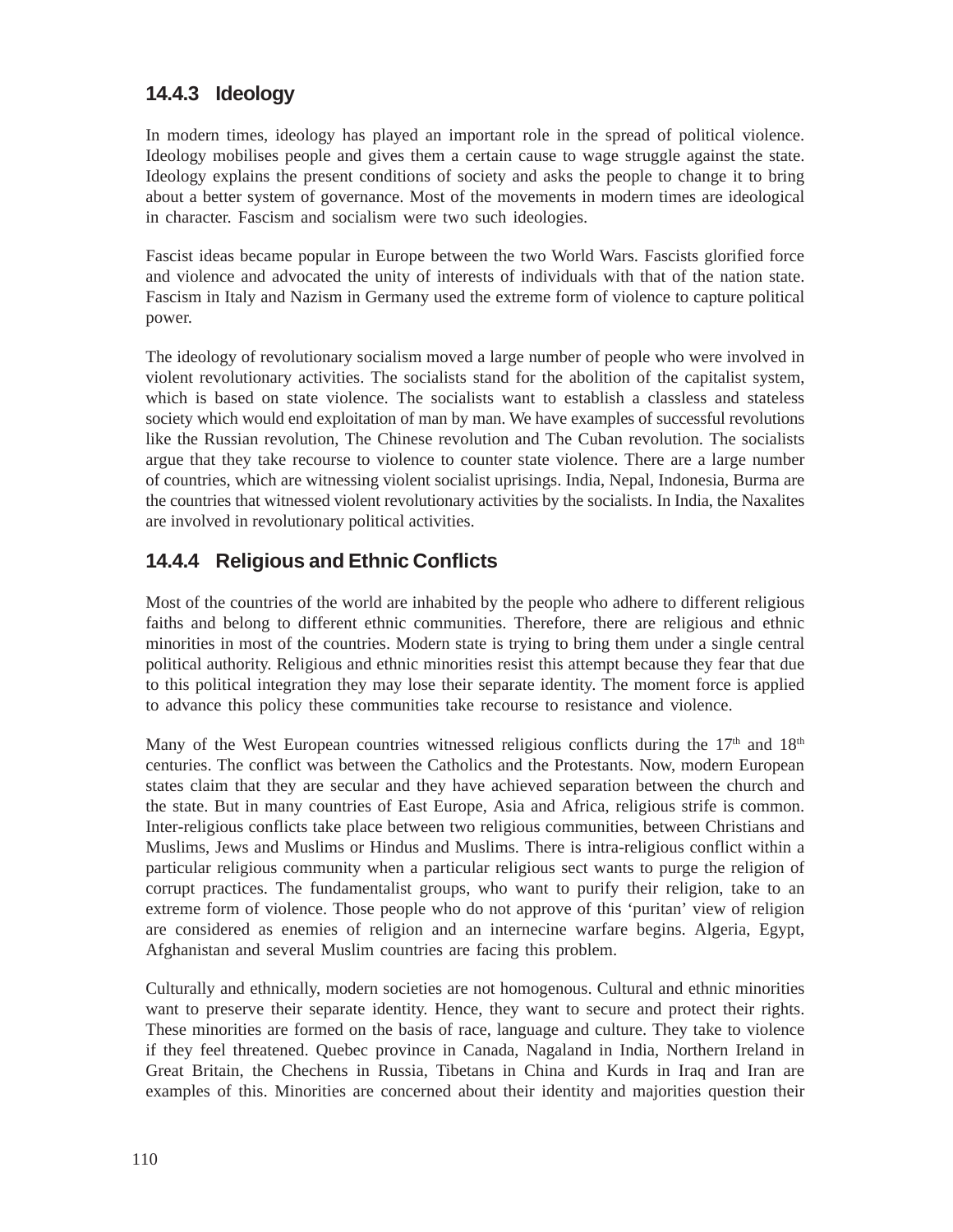political loyalty. In some cases like Srilanka, the struggle of minorities assumed the form of separatist violence, which culminated in insurrection.

### **14.4.5 Political Disputes between Different Groups of the Elite**

Governing elite in each state consists of groups, factions, and these groups and factions are involved in power politics. These groups and factions use violent methods to secure support of the people by organising street demonstrations, communal riots and sabotage. A group, well established in the government uses coercive powers of state institutions to curb this violence. Political disputes among the elite may result in splits and divisions in the ruling group. The dissident group many incite violence against the ruling group or take help of a faction in the army to capture political power. Sometimes, the disgruntled leaders may support the secessionist movements. Many a times, the military take over is the result of such disputes. The Afghan history after 1972, military take overs in Pakistan and Bangladesh are examples of this type of politics. These military takeovers are often very violent and cause a large-scale bloodshed.

### **14.4.6 Economic Conditions and the Concept of Relative Deprivation**

Economic conditions give birth to different types of political violence because they generate resentment in the minds of the people. It is the wrong policies of the government that favour certain sections of the society and push a large section of the people below poverty line. Due to the wrong policies of the government, there is growing inflation, declining living standards of the people, price rise, unemployment and non-availability of essential commodities in the market. These factors force people to take to streets and participate in violent demonstrations against the government. Workers, farmers, students and other sections of the society take part in demonstrations to protest against the policies of the government.

But it must be remembered that poor living conditions alone do not constitute a sufficient cause to give birth to violence. The workers and farmers must develop consciousness about it in their minds. When a section of people begins to believe, that it is being deliberately deprived of the valued goods to which it is entitled, it takes recourse to agitation. The sources of deprivation lie in social processes, which cause a gap between what people are entitled to and what they receive. In modern times, due to education, learning of new skills, new consumption levels and advertisements create a feeling of deprivation in the minds of the people. The feeling of relative deprivation thus gives birth to political violence. Low level of economic growth causes considerable resentment in the people. Even rapid economic development may lead to resentment if the fruits of growth are not fairly distributed among the different strata of society.

### **14.4.7 Support by Neighbouring Countries**

Political violence, especially sustained political violence in a state always gets support from the neighbouring countries, which are hostile. The foreign country gives support in the form of arms, money, training and shelter. For example, political violence in Jammu and Kashmir is supported by Pakistan. America gave support to rebels in Cuba and Nicaragua and Libya and Iraq are accused of supporting the Islamic terrorist network.

# **14.5 FORMS OF POLITICAL VIOLENCE**

There exist different forms of political violence, which people use to show their resentment and dissatisfaction against the government. It can assume a form of a violent demonstration or it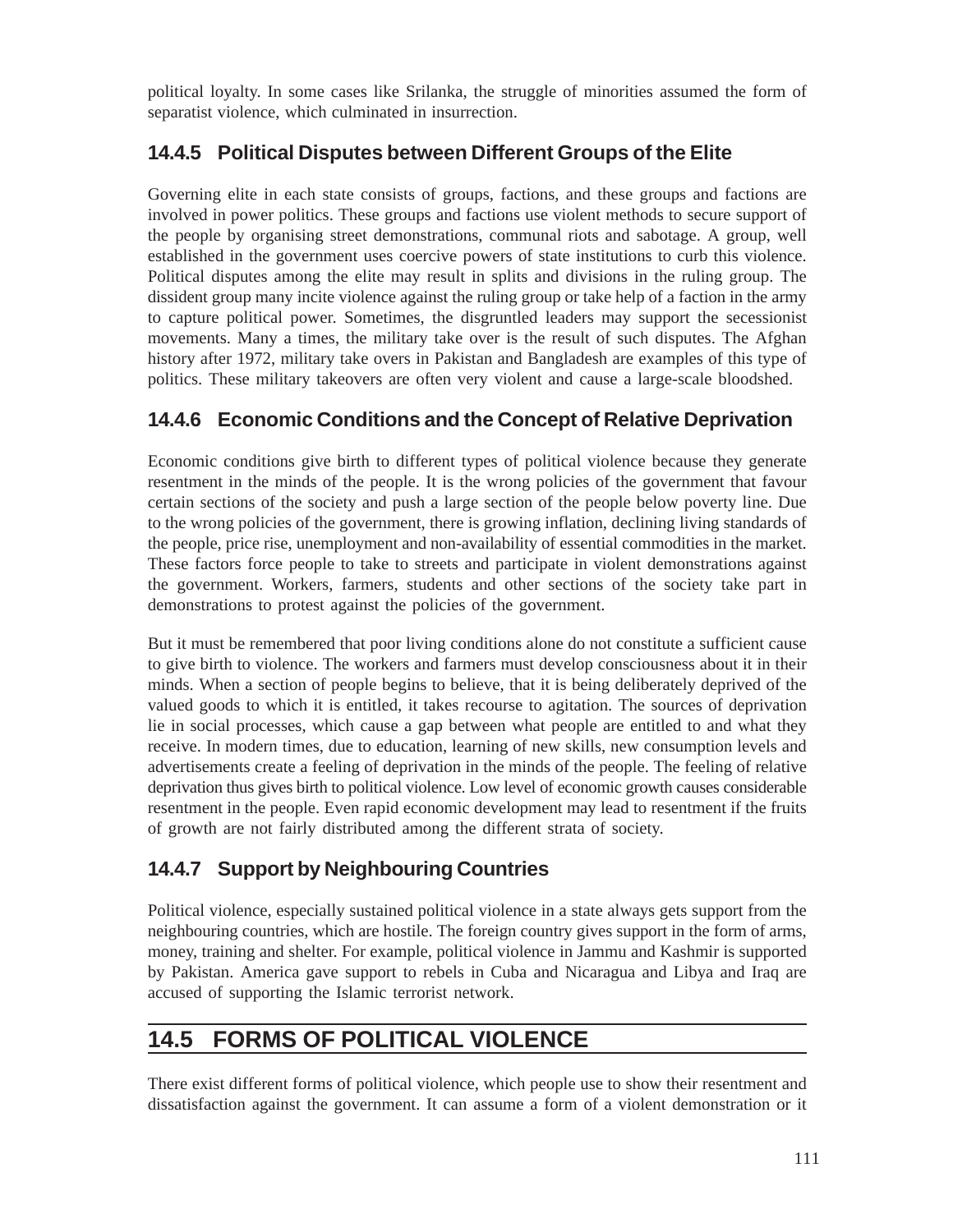can be an epoch making revolution like the French revolution of 1789. We see the emergence of political violence in the following forms :

- 1) Violent protests by the people against the government
- 2) Terrorism
- 3) Military revolts and take overs
- 4) Revolts and Rebellion
- 5) War

### **14.5.1 Violent Protest by the People against the Government**

Normally, people take recourse to violence when all the constitutional means available to them fail. The violent protests of the people assume different forms. The violent protests of unorganised mobs cause a large scale damage because they attack the symbols of government authority such as government offices, railways and buses. They try to disrupt normal functioning of the government. This type of violence is sporadic in nature and it dies down after registering protest. But, due to the violent riotings, the governments tend to amend their policies to avoid the spread of violence.

Those groups which are well organised mobilise people against the government and use different methods of resistance. They declare strikes, 'bandhs', and hartals. Sometimes, they organise violent demonstrations and morchas. If the central authority of the government is weak and it lacks legitimacy, a well organised demonstration may cause the downfall of the government. But this rarely happens. Otherwise, the impact of violent protests of the mobs is temporary in nature because the government uses repressive measures to control it.

### **14.5.2 Terrorism**

In modern times, terrorism has become one of the important forms of political violence as a large number of young people join terrorist groups to bring about change in the government. The weapon of terrorism is used by terrorists because they know that they cannot launch an open war against the state as the state has a superior force at its command. But terrorists are determined to use violent methods because it is their opinion that opponents understand the language of the gun. Their power in society is also based on the gun. Terrorists use all sorts of methods to teach a lesson to the state authorities. Their activities start with blowing up of a bridge or breaching a wall of a dam. But in the process, they expand the area of their operation. They get involved in activities of sabotage, murder, killing a large number of people in sudden gun fire, hijacking of an aircraft or a bus, holding people for ransom, kidnapping, political assassinations, extortions, setting fire to places of worship and markets, inciting caste and communal riots etc. They succeed in harassing the state authorities because there is an element of surprise in their actions. The Irish Republican Army, the Liberation Tigers of Tamil Eelam, various Palestine Guerilla outfits, Al Qaeda militants are some of the most violent and dreaded terrorist organisations. In India, we have witnessed activities of terrorists in Jammu and Kashmir, Punjab, Nagaland, Assam, Manipur, Tripura and Mizoram. The Naga militants have been continuing their terrorist activities for the last 4 years. Through their activities, the terrorists want to establish a well-trained armed wing to carry forward insurrectionary activities. But most of them do not succeed. It is true that some terrorist organisations succeed in setting up their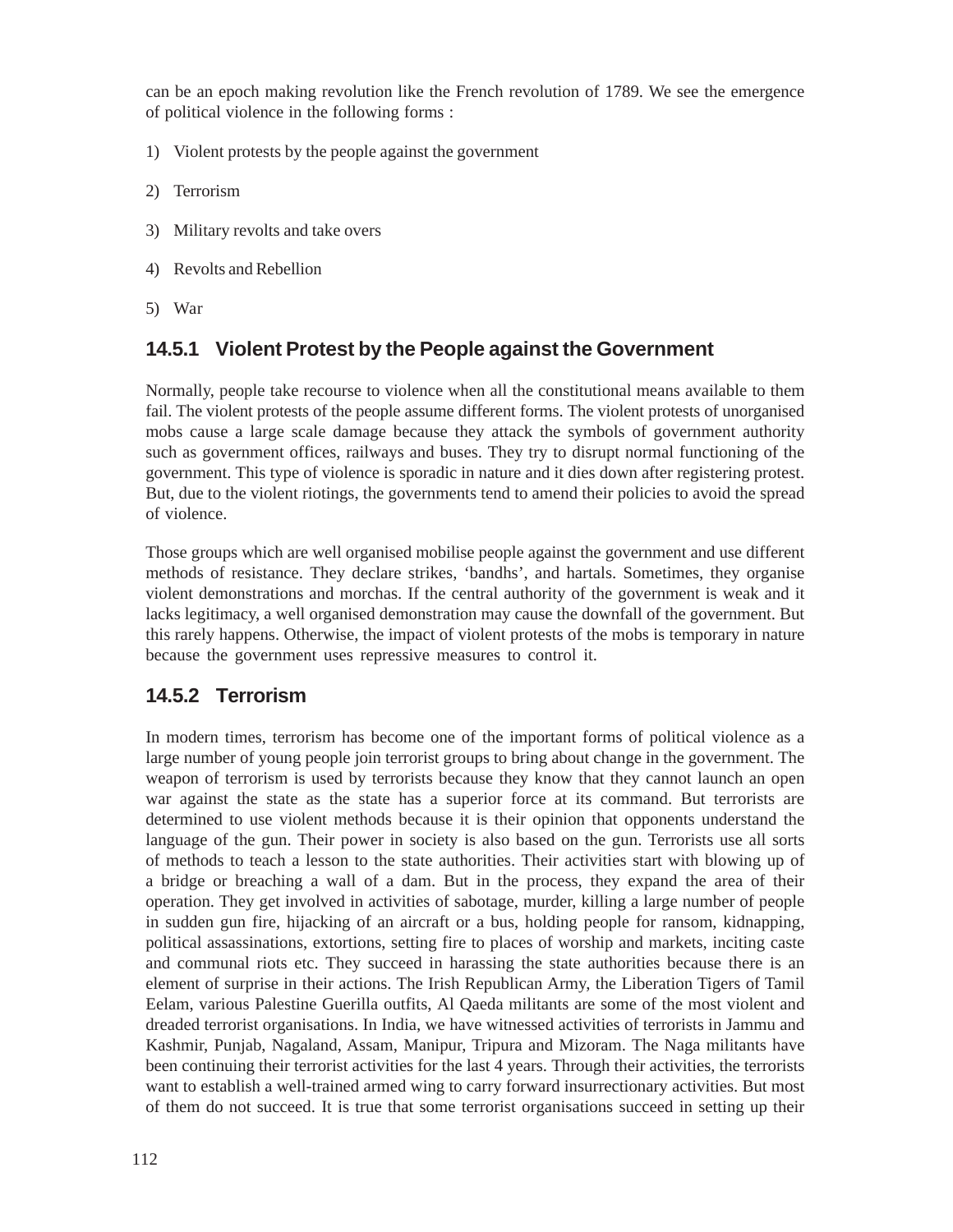own militias but they cannot fight a well-oiled regular army of modern state which is often supported by a super power. Guerilla warfare succeeds when the state authorities are extremely weak and when their writ does not run beyond the capital. In South Vietnam, the Viet Cong guerillas succeeded because of the weakness of the South Vietnamese state.

Terrorists take recourse to crime, but they are not ordinary criminals because they are ideologically motivated and they have a vision of establishing a better society. Terrorist activities are legitimised by their ideology. We can see three distinct phases of ideological orientation of terrorism. In its first phase, national independence was its goal. In the second phase after the Second World War, most of the terrorists owed their allegiance to revolutionary socialism and at present, their orientation is religious fundamentalism or ethnic separatism. Every terrorist movement has its own group of intellectuals who rationalise the use of violence.

### **14.5.3 Military Revolts and Take Overs**

In modern times, the military or the armed forces of the country are playing an important role in the politics of the third world countries because they are the only well organised force available in societies which have not undergone the process of state and nation building. Involvement of military in political violence assumes two forms 1) the mutiny of soldiers and 2) military take over or 'coup detat'.

All over the world disgruntled elements in the armed forces rebel against the government. This revolt is called mutiny. Due to some economic or political reasons, the soldiers take to arms and get involved in violent activities. For example, in 1857 the Indian soldiers of the army of British East India Company revolted against the British rule and killed a large number of their British officers. Normally, a mutiny is always taken very seriously by the state authorities because soldiers posses arms and training and they are in large numbers. But if a mutiny has no ideological base, sooner or later it is brought under control by the state authorities.

The second form of political violence is the military take over by engineering a 'coup detat'. Military takeover is a sharp armed insurrection by a group of army officers to capture political power by establishing control over key installations of the state. It is a well organised operation in which masses are bypassed. If coup leaders are confident of controlling the situation, they may not take recourse to violence. For example in Pakistan, most of the military takeovers were bloodless. But if the coup leaders are not confident of their success, they indulge in an extreme form of violence to strike terror in the minds of the people. For example, in Bangladesh in 1975, President Sheikh Mujibur Rehman and his entire family were wiped out. The military coup in Indonesia in 1965-66 was extremely violent. All military takeovers in Afghanistan after 1973 were violent. In the military takeover, the masses are not involved and in many of the Afro-Asian and Latin American countries, the military displaces the democratic government and usurps power. Most of the dreaded dictators in these countries are military generals.

### **14.5.4 Revolts and Rebellions**

We have seen that terrorist violence or even military revolts do not need the support of the masses. It is essentially an action carried out by a determined group of people. But revolts and rebellions take place because of popular disaffection. Revolts represent the anger of certain sections of society and they are aimed at changing the policy of the government or change in the government. The revolts may take place in different parts of the country and the demands of the rebels may be very specific. If the revolts are accompanied by a high degree of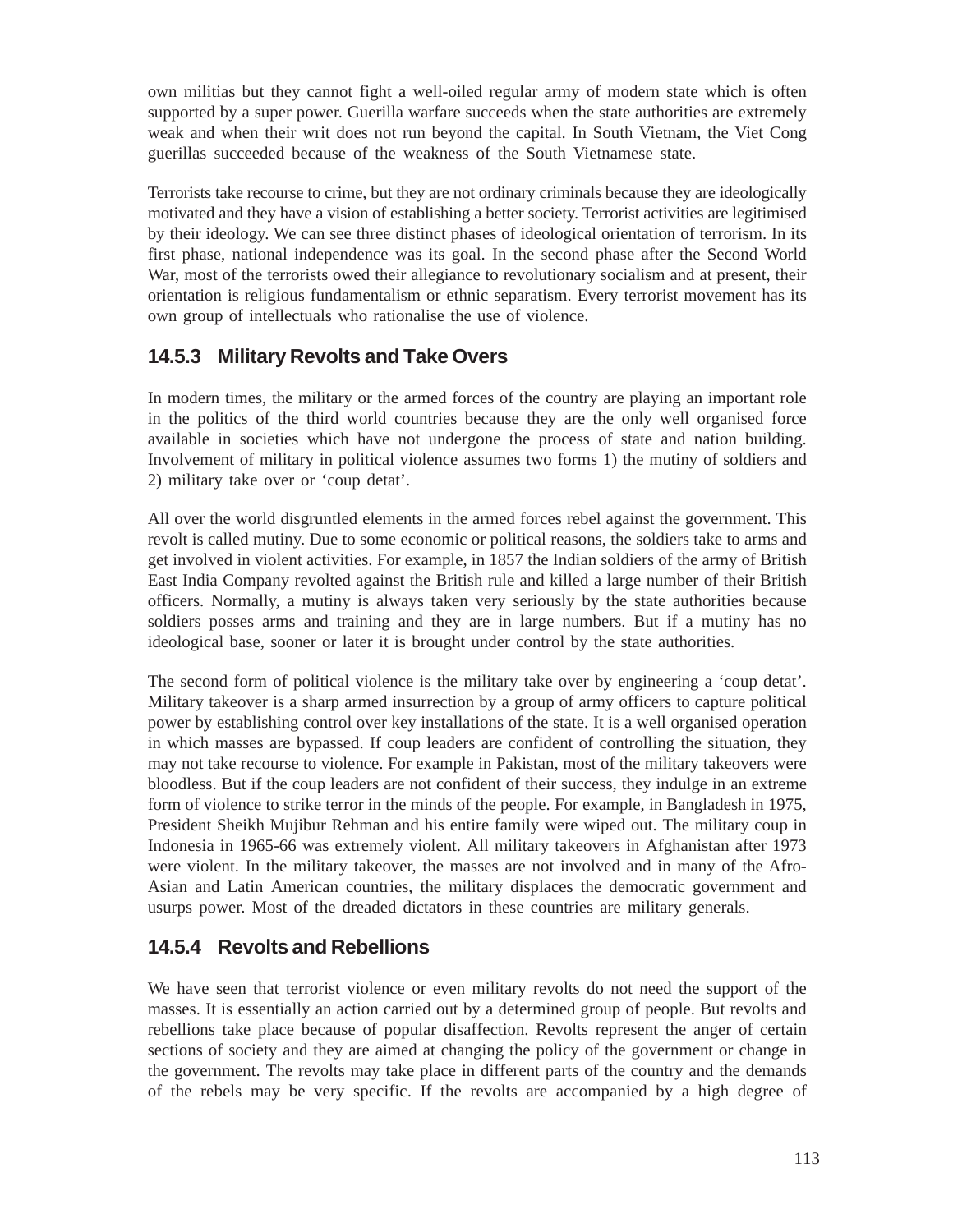organisation and with the tacit approval of wide sections of the population, one can say that they have assumed a serious form. It includes large scale terrorism and civil war. The revolt may develop into a rebellion.

Rebellion is the second stage of revolt in the sense that in this phase, the rebels are ideologically committed and they have developed a vision of future society. Due to the normally socialist or the nationalist ideology, they are supported by a large number of people. If the rebels are able to concentrate in a geographically peripheral area or the areas outside the efficient control of the state and if foreign support is available to them, the rebellion assumes the form of armed insurrection, which cannot be easily put down. The rebels normally use the tactics of guerilla warfare because they lack the military strength to counter state forces. To circumvent the armed superiority of the state, the guerillas try to win the support of the people through the ideological exhortations or through the promises of redistributive policy. They promise land to the landless, regional autonomy for ethnic minorities and political equality through the end of foreign domination. The revolutionary guerilla warfare succeeded in countries like China, Vietnam and Cuba but it failed in Greece, Philippines and Iran. Near perfect intelligence, mobility, freedom from fixed logistic bases and surprise are the characteristics of successful guerilla operations but increasingly due to strengthening of the state organisation and state forces guerillas have not been able to achieve the successes that they had achieved against weak states immediately after the Second World War.

#### **14.5.5 War**

War is the culmination of political violence in the sense that war brings forth two contending forces face to face with each other and settles the issue on the basis of balance of armed forces. War is as old as human history and violence and bloodshed are at the heart of it. There are two types of wars : 1) war with the external enemy of the country and 2) internal war, which takes place between the state forces and the rebels (civil war).

The external war causes widespread damage and destruction because both the parties use massive armies, modern weapons of mass destruction and air force. The First World War accounted for a million deaths and the Second World War was the most destructive of all wars. Atomic weapons were used by the USA to settle the issue.

Internal war is fought between the forces of a central government and the secessionist forces. It could be a revolt by a certain sections of the people or a rebellion by the broad mass of people. In the 1860s, the USA witnessed a civil war between the northern and the southern states on the issue of the abolition of slavery. Internal war is equally destructive and it may cause widespread destruction and massacres. We have examples of violent internal wars in Lebanon, Yugoslavia, Nigeria and India.

Thus, political violence assumes different forms in modern times. Revolution is also a particular form of political violence.

# **14.6 REVOLUTION**

Revolution is essentially a modern phenomenon because it wants to bring about a total transformation of society. Revolutions are marked by widespread violence, social unrest and ideological commitment. The new revolutionary ideology is radical, rational, democratic and universal.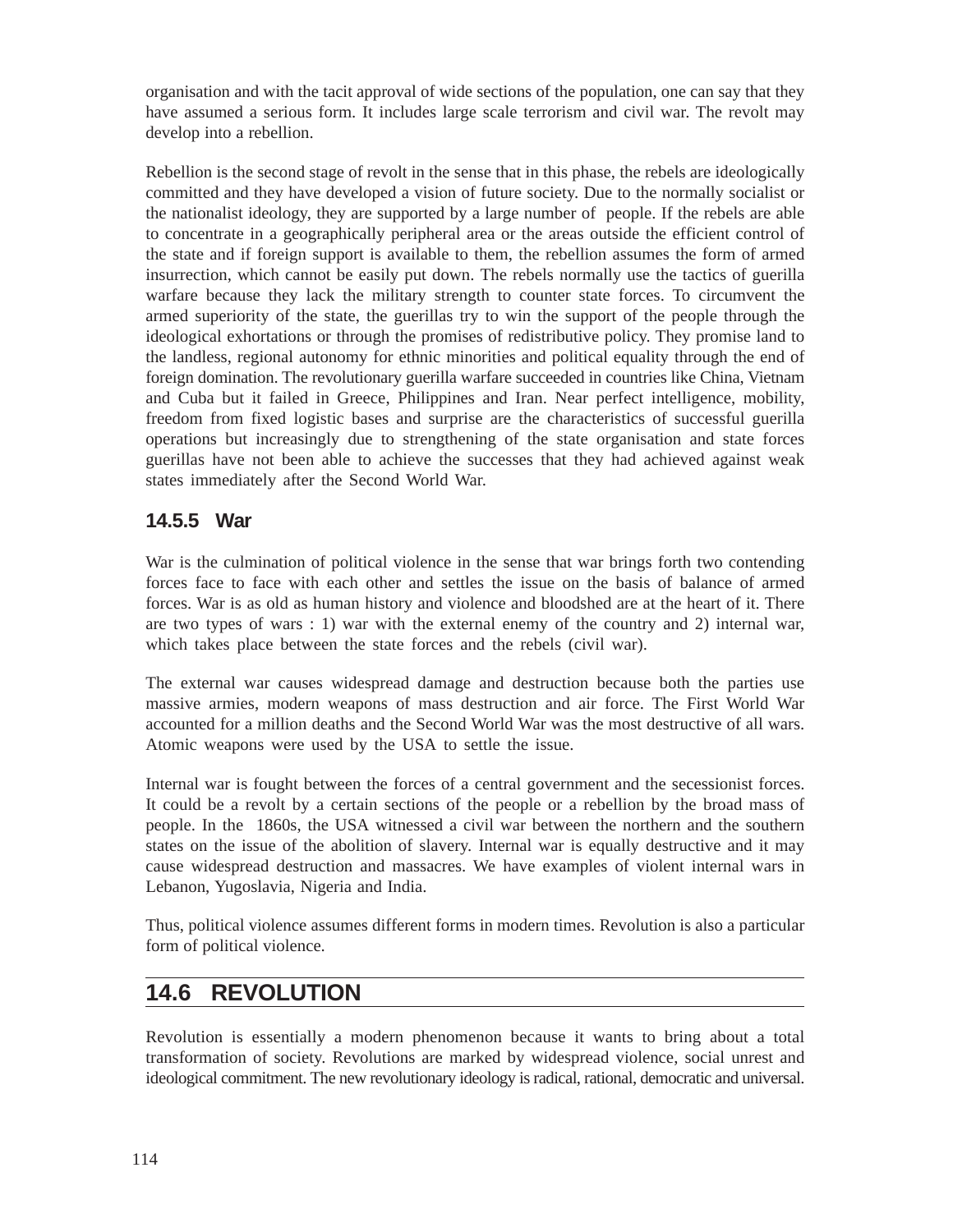Modern revolutions are not confined to replacing a bad ruler with a good one but they have a modernist agenda of restructuring the entire socio-political order by the legitimate representatives of the community.

### **14.6.1 Meaning of Revolution**

As we have seen, revolutions are aimed at changing the basic structure of society. They want to bring about a rapid transformation of the society's state and class structures. This is accompanied and carried through by the class based revolts from below. Modern revolutions differ from the earlier revolts in the sense that the latter did not think of basic changes in society and state and they were more interested in change in the government. Modern revolution has its goals clearly defined and its leaders use violence to consummate it. Its leaders are backed by a well-defined theory which seeks to legitimise revolutionary violence.

### **14.6.2 Three Phases of Revolution**

We can say that there are three distinct phases of revolution. The first phase of revolution is the classical phase. The second phase of revolution is the socialist phase and the third phase of revolution is revolution in the Third World countries.

The classical phase of revolution began in England during the British Civil War of the  $17<sup>th</sup>$ century that destroyed royal absolutism in England. It was followed by the French Revolution of 1789, which witnessed unprecedented violence and bloodshed. It destroyed feudalism in France and paved the way for the emergence of the modern capitalist society. The American Revolution ended foreign domination and established a modern constitutional democracy in USA. All these three revolutions transformed state organisations, class structures and dominant ideologies. The classical revolutions were followed by the socialist revolutions of the  $20<sup>th</sup>$ century. It began with the October Revolution of 1917 in Russia. It was succeeded by the Chinese Revolution in 1949 and the Cuban Revolution in 1961. Ideologically, the leaders of these revolutions were more radical in the sense that they wanted to have a total transformation of social, economic and political structures. Though all socialist revolutionaries believed in Marxist philosophy and Leninist politics of international proletarian revolution, they followed different methods to bring about the revolution.

In the third phase, revolutions were witnessed in the third world countries. The Egyptian revolt of 1953 paved the way for the emergence of new politics in Arab countries. The Islamic revolution of Iran in 1979 was the last of the great revolutions, which tried to reorder Iranian society on the principles of radical Islam.

### **14.6.3 Theories of Revolution**

There are three distinct theories of revolution. These theories probe causes, goals and consequences of revolution and throw light on the ideology that wins adherence of the people. The first theory of revolution is expounded by Ted Robert Gurr in his book *'Why Men Rebel!'* He says that revolution is a form of political violence and it challenges the monopoly of force possessed by the state. He is of the view that turmoil, conspiracy and internal war are the three features of revolution. The main cause of disaffection and rebellion is relative deprivation of the people. The more intense the deprivation, the greater is the degree of violence. He thinks that at first, there is discontent of the people, then there is politicisation of discontent and finally, its actualisation in violent action against the state. He holds that the discontented elite plays a major role in revolution.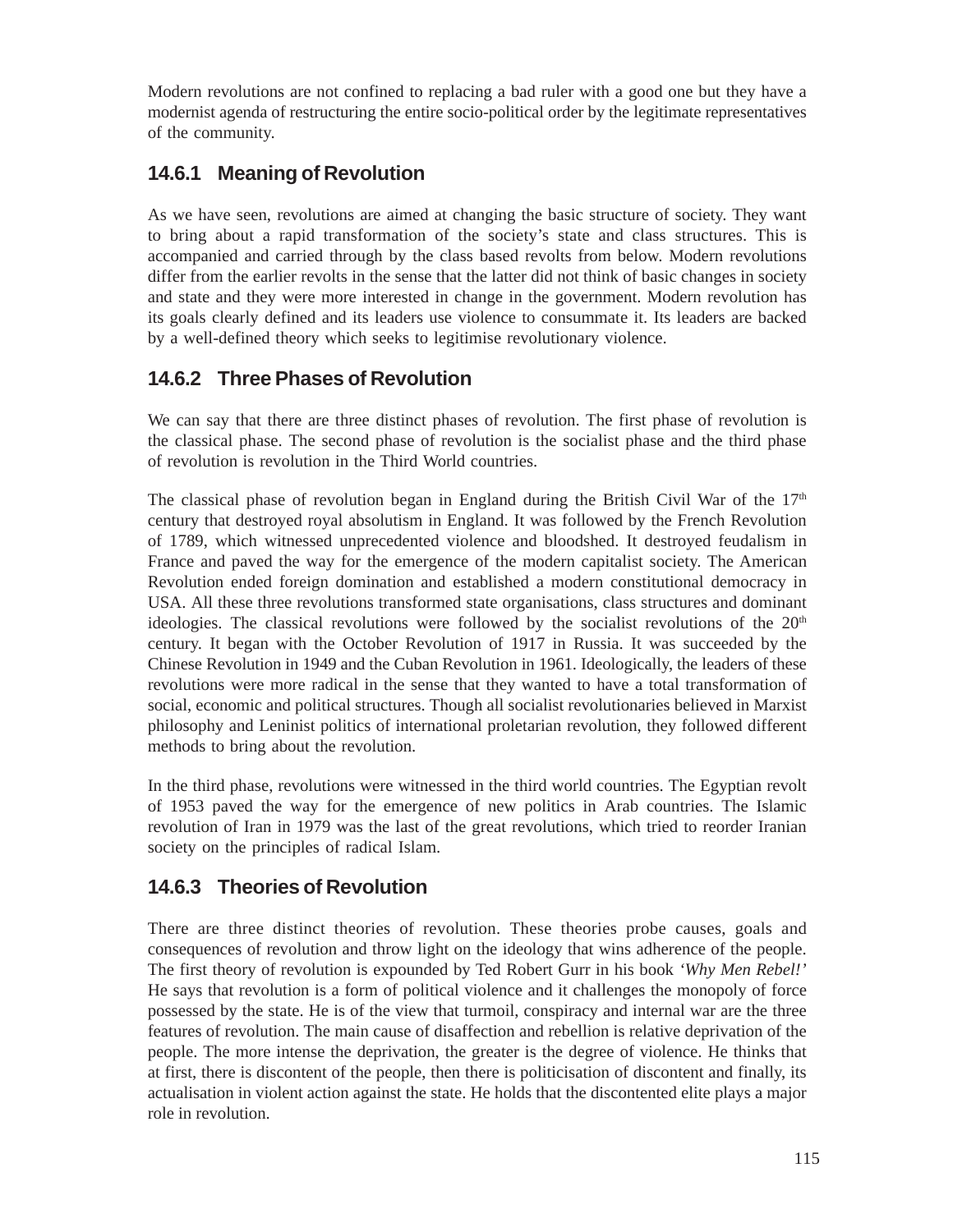C. Johnson tried to understand revolution as a systemic imbalance. He is of the opinion that revolution takes place due to the development of social imbalances and systemic disequilibrium. These imbalances are caused because of the changes in the values of people. The changes may also occur because of the environment within which the social system is located. These changes must be particularly sudden and intense. He points out that disequilibrium does not cause revolutions, as the systems can repair damage by taking corrective measures. He thinks that the first cause of revolution is power deflation. The process of power deflation takes place when the system fails to fulfill its obligations and it loses confidence and legitimacy. It has to use force to maintain law and order. Second cause is the inability of the legitimate leaders to effect' synchronisation' to overcome power deflation. If they are unable to restore confidence, the ultimate loss of authority ensues and the use of force by the state is no longer considered legitimate. As a result, the state cannot justify its monopoly over the use of force. There is a sudden break in the effectiveness of the armed forces and commencement of special operations against the rebels.

The third theory of revolution is the Marxist theory, which believes in class warfare. According to Marx, our known history is a history of class struggle between haves and have nots and the contradiction between them come in the open in the capitalist state of development. The capitalists exploit workers by extracting surplus value from their labour and cause widespread poverty and misery. As a result, class struggle between the capitalists and workers becomes intense. In this struggle the state as an instrument of class rule supports the capitalist classes. The workers bring about a violent revolution. The purpose of the proletarian revolution is to overthrow the capitalist system and replace it with the socialist system. Establishment of a classless and stateless society is the ultimate goal of the socialist revolution.

All these three theories point out that violence plays an important role in revolution because the revolutionaries want to challenge and end the state's monopoly over the use of force and they want to establish their own control over the state.

# **14.7 METHODS OF OVERCOMING POLITICAL VIOLENCE**

In our preceding discussion, we have seen the nature and causes of political violence. In this part, we shall study methods of overcoming violence. The state uses three different methods to overcome violence which are as follows: 1) the remedial method of liberals which believes in reforms 2) the method of force and 3) the method of carrot and stick policy.

### **14.7.1 Methods of Reforms and Remedies**

The liberals and reformers are of the opinion that political violence can be overcome by following necessary reforms in the social and political system. They argue that political violence is a part of our social and political process and it is built in the system as an antidote to the violence of the state. Hence, it is necessary that the government should take remedial measures to reduce dissatisfaction and anger of the people. Social and economic grievances could be remedied by initiating basic reforms in social and economic fields. It includes giving equality of opportunity to the people, reducing the tax burden, equitable distribution of wealth and removal of all disabilities imposed by the state and society. Just treatment to all sections of society is important.

The liberals believe in the method of education and they want to tell people that ultimately, the use of violence is irrational in the sense that it brought out the base elements in man. Human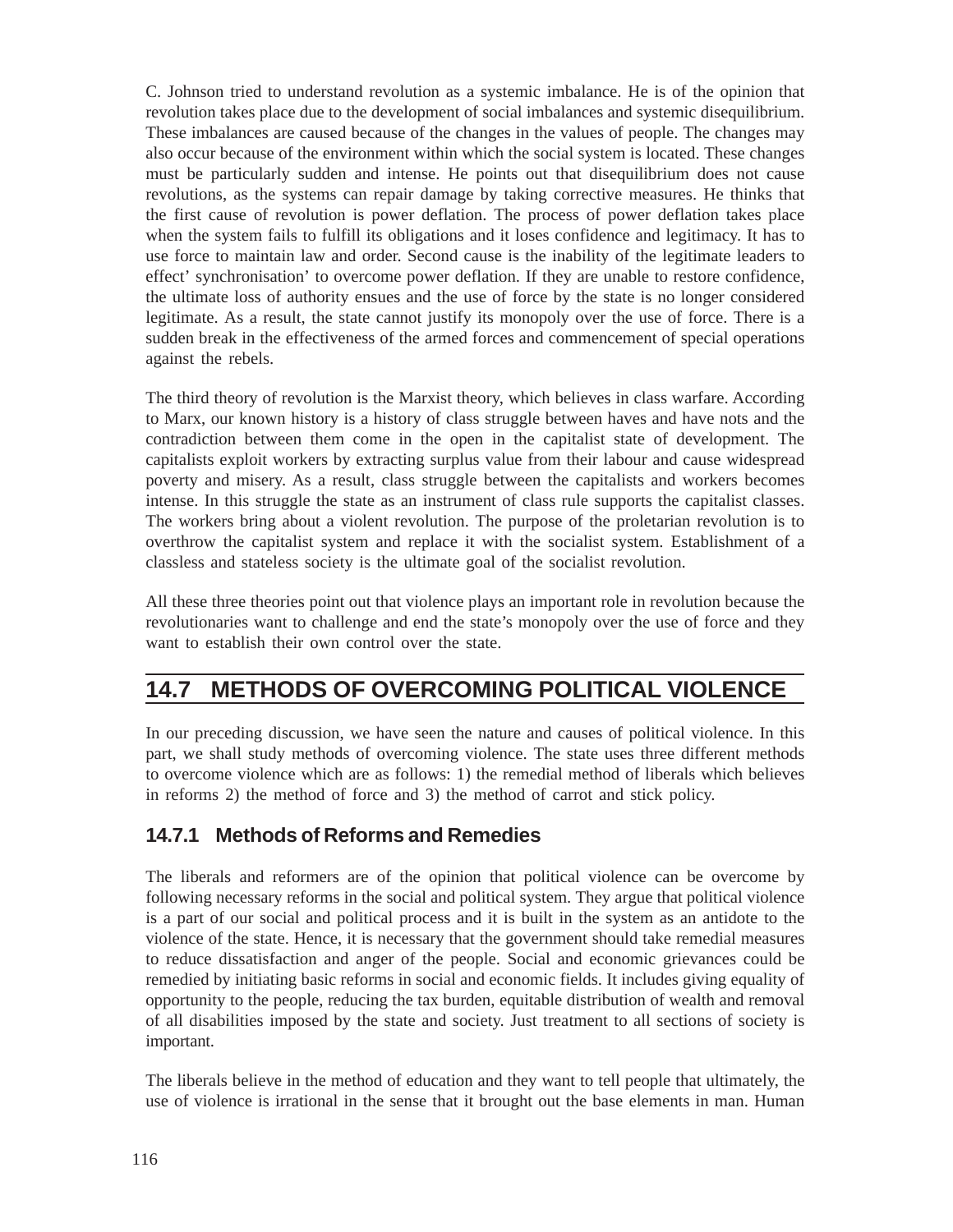beings have registered spectacular achievement, because they have learnt to control violence. Man has developed a new set of rules to resolve the conflicts peacefully. The economic compulsions in national and international economy would convince people that they could gain more in peace than in war. Violence cannot resolve the basic problems of society. Hence, the liberals want the people to learn the operation of constitutional machinery to resolve conflicts. They want minimum use of state violence to curb violence. They hold that the basic problems of society could only be resolved by consensus and contract.

### **14.7.2 The Method of Force**

Those people who take recourse to the method of force believe that the rebels have consciously chosen the path of violence and they cannot be persuaded to abandon it. Violence of rebels can be countered by superior violence of the state, because if you cannot kill rebels, they will kill you. The state should strengthen its intelligence and try to penetrate the inner rings of terrorists. It should follow the policy of dissension and punishment and isolate and confuse the rebels. Kautilya in his *Arthashastra* suggested that the king should initiate action against the leaders of the revolt because it is the leaders who provide leadership to a revolt. In no case should he use force against the multitude of people because it may result in a widespread bloodshed. He should devise his response taking into consideration, the position of different classes of the people and should see to it that foreign support to the rebels is cut off. Though he suggested the use of force against revolt, he was quick to point out that the cause of revolt must be addressed.

### **14.7.3 The Policy of Carrot and Stick**

The 'carrot and stick' policy is a dual policy, which aims at driving a wedge between the moderate and extremist elements in the opposition. The government can offer rewards and concessions to the moderates but at the same time, it can continue its military operations against the extremists. If the moderates are able to generate support for a deal with the government, the extremists lose the support and in the process, they become ineffective. But if moderates fail to generate support, the extremists may brand them as the agents of the government and destroy their support base. Hence, the method of carrot and stick has to be used very carefully.

The state can use different methods to overcome violence, but it must first try to remove the causes of revolt. Kautilya said that by merely killing the rebels, rebellion cannot be stopped. It is necessary to remove the cause that is giving birth to new rebels.

As we have seen, it is the state practices that give birth to violence because it is not rebels or terrorists who divided Ireland or drove Palestinians to exile or imposed white rule in South Africa or killed thousands of innocent men in Iraq. State violence is the womb of terrorism, betrayal and humiliation is its cradle and revenges its mother's milk. Therefore, the states, which are committed to their imperial interests by force, are unlikely to recognise that political violence and terrorism are both a response to their policies as well as an imitation of their style. The states should reorganise their policies on the basis of justice and fair play and stop continuing the oppression of classes, nations and ethnic communities so that the root cause of violence is removed.

# **14.8 SUMMARY**

In this unit, you have studied different aspects of political violence in modern times. Political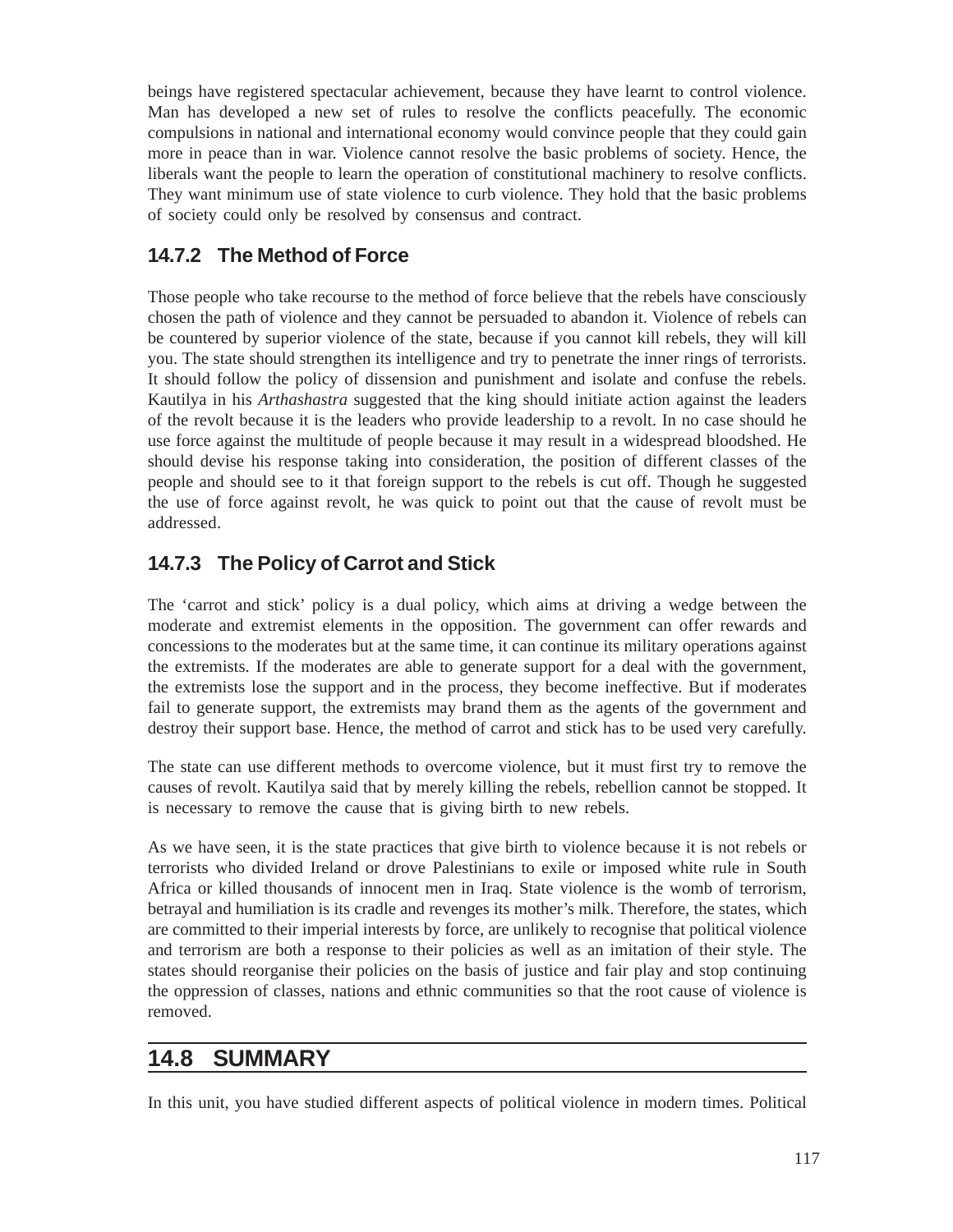violence is built in the political process itself, because the state seeks to monopolise the use of force. There are different causes of political violence, but loss of legitimacy of the government and inability of the political system to accommodate demands of different sections of society are the important causes. Religious and ethnic differences also play an important role in encouraging violence. Political violence assumes different forms including turmoil, sporadic violence and internal war. In modern times, revolution is an important form of political violence because it seeks to restructure basic social, economic and political institutions of the society. The state uses different methods to overcome violence. Those who support the democratic system argue that political violence can be overcome by redressing grievances of the people, by reforming the system and by devising constitutional remedies, which provide for peaceful resolution of social and political conflicts.

### **14.9 EXERCISES**

- 1. What is the nature and scope of political violence?
- 2. How do the problems of political integration produce violence in modern society?
- 3. Why does economic development cause political violence?
- 4. What are the general causes of political violence?
- 5. Discuss briefly the role of economic conditions in the rise of political violence.
- 6. Bring out the main features of terrorist violence.
- 7. Briefly discuss the nature of military involvement in political violence.
- 8. Write a short note on war as a form of political violence.
- 9. Write a note on the theories of revolution.
- 10. What is the liberal method of overcoming political violence?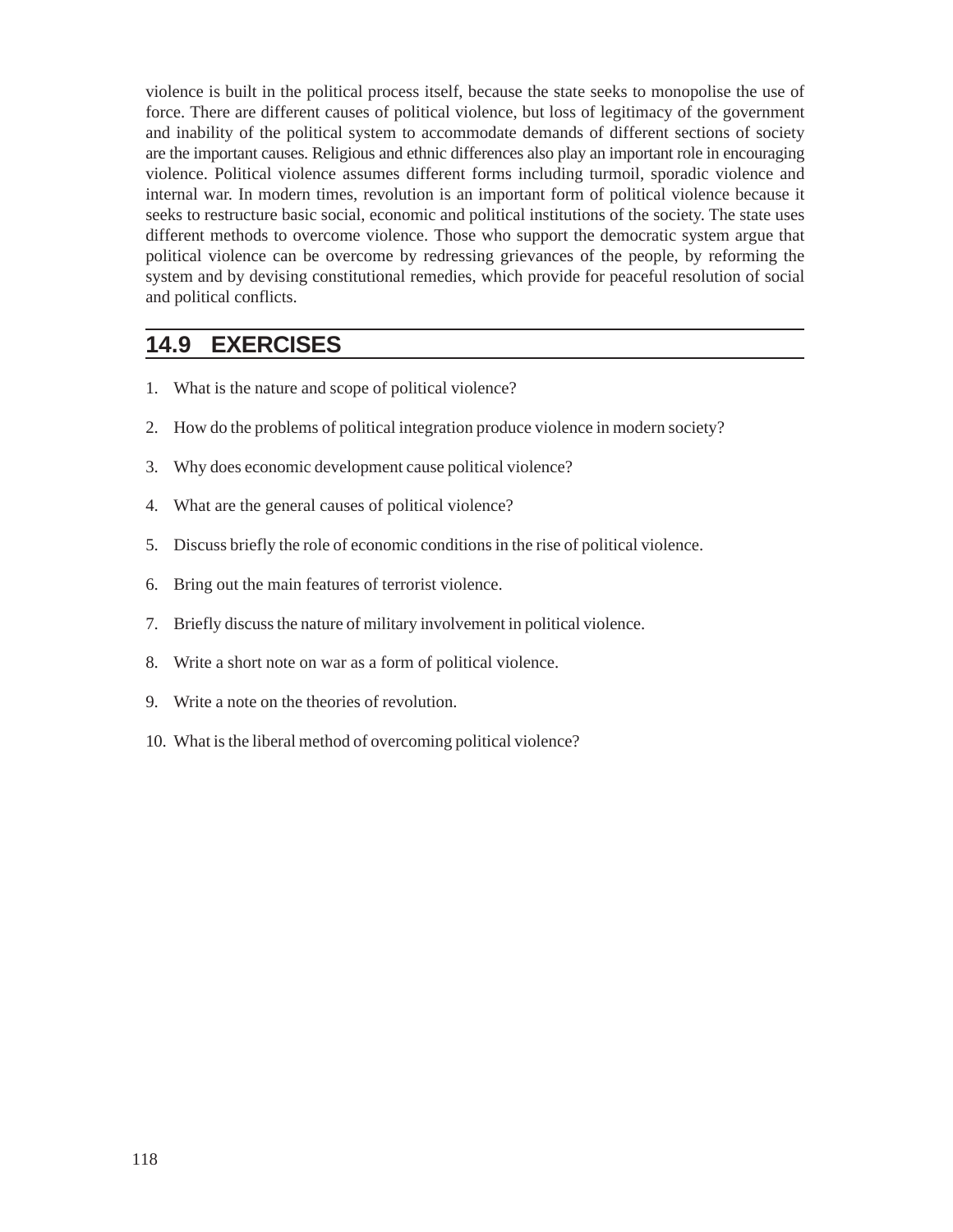# **SUGGESTED READINGS**

Abercrombie, W., S. Hill and B. Turner., *The Dominant Ideology Thesis*, London: Allen & Unwin, 1980.

Albrow, M., *Bureaucracy*, London: Macmillan, 1970.

Alexander, L., (ed.) *Constitutionalism: Philosophical Foundations*, Cambridge University Press, 1998.

Almond, G. A. and S. Verba., *The Civic Culture: Political Attitudes and Democracy in Five Nations*, Princeton: Princeton University Press, 1963.

Almond, G. and Verba, S., *The Civic Culture Revisited,* Princeton: Princeton University Press, 1980.

Arora, N.D., and Awasthy, S.S., *Political Theory,* New Delhi: Har-Anand Publications Pvt. Ltd., 1999.

Arrow, K., *Social Choice and Individual Values,* New York: Wiley, 1951.

Asirvatham, Eddy and Mishra, K.K., *Political Theory,* New Delhi: S. Chand & Company, 2001.

Avblaster, Anthony., '*Democracy'*, Milton Keynes: Open University Press, 1987.

Bagart, J.F., "Civil Society in Africa" in Chabal, P., (ed.) *Political Domination in Africa: Reflections on the Limits of Power,* Cambridge: Cambridge University Press, 1986.

Barker, Ernest., *Principles of Social and Political Theory,* Oxford: Oxford University Press, 1967.

Barnes, B., *The Nature of Power,* Cambridge: Cambridge University Press, 1988.

Berlin Isaiah., *Four Essays on Liberty,* Oxford: Oxford University Press, 1969.

Bhikhu Parekh., *Gandhi's political Philosophy*, London: Macmillan, 1988.

Birch A. H., *Concepts and Theories of Modern Democracy*, London and New York: Routledge, 1993.

Birch, A. H., *Representation*, London: Macmillan; New York: Praeger, 1972.

Blau, P. and M. Meyer., (eds.) *Bureaucracy in Modern Society,* 3rd ed., New York: Random House, 1987.

Bobbio, N., *Left and Right: The Singnificance of a Political Distinction*, Cambridge: Polity Press, 1996.

Brittan, S., *The Economic Consequences of Democracy*, London: Temple Smith, 1977.

Brooker, P., *Non-Democratic Regimes: Theory, Government and Politics*, New York: St Martin's Press, and London: Macmillan, 2000.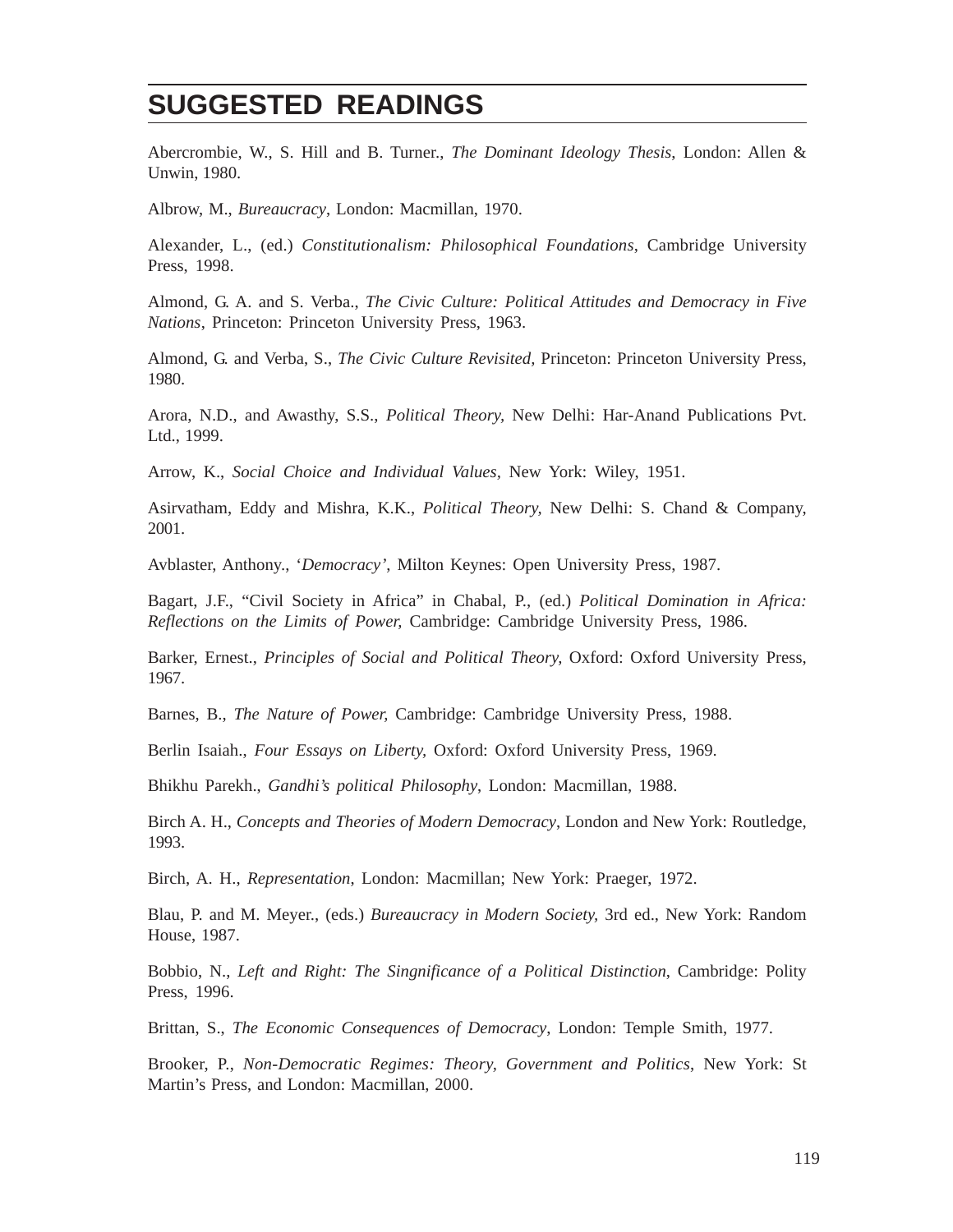Budge, I. and D. Mackie., (eds.) *Developing Democracy*, London: Sage, 1994.

Burke, E., (ed.), *On Government, Politics and Society*, London: Fontana, B.W. Hill, 1975.

Burns B., *Leadership*, New York: Harper & Row, 1978.

Calt, Helera., *Democracy in Practice,* London: Routledge, 1999

Carole Pateman., *The Sexual Contract,* Stanford: Stanford University Press, 1988.

Ceftwich, A., (ed.) *New Dimensions in Political Science,* Aldershot: Edward Elgar, 1990.

Chandhoke, N., *State and Civil Society,* New Delhi: Sage, 1995.

Chousalkar, A.S., *A Comparative Study of Theory of Rebellion in Aristotle's Politics and Kautilya's Arthashastra,* Delhi: Indological Book House, 1990.

Cohen, J. and Arato, A., *Civil Society and Political Theory,* Cambridge: Cambridge University Press, 1992.

Connolly, W., (ed.) *Legitimacy and the State*, Oxford: Blackwell, 1984.

Conolly, W., *Political Theory and Modernity,* Oxford: Blackwell, 1988.

Crosland, C. A. R., *The Future of Socialism*, London: Jonathan Cape, 1956.

D. Knowles., *Political Philosophy,* London: Routledge, 2001.

(A good commentary on conceptions of liberty, for an MA student with an undergraduate degree in political science.)

Dahl, R., *Modern Political Analysis,* 4th ed., Englewood Cliffs, NJ: Prentice Hall, 1984.

Dahl, R., *Who Governs? Democracy and Power in an American City*, Newhaven, CT: Yale University Press, 1961.

Dahl, Robert A., *Democracy and its Critics,* Orient Longman: Yale University Press, 1989.

David Miller., (ed.) Liberty, Oxford: Oxford University Press, 1991.

(Start your reading from here, as this is a collection of some of the most influential articles on liberty in the past millenium.)

Davies, J., *When Men Revolt and Why*, New York: Free Press, 1971.

Diamond, L., J. Linz and S. Lipset., (eds.) *Democracy in Developing Countries*, Boulder, Colorado: Lynne Rienner, 4 Vol., 1989.

Douglas, J., "The Overload Crown", *British Journal of Political Science*, Vol. 6 (4), 1976.

Dunn, J.C., *Modern Revolutions,* London: Cambridge University Press, 1972.

Easton, D., *A Framework for Political Analysis*, 2nd ed., Chicago: University of Chicago Press, 1979.

Easton, D., *The Political System*, 3rd ed., Chicago: University of Chicago Press, 1981.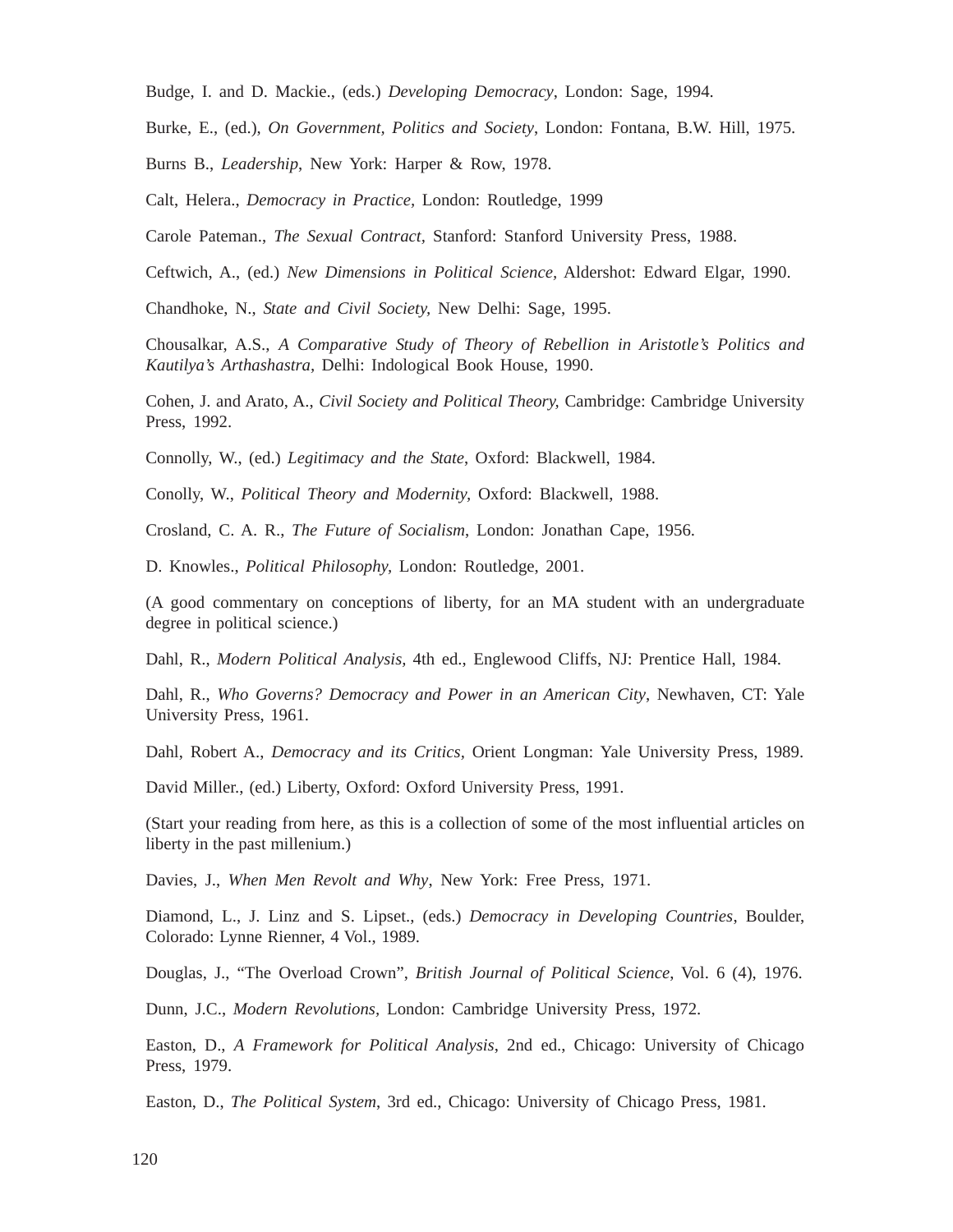Gandhi, M.K., *An Autobiography,* Ahmedabad: Navjivan, 1927.

Gans H.J., *More Equality,* New York: Vintage Books, 1968.

Gelllner, E., *Contemporary Political Culture: Politics in a Post-Modern Age*, London: Sage, 1989.

Gerald C. MacCallum., 'Negative and Positive Freedom', *Philosophical Review,* Vol. 76, 1967.

Goddin, Robert and Pettit, Phillip., *A Companion to Comparative Political Philosophy,* London: Blackwell, 1933.

Gurr, T.R., *Why Men Rebel?,* Princeton, New Jersey: Princeton University Press, 1970.

Habermas, J., *Legitimization Crisis,* London: Heinemann, 1976.

Haksar, Vinit, *Rights, Communities and Disobedience: Liberalism and Gandhi,* New Delhi, 2001.

Hampton, Jean., *Political Philosophy: An Introduction,* Delhi: Oxford University Press, 1998.

Hay, Coloin., *Political Analysis: A Critical Introduction,* New York: Palgrave, 2002.

Haynes, Jeff., *Democracy and Civil Society in the Third World,* Cambridge: Polity Press, 1997.

Held, D., *Political Theory Today,* Cambridge: Polity Press, 1991.

Held, David., *Democracy and the World Order,* Cambridge: Polity Press, 1995.

Held, David., *Political Theory and the Modern State,* Cambridge: Polity Press, 1995.

Henry, Shue., *Basic Rights: Subsistenance, Affluence, and U.S. Foreign Polcy*, Princeton, NJ: Princeton University Press, 1980.

Heywood, A., *Key Concepts in Politics*, Basingstoke: Macmillan, 2000.

Heywood, A., *Political Theory: An Introduction*, Basingstoke: Macmillan, 1999.

Heywood, Andrew., *Political Ideas and Concepts: An Introduction*, Basingstoke: Macmillan , 1994.

Hirschman, N.J., 'Freedom Recognition and Obligation: A Feminist Approach to Political Theory', *American Political Science Review*, Vol. 83, No. 4, December, 1989.

Hobsbawm, E., *Nations and Nationalism since 1780,* 2nd ed., Cambridge: Cambridge University Press, 1993.

Holder, B., *Understanding Liberal Democracy*, 2nd ed., London and New York: Harvester Wheatsheaf, 1993.

Hondrich., T., *Conservatism*, Harmondsworth: Penguin, 1992.

Huntington, S. The Clash of Civilizations and the Making of World Order, New York: Simon & Schuster, 1996.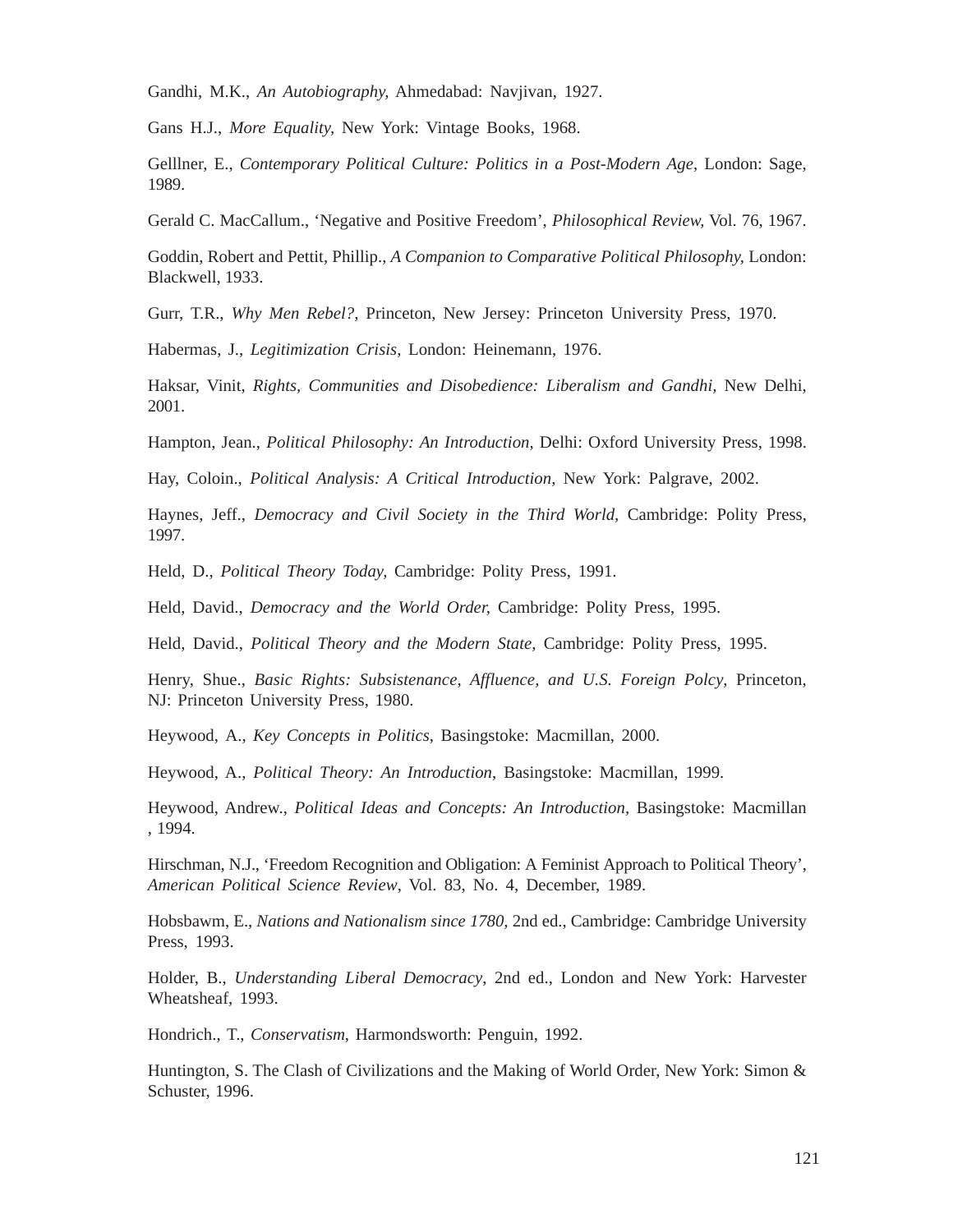Hutchinson, J. and A. D. Smith., (eds) *Nationalism*, Oxford and New York: Oxford University Press, 1994

Hyman, H., *Political Socialisation: A Study in the Psychology of Political Behaviour*, New York: Free Press, 1959.

Inglehart, R., *The Silent Revolution: Changing Values and Political Styles Amongst Western Publics*, Princeton: Princeton University Press, 1977.

Iyer, Raghavan N., *The Moral and Political Thought of Mahatma Gandhi*, Oxford: Oxford University Press, 1979.

Jeremy Bentham., *Of laws in General*, H.L.A. Hart ed, London: Athlone Press, 1970, p. 249

Johnson, C., *Revolutionary Change,* Boston, MA: Little, Brown, 1996.

Jones, T., *Modern Political Thinkers and Ideas – a Historical Introduction,* London: Routledge, 2002.

Joseph Raz., *The Morality of Freedom,* Oxford: Clarendon Press, 1986.

Kellas, J., *The Politics of Nationalism and Ethnicity*, London: Macmillan, 1991.

Knowles, D., *Political Philosophy,* London: Routledge, 2001.

Kymlicka., Will. *Contemporary Political Philosophy: An Introduction*, Oxford: Clarendon Press, 1990.

Lane, J.-E., *Constitutions and Political Theory*, Manchester: Manchester University Press, 1996.

Laqueur, W., (ed.) *Fascism: A Reader's Guide*, Harmondsworth: Penguin; Berkeley, CA: University of California Press, 1979.

Laski, Harold., *A Grammar of Politics,* London: Allen and Unwin, 1951.

Laski, John., *A Theory of Justice,* London: Oxford University Press, 1972.

Lasswell, H., *Politics: Who Gets What, When, How?,* New York: McGraw-Hill,1936.

Leftwich, A., (ed.) *What is Politics? The Activity and Its Study*, Oxford and New York: Blackwell, 1984.

Lenin, V. I., *Imperialism: The Highest Stage of Capitalism*, Moscow: Progress, 1916/ 1970.

Lichtheim, G., *Marxism*, London: Routledge & Kegan Paul, 1961.

Lijphart, A., (ed.) *Parliamentary Versus Presidential Government*, Oxford: Oxford University Press, 1992.

Lindley, Mark., *Gandhi and Humanism,* Cambridge University Press, 1999.

Lipson, Leslie., *The Great Issues of Politics,* Bombay: Jaico Publishing House, 1967.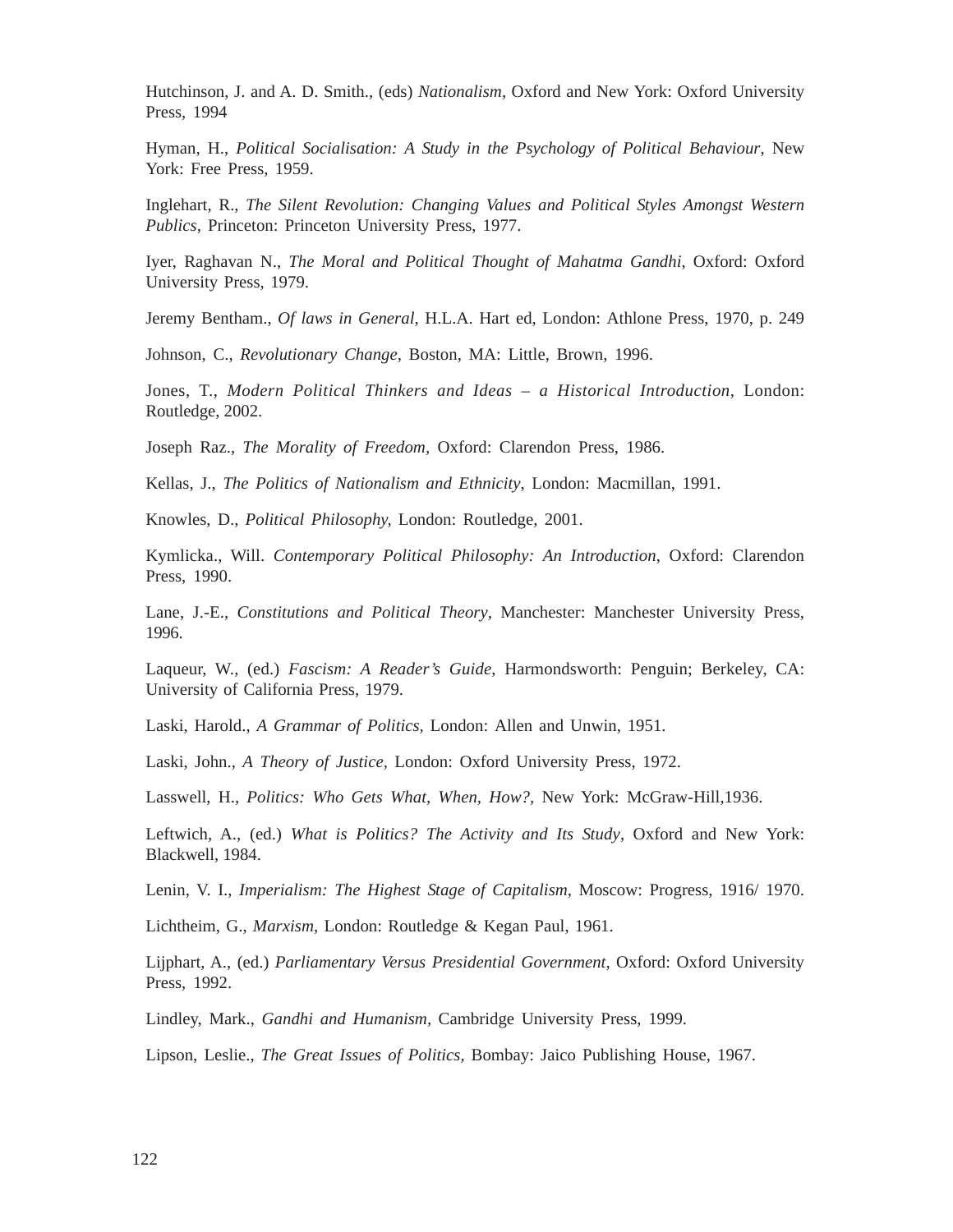Lukes, S., (ed.) *Power,* Oxford: Oxford University Press, 1986. Also see his *Essays in Social Theory,* London: Macmillan, 1974.

MacCallum Gerald C., 'Negative and Positive Freedom', *Philosophical Review*, Vol. 76, 1967.

Macpherson, C. B., *The Life and Times of Liberal Democracy*, Oxford: Oxford University Press, 1977.

Marshall, T. H., 'Citizenship and Social Class', in T. Marshall (ed.) *Sociology at the Crossroads,* London: Heinemann, 1950

Marty, M.E, and R. S. Appleby., *Fundamentalisms and the State: Remaking Politics, Economics, and Militance,* Chicago: Unviersity of Chicago Press, 1993.

Mayes, P., *Gender*, London: Longman, 1986.

McPherson, Thomas., *Political Obligation,* London: Routledge and Kegan Pal, 1967.

Mehta, V.R., *Foundations of Indian Political Thought*, New Delhi: Manohar, 1992.

Mill, J. S., *On Liberty and Other Writings,* Cambridge: Cambridge University Press, 1989.

Mill, J.S., *Utilitarianism, Liberty and Representative Government*, London: Everyman, 1910

Miller, D., and Siedentop, L., (eds.) *The Nature of Political Theory,* Oxford: Clarendon, 1983.

Miller, David, (ed.), *The Blackwell Encyclopaedia of Political Thought,* Oxford: Clarendon, 1983.

Nozick, Robert., *Anarchy, State and Utopia,* New York: Basic Books, 1974.

O. Patterson, *Freedom: Volume I - Freedom in the Making of Western Culture*, New York: Basic Books, 1991.

O'Sullivan, N., *Conservatism*, London: Dent, 1976.

Oakeshott, Michael., *On Human Conduct,* Oxford: Clarendon Press, 1975.

Oakeshott, Michael., *Rationalism in Politics and Other Essays,* London: Methuen, 1962.

Offe, C., *Contradictions of the Welfare State*, London: Hutchinson, 1984.

Olson, M., *The Rise and Decline of Nations*, Newhaven, CT: Yale University Press, 1982.

Patterson, O., Freedom: Volume I – *Freedom in the Making of Western Culture,* New York: Basic Books, 1991.

Paul, Miller and Paul., (ed.) *Liberty and Equality,* London: Basil Blackwell, 1985.

Peter Jones.*, Rights*, London: Macmillan, 1994.

Pierre, J. and B. Guy Peters., *Governance, Politics and the State*, London: Macmillan, 2000.

Plant, R., *Modern Political Thought,* Oxford: Oxford University Press, 1991.

Potter, David et., al (ed.) *Democratization,* Milton Keynes: Open University Press, 1997.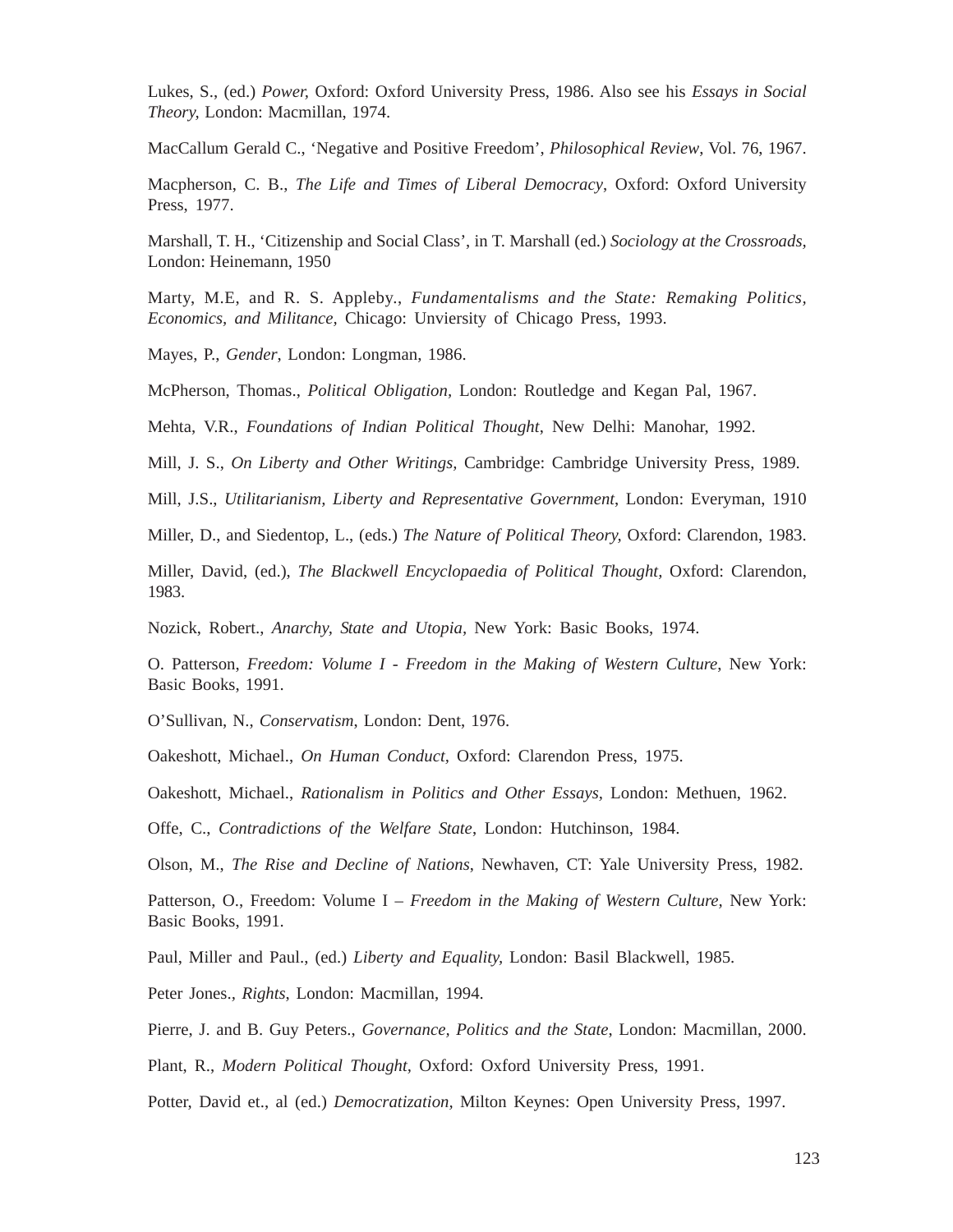Rawls, John., *A Theory of Justice*, London: Oxford University Press, 1972.

Rawls, John., *Justice as Fairness: A Restatement,* (ed.) Erin Kelly, Cambridge, Mass: Harvard University Press, 2001.

Ray, B.N., *John Rawls and the Agenda of Social Justice,* New Delhi: Anamika Publishers & Distributors, 2000.

Ricci, D.M., *The Tragedy of Political Science,* New Haven: Yale University Press, 1984.

Robert Goddin and Phillip Pettit., *A Companion to Comparative Political Philosophy*, London: Blackwell, 1933.

Rubenstein, R., *Alchemists of Revolution Terrorism in the Modern World,* London: I.B. Tauris and Co., 1987.

Rush, M., *Politics and Society: An Introduction to Political Sociology*, Hemel Hempstead: Harvester Wheatsheaf, 1992.

Russell, M., *Reforming the House of Lords: Lessons from Overseas*, Oxford and New York: Oxford University Press, 2000.

Sandel, Michael., *Liberalism and the Limits of Justice,* Cambridge: Cambridge University Press, 1982.

Schwarzmantel, J., *Socialism and the Idea of the Nation*, London: Harvester Wheatsheaf, 1991.

See Ronald Dworkin, *Taking Rights Seriously*, London, Duekworth, 1978, pp. 169-173 and John Mackie, "Can there be a right-based moral theory" in Jeremy Waldron, ed. *Theories of Rights*, Oxford: Oxford University Press, 1984, pp. 168-181.

Seliger, M., *Politics and Ideology*, London: Allen & Unwin, 1976.

Smith, A. D., *The Ethnic Origins of Nations*, Oxford: Basil Blackwell, 1986.

T. Jones., *Modern Political Thinkers and Ideas - A Historical Introduction,* London: Routledge, 2002.

Tarrow, S., *Power in Movement: Social Movements and Contentious Politics*, Cambridge and New York: Cambridge University Press, 1998.

Tawney, R.H., *Equality*, London: Ellis Horwood, 1986

Taylor, Charles, 'Atomism', in his *Philosophy and the Human Sciences*, Vol.II, Cambridge: Cambridge University Press, 1985, pp. 187-210

Tinder, Glenn, *Obligation Thinking,* Boston: Little, Brown and Company, 1986.

Weisberg, H., (ed.) *Political Science: The Science of Politics,* New York: Agathon, 1986.

Wildavshy, A., *Art and Craft of Policy Analysis*, Macmillan: London, 1980.

Wollstonecraft, M., *A Vindication of the Rights of Women*, Harmondsworth: Penguin, 1985.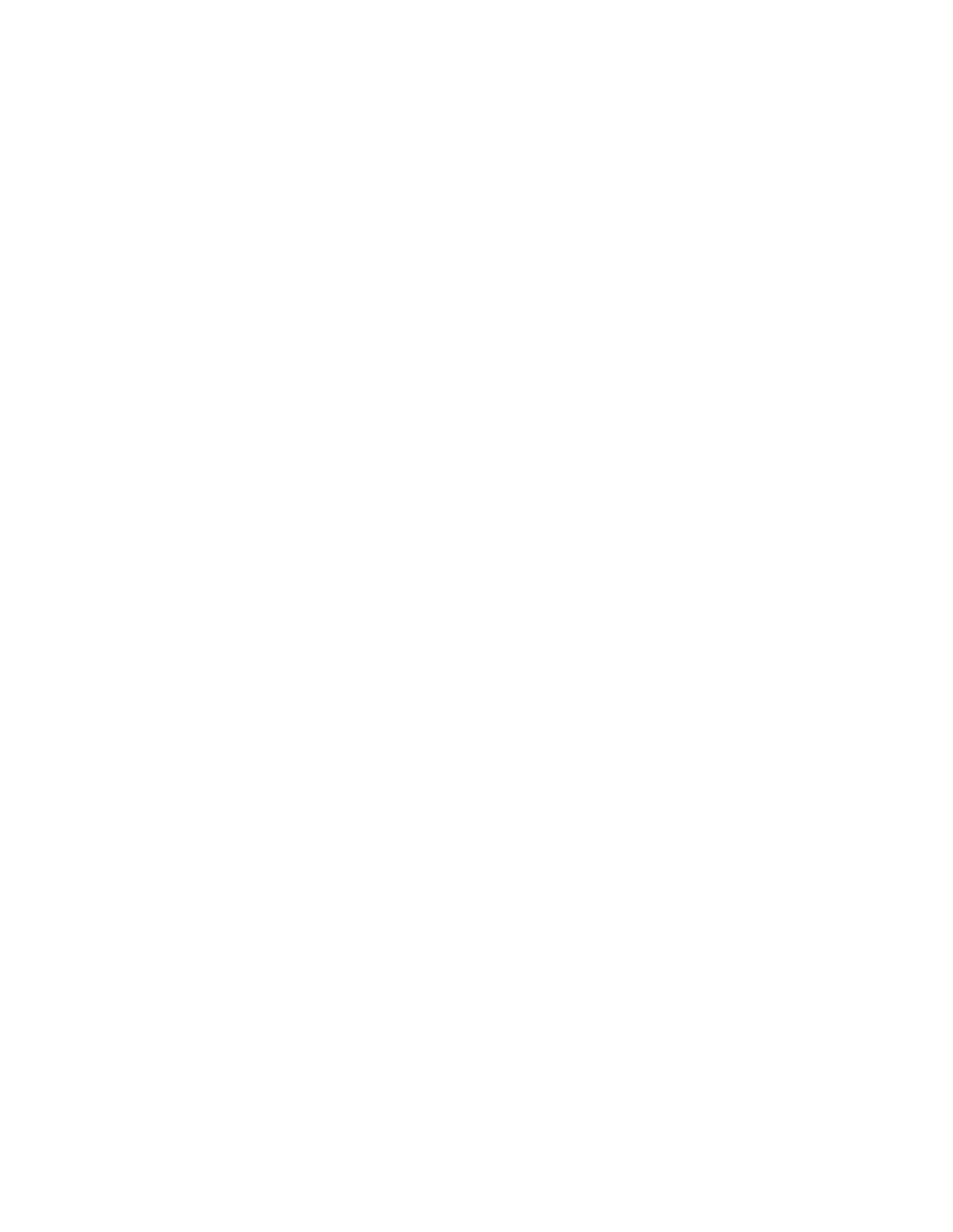**MPS-001**

**1**



**Indira Gandhi National Open University School of Social Sciences**

# **Political Theory**

# **POLITICAL THEORY**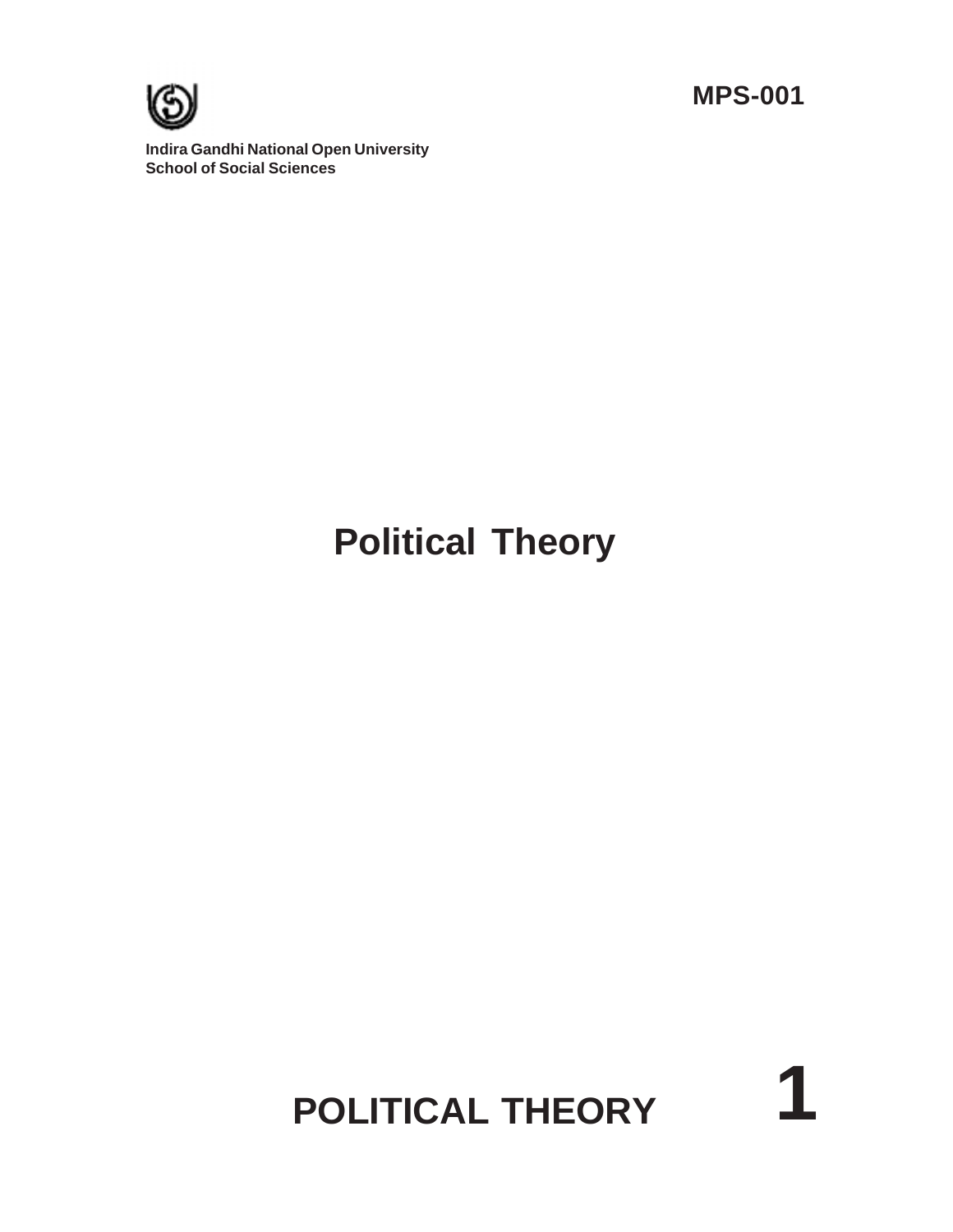#### **Expert Committee**

| Prof. Rajeev Bhargava               | Prof. A. S. Narang                  | Prof. T. R. Sharma                  |
|-------------------------------------|-------------------------------------|-------------------------------------|
| Head                                | <b>Faculty of Political Science</b> | Honorary Co-ordinator               |
| Dept. of Political Science          | <b>School of Social Sciences</b>    | Centre for Defence and              |
| Delhi University, Delhi             | IGNOU, New Delhi                    | <b>National Security Studies</b>    |
| Prof. D. Gopal                      | Prof. Pandav Nayak                  | Punjab University, Chandigarh       |
| <b>Faculty of Political Science</b> | <b>Faculty of Political Science</b> | Dr S.V. Reddy                       |
| <b>School of Social Sciences</b>    | <b>School of Social Sciences</b>    | Reader in Political Science         |
| Indira Gandhi National Open         | IGNOU, New Delhi                    | <b>Faculty of Political Science</b> |
| University, New Delhi               | Prof. Thomas Pantham                | <b>School of Social Sciences</b>    |
| Prof. Gurpreet Mahajan              | Former Head                         | IGNOU, New Delhi                    |
| <b>Centre for Political Studies</b> | Dept. of Political Science          | Dr. Anurag Joshi (Convenor)         |
| Jawaharlal Nehru University         | M.S. University, Vadodara,          | Reader.                             |
| New Delhi                           | Gujarat                             | <b>Faculty of Political Science</b> |
| Prof. Bhanu Pratap Mehta            | Prof. Valerian Rodrigues            | <b>School of Social Sciences</b>    |
| Centre for Law $\&$                 | <b>Centre for Political Studies</b> | IGNOU, New Delhi                    |
| Governance, JNU                     | Jawaharlal Nehru University         |                                     |
| New Delhi                           | New Delhi                           |                                     |

### **MPS Programme Coordinator (s):** Prof. Darvesh Gopal and Dr. Anurag Joshi

#### **MPS-001 Course Coordinator**

Dr. Anurag Joshi Reader in Political Science Faculty of Political Science IGNOU, New Delhi

#### **MPS-001 Course Team**

| Dr. N. D. Arora<br>(Units 1, 3, 10 $\&$ 12)<br>Reader, Political Science<br>D.A.V. College             |          | Prof. Valerian Rodrigues<br><b>Centre for Political Studies</b><br>JNU, New Delhi                    | (Units $7 & 8$ )   |
|--------------------------------------------------------------------------------------------------------|----------|------------------------------------------------------------------------------------------------------|--------------------|
| Delhi University, Delhi                                                                                |          | Dr. S. S. Awasthy                                                                                    | (Unit 9)           |
| Prof. Niraja Gopal Jayal<br>Chairperson<br>Centre for Law & Governance                                 | (Unit 2) | Reader in Political Science<br>D.A.V. College, Delhi University<br>Delhi                             |                    |
| JNU, New Delhi                                                                                         |          | Dr. K. K. Panda                                                                                      |                    |
| Dr. (Mrs.) Shefali Jha<br>Associate Professor<br><b>Centre for Political Studies</b><br>JNU, New Delhi | (Unit 4) | Reader in Political Science<br>Motilal Nehru College<br>Delhi University<br>Delhi                    | (Units $11 & 13$ ) |
| Dr. R. C. Virmani<br>Reader in Political Science<br>Shyamlal College, Delhi University<br>Delhi        | (Unit 5) | Prof. Ashok Chousalkar<br>Deptt. of Political Science<br>Shivaji University<br>Kolhapur, Maharashtra | (Unit 14)          |
| Prof. Thomas Pantham<br>Former Head<br>Dept. of Political Science<br>M. S. University, Vadodara        | (Unit 6) |                                                                                                      |                    |

Gujarat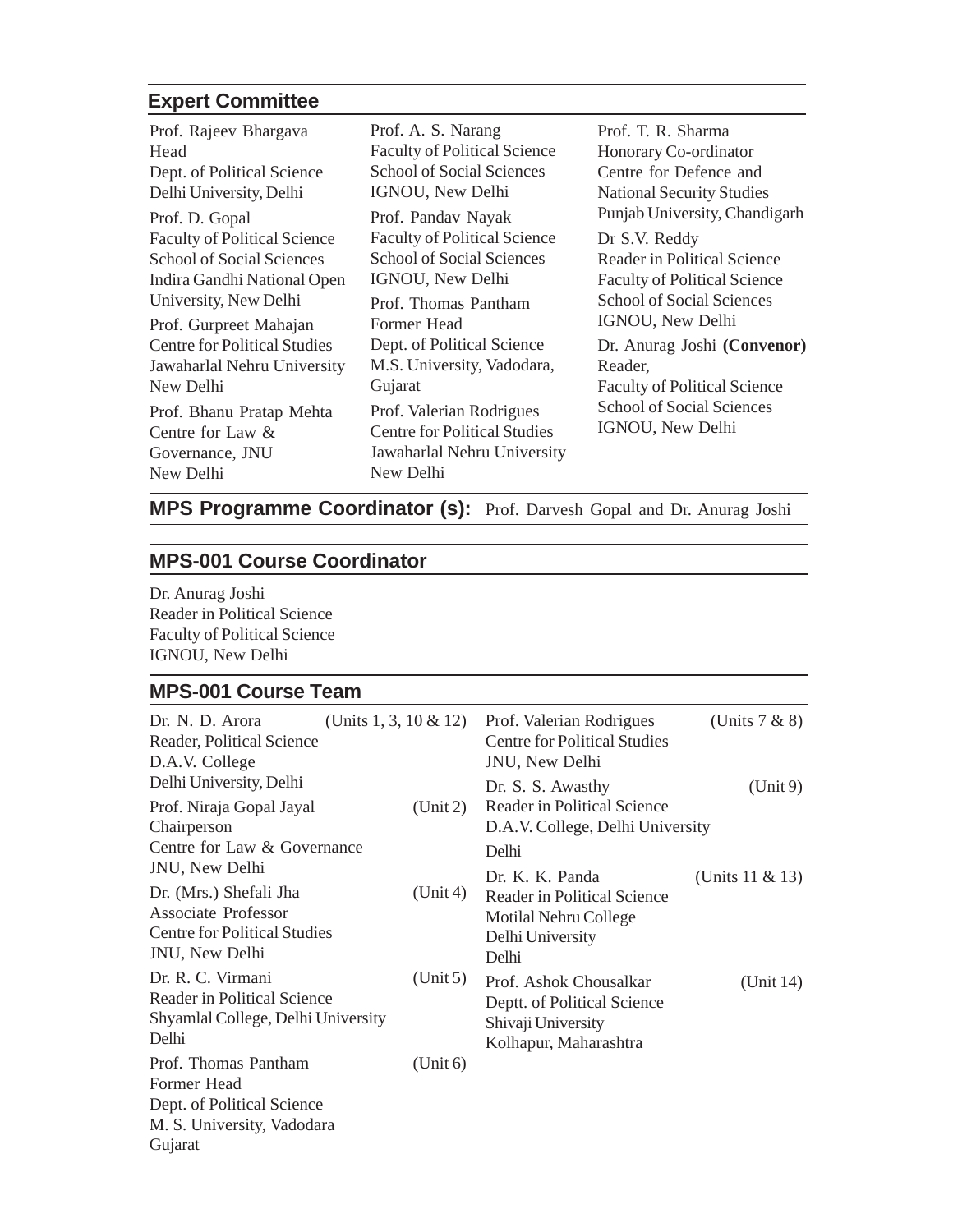#### **Editorial Assistance**

Dr. Sailaja Gullapalli, Consultant in Political Science Faculty of Political Science, IGNOU, New Delhi

#### **Course Editor**

Prof. T. R. Sharma Honorary Co-ordinator Centre for Defence & National Security Studies Punjab University, Chandigarh

**Production Secretarial Assistance**

Mr. Arvind Kumar Shri R. Ramesh Kumar

Pratul Vasistha

August, 2003

*© Indira Gandhi National Open University, 2003*

ISBN-81-266-1043-3

*All rights reserved. No part of this work may be reproduced in any form, by mimeograph or any other means, without permission in writing from the Indira Gandhi National Open University.*

*Further information on the Indira Gandhi National Open University courses may be obtained from the university's office at Maidan Garhi, New Delhi-110 068.*

Printed and published on behalf of the Indira Gandhi National Open University, New Delhi, by Professor Kapil Kumar, Director, School of Social Sciences.

Laser typeset by : HD Computer Craft, EA1/75, Main Market Inderpuri, New Delhi-110012.

Ph: 31081117

Printed at :

Paper Used : Agrobased Environment Friendly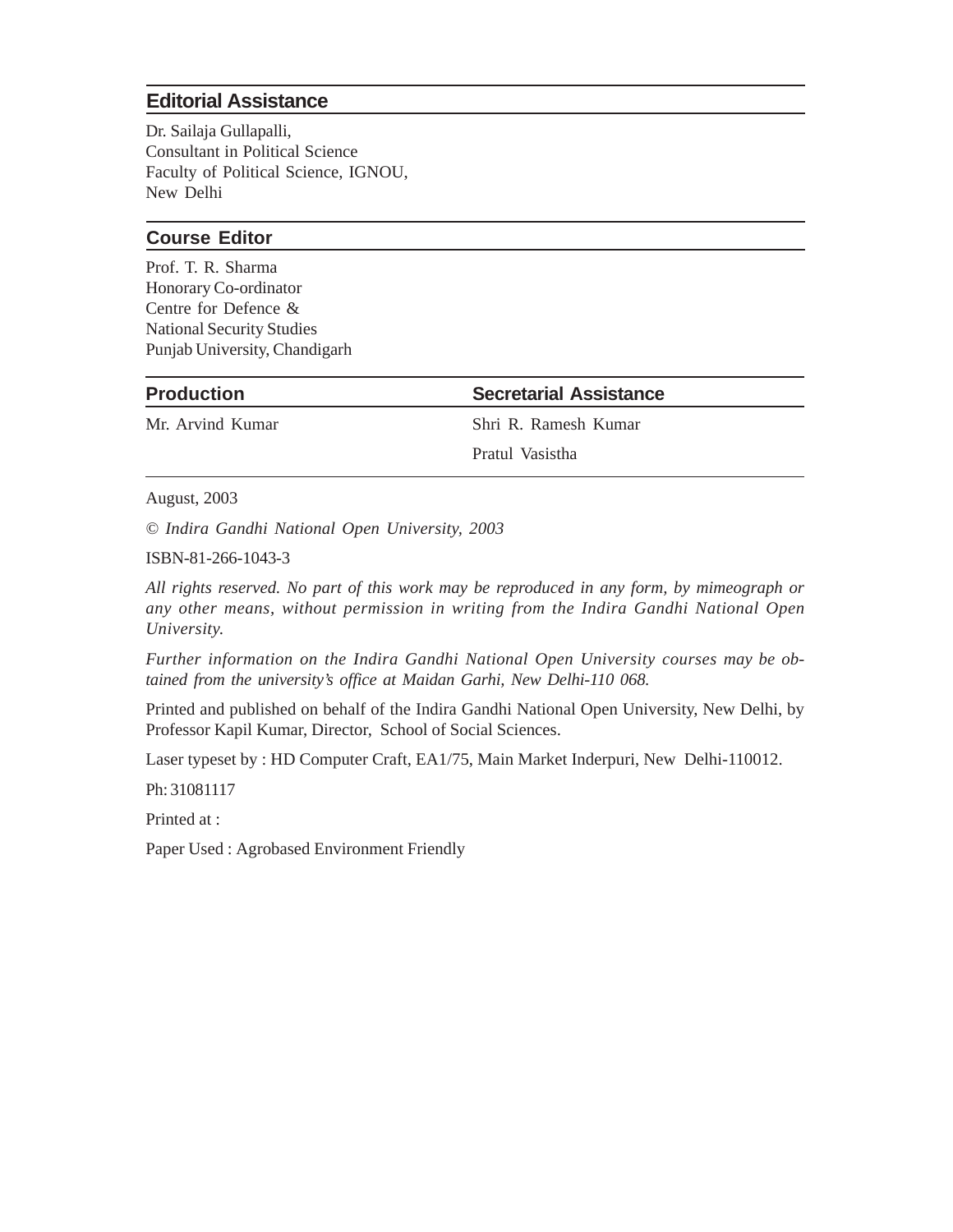## **C O N T E N T S**

#### **Introduction**

| Unit 01                   | What is Political Theory and Why Study it? | 9   |
|---------------------------|--------------------------------------------|-----|
| Unit 02                   | Democracy                                  | 23  |
| Unit 03                   | <b>Rights</b>                              | 32  |
| Unit 04                   | Liberty                                    | 42  |
| Unit 05                   | Equality                                   | 50  |
| Unit 06                   | Justice                                    | 69  |
| Unit 07                   | Idea of Duty                               | 78  |
| Unit 08                   | Citizenship                                | 89  |
| Unit 09                   | Sovereignty                                | 101 |
| Unit 10                   | State and Civil Society                    | 119 |
| Unit 11                   | Power and Authority                        | 131 |
| Unit 12                   | Legitimation and Obligation                | 140 |
| Unit 13                   | Civil disobedience and Satyagrah           | 153 |
| Unit 14                   | <b>Political Violence</b>                  | 162 |
| <b>Suggested Readings</b> |                                            | 175 |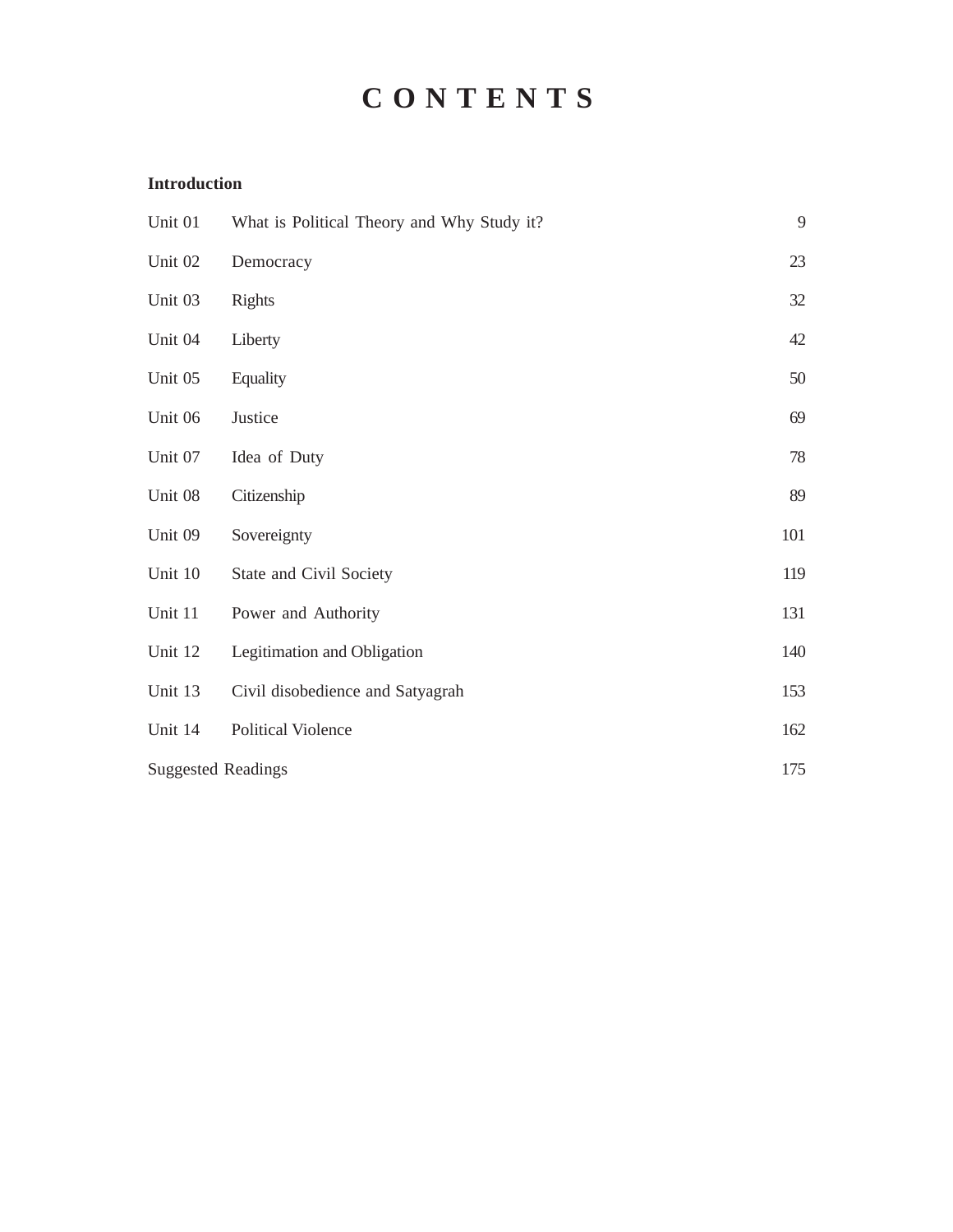### **COURSE INTRODUCTION**

The most central concern of Political Science is the study of state. It has four closely interrelated aspects or dimensions. One aspect of the study of state relates to the definition and meaning of state, its elements, different theories about the origin of state, forms and functions of the state and the nature of sovereignty which makes the state the sole supreme power in the society. There are several dimensions of each of these issues. For example, with regard to sovereignty there can be many questions. Where does sovereignty actually reside? Does it reside in the king (the ruler) or does it reside in the people or does it reside in the constitution? Similarly, about the origin of the state, different questions arise. How did the state originate? Did it originate because of divine will or did it originate in a social contract or did it originate because of force or is it merely the expansion of family?

The second aspect of the study of state relates to issues about the relation between the state and the individual. What are the areas of individual's activities in which the state can interfere and which are the areas in which the individual must be left alone? This brings in the question of individual's rights and liberties. What rights can the individual demand from the state and on what basis are such demands justified? What rights must the state grant to the individual and why? Closely related with the question of the individual's rights is the question of individual's duties and obligations towards the state. What is the notion of duty? What is meant by political obligation? What are the individual's duties towards the state and why must the individual perform these duties? Why must the individual obey the authority of the state? What are the moral and the prudential bases of political obligation? Can the individual refuse to obey the state and if so, under what circumstances and on what grounds?

Closely related with the question of rights and duties of the individual is the issue of citizenship. What should be the criteria for the grant of citizenship by the state? In what respect does the status of citizens of a state differ from the status of aliens? Can a state (or should a state) treat all citizens alike or can it treat different categories of citizens – women, tribals, scheduled castes and scheduled tribes – differently? There is also the question of a citizen's right to rebel against the state. Has the citizen any right to rebel against the state? Conversely, how far is the use of violence by the state against its citizens justified? What violent and non-violent methods can the state use to impose its will and assert its supremacy over them? What are the various ways in which the citizens can protest against the wrong policies of the state? What is meant by civil disobedience? How far it is effective as measure of protest by the citizen and subjects?

The third issue relates to the relationship between the state and civil society. This issue also has many dimensions. What is society and how does it differ from the state? What is justice and what are its various conceptions? What is individual justice and how does it differ from social justice? How can a just society be brought about? To what extent liberty and equality are the necessary ingredients of a just society? What is the most ideal mix of liberty and equality for a just society? To what extent liberty and equality are complementary and to what extent are they contradictory?

The fourth issue relates to the legitimacy of the state. What makes governance by the state legitimate? In other words, how does power become authority? What are the various modes of governance? What is democracy? Is the democratic mode of governance more legitimate than the other forms of governance like monarchy, aristocracy and dictatorship? What leads to legitimation crises of the state and what are the consequences of such crises? What is a revolution? Why do revolutions occur? Do legitimation crises necessarily lead to a revolution?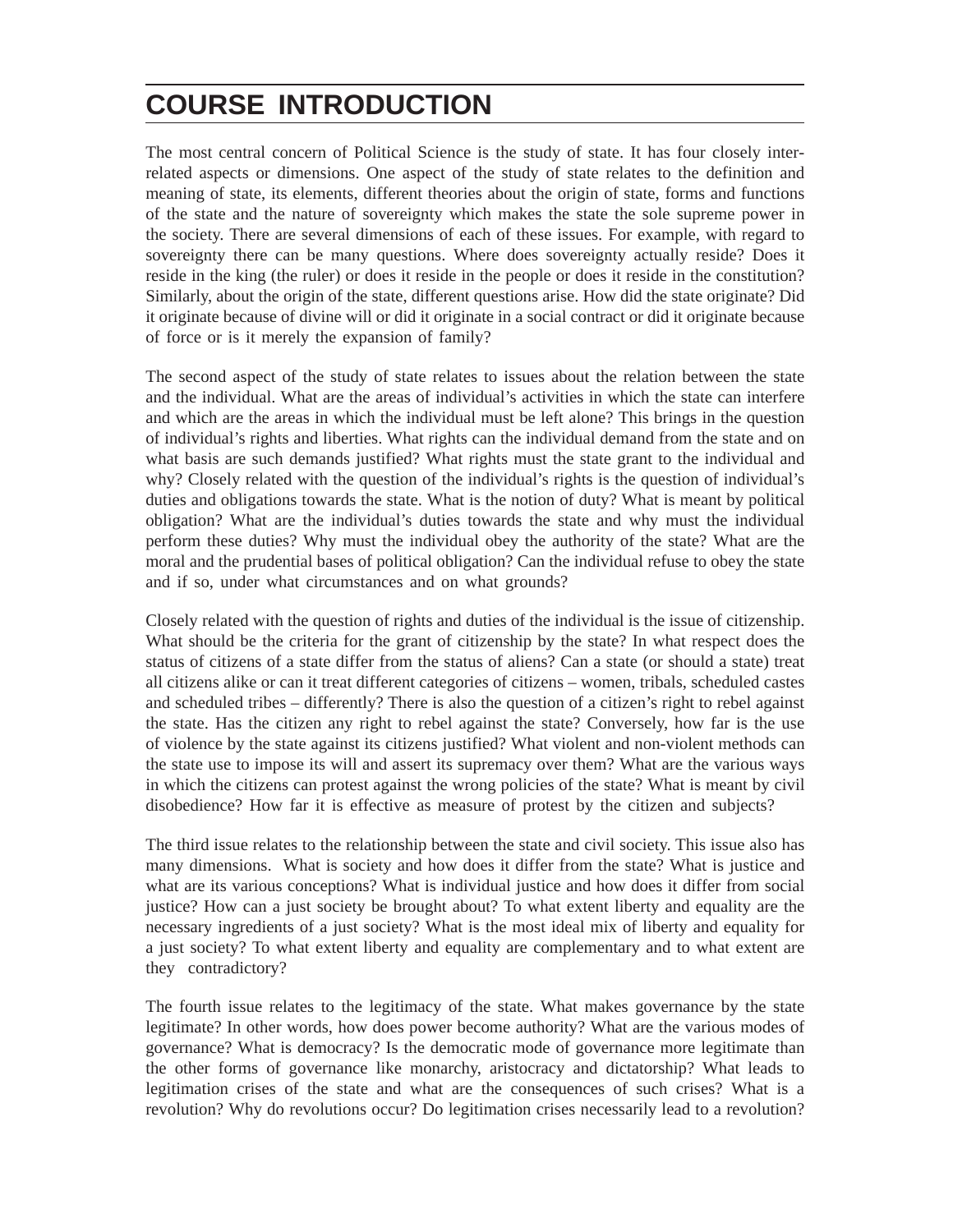To what extent civil disobedience and passive resistance are effective as measures of protest? Is revolution more effective as compared to civil disobedience?

These and several other related questions are discussed in this book on Political Theory. It aims at familiarising you with some of the most seminal ideas of political thinkers of the West on these questions. There are two objectives of this book. The first objective is to help you in clearly understanding the meaning of various concepts like state, sovereignty, justice, liberty, equality, power, authority, rights and obligations, citizenship, democracy, civil disobedience and revolution etc. Secondly, you should be able to comprehend the various dimensions of each of these concepts. For example, in the discussion on justice you should be aware of the notion of individual justice and social justice and the dichotomy, if any, between the two. Alongwith it, there is a need for you to understand the procedural and the substantive notions of justice as also the legal and moral conception of justice. Similarly, in liberty you should be clear about its two aspects: negative liberty and positive liberty, while in equality you should be able to clarify the notion of absolute (or arithmetic) equality and proportionate (or geometric) equality and notions of political, social and economic equality. While discussing the concept of sovereignty, you should be clear about its various types: legal, political, popular, defacto, de-jure, real and titular sovereignty. You should also understand the monist theory of sovereignty (Austin) and the pluralist theory of sovereignty (Laski and others). In the discussion on rights, you should understand the different types of rights – political, economic, social and cultural rights as also different theories of rights or the basis on which rights are justified: the historical theory, the legal theory, the social welfare theory and, the will theory of rights etc. While discussing political obligation, the distincion between the moral and the prudential basis of obligation must be clearly understood.

At the conceptual level, one should be able to distinguish between obligation and duty. In what way they are the same and in what way different? How is the notion of duty related to the ultimate ends or purposes that a society has chosen for itself? Since the question of a good political social and political order is a value question, it necessarily implies that the conceptions of duty will hing on how this good is conceived. To what extent, there is mutuality of right and duties in the sense that rights have corresponding duties and to what extent, there could be rights without corresponding duties and duties without corresponding rights?

In the discussion on democracy, it is necessary for you to understand the various models of democracy – direct (or participatory), indirect (or representative). There is also the need to understand the various empirical images of theory of democracy (Schumpeter and Sartori), the pluralist theory of democracy (Robert Dahl) etc. Alongwith it, there is also the need to understand the marxist notion of democracy and the Maoist conception of people's democracy. In the discussion on authority, you should understand the difference between the term power and authority. Also, how they are different from influence, persuasion, etc. on the one hand, and force, coercion etc. on the other. Various types of authority – traditional, legal – rational and charismatic –as formulated by Max Weber also need to be understood. In the unit on revolution, you should not only be able to discuss the typology of revolution, but also the etiology of revolution. There is also the need to understand the difference between civil disobedience and passive resistance and also how civil disobedience has been used as a weapon by Mahatma Gandhi, Martin Luther King Jr. and others. This will also bring in the notion of satyagraha and its relevance in the contemporary world. This book contains a gist of the ideas of major political thinkers and political philosophers of ancient, medieval, modern and contemporary period on the various political issues mentioned above.

The title of this course is 'Political Theory'. Therefore, at the very outset you must understand the meaning of the term 'political theory' and its various connotations. Let us examine what do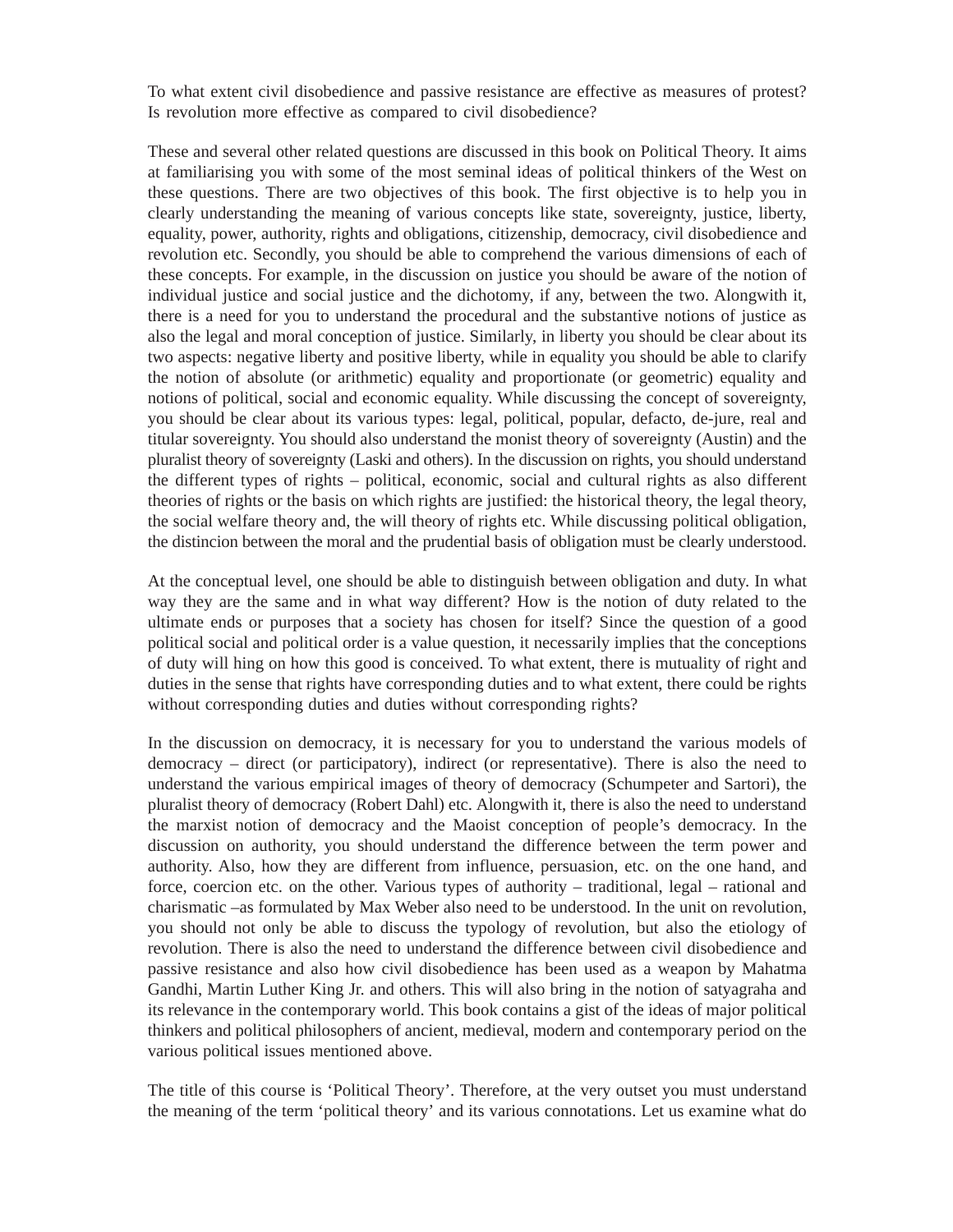we mean by the term 'theory'? Broadly speaking, theory is a generalisation about a particular phenomenon based on observation and reflection. We must, however, remember that the nature of generalisations in the physical or natural sciences (Mathematics, Physics etc.), is of a different order (quality) than the nature of generalisations in the social and behavioural sciences (Psychology, Economics, Sociology and Political Science etc.). Even within the social sciences, the quality of generalisation differs from one subject to another and even in the same subject (say Political Science) different areas of the discipline have different qualities of generalisation. However, the nature of theory (generalisation) in natural and social sciences are *fundamentally* different. The theories in natural sciences are more exact, more certain and more universal than the theories in social sciences. The theories in the latter are not only approximate, probabilistic but also time-space specific, In other words, we can say that political theory consists of generalisations about the state, the civil society and the individual and their relations with one another. Similarly, the theories of justice, liberty, equality, rights and duties, etc. are generalisations on these themes.

While you go through the various parts of this course, you will notice that a theory has mainly three kinds of ingredients. Firstly, there are broad reflections of the various political thinkers about politics, reflections about the state and justice etc. Such reflections which are generally of a philosophic nature constitute a definite tradition in Political thought right from the days of ancient Greeks to the present. This strand of political theory constitutes what may be called political philosophy or *normative* political theory. This component of political theory consists of statements which are *prescriptive* in nature. They are *valuational* in so far as they reflect the value preferences of various political thinkers about the political phenomenon. They are normative in character because they seek to provide moral norms for the society. Their main thrust is not on *"is"* (what exists) but on *"ought"* or *"should"* (what is desirable or what ought to be). There is a second strand in political theory which includes accounts of major political institutions as they have actually existed and functioned from time to time and the relations of individuals and groups with these institutions. Such accounts are largely *factual* or *empirical* in nature. The statements in this brand of political theory (which may be called empirical political theory) are claimed to be value neutral. The third strand in political theory consists of statements about political phenomenon which are *causal* in nature. They attempt to explain the political events in terms of 'if... then' manner. For example, one many say that *if* there is injustice in society, *then* revolution is most likely to occur or we may say that *if* there is large scale participation of people in governance, *then* the regime is likely to have greater legitimacy.

Actually, if we were to try to place all the strands of political theory along a continuum, it would extend from empirical end of the spectrum to the normative end like this:

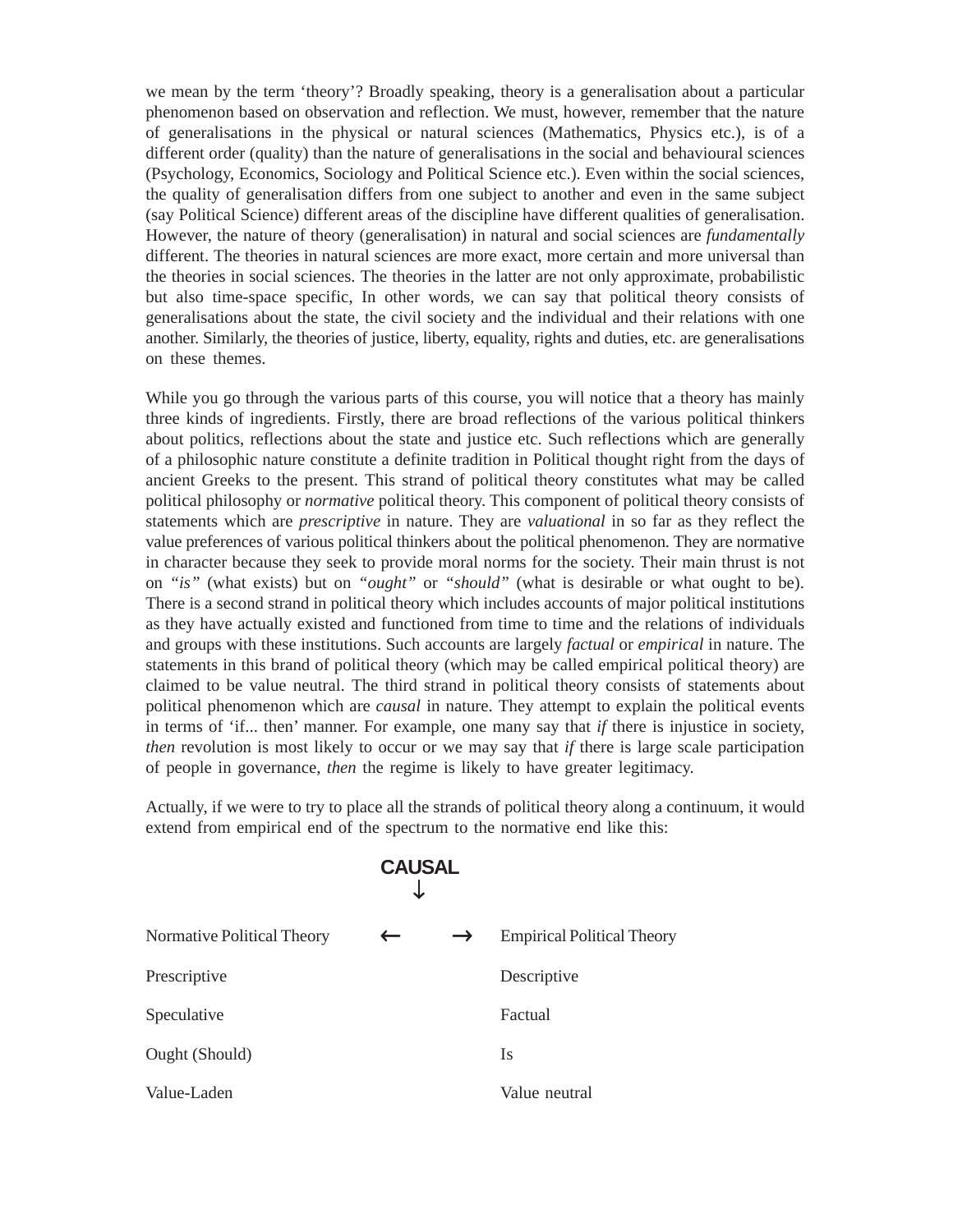You should remember that this differentiation between empirical and normative political theory is only analytical. In actual practice, there may not be any political theory which deals exclusively with "is" (a factual account of political reality) without an element of "ought" (in what way this reality ought to be changed or ought to be retained). Similarly, there is no political theory which purely deals with 'ought' only without any reference to 'is'. In other words, what distinguishes 'normative political theory' from 'empirical political theory' is the ratio of "is", "ought" mix. Normative political theory contains a greater element of 'ought' and lesser elements of 'is'. On the other hand, empirical political theory has a larger component of 'is' and lesser component of 'ought'.

Secondly, it is also possible that some works of a thinker may be more empirical than normative while some other works of the same thinker may be more normative than empirical; and still others may be in the nature of causal explanation of political reality. For example, Karl Marx's analysis of eighteenth century capitalism in Europe is more descriptive, empirical and factual in nature; while his vision of a socialist and communist society is more normative, speculative and prescriptive. Thus, one part of his writings may be categorised as empirical political theory while the other may be treated as normative political theory. Not only this, while explaining the mechanism of exploitation of the working class by the capitalist class, Marx formulated his theory of surplus value which is more causal in nature.

This is just one way of distinguishing normative political theory from empirical political theory. There are several other ways in which the distinction has been made between the two. Leo Strauss, for example, has used the term *political philosophy* for normative political theory and the term political theory for the empirical accounts of political reality. He has argued that political theory tells us only about the *nature of political things*, while political philosophy is a *quest of wisdom*. In other words, he has used the term political theory for descriptive accounts of political things and political philosophy for normative reflections about the political phenomenon. At a more sophisticated level, it is sometimes argued that what we call empirical political theory tells us only about *part* of political reality, while political philosophy (normative political theory) tells us about the *whole*. Another dimension of this argument is that political theory gives us an idea of the *particular*, while political philosophy gives us knowledge of the *universal*. It is further argued that what empirical political reality gives us is only *opinion* about the political phenomenon, while political philosophy or normative political theory enables us to comprehend the essence of political reality.

Bhikhu Parekh has highlighted another dimension of political philosophy as distinct from political theory. According to him, the distinction between the two centres around the way we study political phenomenon. Political philosophy (Normative Political Theory) is the study of the phenomenon which is "political" in a "philosophic way". Philosophic way implies a self-consciously critical inquiry and interpretation of the phenomenon, while the empirical way is only description of the phenomenon. The above discussion would show that the differences between normative political theory (political philosophy) and empirical political theory are not only epistemological, but also ontological.

In Unit 1 of this book, the whole discussion is aimed at clarifying the concept of political theory and its various shades ranging from scientific (empirical) to normative political theory. The units that follow will help you to understand how the notions of democracy, justice, equality, liberty, rights and duties, political obligation, power, authority, legitimacy have been discussed both from normative and scientific angles, depending on the way different thinkers have treated these issues. This book will help you in identifying the thinkers whose account of these concepts is largely philosophical and the ones whose analysis is largely scientific (empirical).